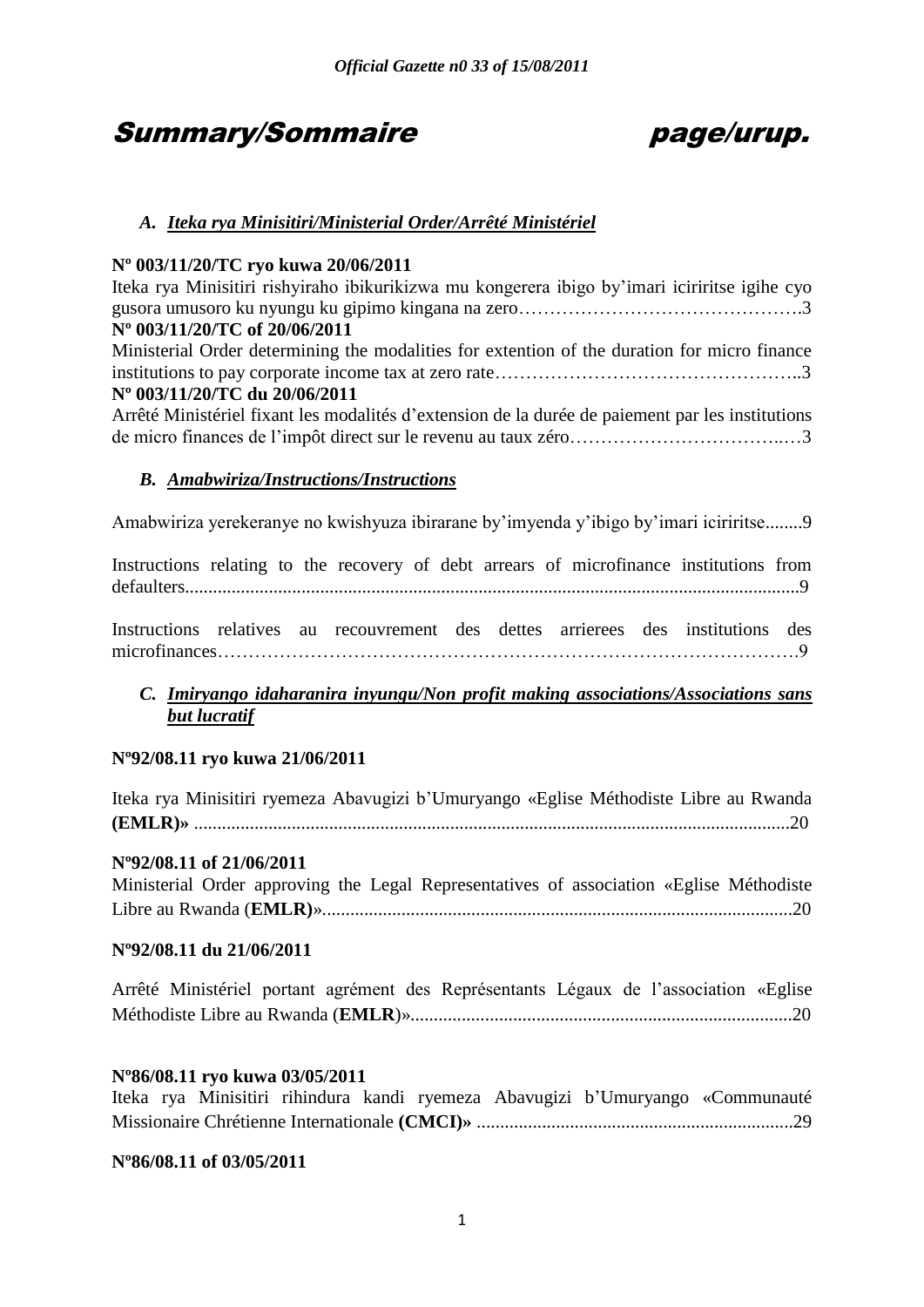Ministerial Order altering and approving the Legal Representatives of association «Communauté Missionaire Chrétienne Internationale **(CMCI)»** ...........................................29

# **Nº86/08.11 du 03/05/2011**

| Arrêté Ministériel modifiant et portant agrément des Représentants Légaux de l'association |  |  |
|--------------------------------------------------------------------------------------------|--|--|
|                                                                                            |  |  |

# **Nº 72/08.11 ryo ku wa 18/04/2011**

| Iteka rya Minisitiri riha ubuzimagatozi umuryango «Association pour l'Education Chrétienne    |
|-----------------------------------------------------------------------------------------------|
|                                                                                               |
| N° 72/08.11 of 18/04/2011                                                                     |
| Ministerial Order granting legal status to the « Association pour l'Education Chrétienne aux  |
|                                                                                               |
| Nº 72/08.11 du 18/04/2011                                                                     |
| Arrêté Ministériel accordant la personnalité civile à l'« Association pour l'Education        |
| Chrétienne aux Valeurs de la Paix (APAX)» et portant agrément de ses Représentants            |
|                                                                                               |
|                                                                                               |
|                                                                                               |
| Nº 41/08.11 ryo kuwa 31/03/2011                                                               |
| Iteka rya Minisitiri riha ubuzimagatozi umuryango «Tubibe Amahoro (T.A)» kandi ryemera        |
|                                                                                               |
| $N^{\circ}$ 41/08.11 of 31/03/2011                                                            |
| Ministerial Order granting legal status to the association «Tubibe Amahoro $(T.A)$ » and      |
|                                                                                               |
| Nº 41/08.11 du 31/03/2011                                                                     |
| Arrêté Ministériel accordant la personnalité civile à l'association «Tubibe Amahoro (T.A)» et |
|                                                                                               |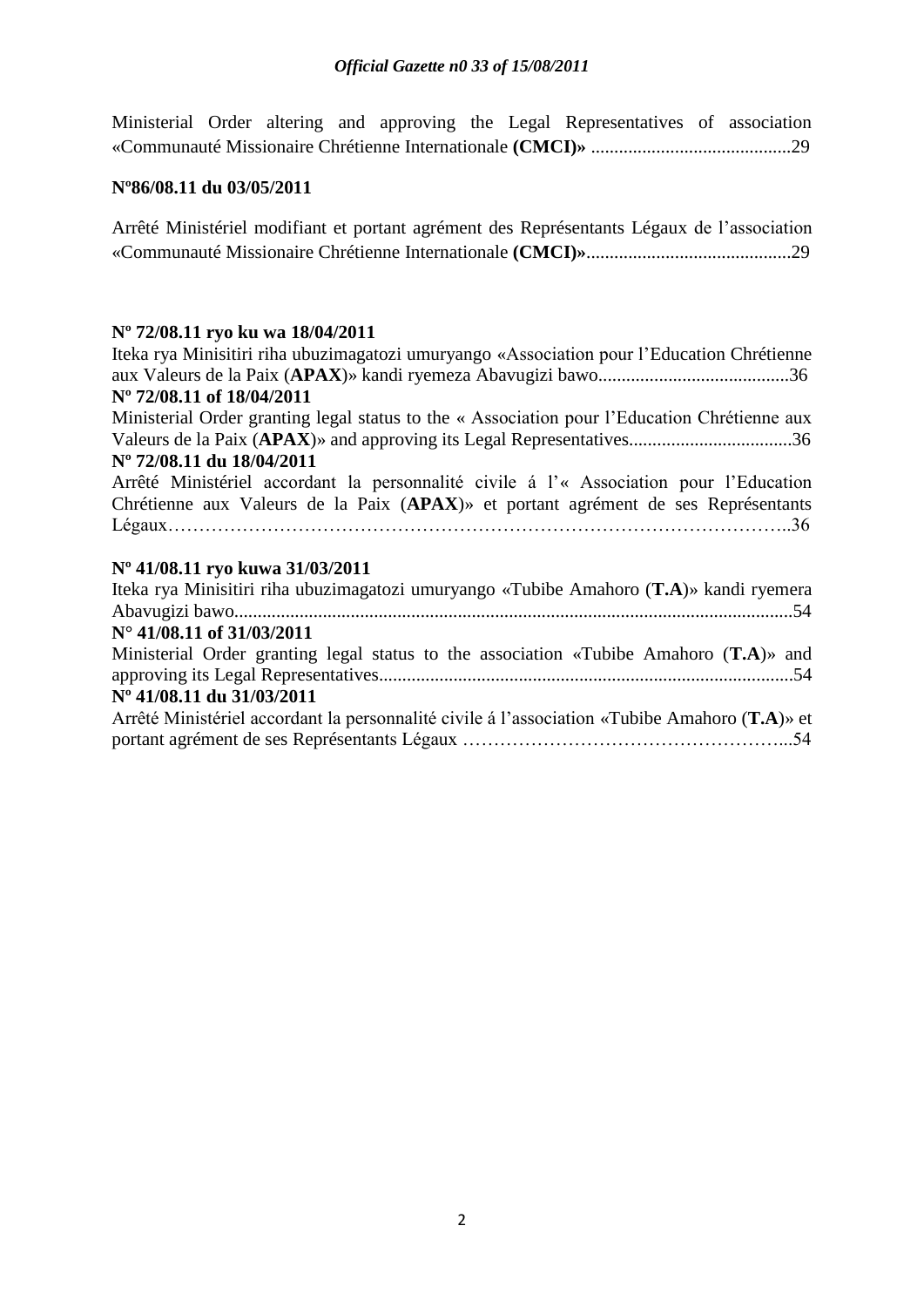**ITEKA RYA MINISITIRI Nº 003/11/20/TC MINISTERIAL ORDER Nº 003/11/20/TC OF ARRETE MINISTERIEL Nº 003/11/20/TC DU RYO KUWA 20/06/2011 RISHYIRAHO IBIKURIKIZWA MU KONGERERA IBIGO MODALITIES FOR EXTENTION OF THE D'EXTENSION DE LA DUREE DE**  BY'IMARI ICIRIRITSE IGIHE CYO DURATION FOR **GUSORA UMUSORO KU NYUNGU KU INSTITUTIONS TO PAY CORPORATE MICRO FINANCES DE L'IMPOT DIRECT GIPIMO KINGANA NA ZERO DETERMINING DURATION FOR MICRO FINANCE PAIEMENT PAR LES INSTITUTIONS DE INCOME TAX AT ZERO RATE 20/06/2011 FIXANT LES MODALITES SUR LE REVENU AU TAUX ZERO** 

#### **ISHAKIRO**

# **TABLE OF CONTENTS**

#### **TABLE DES MATIERES**

| Ingingo ya mbere : Icyo iri teka rigamije                                                | Article One: Purpose of this order                                           | Article Premier : Objet du présent arrêté                                                  |
|------------------------------------------------------------------------------------------|------------------------------------------------------------------------------|--------------------------------------------------------------------------------------------|
| Ingingo ya 2 : Ibisobanuro by'amagambo                                                   | <b>Article 2 : Definitions</b>                                               | <b>Article 2 : Définitions</b>                                                             |
| Ingingo ya 3: Kongererwa igihe cyo gusora<br>umusoro ku nyungu ku gipimo kingana na zero | Article 3: Extension of duration to pay corporate<br>income tax at zero rate | Article 3 : Extension de la durée du paiement<br>d'impôt direct sur le revenu au taux zéro |
| Ingingo ya 4 : Ibyitabwaho mu kongera igihe<br>Ingingo ya 5: Gusaba kongererwa igihe     | <b>Article 4 : Conditions for extension</b>                                  | <b>Article 4 Conditions d'extension</b>                                                    |
| Ingingo ya 6: Ivanwaho ry'ingingo zinyuranyije<br>n'iri teka                             | <b>Article 5: Request for extension</b>                                      | <b>Article 5: Demande d'extension</b>                                                      |
| Ingingo ya 7 : Igihe iteka ritangira gukurikizwa                                         | <b>Article 6 : Repealing provision</b>                                       | <b>Article 6 : Disposition abrogatoire</b>                                                 |

**Article 7 : Commencement**

**Article 7 : Entrée en vigueur**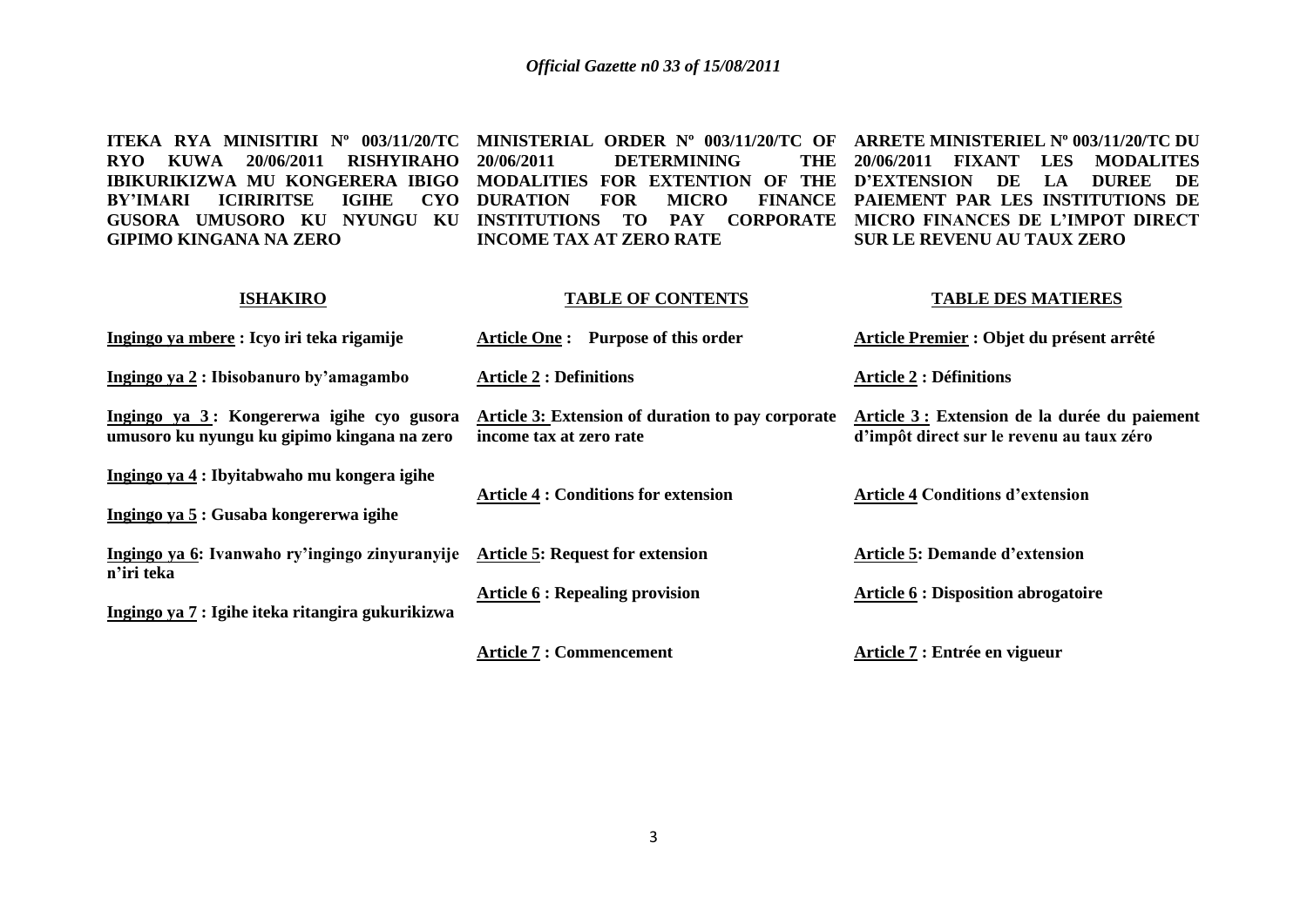**ITEKA RYA MINISITIRI Nº 003/11/20/TC MINISTERIAL ORDER Nº 003/11/20/TC OF ARRETE MINISTERIEL Nº 003/11/20/TC DU RYO KUWA 20/06/2011 RISHYIRAHO IBIKURIKIZWA MU KONGERERA IBIGO BY'IMARI ICIRIRITSE IGIHE GUSORA UMUSORO KU NYUNGU KU INSTITUTIONS TO PAY CORPORATE MICRO FINANCES DE L'IMPOT DIRECT GIPIMO KINGANA NA ZERO 20/06/2011 DETERMINING THE MODALITIES FOR EXTENTION OF THE D'EXTENSION DE LA DUREE DE CYO DURATION FOR MICRO INCOME TAX AT ZERO RATE 20/06/2011 FIXANT LES MODALITES**  FINANCE PAIEMENT PAR LES INSTITUTIONS DE **SUR LE REVENU AU TAUX ZERO**

**Minisitiri w'Imari n'Igenamigambi,**

**The Minister of Finance and Economic Planning,**

Ashingiye ku Itegeko Nshinga rya Repubulika y"u Rwanda ryo ku wa 04 Kamena 2003 nk"uko ryavuguruwe kugeza ubu, cyane cyane mu ngingo zaryo iya 120, iya 121 n'iya 201;

Ashingiye ku itegeko nº 16/2005 ryo ku wa 18/08/2005 rigena imisoro itaziguye ku nyungu nk"uko ryahinduwe kandi ryujujwe kugeza ubu, cyane cyane mu ngingo yaryo ya 42 ;

Ashingiye ku itegeko n°40/2008 ryo ku wa 26/08/2008 rigena imitunganyirize y"imirimo y"Imari Iciriritse mu ngingo zaryo, iya 2, iya 3, iya 5, iya 6, iya 9 n"iya 29;

Inama y"Abaminisitiri yateranye ku wa 11/05/2011 imaze kubisuzuma no kubyemeza mu nama;

Pursuant to the Constitution of the Republic of Rwanda of 4 June 2003 as amended to date, especially in its Articles 120, 121 and 201;

Pursuant to Law n° 16/2005 of 18/08/2005 on direct taxes on income as modified and complemented to date, especially in Article 42;

Pursuant to Law n°40/2008 of 26/08/2008 establishing the organization of Micro Finance Activities, especially in Articles 2, 3, 5, 6, 9 and 29;

After consideration and adoption by Cabinet in its session of 11/05/2011;

**Economique,**

**Le Ministre des Finances et de la Planification** 

Vu la Constitution de la République du Rwanda du 04 juin 2003 telle que révisée à ce jour, spécialement en ses articles 120, 121 et 201;

Vu la loi n° 16/2005 du 18/08/2005 relative aux impôts directs sur le revenu telle que modifiée et complétée à ce jour, spécialement en son article 42 ;

Vu la loi n° 40/2008 du 26/08/2008 portant organisation des Activités de Micro finance spécialement en ses articles 2,3, 5, 6, 9 et 29;

Après examen et adoption par le Conseil des Ministres en sa séance du 11/05/2011;

**ATEGETSE :**

**HEREBY ORDERS :**

**ARRETE :**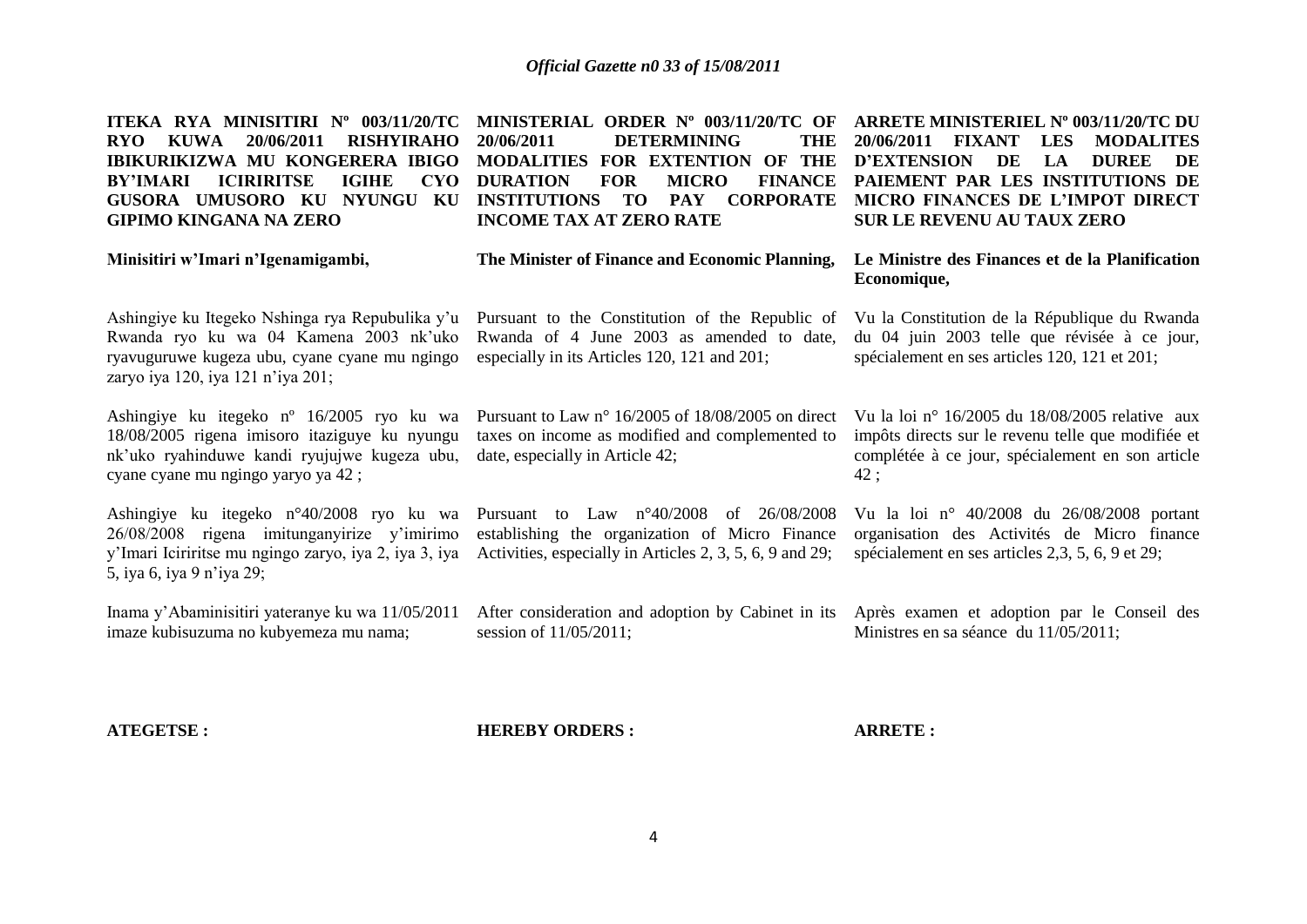# *Official Gazette n0 33 of 15/08/2011*

#### **Ingingo ya mbere : Icyo iri teka rigamije**

Iri teka rigamije kugena ibisabwa kugira ngo ibigo by"imari iciriritse byongerererwe igihe cyo gusora umusoro ku nyungu ku gipimo kingana na zero.

### **Ingingo ya 2 : Ibisobanuro by'amagambo**

Muri iri teka, amagambo akurikira asobanura :

- **1. Ikigo cy'Imari iciriritse :** Ikigo cy"imari cyose gikora imirimo y"imari iciriritse harimo n"amakoperative yo kuzigama no gutanga inguzanyo;
- **2. Imari iciriritse :** imikorere irangwa nibura na kimwe mu bikorwa bikurikira :
	- **a.** Gutanga inguzanyo ku bakiriya badafite ubushobozi bwo kugera ku nguzanyo zitangwa n"amabanki ;
	- **b.** Gutanga inguzanyo cyangwa kwakira amafaranga yizigamirwa n"abakiriya badasanzwe bakorana n"amabanki cyangwa ibigo by"imari bisanzwe.
- **3. RRA :** Ikigo cy"Imisoro n"Amahoro
- **4. BNR :** Banki Nkuru y"u Rwanda.

#### **Article One : Purpose of this order**

The purpose of this Order is to establish conditions for extending the duration for micro finance institutions to pay corporate income tax at zero rate.

#### **Article 2 : Definitions**

For the purpose of this Order, the following terms shall mean:

- **1. Micro finance Institution**: any organization that carries out Micro Finance activities including savings and credit cooperatives;
- **2. Micro Finance**: activities that are characterised by at least one of the following operations:
	- **a.** Extending loans to clients who are not able to have access to loans offered by the banks;
	- **b.** Extending loans or accepting savings deposits from clients not usually served by banks and ordinary financial institutions.
- **3. RRA:** Rwanda Revenue Authority
- **4. BNR:** National Bank of Rwanda

#### **Article Premier : Objet du présent arrêté**

Le présent arrêté a pour objet de fixer les conditions d"extension de la durée de paiement par les Institutions de Micro finances de l"impôt direct sur le revenu au taux zéro.

# **Article 2 : Définitions**

Aux fins du présent Arrêté les termes suivant signifient :

- **1. Institution de Micro finance :** toute organisation qui exerce les activités de micro finance y compris les coopératives d"épargne et de crédit ;
- **2. Micro finance :** activité qui consiste au moins en l"une des opérations suivantes :
	- **a.** Octroyer des crédits aux clients non habituellement desservis par le système bancaire ;
	- **b.** Octroyer des crédits et recevoir des épargnes des clients non habituellement desservis par le système bancaire classique ou par des institutions financières ordinaires.
- **3. RRA :** Office Rwandais des Recettes;
- **4. BNR :** Banque Nationale du Rwanda.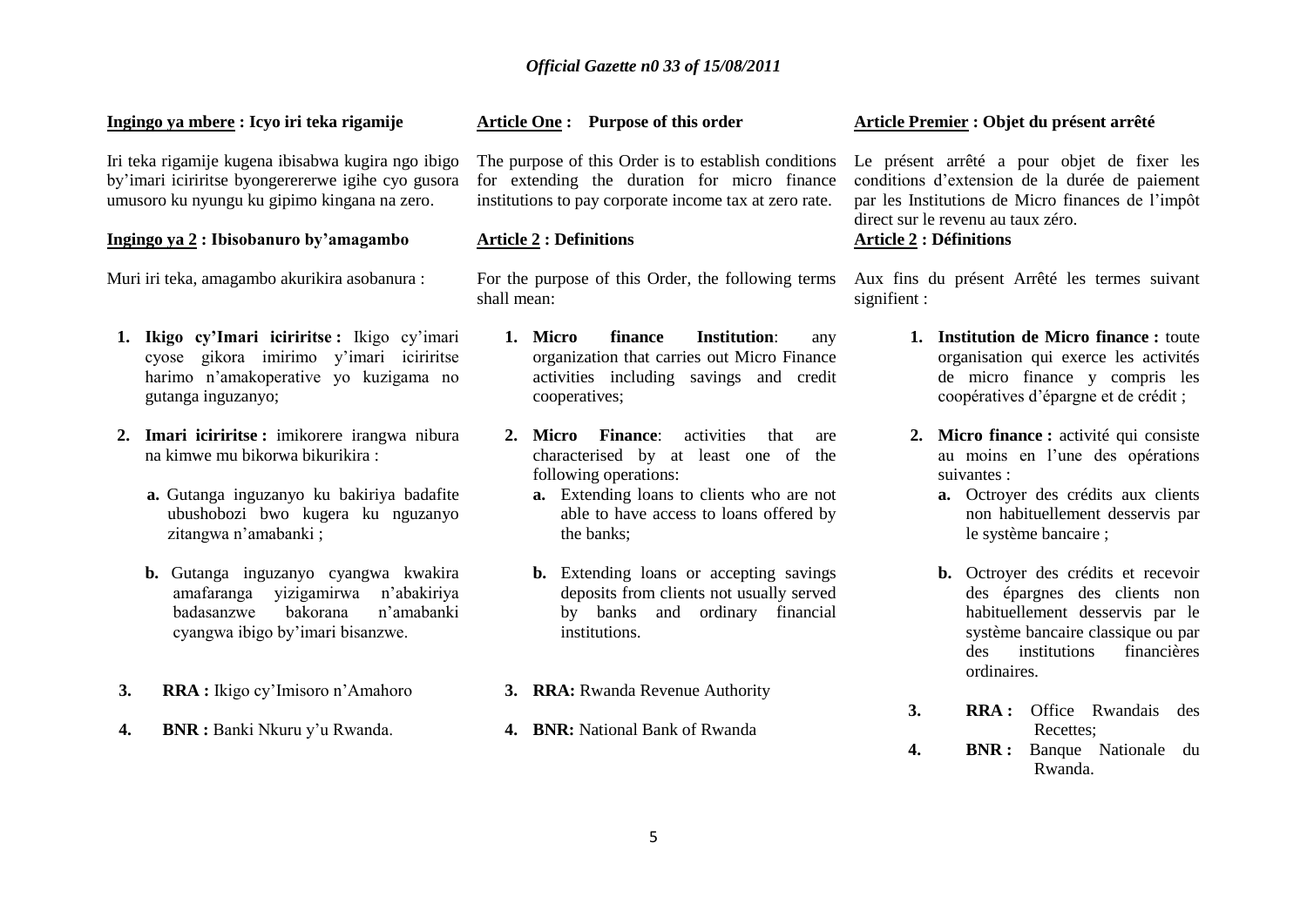#### **Ingingo ya 3 : Kongererwa igihe cyo gusora Article 3: Extension of duration to pay corporate Article 3 : Extension de la durée du paiement umusoro ku nyungu ungana na zero**

Nyuma y"imyaka itanu gikora, ikigo cy"imari iciriritse cyongererwa ikindi gihe cy"inyongera kitarenze imyaka itanu cyo gusora umusoro ku nyungu ku gipimo kingana na zero ku ijana (0%) iyo cyujuje ibivugwa mu ngingo ya 4 y"iri Iteka.

#### **Ingingo ya 4 : Ibyitabwaho mu kongera igihe**

Iyogerwa ry"igihe cyo gusora umusoro ku nyungu ku gipimo cya zero ku ijana rihabwa ikigo cy"imari iciriritse cyujuje ibisabwa bikurikira :

- 1. Kuba gifite nibura amashami atanu (5) akorera hanze y"umugi wa Kigali mu Turere dutandukanye;
- 2. Kuba gitanga nibura 15% by"inguzanyo mu bikorwa by"ubuhinzi n"ubworozi ;
- 3. Gutanga inguzanyo no kuzigamira abakiriya bacyo ;
- 4. Kuba kitaratanze inyungu ku migabane kuva tariki ya 1 Mutarama 2006;
- 5. Kuba kidafite inguzanyo zitishyurwa neza zirenze 10% ;
- 6. Kuba gitanga raporo muri Banki Nkuru y"u Rwanda ku buryo bukurikije amategeko agenga imirimo y"imari iciriritse;
- 7. Kuba gifite icyemezo cyo kutabamo

# **income tax at zero rate**

After five (5) years of activities, a Micro Finance institution shall benefit an extension to pay Corporate Income Tax at the rate of zero percent (0%) for a supplementary period not exceeding five (5) years if it fulfills conditions defined in Article 4 of this Ministerial Order.

#### **Article 4 : Conditions for Extension**

The extension of duration to pay Corporate Income Tax at the rate of zero percent shall be granted to a Micro Finance institution that fulfills the following conditions:

- 1. Having at least five (5) branches which operate outside the City of Kigali in different Districts;
- 2. Providing at least 15% of loan in agriculture and livestock sector;
- 3. Giving credits and receiving savings;
- 4. No distribution of dividends from 1st January 2006;
- 5. Nonperforming Loans (NPL) not exceeding 10%;
- 6. Reporting to the National Bank of Rwanda in accordance with law governing the Micro Finance activities;
- 7. In Possession of a tax clearance certificate

# **d'impôt direct sur le revenu au taux zéro**

Après cinq (5) ans d"activités, une institution de Micro Finance bénéficie de l"extension de durée de payement de l"Impôt direct sur le revenu au taux de zéro pourcent (0%) pour une période supplémentaire n'excédant pas cinq (5) ans, lorsqu"elle remplit les conditions définies à l"article 4 du présent Arrêté.

#### **Article 4 : Conditions d'Extension**

L"extension de la durée de paiement de l"impôt direct sur revenu au taux de zéro pourcent est accordée à l"institution de micro finance remplissant les conditions suivantes :

- 1. Avoir au moins cinq (5) branches opérant en dehors de la Ville de Kigali dans différents Districts ;
- 2. Accorder au moins 15% des crédits dans le secteur agricole et d"élevage ;
- 3. Accorder des crédits et recevoir des épargnes ;
- 4. N"avoir pas distribué des dividendes depuis le premier janvier 2006 ;
- 5. N"avoir pas atteint 10% des créances non performantes ;
- 6. Faire rapport à la Banque Nationale du Rwanda en accord avec la loi régissant les activités de micro finance ;
- 7. Posséder une attestation de non créance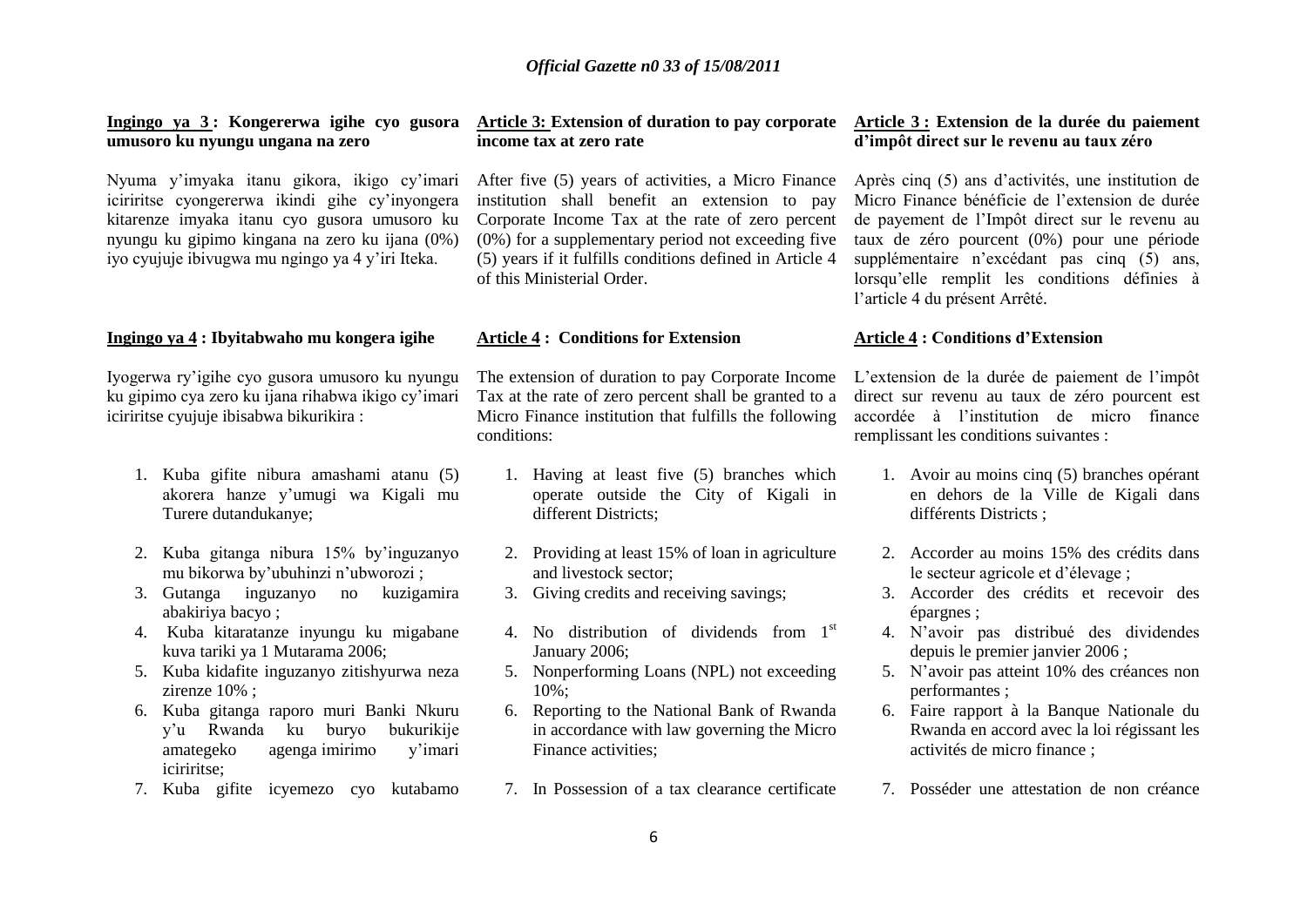umwenda w"imisoro gitangwa n"Ikigo cy"Imisoro n"Amahoro.

Ibigo by"Imari Iciriritse biri mu cyiciro cya kabiri nk'uko bivugwa mu ngingo ya 5 y'Itegeko n<sup>o</sup> 40/2008 ryo kuwa 26/08/2008 rigena imitunganyirize y"Imirimo y"Imari Iciriritse bisonewe ibisabwa mu gace ka 1 k"iyi ngingo.

# . **Ingingo ya 5 : Gusaba kwongererwa igihe**

Ikigo cy"imari iciriritse gisaba kongererwa igihe cyo kwishyura umusoro ku nyungu ku gipimo kingana na zero ku ijana (0%) kigomba kwandikira Ikigo cy"Imisoro n"Amahoro kikagenera kopi Banki Nkuru y"u Rwanda.

Ikigo cy"Imisoro n"Amahoro gifatanyije na Banki Nkuru y"u Rwanda gisuzuma ko ibisabwa byuzuye nyuma kigatanga raporo n"ibyifuzo kuri Minisiteri ifite Imari mu nshingano zayo kugira ngo ibisuzume inabyemeze.

### **Article 6 : Ivanwaho ry'ingingo zinyuranyije n'iri teka**

Ingingo z'amateka abanziriza iri zinyuranyije naryo zivanyweho.

#### **Article 7 : Igihe iteka ritangira gukurikizwa**

Iri teka ritangira gukurikizwa ku munsi

issued by Rwanda Revenue Authority.

The Micro Finance Institutions of second category as explained in Article 5 of Law  $n^{\circ}$  40/2008 of 26/08/2008 establishing the organization of Micro Finance Activities are exempted from the condition in point 1 of this Article.

#### **Article 5: Request for extension**

Micro Finance institution requesting for the extension period of corporate Income tax at the rate of zero percent (0%) shall address its request to Rwanda Revenue authority and copy the National Bank of Rwanda.

Rwanda Revenue authority in collaboration with the National Bank of Rwanda shall assess the fulfillment of required conditions and make a report and proposal to the Ministry in charge of Finance for consideration and approval.

#### **Article 6: Repealing provision**

All prior provisions contrary to this Order are hereby repealed.

#### **Article 7 : Commencement**

ritangarijweho mu Igazeti ya Leta ya Repubulika publication in the Official Gazette of the Republic This Order shall come into force on the date of its délivrée par l"Office Rwandais des **Recettes** 

Les institutions de Micro Finance de la deuxième catégorie telles que définies à l"article 5 de la Loi n o 40/2008 du 26/08/2008 portant organisation des activités de Micro Finance sont exemptées de la condition mentionnée au point 1 du présent article.

#### **Article 5: Demande d'extension**

L"institution de Micro Finance qui demande une extension de la durée de paiement de l"Impôt Direct sur le revenu au taux de zéro pourcent (0%), doit adresser sa demande à l"Office Rwandais des Recettes et donner copie à la Banque Nationale du Rwanda.

L"Office Rwandais des Recettes en collaboration avec la Banque Nationale du Rwanda vérifie la conformité aux conditions requises et adresse rapport et recommandation au Ministère ayant les Finances dans ses attributions pour considération et approbation.

#### **Article 6 : Disposition abrogatoire**

Toutes les dispositions réglementaires antérieures contraires au présent arrêté sont abrogées.

#### **Article 7 : Entrée en vigueur**

Le présent arrêté entre en vigueur le jour de sa publication au Journal Officiel de la République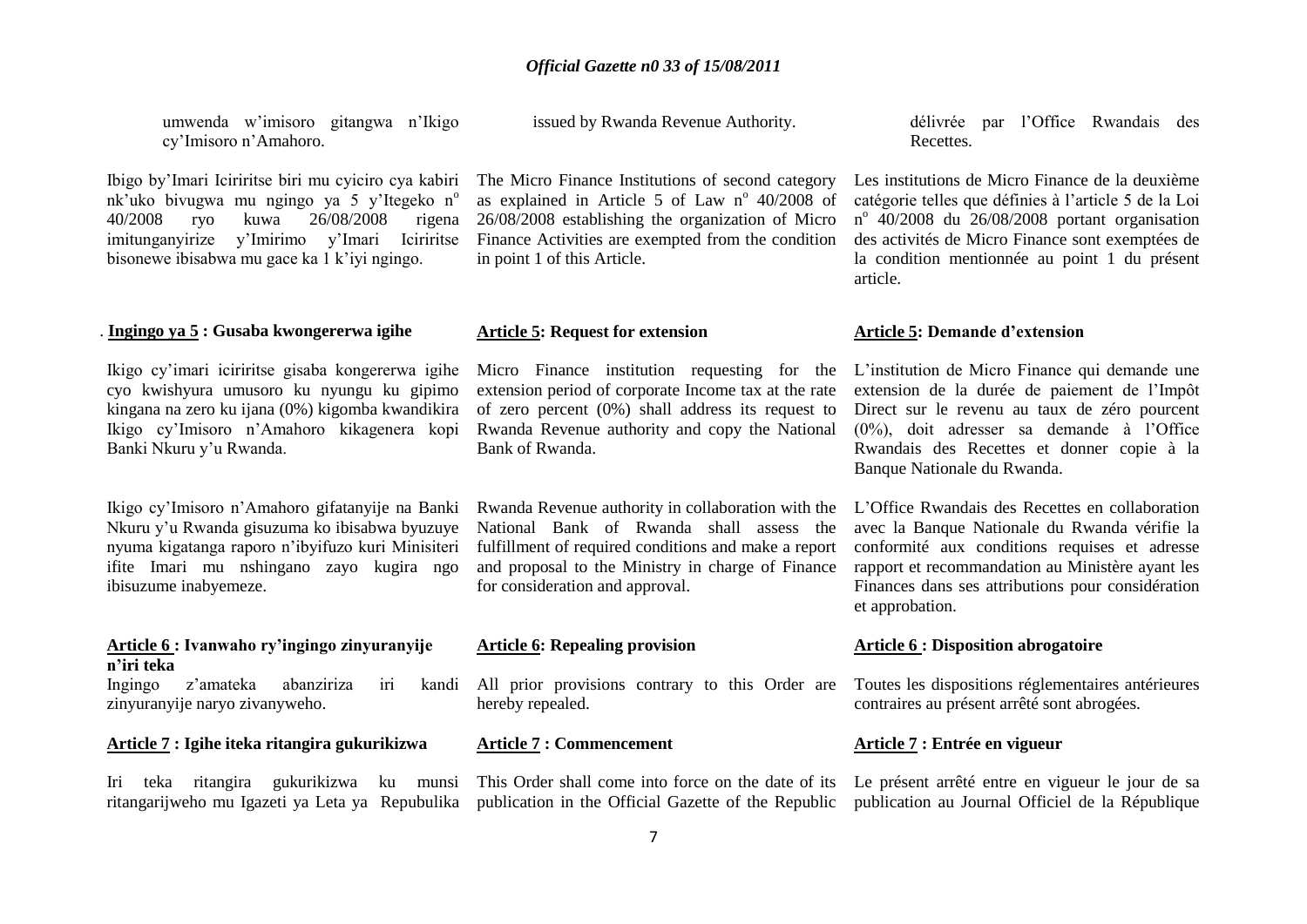# *Official Gazette n0 33 of 15/08/2011*

y"u Rwanda. of Rwanda. du Rwanda.

Kigali, kuwa 20/06/2011

Kigali on, 20/06/2011

Kigali, le 20/06/2011

(sé)

**RWANGOMBWA John** Minisitiri w"Imari n"Igenamigambi (sé)

**RWANGOMBWA John** Minister of Finance and Economic Planning

**RWANGOMBWA John** Ministre des Finances et de la Planification Economique

(sé)

**Bibonywe kandi bishyizweho Ikirango cya Repubulika :**

**Seen and sealed with the Seal of the Republic:**

**Vu et scellé du Sceau de la République :**

(sé)

**KARUGARAMA Tharcisse** Minisitiri w"Ubutabera/Intumwa Nkuru ya Leta

**KARUGARAMA Tharcisse** Minister of Justice**/**Attorney General

(sé)

**KARUGARAMA Tharcisse** Ministre de la Justice/Garde des Sceaux

(sé)

8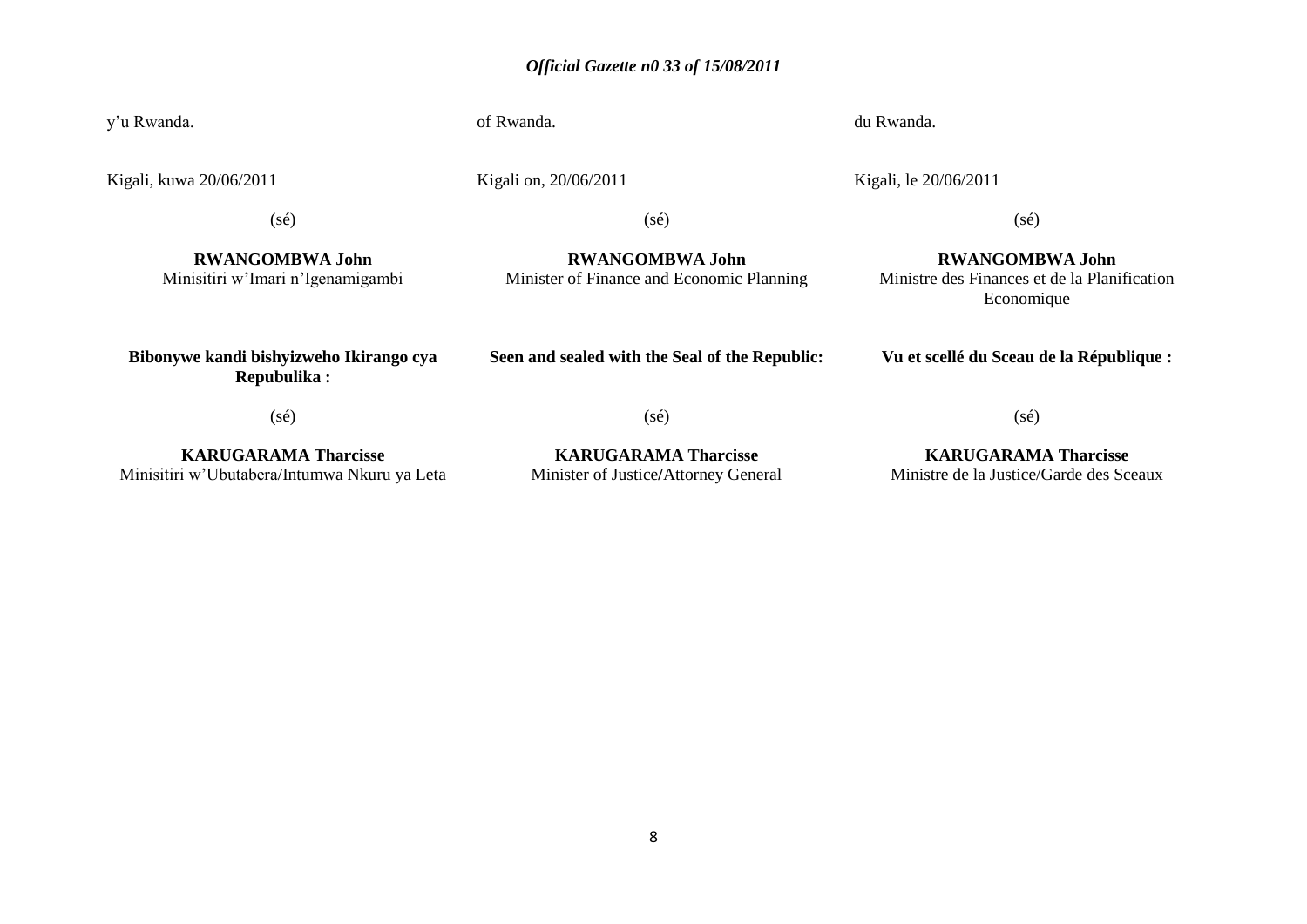**INSTRUCTIONS RELATING TO THE INSTRUCTIONS RELATIVES AU** 

**AMABWIRIZA YEREKERANYE** 

| KWISHYUZA IBIRARANE BY'IMYENDA<br>Y'IBIGO BY'IMARI ICIRIRITSE                                                           | <b>RECOVERY</b><br><b>DEBT</b><br><b>ARREARS</b><br>OF<br>OF<br><b>MICROFINANCE</b><br><b>INSTITUTIONS</b><br><b>FROM</b><br><b>DEFAULTERS</b>                                                         | <b>DES</b><br><b>DETTES</b><br><b>RECOUVREMENT</b><br><b>ARRIEREES DES</b><br><b>INSTITUTIONS</b><br><b>DES</b><br><b>MICROFINANCES</b> |
|-------------------------------------------------------------------------------------------------------------------------|--------------------------------------------------------------------------------------------------------------------------------------------------------------------------------------------------------|-----------------------------------------------------------------------------------------------------------------------------------------|
| <b>ISHAKIRO</b>                                                                                                         | <b>TABLE OF CONTENTS</b>                                                                                                                                                                               | <b>TABLE DES MATIERES</b>                                                                                                               |
| <b>Ingingo</b><br>mbere:<br><b>Inzego</b><br>va<br>gukurikirana igikorwa cyo kwishyuza ku rwego<br>rw'Igihugu           | zishinzwe Article One: Organs charged with the Article premier: Organes<br>supervision of the recovery of funds at the recouvrement au niveau national<br><b>National Level</b>                        | chargés<br>du                                                                                                                           |
| Ingingo ya 2: Komisiyo ishinzwe gukurikirana<br>ishyirwa mu bikorwa<br>rya gahunda yo<br>kwishyuza ku rwego rw'Akarere: | Article 2: Task Force charged with the Article 2: Commission chargée du suivi des<br>implementation of the recovery programme at activités de recouvrement au niveau du District<br>the National Level |                                                                                                                                         |
| Ingingo ya 3: Inshingano za Komisiyo                                                                                    | <b>Article 3: Responsibilities of the Committee</b>                                                                                                                                                    | <b>Article 3 : Attributions de la Commission</b>                                                                                        |
| Ingingo ya 4: Inama ya Komisiyo                                                                                         | <b>Article 4: Committee meeting</b>                                                                                                                                                                    | <b>Article 4: Réunion de la Commission</b>                                                                                              |
| Ingingo ya 5: Uburyo bwo kwishyuza                                                                                      | <b>Article 5: Procedures for debts recovery</b>                                                                                                                                                        | Article 5 : Procédure de recouvrement                                                                                                   |
| Ingingo ya 6: Ibibazo byihariye mu kwishyuza                                                                            | Article 6: Specific issues in debts recovery                                                                                                                                                           | <b>Questions</b><br>spécifiques<br>Article 6:<br>au<br>recouvrement                                                                     |
| Ingingi ya 7: Uburyo bwo kwishyura                                                                                      | <b>Article 7: Procedures for payment</b>                                                                                                                                                               | Article 7: Procédure de remboursement                                                                                                   |
| iciriritse                                                                                                              | Ingingo ya 8: Ishingano z'ibigo by'imari Article 8: Responsibilities of microfinance<br>institutions as well as of debtors                                                                             | Article 8: Obligations des institutions de<br><b>Microfinances</b>                                                                      |
| Ingingo ya 9: Igihe aya mabwiriza atangira Article 9: Commencement<br>gukurikizwa                                       |                                                                                                                                                                                                        | Article 9 : Entrée en vigueur                                                                                                           |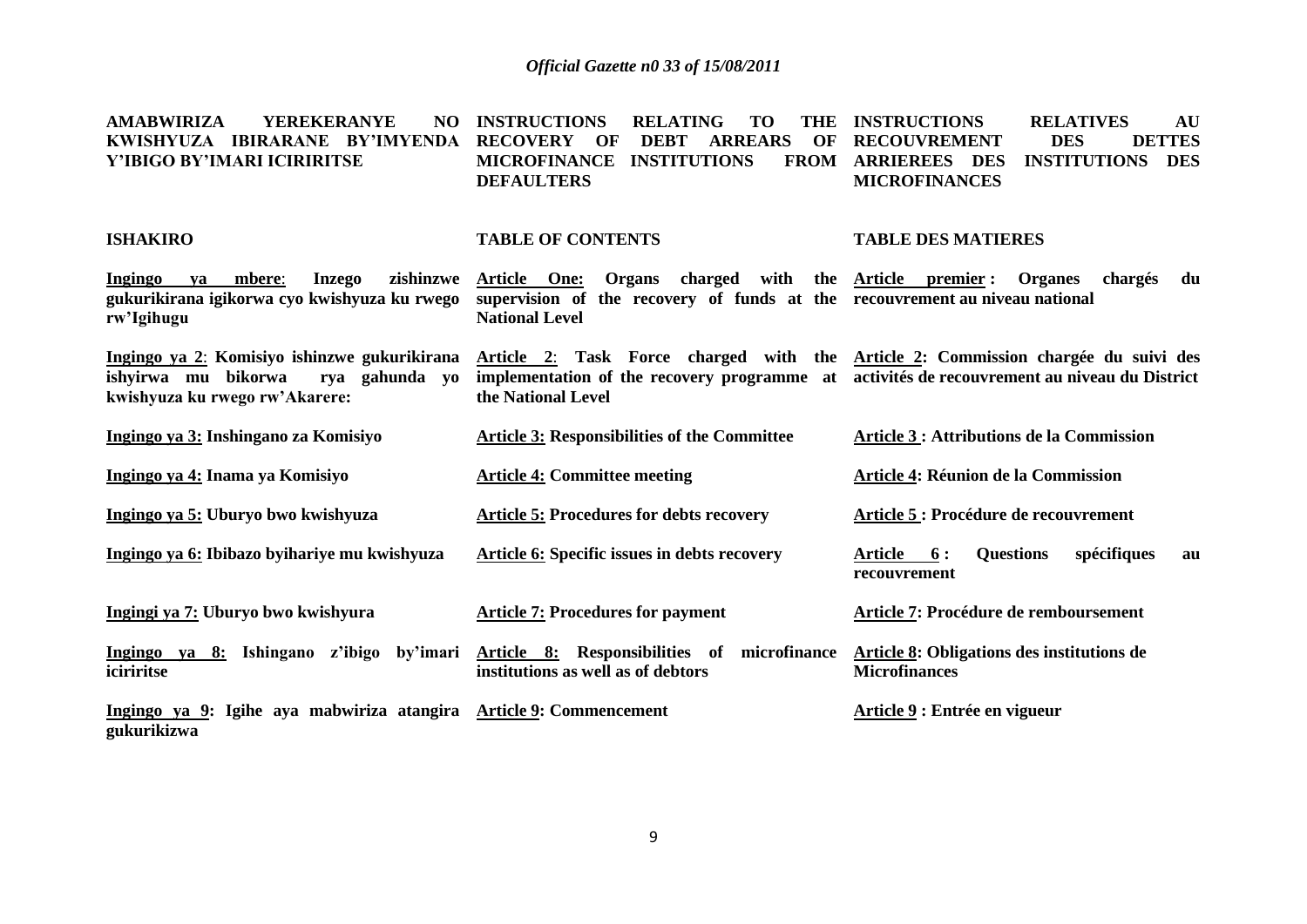#### **AMABWIRIZA YEREKERANYE KWISHYUZA IBIRARANE BY'IMYENDA Y'IBIGO BY'IMARI ICIRIRITSE NO INSTRUCTIONS RELATING TO RECOVERY OF DEBT ARREARS OF MICROFINANCE INSTITUTION FROM DEFAULTERS INSTRUCTIONS RELATIVES AU RECOUVREMENT DES DETTES ARRIEREES DES INSTITUTIONS DES MICROFINANCES**

gukemura ikibazo cy"abambuye n"abanyereje umutungo w"ibigo by"imari iciriritse nk"uko byasabwe mu mwanzuro wa 21 w"Inama ya 8 y"Igihugu y"Umushyikirano yabereye mu Ngoro y"Inteko Ishinga Amategeko kuva ku wa 20 kugeza ku wa 21 Ukuboza 2010;

Tumaze kubona ko izo inzego bireba zasesengura iki kibazo zikanagaragaza ibikenewe byose kugira ngo amafaranga ibigo by"imari iciriritse yambuwe cyangwa yanyerejwe agaruzwe kandi ababigizemo uruhare bakurikiranwe;

Tumaze kubona ko izo nshingano zidashobora kugerwaho vuba kandi neza inzego z"ibanze cyane cyane ubuyobozi bw"Uturere zitabigizemo uruhare;

Tumaze kubona ko hari hasanzwe hariho Komisiyo zishinzwe kugaruza umutungo wambuwe ibigo by"imari iciriritse byafunzwe mu mwaka wa 2006, ariko ubu zikaba zisa n"izahagaze;

Twemeje ko izo Komisiyo zakongera zigakora zishingiye kuri aya mabwiriza:

Dushingiye ku byemezo by'inzego zishinzwe Pursuant to the decisions of the organs responsible for resolving the issue of microfinance loan defaulters and embezzlement as required by resolution 21 of the 8th National Dialogue that was held at the Parliamentary building from 20 to 21 December 2010;

> Considering that the concerned organs can analyse and identify the necessary requirements in order to recover the money owed to microfinance institutions that was either defaulted or embezzled and to prosecute all the culprits involved ;

Considering that such mission can not be expeditiously and efficiently achieved without the involvement of the local administrative authorities especially District authorities;

Considering prior existence of committees charged with recovery of money owed to microfinance institutions which seem to have ceased their operations;

We hereby resolve that the aforementioned committees be revived and operate in accordance activités suivant les présentes instructions : with these instructions:

Vu les décisions des organes chargés des problèmes relatifs aux dettes arriérées et aux détournements des fonds des institutions des microfinances, lesquelles décisions font suite de la résolution 21 du huitième Conseil National de Dialogue qui s"est ténu au palais du Parlement du 20 au 21 décembres 2010 ;

Vu la possibilité d"analyse du problème et de la détermination de l"état de tous les besoins par les organes concernés, en vue du recouvrement des dettes arriérées ou des détournements des fonds des institutions des microfinances et de la poursuite des personnes impliquées ;

Vu que la rapidité et l"effiscience dans l"accomplissement de ces tâches requièrent l"intervention des entités de base et surtout celle des autorités des Distrcicts ;

Vu l"existence antérieure des Commissions chargées du recouvrement des dettes arriérées des institutions des microfinamces fermées depuis 2006 et que ces Commissions semblent anoir cessés leurs activités;

Décidons que ces Commissions poursuivent leurs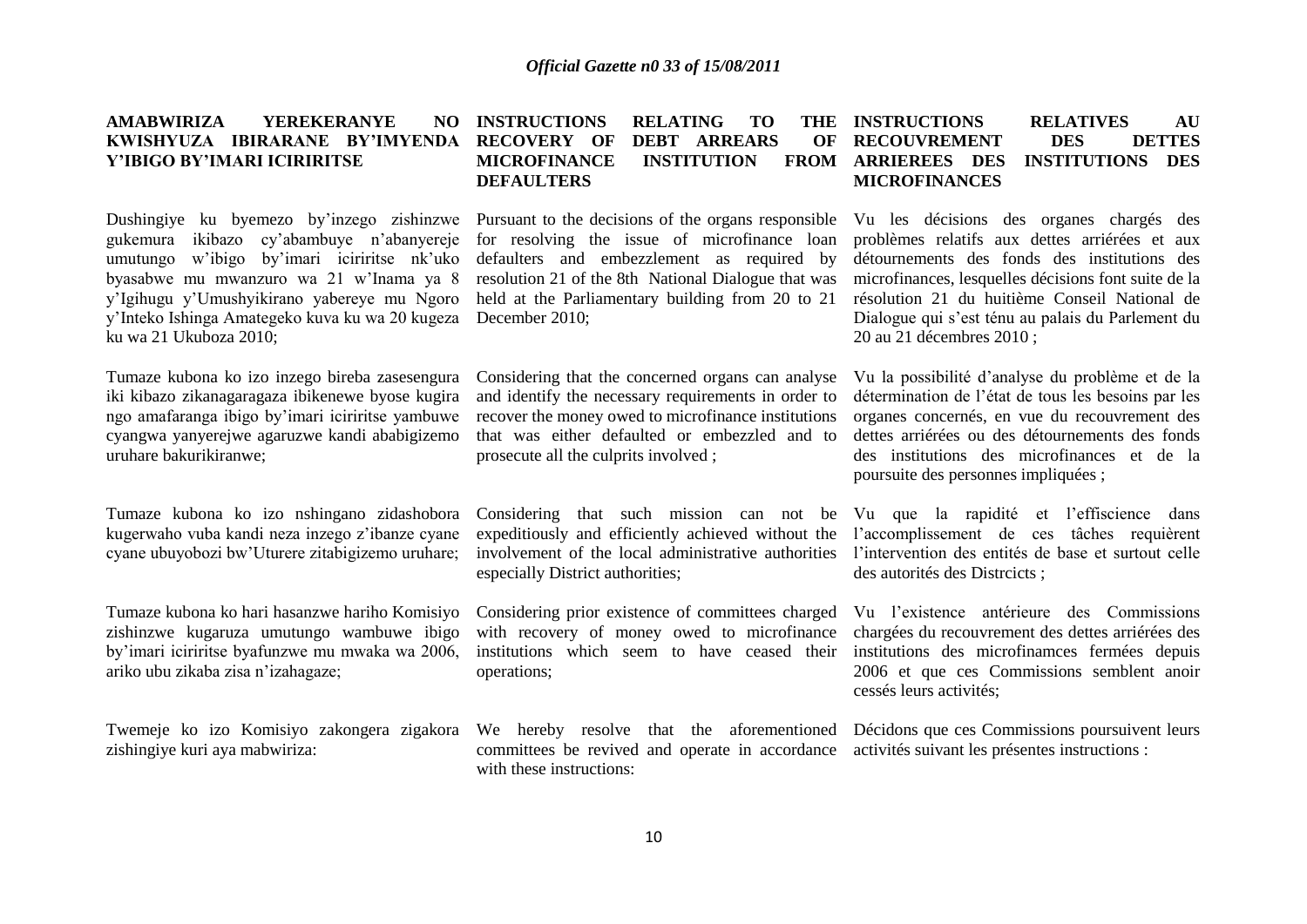| zishinzwe<br>Ingingo<br>mbere:<br><b>Inzego</b><br>va<br>gukurikirana igikorwa cyo kwishyuza ku rwego<br>rw'Igihugu                                | Article One:<br>Organs charged with the Article premier:<br>supervision of the recovery of debts at the recouvrement au niveau national<br><b>National Level</b>                           | <b>Organes</b><br>chargés<br>du                                                                                                               |
|----------------------------------------------------------------------------------------------------------------------------------------------------|--------------------------------------------------------------------------------------------------------------------------------------------------------------------------------------------|-----------------------------------------------------------------------------------------------------------------------------------------------|
| Inzego zishinzwe gukurikirana igikorwa cyo<br>kwishyuza ibirarane by'imyenda y'ibigo by'imari<br>iciriritse ku rwego rw'Igihugu ni izi zikurikira: | Organs charged with recovery of arrears of debts of Les organes chargés de recouvrement de dettes<br>microfinance Institutions from defaulters at the<br>national level are the following: | arriérées des institutions de microfinances au<br>niveau national sont les suivants :                                                         |
| 1° Urukiko rw'Ikirenga;                                                                                                                            | 1° Supreme Court;                                                                                                                                                                          | $1^{\circ}$<br>le Cour suprême ;                                                                                                              |
| Minisiteri y'Ubutabera;<br>$2^{\circ}$                                                                                                             | Ministry of Justice;<br>$2^{\circ}$                                                                                                                                                        | $2^{\circ}$<br>le Ministère de la Justice;                                                                                                    |
| Minisiteri y'Ubutegetsi bw'Igihugu;<br>$3^\circ$                                                                                                   | Ministry of Local Government;<br>$3^\circ$                                                                                                                                                 | $3^\circ$<br>l'Administration<br>Ministère<br>le.<br>de<br>Locale;                                                                            |
| Minisiteri y'Umutekano mu Gihugu;<br>$4^{\circ}$                                                                                                   | Ministry of Internal Security;<br>$4^{\circ}$                                                                                                                                              | $4^\circ$<br>le Ministère de la Sécurité Intérieure ;                                                                                         |
| Minisiteri y'Imari n'Igenamigambi;<br>$5^{\circ}$                                                                                                  | Ministry of<br>Finance<br>$5^{\circ}$<br>Economic<br>and<br>Planning;                                                                                                                      | $5^\circ$<br>le Ministère des Finances et de la<br>Planification Economique;                                                                  |
| Minisiteri y'Ubucuruzi n'Inganda;<br>$6^{\circ}$                                                                                                   | Ministry of Trade and Industry;<br>$6^{\circ}$                                                                                                                                             | $6^{\circ}$<br>le Ministère du Commerce et de<br>l'Industrie;                                                                                 |
| Banki Nkuru y'Igihugu;<br>$7^{\circ}$                                                                                                              | Central Bank of Rwanda;                                                                                                                                                                    |                                                                                                                                               |
| Ishyirahamwe<br>ry'Ibigo<br>by'imari<br>$8^{\circ}$<br>iciriritse(AMIR);                                                                           | Association of Microfinance Institutions of<br>Rwanda (AMIR)                                                                                                                               | $7^{\circ}$<br>la Banque Nationale du Rwanda;<br>$8^{\circ}$<br>l'Association<br>des<br>Institutions<br>des<br>Microfinances au Rwanda (AMIR) |
| Urwego rw'Ubushinjacyaha;<br>$9^{\circ}$                                                                                                           | National Public Prosecution Authority;<br>$9^\circ$                                                                                                                                        | $9^\circ$<br>National<br>l'Organe<br>de<br>Poursuite<br>Judiciaire;                                                                           |
| 10° Polisi y'u Rwanda;                                                                                                                             | 10° Rwanda National Police;                                                                                                                                                                |                                                                                                                                               |
| 11° Ikigo cy'Igihugu gishinzwe Iterambere<br>ry'Amakoperative (RCA);                                                                               | 11° Rwanda Cooperatives Agency (RCA);                                                                                                                                                      | la Police Nationale du Rwanda;<br>$10^{\circ}$<br>l'Agence Rwandaise des Coopératives<br>$11^{\circ}$<br>$(RCA)$ ;                            |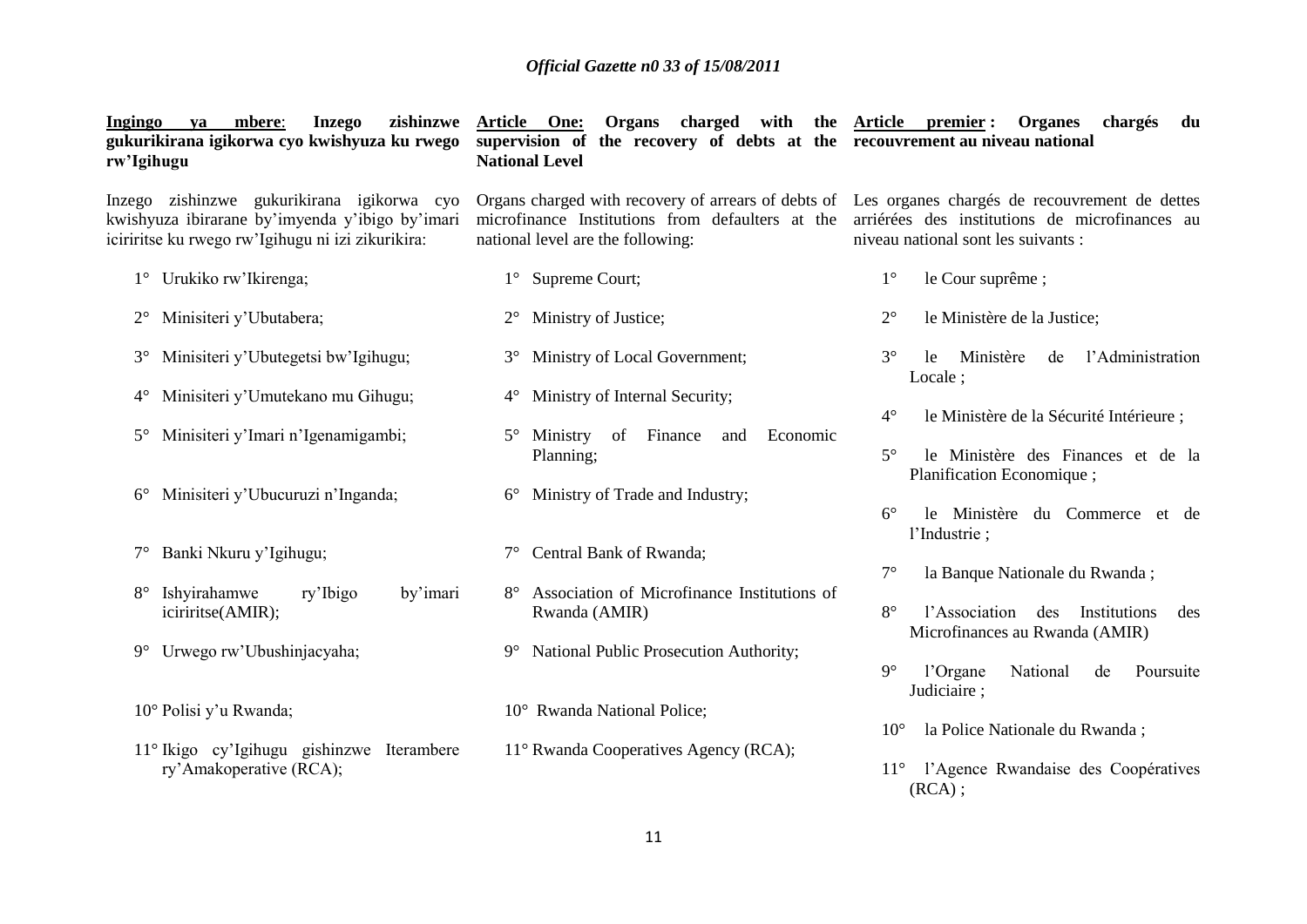- 12° Ikigo cy"Igihugu gishinzwe Imisoro n"Amahoro (RRA);
- 13° Ikigo cy"Igihugu gishinzwe Iterambere (RDB)

Inzego zivugwa mu gika cya mbere cy"iyi ngingo ni zo zigize Komite Mpuzabikorwa yo kwishyuriza Ibigo by"Imari Iciriritse. Uhagarariye Minisiteri y"Ubutabera ni we Muyobozi wa Komite.

# **Ingingo ya 2**: **Komisiyo ishinzwe gukurikirana ishyirwa mu bikorwa rya gahunda yo kwishyuza ku rwego rw'Akarere:**

Ku rwego rw"Akarere, Komisiyo ishinzwe kwishyuza no gukurikirana abambuye cyangwa banyereje umutungo w"ibigo by"imari iciriritse n"Amakoperative, yitwa "Komisiyo" mu ngingo zikurikira igizwe n"abakurikira:

- 1° Umuyobozi w"Akarere Wungirije ushinzwe ubukungu: Perezida wa Komisiyo;
- 2° Umunyamabanga Nshingwabikorwa w"Akarere : Visi Perezida;
- 3° Ushinzwe amakoperative mu Karere Umwanditsi wa Komisiyo;
- 4° Uhagarariye Ubushinjacyaha ku Rwego Rwisumbuye;

13° Rwanda Development Board (RDB).

12° Rwanda Revenue Authority (RRA);

The organs mentioned in Paragraph One of this Article shall compose the Microfinance Arrears Recovery Steering Committee. A representative of the Ministry of Justice shall be the chairperson of the Committee.

# **Article 2**: **Task Force charged with the implementation of the recovery programme at the National Level**

At District level, the Task Force charged with the recovery of money owed to microfinance institutions and cooperatives shall be referred to as the "Committee" in the following provisions, and shall be composed of the following:

- 1° District Vice Mayor in charge of Economic Affairs; Chairperson of the Committee;
- 2° District Executive Secretary; Vice Chairperson;
- 3° The person in charge of Cooperatives at the District Level; Secretary;
- 4° Chief Prosecutor at the Intermediate Level;

12° l"Office Rwandais des Recettes (RRA);

13° l"Office pour la Promotion du Développement au Rwanda (RDB)

Les organes mentionnés à l'alinéa premier du présent article forment le Comité Directeur du Recouvrement des dettes arriérées des Institutions des Microfinances. Le représentant du Ministère de la Justice assure la présidence du Comité.

# **Article 2: Commission chargée du suivi des activités de recouvrement au niveau du District**

Au niveau du District, la Commission chargée du recouvrement des dettes arriérées et des détournements des fonds des institutions des microfinances et des Coopératives, appellée « Commission » dans les articles suivants est composée des personnes ci-après :

- 1° le Vice –Maire du District chargé du développement économique, Perezida de la Commission;
- 2° le Secrétaire Exécutif du District : Vice-Président ;
- 3° le Chargé des coopératives dans le District : Secrétaire;
- 4° le Procureur en Chef au niveau de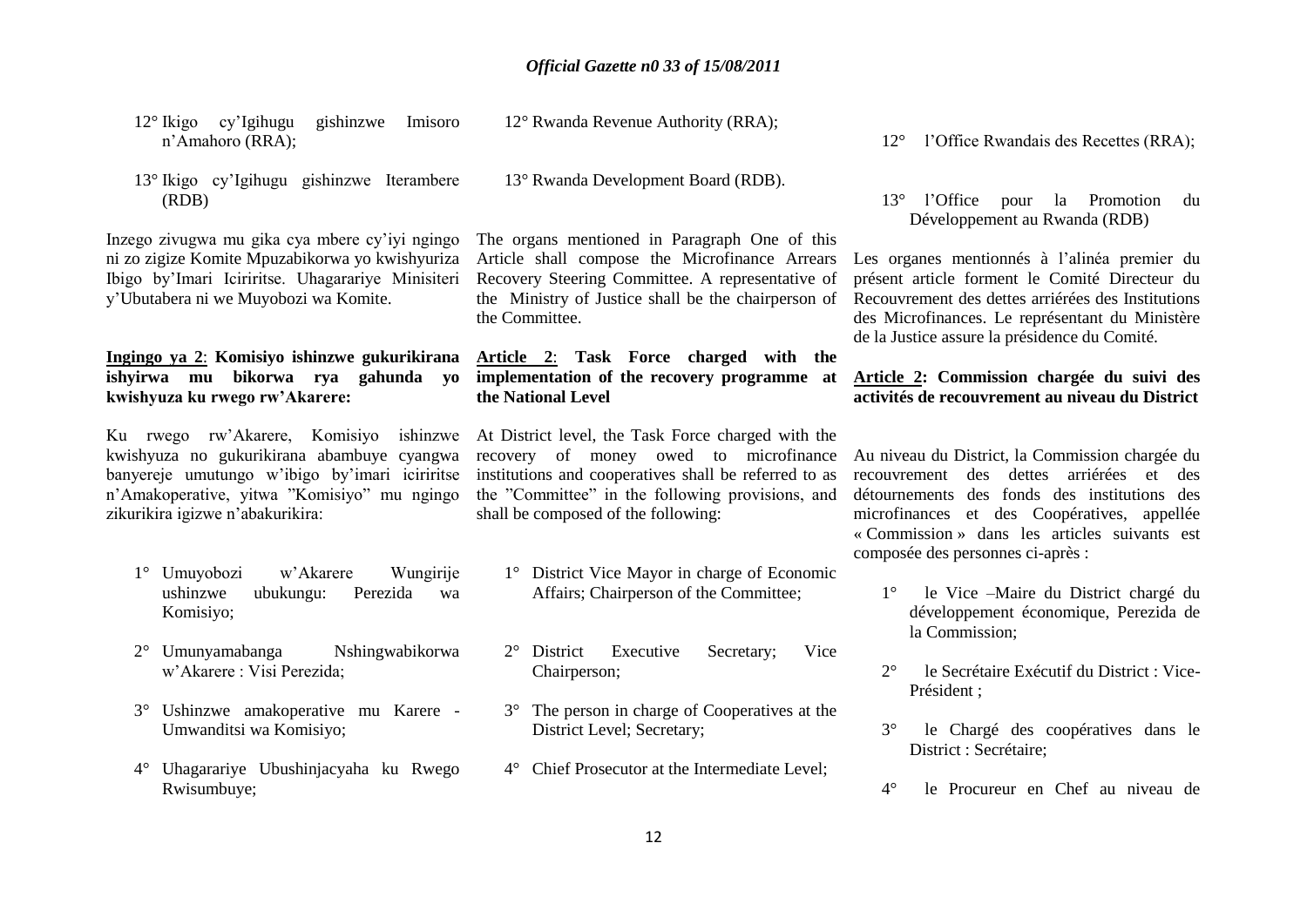# *Official Gazette n0 33 of 15/08/2011*

5° Uyoboye Polisi mu Karere (DPC);

5° District Police Commander (DPC);

- 6° Uhagarariye Urwego rw"Igihugu rushinzwe Iperereza n"Umutekano mu Karere (NISS);
- 7° Umukozi ushinzwe amategeko mu Karere;
- 8° Abanyamabanga Nshingwabikorwa b"Imirenge igize Akarere;
- 9° Abayobozi b"ibigo by"imari iciriritse bikorera mu Karere;
- 10° Abacungamutungo ba za Banki z"Abaturage zikorera mu Karere;
- 11° Uhagarariye Urugaga rw"Abikorera mu Karere

Komisiyo ishobora kwifashisha undi wese yumva The Committee may invite any other person whom yayifasha muri iki gikorwa.

# **Ingingo ya 3: Inshingano za Komisiyo**

Ku rwego rw"Akarere Komisiyo ifite inshingano zikurikira:

1° gusuzuma urutonde rw"abanyereje n"abishyuzwa n"ibigo by"imari iciriritse bari mu Karere. Urwo rutonde rugomba

- 6° A Representative of the National Intelligence and Security Service in the District (NISS);
- 7° District Legal Officer;
- 8° Executive Secretaries of Sectors that compose the District;
- 9° Heads of Microfinance Institutions operating in the District;
- 10° Managers of *"Banques Populaires*" operating in the District;
- 11° A Representative of the Private Sector Federation in the District.
- it may consider useful in this activity.

### **Article 3: Responsibilities of the Committee**

At the District level, the Committee shall have the following responsibilities:

1° to examine the list of persons who embezzled funds of microfinance institutions and defaulters in the District. The list shall

Grande Instance ;

- 5° le Commandant de la Police dans le District (DPC):
- 6° le représentant du Service National de Renseignements et de Sécurité dans le District (NISS):
- le chargé des affaires juridiques dans le District ;
- 8° les Secrétaires Exécutifs des Secteurs qui composent le District ;
- 9° les dirigeants des microfinances exerçant leurs activités dans le District ;
- 10° les gérants des Banques Populaires dans le District ;
- 11° un représentant de la Fédération du Secteur Privé dans le District.

La Commission peut recourir à toute autre personne qu"elle estime susceptible de l"aider dans son activité.

#### **Article 3 : Attributions de la Commission**

Les attributions de la Commission sont les suivantes :

1° examiner la liste des personnes se trouvant dans le District qui ont detournés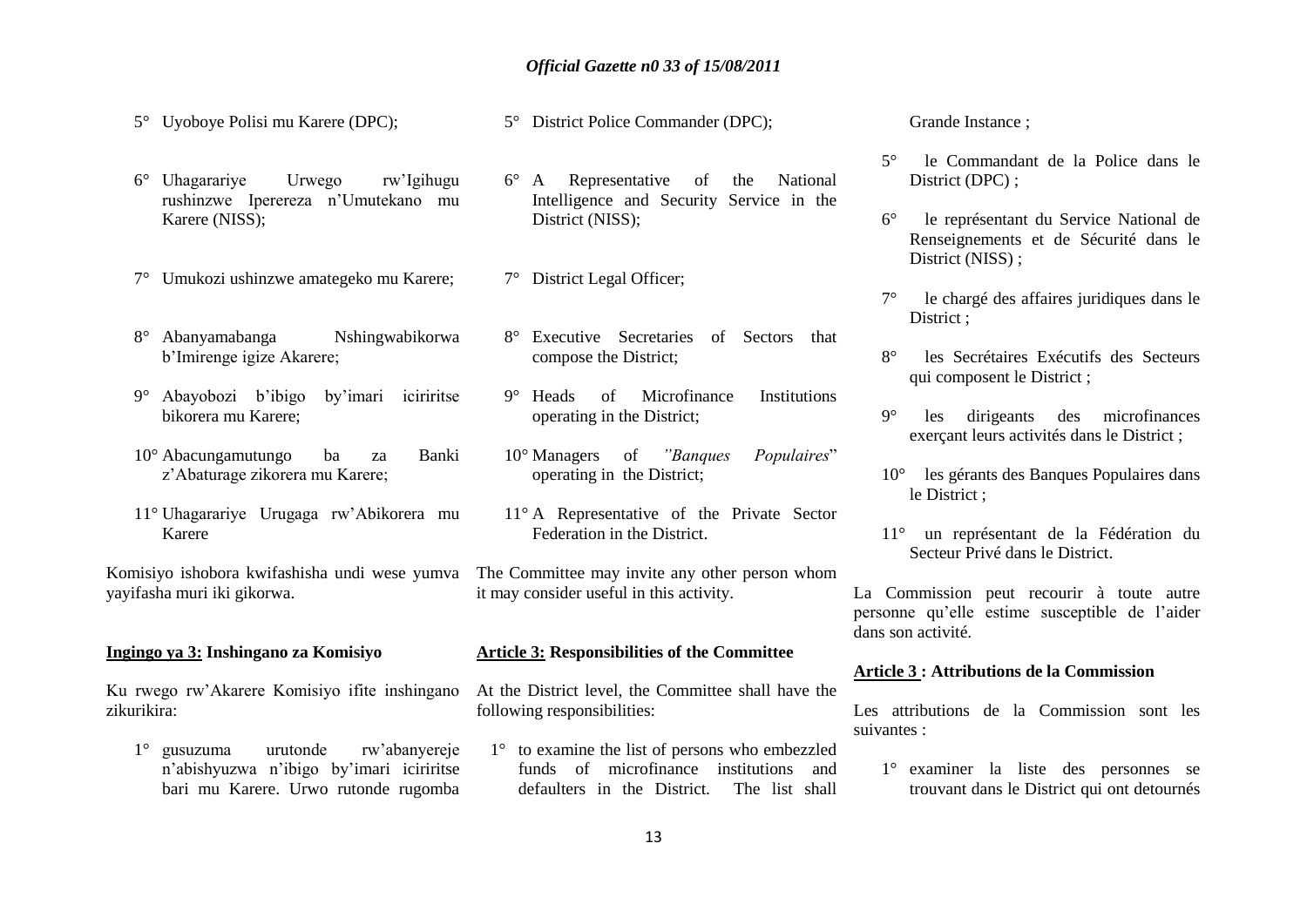kugaragaza aho babarizwa, ibyo bishyuzwa, imitungo cyangwa ubwishingizi bafite;

- 2° kwishyuriza no gushishikariza abafitiye imyenda ibigo by"imari iciriritse kwishyurira igihe;
- 3° kumenya, gushinganisha no gufatira imitungo y"abafitiye imyenda ibigo by"imari iciriritse igihe cyose bibaye ngombwa;
- 4° gutanga amabwiriza ajyanye n"igikorwa cyo kwishyuza ku rwego rw"Umurenge;
- 5° gusuzuma no guhuza raporo ziva mu Mirenge zijyanye no kwishyuza;
- 6° gutanga raporo ya buri kwezi kuri Komite Mpuzabikorwa yo ku rwego rw"Igihugu;
- 7° gushyikirana n"abanze kwishyura Ibigo by"imari iciriritse binyuze mu nzira z"ubwumvikane kabone n"iyo baba barashyikirijwe inkiko;
- 8° gutanga raporo irambuye nyuma y"amezi atatu (3) igaragaza abishyuye, amafaranga

indicate the residence, amount owed to the microfinance institution and property or the type of guarantees the persons possess;

- 2° to recover for microfinance institutions debts owed to them and to sensitise the defaulters to pay promptly;
- 3° to identify, seize and confiscate any property of the defaulters of microfinance institutions at any time if it is considered necessary;
- 4° to issue instructions relating to loan recovery activities at the Sector level;
- 5° to examine and consolidate loan recovery related reports from Sectors;
- 6° to submit a monthly progressive report to the Steering Committee at the National Level;
- 7° to engage the defaulters of microfinance institutions through amicable procedures eventhough legal proceedings were initiated against them;
- 8° to submit a comprehensive quarter report clearly indicating those who have paid, the

des fonds et celles qui possèdent des dettes arriérées des institutions des microfinances. Cette liste détermine leurs résidences, les montants dont elles sont redevables et les guaranties qu"elles possèdent ;

- 2° procéder au recouvrement des dettes pour le compte des institutions des microfinances et sensibiliser leurs débiteurs à s"acquitter régulièrement de leurs dettes:
- 3° identifier, mettre sous protection officielle et faire saisir les propriétés des débiteurs des institutions des microfinances chaque fois que de besoin ;
- 4° donner des instructions relatives aux activités de recouvrement au niveau du Secteur ;
- 5° examiner et coordonner les rapports relatifs au recouvrement en provenance des Secteurs ;
- 6° faire le rapport mensuel au Comité Directeur du niveau national ;
- 7° négocier avec les personnes qui ont refusé de rembourser, à l"amiable, les dettes des institutions des microfinances même après la saisine des juridictions;
- 8° faire un rapport trimestriel détaillé,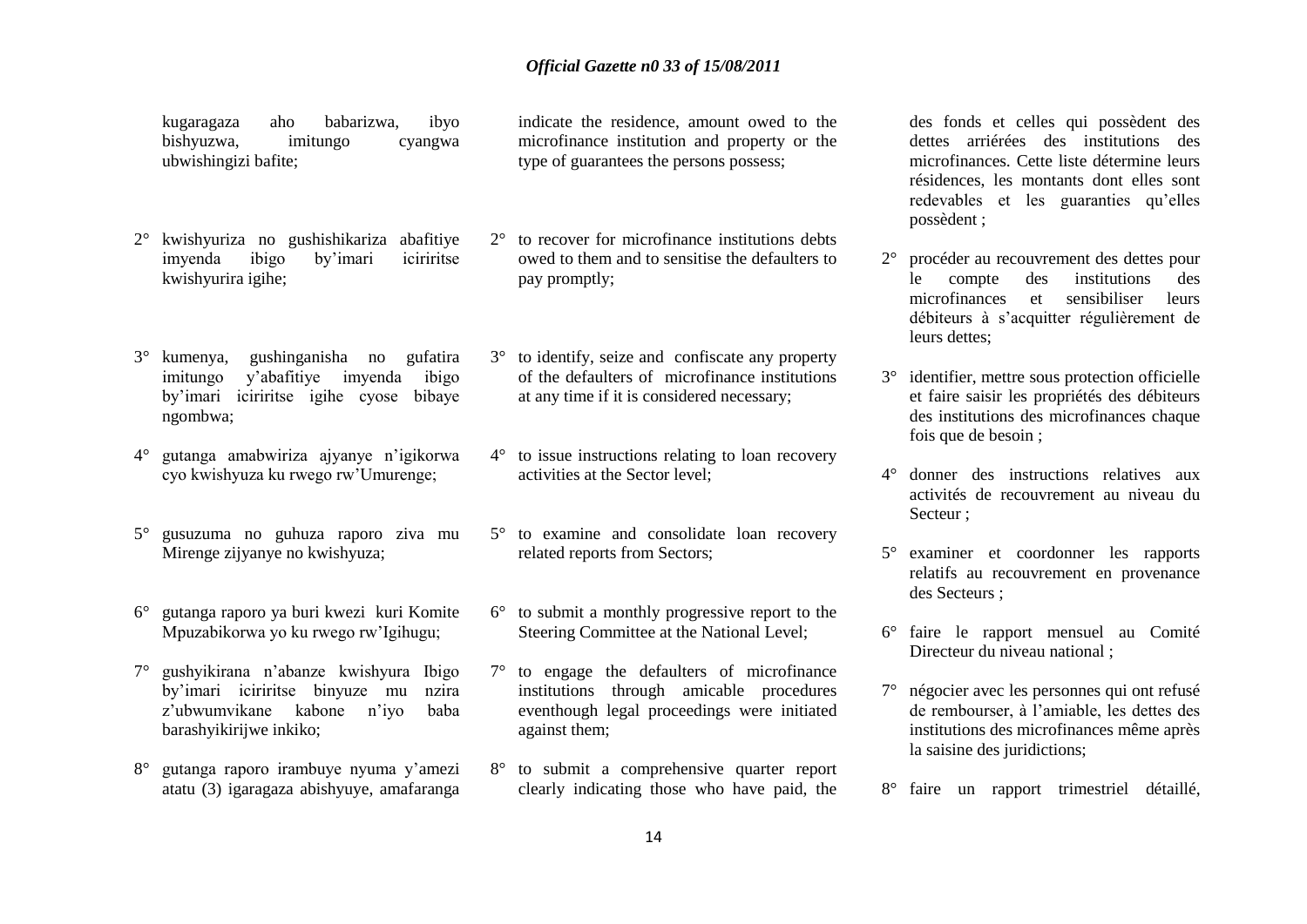amaze kwishyurwa, imanza zavutse n"aho zigeze, imitungo yatejwe biciye mu cyamunara n"amafaranga asigaye kwishyurwa;

9° gukurikirana uko imanza z"abambuye n"abanyereje imitungo y"ibigo by"imari iciriritse zirangizwa.

#### **Ingingo ya 4: Inama ya Komisiyo**

Inama ya Komisiyo iterana buri cyumweru cya kabiri cy"ukwezi igatumizwa kandi ikayoborwa na Perezida wayo cyangwa Visi Perezida iyo Perezida adahari, kugira ngo itange raporo kuri Komite Mpuzabikorwa yo ku rwego rw"Igihugu binyujijwe kuri Minisitiri w"Ubutegetsi bw"Igihugu.

Ishobora kandi gutumizwa igihe cyose bibaye It may also convene at any time deemed necessary. ngombwa.

#### **Ingingo ya 5: Uburyo bwo kwishyuza**

Komisiyo itumira mu nama rusange abishyuzwa hakurikijwe urutonde rwa buri Karere, ikabihanangiriza kandi ikabategeka kuba bishyuye ibirarane by"imyenda bafitiye ibigo by"imari iciriritse mu gihe kitarenze ukwezi.

Uwitabiriye inama wese agomba gutaha asinye Defaulters who attend the meeting shall be required

amount paid, legal proceedings initiated, property subjected to public auction and the amount to be paid;

9° to ensure effective execution of judgments of those who either embezzled or defaulted funds of microfinance institutions.

#### **Article 4: Committee meeting**

The Committee shall convene every second week of the month*.* It shall be convened and chaired by its Chairperson or Vice Chairperson in case of absence of the Chairperson, in order to make and submit a report to the Steering Committee at the National Level via the Minister of Local Government.

# **Article 5: Procedures for debts recovery**

The Committee shall invite defaulters to a general meeting in accordance with the list of every District; the Committee shall deliver a warning message to defaulters and shall order them to pay the microfinance arrears of debts in a period not exceeding one month.

inyandiko yemeza umwenda abereyemo ikigo to sign a document indicating the amount of debt

faisant état de personnes qui ont remboursé, les sommes remboursées, les litiges et l"état d"avancement des procès, les propriétés vendues aux enchères et les sommes restant à rembourser;

9° assurer le suivi de l"exécution des jugements relatifs à des personnes qui ont refusé de rembourser ou qui ont détourné des fonds des institutions des microfinances.

#### **Article 4: Réunion de la Commission**

Le Comité se réunit chaque deuxième semaine du mois sur convocation de son Président ou son Vice-Président en cas d"absence du Président pour faire son rapport au Comité Directeur du niveau national via le Ministre de l"Administration Locale.

Elle peut aussi setinir chaque fois que de besoin

#### **Article 5 : Procédure de recouvrement**

La Commission invite dans son Assemblée Générale les personnes concernées par le remboursement, suivant la liste de chaque District, leur donne l"avertissement et leur ordonne de rembourser les dettes arriérées des institutions des microfinances dans un délai ne dépassant pas un mois.

Avant la fin de la réunion, chaque personne qui a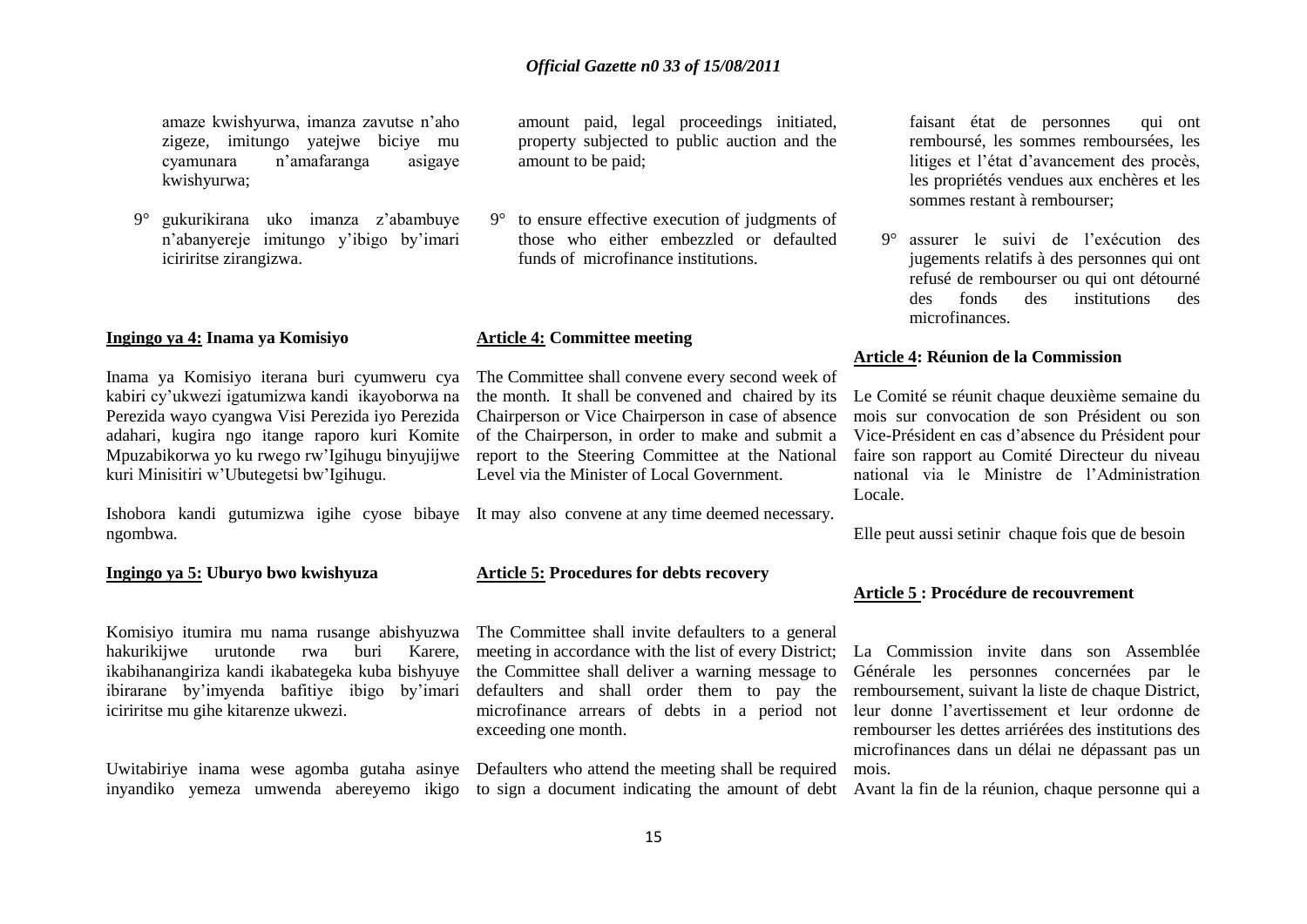cy"imari iciriritse kandi akagena n"igihe agomba he/she owes to the microfinance institution and each kuba yishyuriye muri uko kwezi.

Iyo igihe uwishyuzwa yatanze gishize atarishyura, Komisiyo imutumiza ku giti cye, ikamwereka ko ifite amakuru ku mutungo we kandi ikamutegeka igihe ntarengwa cyo kwishyura hakurikijwe amikoro ye atakwishyura muri icyo gihe ikirego kigashyikirizwa urukiko rubufitiye ububasha.

#### **Ingingo ya 6: Ibibazo byihariye mu kwishyuza**

Nyuma ya buri nama yavuzwe mu ngingo ya 5 hagati ya Komisiyo n"abishyuzwa, abishyuzwa bagabanywamo amatsinda akurikira:

- 1° Abumvise bafite ubushake bwo kwishyura ariko nta bushobozi bwo kwishyura ako kanya: Komite ibaha igihe cyo kwishyura kidashobora kurenga amezi atatu. Ibyo bijya mu masezerano mashya uwishyuzwa agirana n"ikigo cy"imari iciriritse cyangwa ushinzwe kugisesa, bigakorerwa mu nama ya Komisiyo.
- 2° Abafite ubushobozi badashaka kwishyura bategekwa kwishyura ako kanya, bitaba ibyo bakishyuzwa ku ngufu za Leta hakurikijwe amategeko abigena;

defaulter shall be required to specify the period of reimbursement during that month.

In case the period specified by the defaulter expires, the Committee shall invite him/her to individually prove to him/her that it has the necessary information relating to his/her personal property and henceforth order him/her to pay within a specified period in accordance with his/her capacities, failure of which to do so shall lead to initiation of legal proceedings in a competent court.

#### **Article 6: Specific issues in debts recovery**

Subsequent to each meeting between the Committee and debtors as mentioned in Article 5, the debtors shall be classifed into the following categories:

- 1° Debtors who have the will to pay but have no capacity to do so immediately, shall be given time to pay not exceeding a period of three (3) months. This shall be explicitly indicated in a new agreement the debtor concludes with the microfinance institution or its liquidator, and shall be done in the meeting of the Committee.
- 2° Debtors who have the capacity to pay but do not have the will to do so, shall be obliged to pay immediately, failure to pay shall subject them to forced execution in

répondu à l"invitation doit, signer un acte attestant la dette qu"elle doit à l"institution de microfinance et la date limite de remboursement.

Lorsque, à l"expiration de la date limite, le concerné n"a pas encore remboursé, la Commission l"invite individuellement et lui montre qu"il a des informations relatives à ses propriétés et lui impose de rembourser dans un délai limité selon ses capacités, et lorsque ce délai n"est pas respecté, la juridiction compétente en est saisie.

### **Article 6 : Questions spécifiques au recouvrement**

A la fin de la réunion entre la Commission et les debiteurs comme prévue à l"article 5, ces derniers sont classés dans les catégories ci-après :

- 1° les débiteurs qui ont la volonté de rembourser mais dont la capacité ne leur permet pas le remboursement immédiat : le Comité leur accorde un délai de remboursement ne dépassant pas trois (3) mois. Cela est mentionné dans un nouveau contrat entre le débiteur et l'institution financière ou son liquidateur, et ce contrat est conclu pendant la réunion de la commission ;
- 2° Les débiteurs capables qui n"ont pas la volonté de rembourser sont enjoints au remboursement immediat, à défaut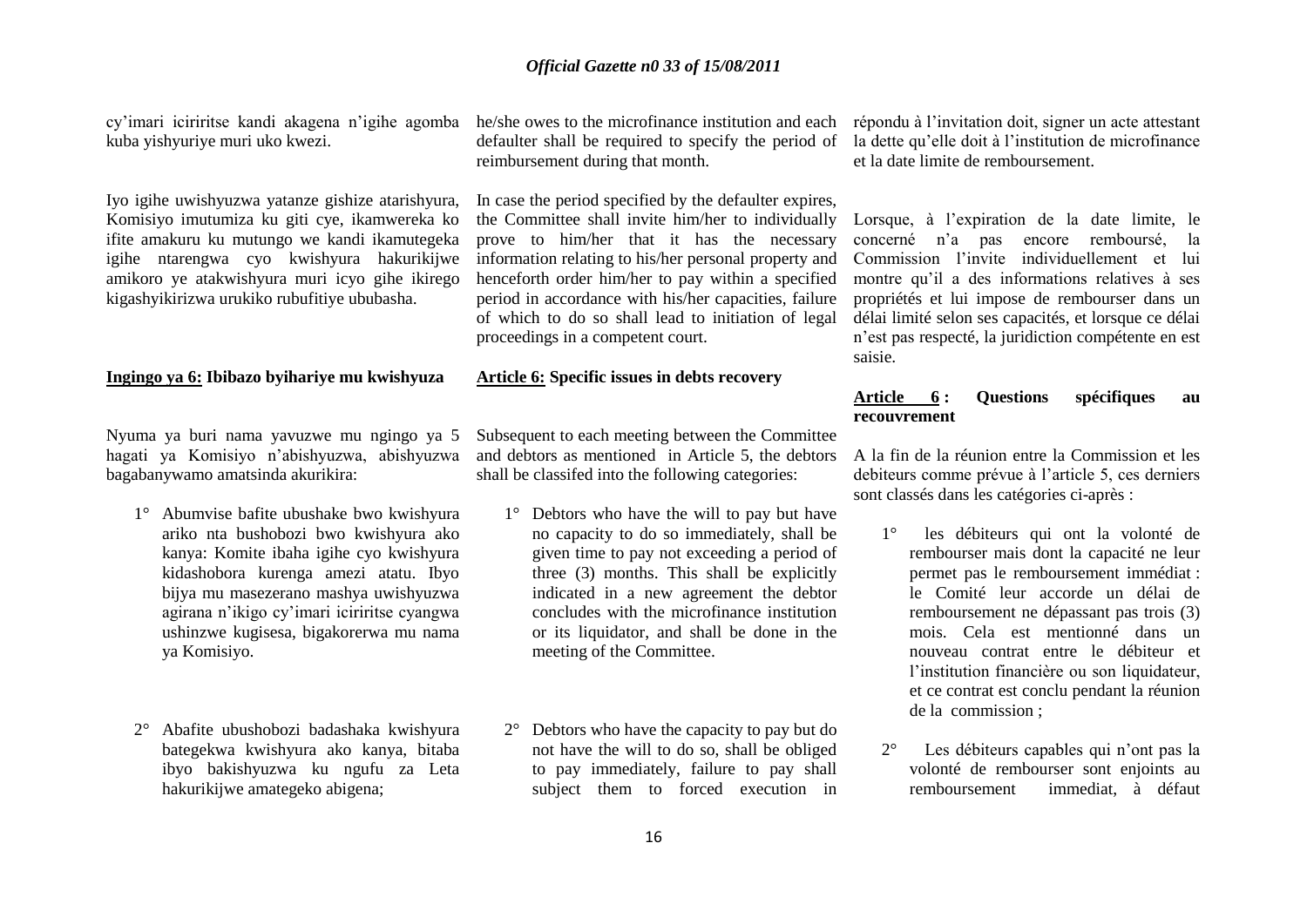accordance with applicable laws;

- 3° Abagaragaje ko kutishyura kwabo bifitanye isano n"amananiza bashyizweho n"ikigo cy"imari, Komisiyo ishaka inzira zo gukemura ikibazo ziciye mu bwumvikane, byananirana igategeka ikigo cy"imari kujyana ikibazo mu rukiko rubifitiye ububasha;
- 4° Buri kigo cy"imari iciriritse kirezwe cyangwa kireze kihutira gutanga raporo muri Komisiyo; Komisiyo na yo ikabimenyesha ubuyobozi bw"Urukiko rw"Ikirenga kugira ngo urwo rubanza ruhabwe ubwihutirwe.

#### **Ingingi ya 7: Uburyo bwo kwishyura**

Uwishyura ubereyemo umwenda ikigo cy"imari iciriritse cyafunze ashyira amafaranga kuri konti iri muri banki y"abaturage yabigenewe imwegereye akazanira inyemezabwishyu Umunyamabanga Nshingwabikorwa w"Umurenge atuyemo cyangwa akoreramo.

Ubereyemo umwenda ikigo cy"imari iciriritse kigikora, yishyura icyo kigo akazanira inyemezabwishyu Umunyamabanga Nshingwabikorwa w"Umurenge atuyemo cyangwa Secretary of the Sector of his/her residence or akoreramo.

- 3° The Committee shall forge a way to settle the issue amicably for situations where debtors prove that their failure to pay is linked to unreasonable conditions to which they were subjected to by the microfinance institution. In the case of failure to do so, the Committee shall order the microfinance institution to file the case with a competent court of Law;
- 4° Any microfinance institution, whether as a Petitioner or as a defendant, shall immediately submit a report to the Committee who shall in turn notify the Supreme Court authorities who shall consider the urgency of the case.

#### **Article 7: Procedure of payment**

The debtor to a dissolved microfinance institution shall deposit the amount of payment to the nearest designated account number in the "*Banque Populaire*" and shall reserve the payment slip for the Executive Secretary of the Sector of his/her residence or occupation.

The debtor to an operational microfinance institution shall pay to the same institution and reserves the payment slip for the Executive occupation.

duquel il est procédé au remboursement forcé conformément à la loi ;

- 3° Pour les débiteurs qui prouvent que le non remboursement est dû aux conditions irraisonnables leur imposées par l"institution, la Commission met en place les voies de solution à l"amiable et à défaut de solution, la Commission ordonne à l"institution de porter le cas devant la juridiction compétente ;
- 4° toute institution demanderesse ou défenderesse au proçès fait directement rapport à la Commission qui à son tour le porte à la connaissance de la Cour Suprême pour accorder la priorité à ce procès.

#### **Article 7: Procédure de remboursement**

Le débiteur d'une institution de microfinance qui a fermé ses portes dépose le montant dû au compte y relatif ouvert à la Banque Populaire la plus proche et fait parvenir le bordereau de versement au Secrétaire Exécutif du Secteur de sa résidence ou dans lequel il mène ses activités.

Le débiteur d'une institution encore opérationnelle, s"acquitte de ses dettes auprès de cette institution et fait parvenir le bordereau de versement au Secrétaire Exécutif du Secteur de sa résidence ou de son occupation.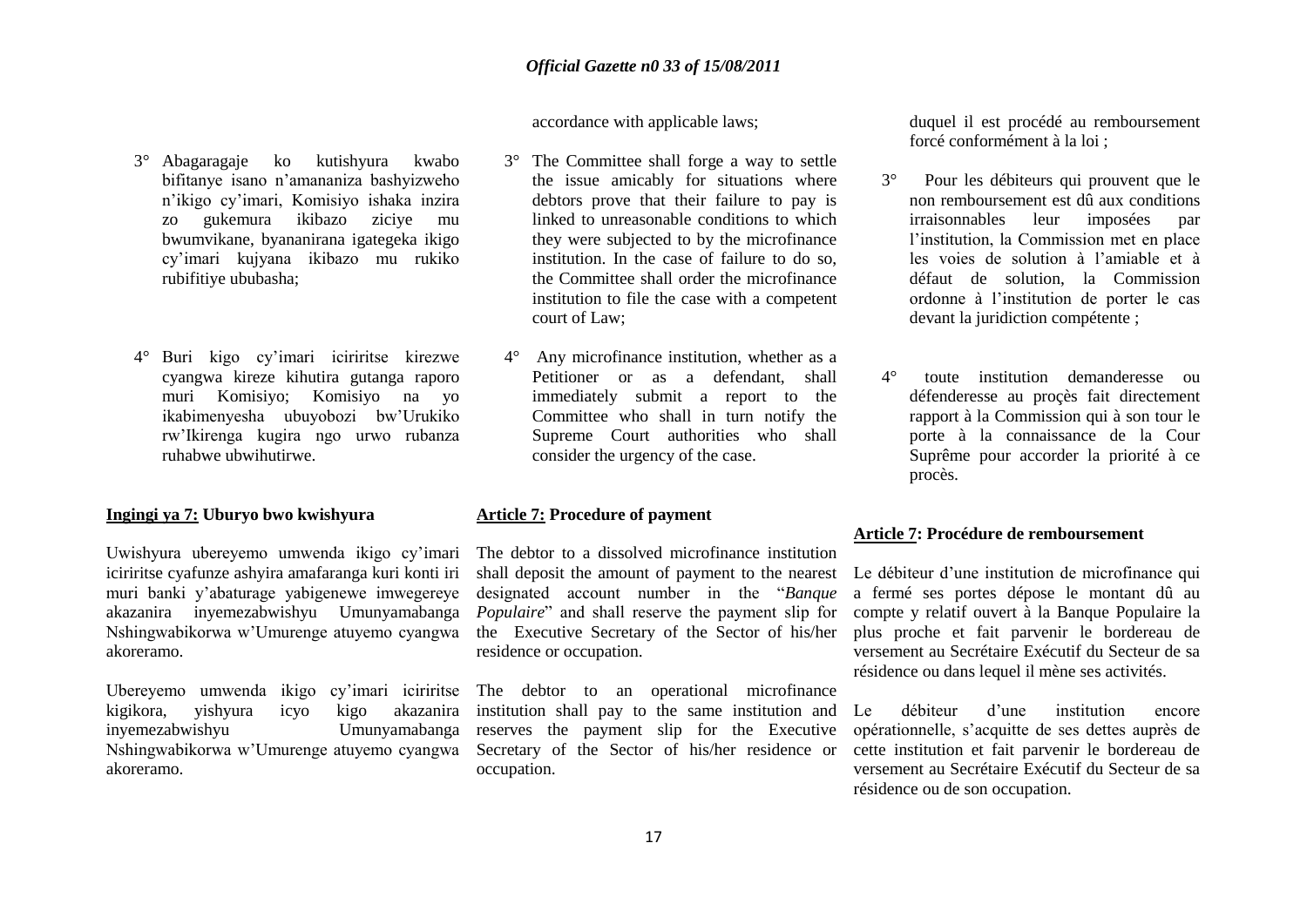# *Official Gazette n0 33 of 15/08/2011*

kugurishwa, kwimurwa aho iri cyangwa ngo itangweho impano cyangwa ngo yongere so by the Committee in which it is located. igwatirizwe bitemewe na Komisiyo irimo.

# **iciriritse**

Komisiyo buri cyumweru raporo igaragaza amafaranga yishyuwe, abayishyuye n'amafaranga indicating the amount paid, list of debtors who have asigaye kwishyuzwa.

Buri kigo cy"imari iciriritse kigomba kugaragaza imitungo yatanzweho ingwate kuri buri muntu wishyuzwa kugira ngo iyo mitungo ishinganishwe cyangwa ifatirwe iyo bibaye ngombwa.

#### **Ingingo ya 9: Igihe aya mabwiriza atangira Article 9: Commencement gukurikizwa**

Aya mabwiriza atangira gukurikizwa ku munsi These instructions shall come into force on the date ashyiriweho umukono.

Kigali, kuwa 27/07/2011

Imitungo yatanzweho ingwate ntishobora Properties mortgaged shall not be sold, transferred or donated or re mortgaged unless authorised to do

# **Ingingo ya 8: Ishingano z'ibigo by'imari Article 8: Responsibilities of microfinance institutions**

Ibigo by"imari iciriritse bigomba kugeza kuri A weekly report shall be submitted by the microfinance institutions to the Committee paid and the arrears to be recovered.

> Any microfinance institution shall indicate the mortgaged property of each debtor in order to put it under official protection or confiscate it where necessary.

of their signature.

(sé)

**KARUGARAMA Tharcisse** Minister of Justice / Attorney General

Kigali, on 27/07/2011

Les propriétés en garanties ne peuvent pas être vendues, déplaçées ni faire objet de donnation ou d"autres garanties sans l"accord préalable de la Commission où elles sont situées.

# **Article 8: Obligations des institutions de microfinances**

Les institutions des microfinances doivent faire le rapport hebdomadaire à la Commission faisant état des montants remboursés, les débiteurs qui ont remboursés et les montants restant à rembourser.

Toute institution de microfinance doit faire connaître les propriétés données en garantie pour chaque débiteur enfin de les mettre sous la protection officielle ou procéder à leur saisie en cas de besion.

#### **Article 9: Entrée en vigueur**

Les présentes instructions entrent en vigueur le jour de leur signature.

Kigali, le 27/07/2011

(sé)

**KARUGARAMA Tharcisse** Ministre de la Justice/ Garde des Sceaux

(sé)

**KARUGARAMA Tharcisse** Minisitiri w"Ubutabera/Intumwa Nkuru ya Leta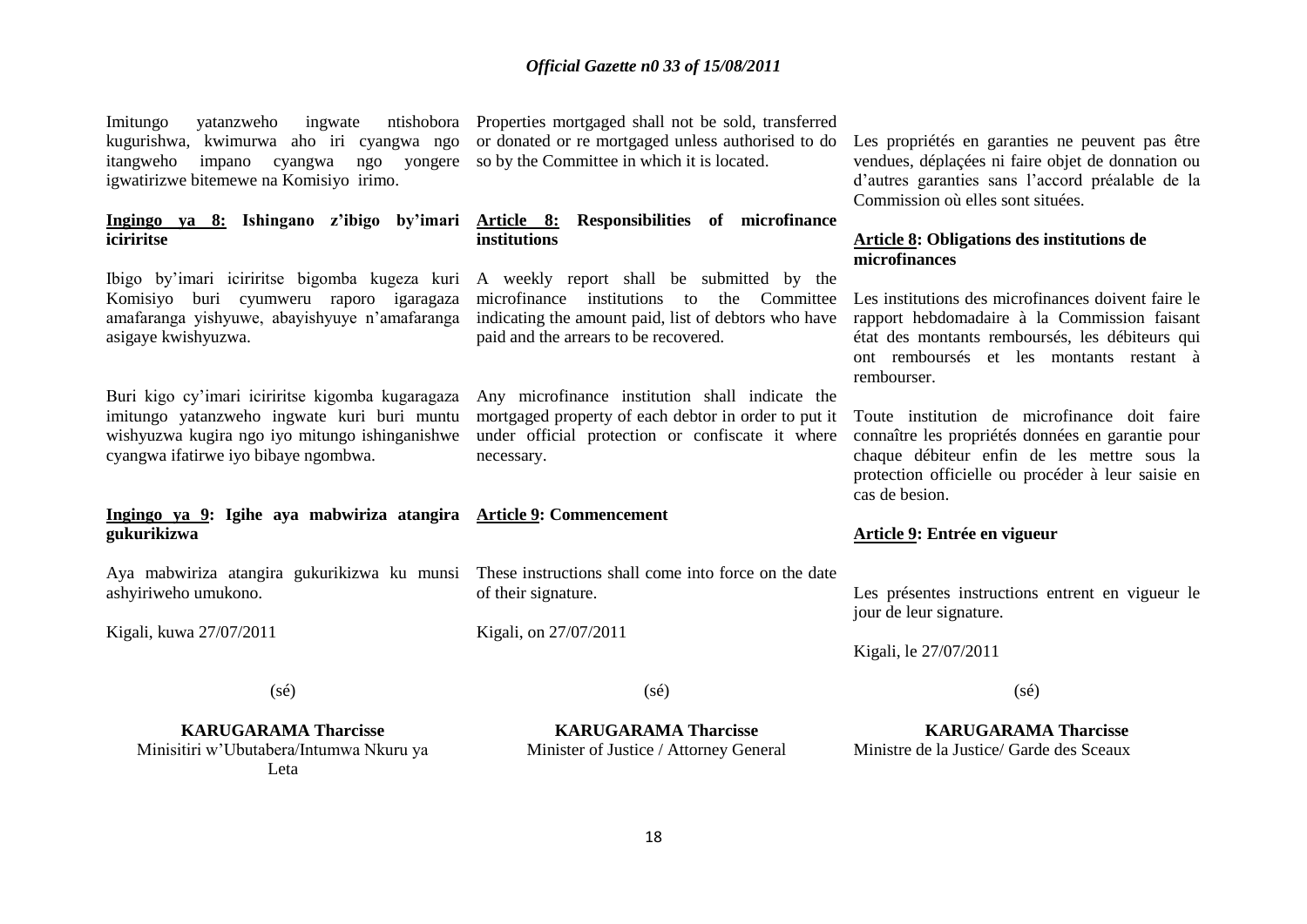# *Official Gazette n0 33 of 15/08/2011*

(sé)

**MUSONI James** Minisitiri w"Ubutegetsi bw"Igihugu

(sé)

**Sheikh MUSA H. Fazil** Minisitiri w"Umutekano mu Gihugu

(sé)

**RWANGOMBWA John** Minisitiri w"Imari n"Igenamigambi

**MUSONI James** Minister of Local Government

(sé)

 $(sé)$ 

**Sheikh MUSA H. Fazil** Minister of Internal Security

 $(s\acute{e})$ 

**RWANGOMBWA John** Minister of Finance and Economic Planning

**RWANGOMBWA John** Ministre des Finances et de la Planification Economique

 $(s\acute{e})$ 

**KANIMBA François** Ministre du Commerce et de l"Industrie

(sé)

 $(s\acute{e})$ 

**KANIMBA François** Minisitiri w"Ubucuruzi n"Inganda **KANIMBA François**

(sé)

Minister of Trade and Industry

**Bibonywe kandi bishyizweho Ikirango cya Repubulika:**

**Seen and sealed with the Seal of the Republic:**

**Vu et scellé du Seau de la République:**

(sé)

**KARUGARAMA Tharcisse** Minisitiri w"Ubutabera/Intumwa Nkuru ya Leta  $(s\acute{e})$ 

**KARUGARAMA Tharcisse** Minister of Justice/Attorney General (sé)

**KARUGARAMA Tharcisse** Ministre de la Justice/Garde des Sceaux

# (sé)

**MUSONI James** Ministre de l"Administration Locale

(sé)

**Sheikh MUSA H. Fazil** Ministre de la Sécurité Intérieure

19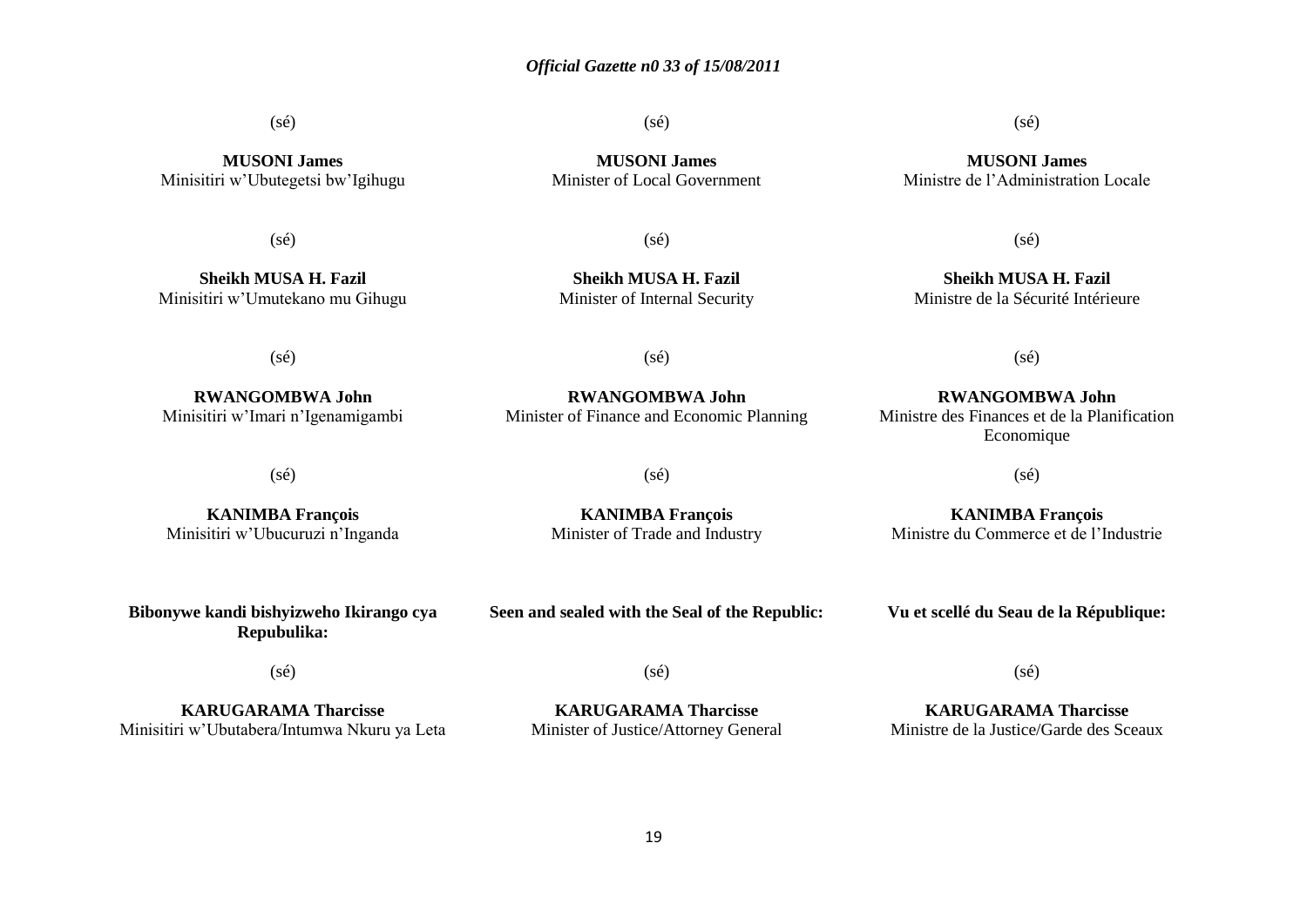**ITEKA RYA MINISITIRI Nº92/08.11 RYO MINISTERIAL ORDER Nº92/08.11 OF ARRETE MINISTERIEL Nº92/08.11 DU KUWA 21/06/2011 RYEMEZA ABAVUGIZI 21/06/2011 APPROVING THE LEGAL 21/06/2011 PORTANT AGREMENT DES B'UMURYANGO «EGLISE METHODISTE REPRESENTATIVES OF ASSOCIATION REPRESENTANTS LEGAUX DE LIBRE AU RWANDA (EMLR)» «EGLISE METHODISTE LIBRE AU L'ASSOCIATION «EGLISE METHODISTE RWANDA (EMLR)» LIBRE AU RWANDA (EMLR)»**

**ISHAKIRO Ingingo ya mbere :** Kwemeza abavugizi b'umuryango **Ingingo ya 2:** Ivanwaho ry"ingingo zinyuranyije n'iri teka **Ingingo ya 3 :** Igihe iteka ritangira gukurikizwa **TABLE OF CONTENTS Article one:** Legal Representatives **Article 2:** Repealing of inconsitent provisions **Article 3:** Commencement **TABLE DES MATIERES Article premier:** Représentants Légaux **Article 2:** Disposition abrogatoire **Article 3:** Entrée en vigueur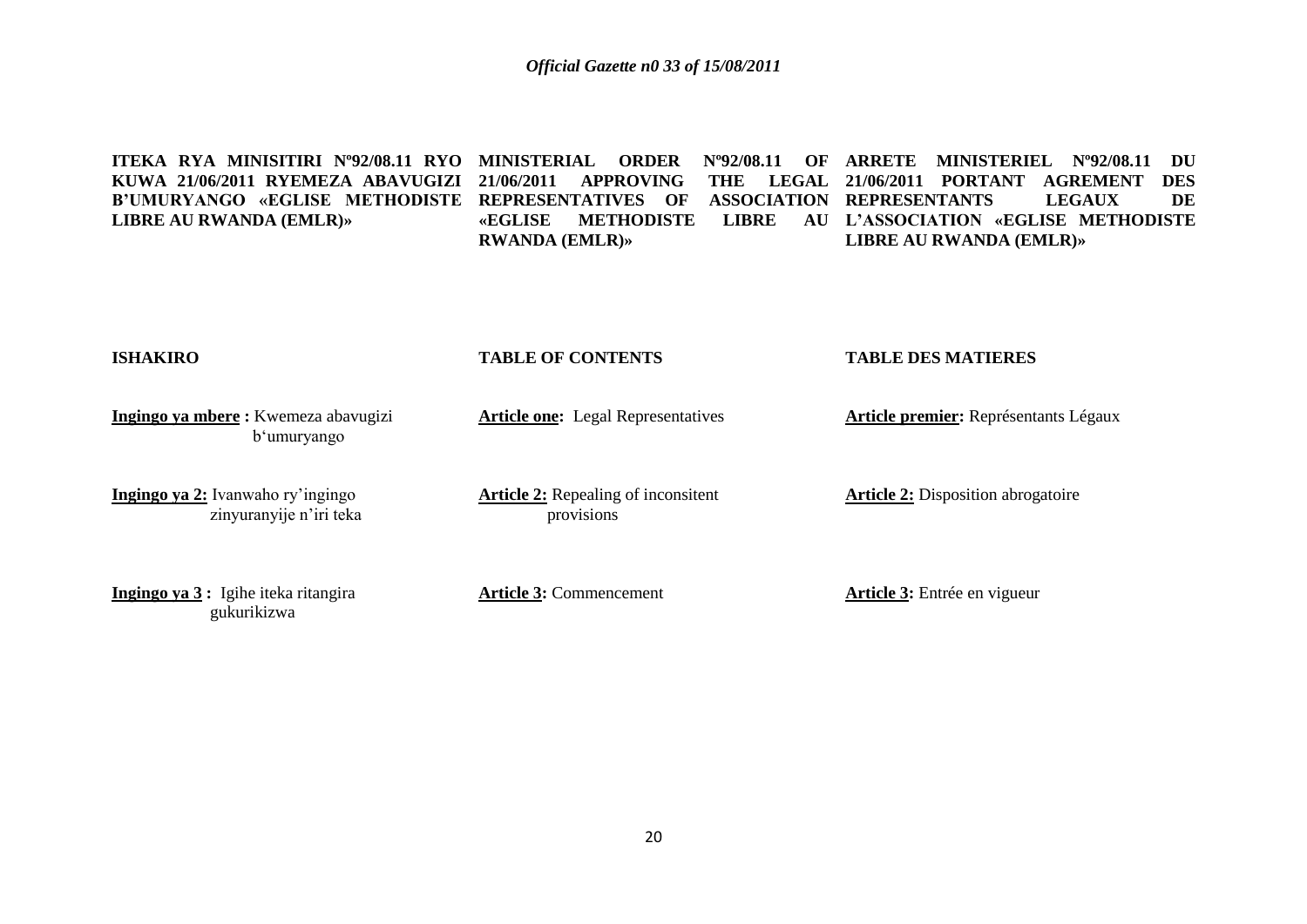**ITEKA RYA MINISITIRI RYO KUWA 21/06/2011 RYEMEZA 21/06/2011 APPROVING THE LEGAL ABAVUGIZI B'UMURYANGO METHODISTE LIBRE AU RWANDA (EMLR)»** Nº92/08.11 MINISTERIAL ORDER *«EGLISE* **REPRESENTATIVES OF METHODISTE LIBRE RWANDA (EMLR)» ARRETE MINISTERIEL Nº92/08.11 DU 21/06/2011 PORTANT AGREMENT DES REPRESENTANTS LEGAUX DE L'ASSOCIATION «EGLISE METHODISTE LIBRE AU RWANDA (EMLR)»**

|       |  |  | Minisitiri w'Ubutabera/ Intumwa Nkuru ya The Minister of Justice/Attorney General, | Le Ministre de la Justice/ Garde des Sceaux, |
|-------|--|--|------------------------------------------------------------------------------------|----------------------------------------------|
| Leta. |  |  |                                                                                    |                                              |

ryavuguruwe kugeza ubu, cyane cyane mu ngingo especially in Articles 120 and 121; zaryo iya 120 n"iya 121;

inyungu, cyane cyane mu ngingo yayo ya 20;

y'Abaminisitiri, cyane cyane ngingo yaryo ya mbere ;

23/07/2004 riha ubuzimagatozi umuryango **«EGLISE METHODISTE LIBRE AU RWANDA (EMLR)»,** cyane cyane mu ngingo **AU RWANDA (EMLR)»,** yaryo ya 1;

Abisabwe n'Umuvugizi w"Umuryango «EGLISE METHODISTE LIBRE **RWANDA (EMLR)»** mu rwandiko rwakiriwe kuwa 12/10/2010;

Rwanda ryo kuwa 04 Kamena 2003, nk'uko Rwanda of 04 June 2003, as amended to date, 04 juin 2003, telle que révisée à ce jour,

Ashingiye ku Itegeko nº 20/2000 ryo kuwa Pursuant to Law n° 20/2000 of 26/07/2000, especially in Article 20;

kuwa 18/07/2004 rigena amwe mu mateka 18/07/2004, determining certain Ministerial Orders Cabinet, especially in Article One;

especially in Article 1;

AU the Association «EGLISE METHODISTE «EGLISE **LIBRE** AU RWANDA (EMLR)» on RWANDA (EMLR)» reçue le 12/10/2010; 12/10/2010;

Ashingiye ku Itegeko Nshinga rya Repubulika y'u Pursuant to the Constitution of the Republic of Vu la Constitution de la République du Rwanda du spécialement en ses articles 120 et 121 ;

26/07/2000 ryerekeye imiryango idaharanira relating to Non Profit Making Organisations, associations sans but lucratif, spécialement en son Vu la Loi nº 20/2000 du 26/07/2000 relative aux article 20 ;

Ashingiye ku Iteka rya Perezida n° 27/01 ryo Pursuant to the Presidential Order n° 27/01 of Vu l"Arrêté Présidentiel n° 27/01 du 18/07/2004 y"Abaminisitiri yemezwa atanyuze mu Nama which are adopted without consideration by the sont pas adoptés par le Conseil des Ministres, déterminant certains Arrêtés Ministériels qui ne spécialement en son article premier ;

Asubiye ku Iteka rya Minisitiri n°95/11 ryo kuwa Revisited the Ministerial Order n°95/11 of Revu l'arrêté Ministériel n°95/11 du 23/07/2004 23/07/2004 grating the legal status to the accordant la personnalité civile à l"association association **« EGLISE METHODISTE LIBRE «EGLISE METHODISTE LIBRE AU RWANDA (EMLR)»**, spécialement en son article 1 ;

> On request lodged by the Legal Representative of Sur requête du Représentant Légal de l'association **METHODISTE LIBRE AU**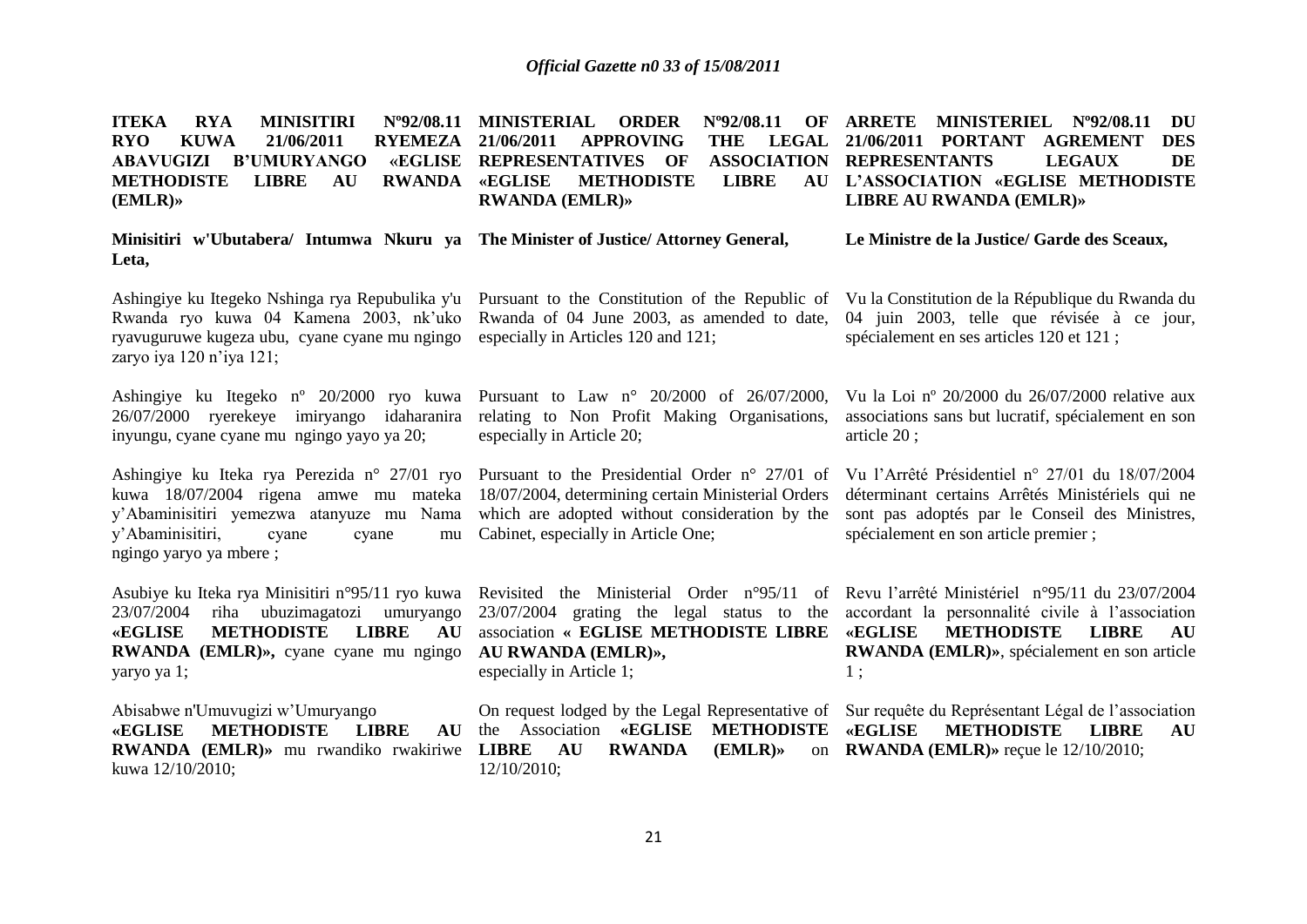# *Official Gazette n0 33 of 15/08/2011*

| <b>ATEGETSE:</b>                                                                                                                                                                                                                                                            | <b>ORDERS:</b>                                                                                                                                                                                                                                 | <b>ARRETE:</b>                                                                                                                                                                                                                                                                   |  |  |
|-----------------------------------------------------------------------------------------------------------------------------------------------------------------------------------------------------------------------------------------------------------------------------|------------------------------------------------------------------------------------------------------------------------------------------------------------------------------------------------------------------------------------------------|----------------------------------------------------------------------------------------------------------------------------------------------------------------------------------------------------------------------------------------------------------------------------------|--|--|
| Ingingo ya mbere: Abavugizi b'umuryango                                                                                                                                                                                                                                     | <b>Article one: Legal Representatives</b>                                                                                                                                                                                                      | Article premier : Représentants Légaux                                                                                                                                                                                                                                           |  |  |
| Uwemerewe kuba Umuvugizi w'Umuryango<br><b>«EGLISE</b><br><b>METHODISTE</b><br><b>LIBRE</b><br>AU<br><b>Samuel</b><br><b>RWANDA</b><br>(EMLR)<br>ni<br>Mgr<br>umunyarwanda<br>uba mu<br><b>KAYINAMURA,</b><br>Murenge wa Gikondo, Akarere ka Kicukiro,<br>Umujyi wa Kigali. | Mgr Samuel KAYINAMURA of Rwandan<br>nationality, residing in Gikondo Sector, Kicukiro<br>District, in Kigali City, is hereby<br>authorised to be the Legal Representative of the<br>Association «EGLISE METHODISTE LIBRE<br>AU RWANDA (EMLR)». | Est agréé en qualité de Représentant Légal de<br>l'association «EGLISE METHODISTE LIBRE<br>$(EMLR)$ » Mgr<br><b>AU RWANDA</b><br><b>Samuel</b><br>KAYINAMURA de nationalité Rwandaise,<br>résidant dans le Secteur de Gikondo, District de<br>Kicukiro, dans la Ville de Kigali. |  |  |
| Uwemerewe kuba Umuvugizi<br>Wungirije w'uwo muryango ni<br>Rev. Daniel<br>MUNYANDAME, umunyarwanda, uba mu<br>Murenge wa Kazo, Akarere ka Ngoma,<br>Intara<br>y'Iburasirazuba.                                                                                              | wa mbere Rev. Daniel MUNYANDAME of Rwandan<br>nationality, residing in Kazo Sector, Ngoma<br>District, in Eastern Province, is hereby authorised<br>to be the First Deputy Legal Representative of the<br>same association.                    | Est agréé en qualité de premier Représentant Légal<br>Suppléant de la même association, Rev. Daniel<br>MUNYANDAME de nationalité rwandaise,<br>résidant6.10584 dans le Secteur de Kazo, District<br>de Ngoma, dans la Province de l'Est.                                         |  |  |
| Uwemerewe kuba Umuvugizi Wungirije wa kabiri<br>w'uwo<br><b>Bwana</b><br><b>Eraste</b><br>muryango<br>ni<br><b>BAYIHORERE,</b><br>umunyarwanda,<br>uba<br>mu<br>Murenge wa Kamembe, Akarere ka Rusizi, Intara<br>y'Iburengerazuba.                                          | Mr. Eraste BAYIHORERE of Rwandan<br>nationality, residing in Kamembe Sector, Rusizi<br>District, in Western Province, is hereby authorised<br>to be the second Deputy Legal Representative of<br>the same Association.                         | Est agréé en qualité de deuxième Représentant<br>Légal Suppléant de la même association,<br>Monsieur Eraste BAYIHORERE de nationalité<br>rwandaise, résidant dans le secteur de Kamembe,<br>District de Rusizi, dans la Province du Ouest.                                       |  |  |
| Ingingo ya 2: ivanwaho ry'ingingo zinyuranyije<br>n'iri teka                                                                                                                                                                                                                | <b>Article 2: Repealing of inconsistent</b><br>provisions                                                                                                                                                                                      | <b>Article 2: Disposition abrogatoire</b>                                                                                                                                                                                                                                        |  |  |
| Ingingo zose z'amateka abanziriza iri kandi<br>zinyuranyije naryo zivanyweho.                                                                                                                                                                                               | All prior provision contrary to this Order are<br>hereby repealed.                                                                                                                                                                             | Toutes les dispositions antérieures contraires au<br>présent Arrêtés sont abrogées.                                                                                                                                                                                              |  |  |
| Ingingo ya 3: Igihe iteka ritangira<br>gukurikizwa                                                                                                                                                                                                                          | <b>Article 3: Commencement</b>                                                                                                                                                                                                                 | Article 3: Entrée en vigueur                                                                                                                                                                                                                                                     |  |  |
| Iri teka ritangira gukurikizwa ku munsi<br>ritangarijweho mu Igazeti ya Leta ya Repubulika<br>y' u Rwanda.                                                                                                                                                                  | This Order shall come into force on the date of its<br>publication in the Official Gazette of the Republic<br>of Rwanda.                                                                                                                       | Le présent arrêté entre en vigueur le jour de sa<br>publication au Journal Officiel de la République<br>du Rwanda.                                                                                                                                                               |  |  |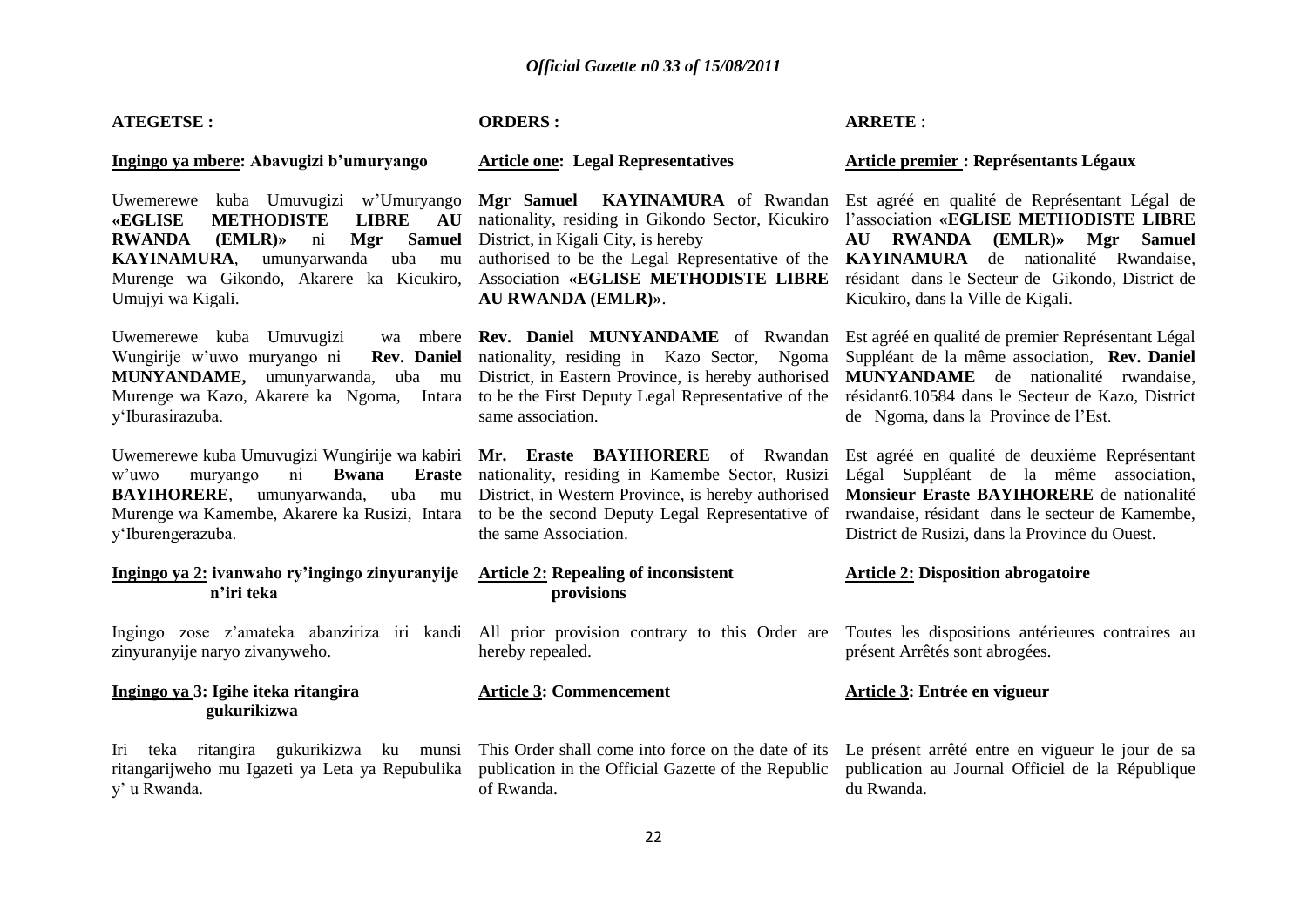# *Official Gazette n0 33 of 15/08/2011*

| Kigali, kuwa 21/06/2011                         | Kigali, on 21/06/2011                       | Kigali, le 21/06/2011                    |
|-------------------------------------------------|---------------------------------------------|------------------------------------------|
| $(s\acute{e})$                                  | (sé)                                        | (sé)                                     |
| <b>KARUGARAMA Tharcisse</b>                     | <b>KARUGARAMA Tharcisse</b>                 | <b>KARUGARAMA Tharcisse</b>              |
| Minisitiri w'Ubutabera/Intumwa Nkuru<br>ya Leta | <b>Minister of Justice/Attorney General</b> | Ministre de la Justice /Garde des Sceaux |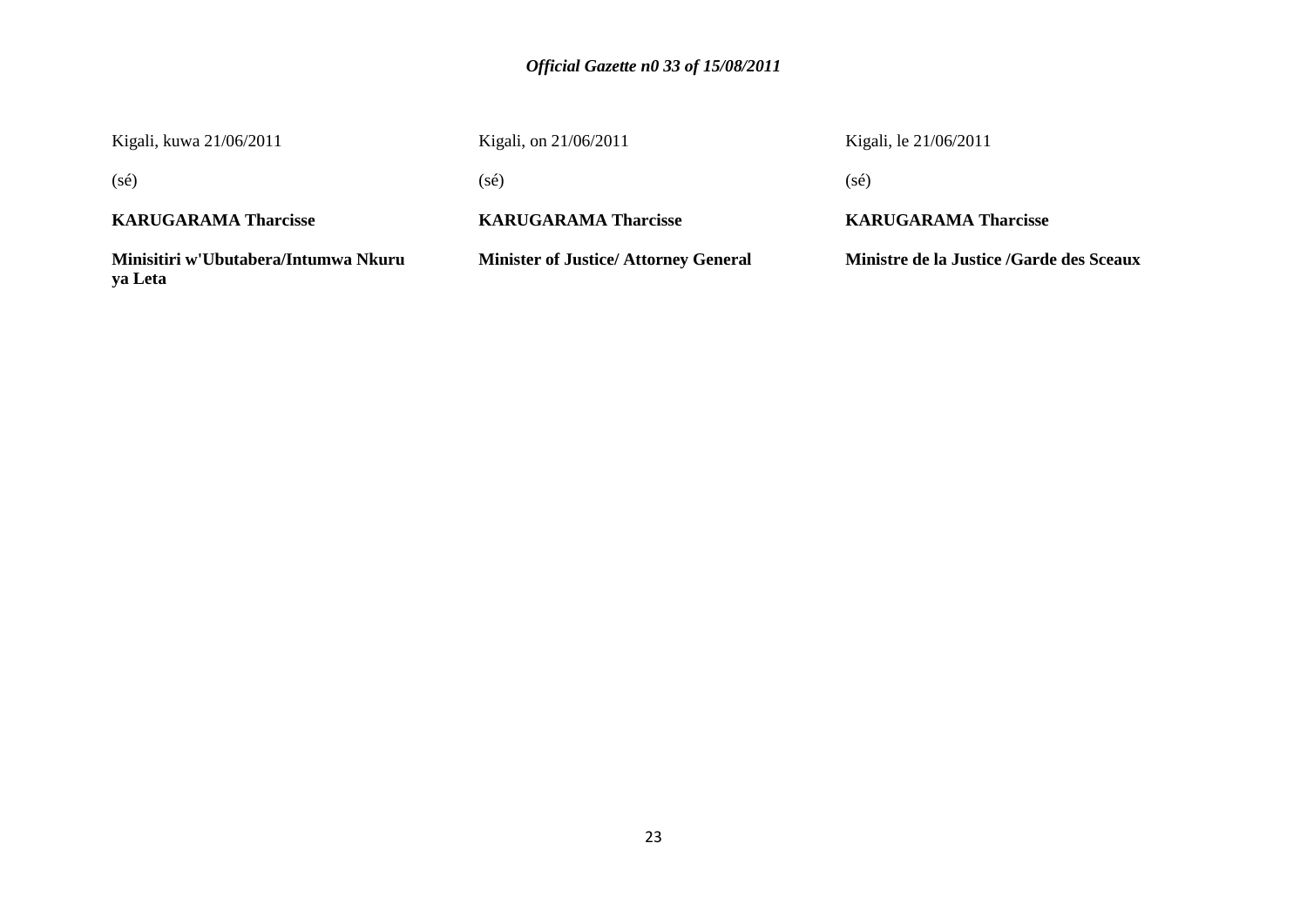# **INYANDIKOMVUGO Y'INAMA NKURU YA GATANU Y'ITORERO METHODISTE LIBRE MU RWANDA**

Inama Nkuru ya gatanu y"Itorero Methodiste Libre mu Rwanda yateraniye i Gikondo mu Karere ka Kicukiro ku matariki ya 16 na 17 Nyakanga 2010.

# **IBYARI K'UMURONGO W'IBYIGWA**

- 1. Gusenga
- 2. Kwakira abajyanama
- 3. Gusoma inyandikomvugo y"Inama y"ubushize
- 4. Kwakira raporo zitandukanye
- 5. Gutora Inzego Nkuru z"Itorero Methodiste Libre mu Rwanda
- 6. Gusoza Inama

# **UKO BYIZWE**

# 1. **Gusenga**

Nyuma y"indirimbo no 156 mu indirimbo zo gushimisha Imana, Inama yatangijwe n"isengesho ndetse n"ijambo ry"Imana twayobowemo na Mgr. Samuel KAYINAMURA.

Iryo jambo riboneka mu gitabo cy"Itangiriro 26:18-22. Iryo jambo ryakanguriraga abanyetorero kuba abakozi b"amahoro n"urukundo kuko ibyo aribyo byatumye umugaragu w"Imana Isaka ava ku iriba ry"impaka n"urwango akagera ku iriba ryagutse rizira intonganya n"amahane abona gutunga aratunganirwa.

# 2. **Kwakira abajyanama**

Mgr Samuel KAYINAMURA, Umwepiskopi n"Umuvugizi wa mbere wungirije, yakiriye abajyanama bose uko bari baturutse muri Konferansi z"Umwaka zitandukanye abifuriza kugubwa neza no gutanga ibitekerezo mu bwisanzure. Yaboneyeho umwanya wo kwakira n"abandi bashyitsi benshi bari baturutse hirya no hino ku isi b"abafatanya bikorwa, muri bo twavuga : Bishop Dr. BUCONYORI Elie, Umwepiskopi n"Umuvugizi w"Itorero Methodiste Libre mu BURUNDI akaba na Visi Perezida w"Inama Nkuru y"Itorero Methodiste Libre ku isi, Bishop Nixon NDINGILI Umwepiskopi n"Umuvugizi w"Itorero Methodiste Libre muri KENYA, hari kandi intumwa z"Itorero Methodiste Libre ryo muri Repuburika Iharanira Demokrasi ya CONGO ziyobowe na Rev. Dr. LUBUNGA W"EHUSA, Rev. Dr. LINDA Adams Umuyobozi Mukuru wa International Child Care Ministries wari uvuye muri Leta Zunze Ubumwe z"AMERIKA na Madame Vicky REYNEN umufasha w"uhagarariye abamisiyonari b"Itorero Methodiste Libre bakorera muri Africa, Rev. John HOWARD wari uyoboye intumwa ziturutse mu Itorero Methodiste mu Bwongereza.

Hari kandi Dr. Tharcisse GATWA, Umunyamabanga Mukuru w"Inama y"Abaprotestanti mu Rwnda (CPR) na Bishop DUSINGIZIMANA Ennock wari ahagarariye Alliance des Eglises Evangeliques mu Rwanda.

# 3. **Gusoma Inyandikomvugo y'Inama y'ubushize**

Inyandikomvugo y"Inama y"ubushize yasomwe na Rev. Casimir MUSHIMIYIMANA. Nyuma y"ubugororangingo iyo nyandikomvugo yaremejwe.

# 4. **Raporo zitandukanye**

Inama yakiriye raporo y"Umwepiskopi yasomwe na Mgr. Samuel KAYINAMURA hamwe na raporo y"Umucungamutungo Bwana Josué MUSABWA. izo raporo abajyanama bagize icyo bazivugaho havamo imyanzuro ikurikira :

 $\checkmark$  Inama vishimiye kandi yemeza ubufatanye hagati ya EMLR n'Itorero Methodiste ryo mu Bwongereza, inakira ubufatanye hagati ya EMLR na International Child Care Ministries(ICCM) mu iterambere ry"umwana mu buryo bwuzuye;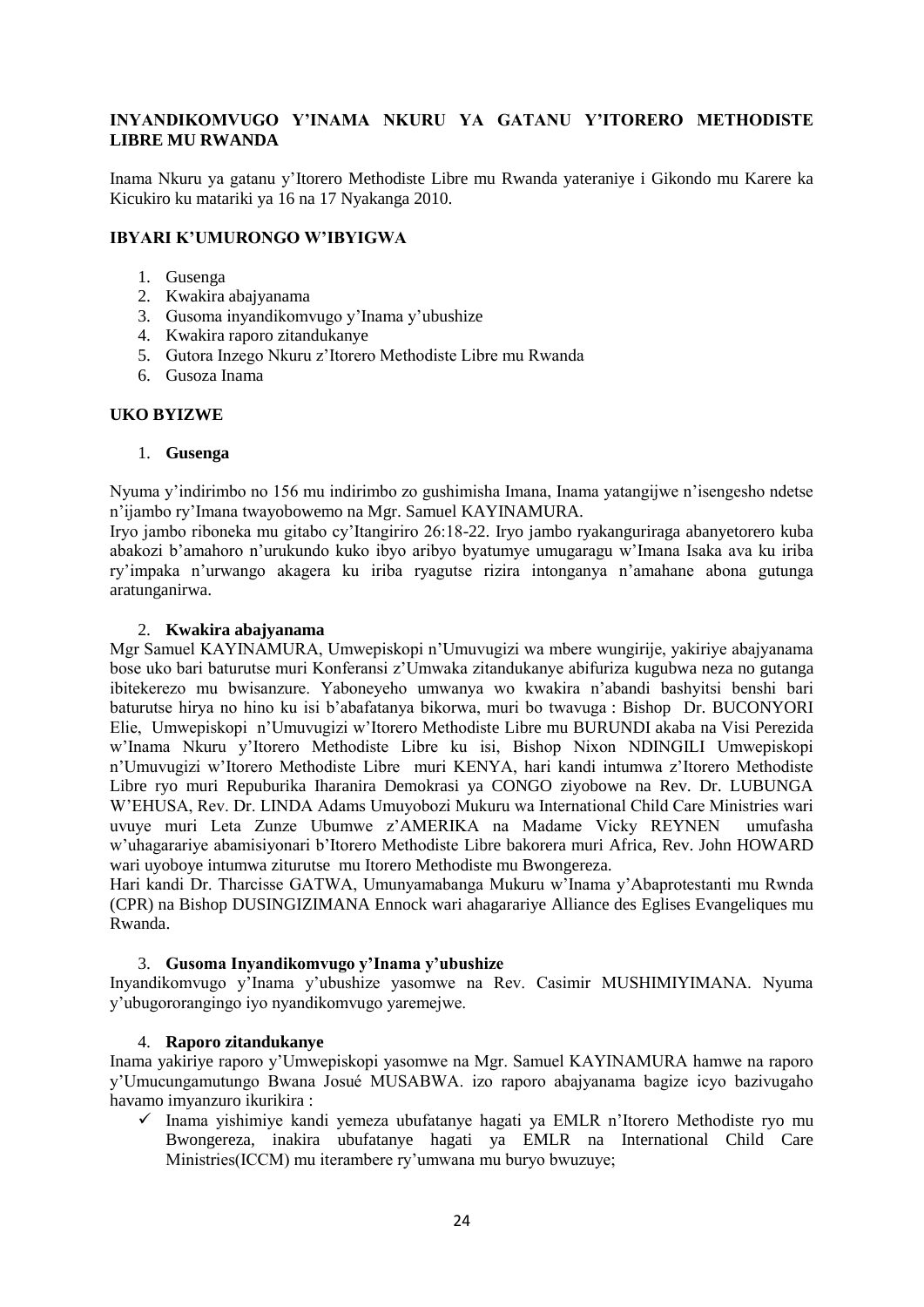- $\checkmark$  Inama yemeje ko hashyirwaho ingamba mu bigo by'amashuri bya EMLR kugirango bibe ibigo by"indashyikirwa(Centers of excellence);
- Inama yemeje kuzashyigikira itangizwa rya Radio y"Inama y"Abaprotestanti mu Rwanda;
- $\checkmark$  Inama yemeje ko hakorwa ikarita y'aho EMLR ikorera mu Rwanda, ibyo bikaduhesha gufata ingamba zo kugera aho tutaragera;
- $\checkmark$  Inama yemeje gukora no kugendera kuri strategic plan y'imyaka itanu.

# 5. **Gutora inzego Nkuru z'Itorero**

Nyuma yo gushyikirizwa icyifuzo cy"Inama Nyobozi, Inama yatoye abayobozi mu buryo bukurikira :

# **a) Abayobozi Bakuru b'Itorero**

- Mgr Samuel KAYINAMURA : Umwepiskopi n"Umuvugizi w"Itorero Methodiste Libre mu Rwanda
- Rev. Daniel MUNYANDAME: Umuvugizi wa mbere wungirije w"Itorero Methodiste Libre mu Rwanda
- Bwana Eraste BAYIHORERE: Umuvugizi wa kabiri wungirije w"Itorero Methodiste Libre mu Rwanda
- Rev. Casmir MUSHIMIYIMANA: Umwanditsi w"Inama

# **b) Abagize Inama Nyobozi**

|                | Mgr.          | Samuel           | <b>KAYINAMURA</b>     |
|----------------|---------------|------------------|-----------------------|
|                | Rev.          | Daniel           | <b>MUNYANDAME</b>     |
| $\blacksquare$ | Bwana         | Eraste           | <b>BAYIHORERE</b>     |
| $\blacksquare$ | Bwana         | Jeremie          | <b>SERUGO</b>         |
|                | Rev.          | Josue            | <b>MUHOZA</b>         |
| $\blacksquare$ | Rev.          | Simeon           | MUSHIMIYIMANA         |
|                | Rev.          | Casmir           | MUSHIMIYIMANA         |
| ٠              | Rev.          | Cyprien          | <b>SEBAGABO</b>       |
|                | Rev.          | Jonas            | <b>RWIHANIZA</b>      |
| $\blacksquare$ | Rev.          | Evariste         | <b>NZAYIBONANTE</b>   |
| $\blacksquare$ |               | Bwana Emmanuel   | <b>NSABIMANA</b>      |
| $\blacksquare$ | Bwana Damien  |                  | <b>NSABIMANA</b>      |
| $\blacksquare$ | Madame Suzana |                  | <b>NYIRANGIRIMANA</b> |
| $\blacksquare$ |               | Madame Esperance | <b>MUKANTAGARA</b>    |
| $\blacksquare$ |               | Bwana Emmauel    | <b>MUNYESHYAKA</b>    |
|                |               | Bwana Jean Paul  | <b>UKWITEGETSE</b>    |
|                |               |                  |                       |

# **c) Abagize Inama irinda Itegeko Nshinga rya EMLR**

| $\bullet$ | Rev.            | Isaac          | <b>SINAMENYE</b>  |
|-----------|-----------------|----------------|-------------------|
| $\bullet$ | Rev.            | Leonidas       | <b>NTIBIMENYA</b> |
|           | Bwana Michel    |                | <b>NDAKIZE</b>    |
|           | • Madame Jael   |                | <b>NIRERE</b>     |
|           | Rev.            | Innocent       | <b>RWATANGABO</b> |
|           | $\bullet$ Bwana | <b>Gratien</b> | <b>BANDORA</b>    |
|           | Rev             | $R$ 11th       | <b>NYIRAMANA</b>  |

# **d) Ibindi byemezo byafashwe**

1. Inama yemeje ko Itorero Methodiste Libre mu Rwanda riyoborwa n"Umwepiskopi umwe aho kuba babiri nkuko byakozwe muri 2004.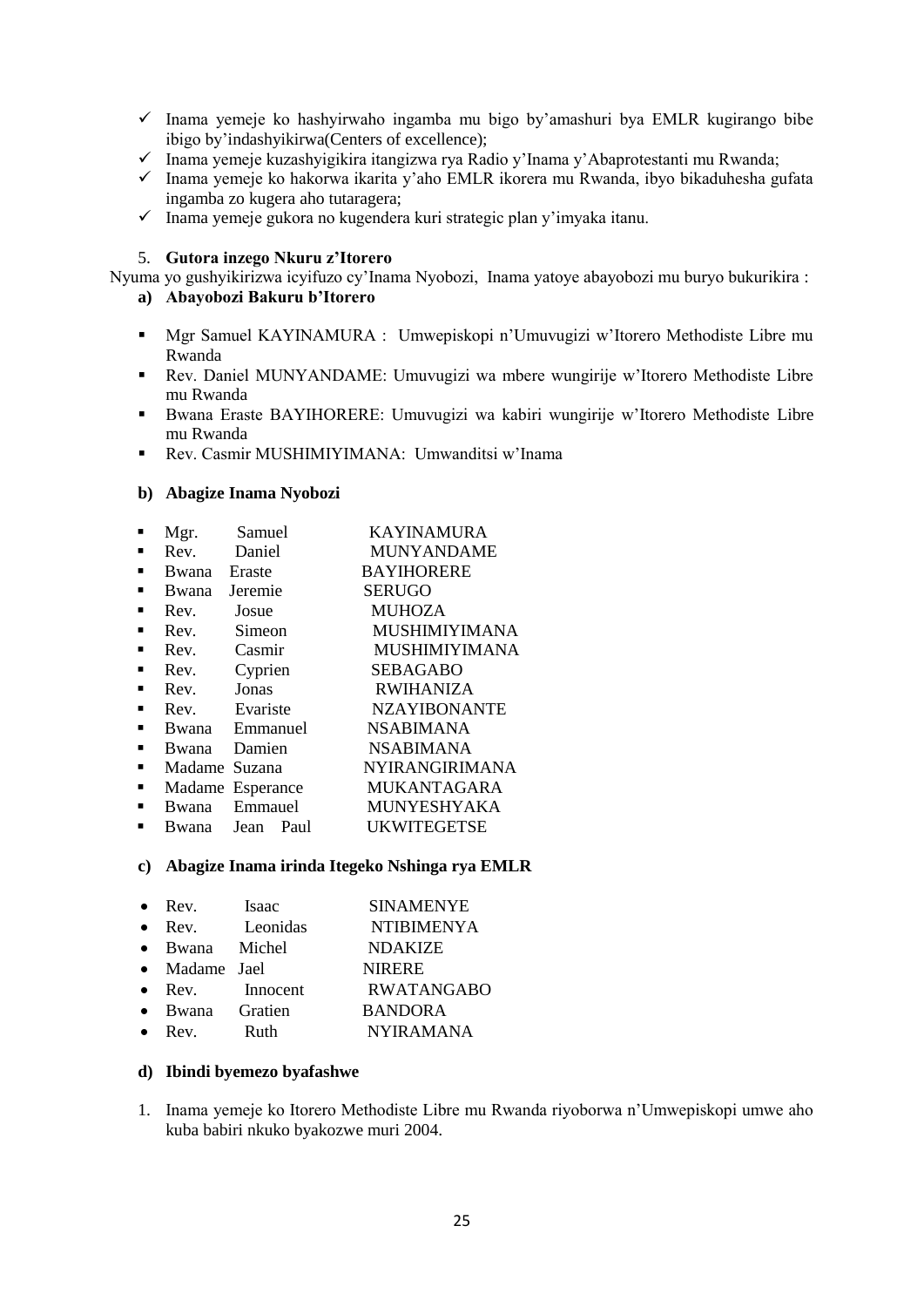- 2. Inama yemeje ko amategeko remezo agenga Itorero Methodiste Libre mu Rwanda (Statut) akomeza uko ari ariko Inama irinda Itegeko Nshinga ikazakora umushinga w"ivugururwa ryayo kugira ngo ahuzwe n"igihe, mu gihe kitarenze amezi atandatu uhereye none. Uwo mushinga uzashyikirizwa Inama Nyobozi wemezwe n"Inama Nkuru.
- 3. Inama yishimiye ko Itorero Methodiste Libre mu Rwanda rikomeje gutera imbere kandi rikorera mu mutekano usesuye no mu bumwe bw"abanyetorero.

#### 6. **Gusoza Inama**

Umuyobozi w"Inama Mgr. Samuel KAYINAMURA, yashimiye abitabiriye Inama bose ndetse n"ibitekerezo byiza byubaka batanze, abasaba gushyira imbaraga hamwe kugira ngo Itorero Methodiste Libre mu Rwanda ritere imbere, kandi rikomeze kuba icyitegererezo aho rikorera, rirushaho gufatanya n"Inzego za Leta mu iterambere ry"igihugu cyacu.

Bikorewe i Kigali, kuwa 17/08/2010

**UMWANDITSI UMUYOBOZI W'INAMA**

Rev. Casimir MUSHIMIYIMANA Mgr. Samuel KAYINAMURA  $(s\acute{e})$  (sé)

# **DECLARATION DE REPRESENTANTS LEGAUX**

Nous soussignés, Mgr. Samuel KAYINAMURA, Rév. Daniel MUNYANDAME, Monsieur Eraste BAYIHORERE, respectivement comme Représentant Légal, 1er Représentant Légal suppleant, 2ème Représentant Légal suppleant de l"Eglise Méthodiste Libre au Rwanda, reconnaissons avoir été élus à l"unanimité par les membres de la Conférence Générale de l"Eglise Méthodiste Libre au Rwanda en assemblée générale tenue en sa séance ordinaire à Gikondo/Kigali en date du 16- 17/07/2010.

Fait à Kigali, le 17/07/2010

# (sé)

# **Mgr. Samuel KAYINAMURA Représentant Légal**

 $(s\acute{e})$ 

# **Rév. Daniel MUNYANDAME 1 er Représentant Légal Suppleant**

(sé)

**Mr. Eraste BAYIHORERE 2 ème Représentant Légal Suppleant**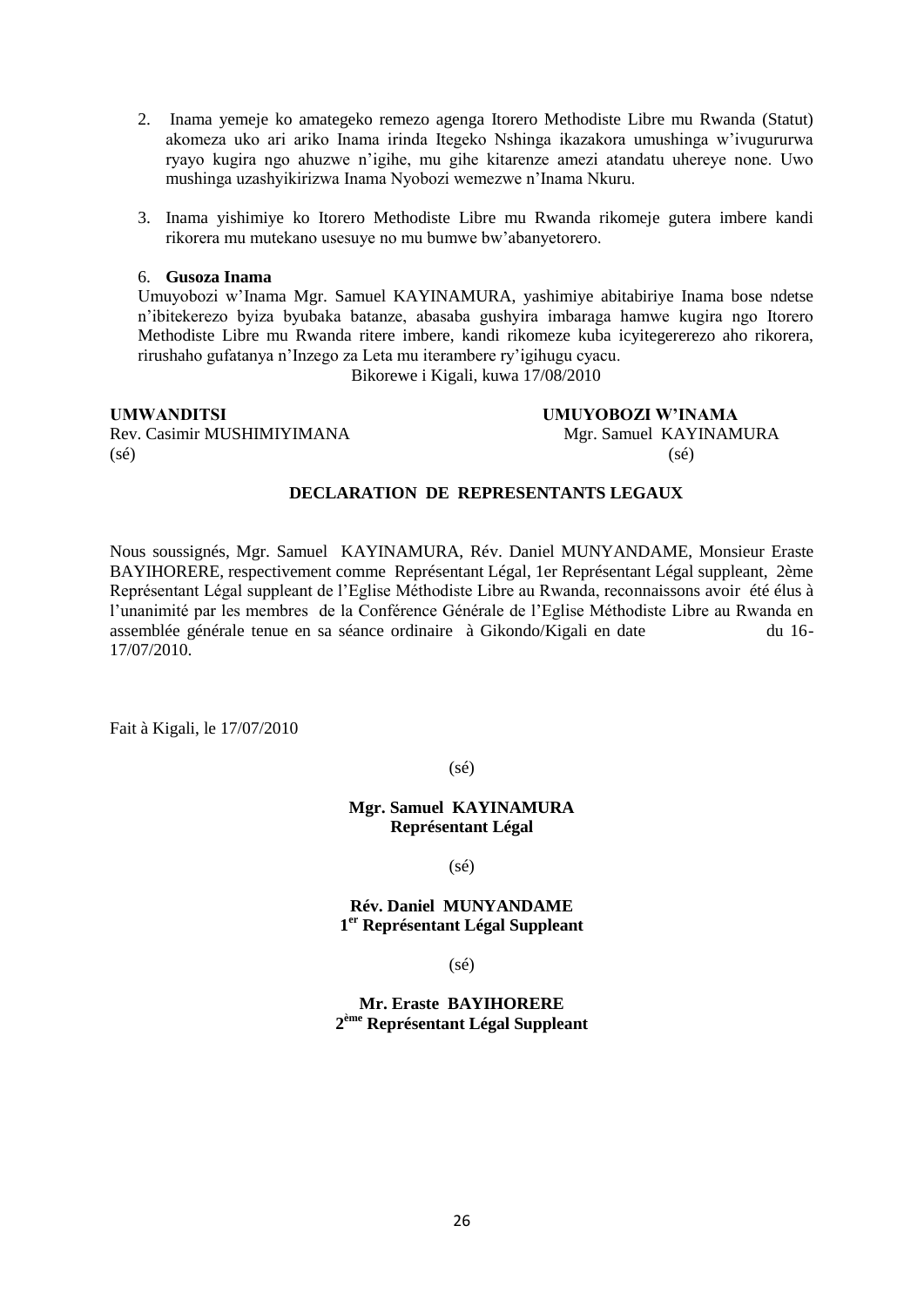# **ABITABIRIYE INAMA NKURU (***Kigali 16-17/07/2010)*

| NO | <b>AMAZINA</b><br><b>YOMBI</b>          | <b>UMUKONO</b>    |
|----|-----------------------------------------|-------------------|
| 01 | <b>BARENGAYABO</b><br>Jérémie           | (sé)              |
| 02 | <b>BAVAKURE</b><br>Marc                 | $(s\acute{e})$    |
| 03 | <b>Berchimas</b><br><b>BAVUMIRAGIRA</b> | $(s\acute{e})$    |
| 04 | <b>BAYIHORERE</b><br>Eraste             | $(s\acute{e})$    |
| 05 | <b>DUSABE</b><br>Emmanuel               | (sé)              |
| 06 | <b>DUSHIMIMANA</b><br>Eugene            | (sé)              |
| 07 | Alexis<br><b>GASANA</b>                 | (sé)              |
| 08 | Michel<br><b>GASARE</b>                 | (sé)              |
| 09 | <b>GASHEMA</b><br>Eustache              | $(s\acute{e})$    |
| 10 | <b>HABIMANA</b><br>Vedaste              | $(s\acute{e})$    |
| 11 | <b>HABIYEZE</b><br>Thomas               | (sé)              |
| 12 | <b>IRAMBONA</b><br>Gabriel Sosthène     | (sé)              |
| 13 | <b>KABAHUNDE</b><br>Edith               | (sé)              |
| 14 | <b>KAMANZI</b><br>Gallican              | $(s\acute{e})$    |
| 15 | <b>KARAKE</b><br>Jean<br>Pierre         | $(s\acute{e})$    |
| 16 | Assiel<br><b>KARERA</b>                 | (sé)              |
| 17 | <b>KAYIGIRE</b><br>Fidele               | (sé)              |
| 18 | <b>KAYINAMURA</b><br>Samuel             | $(s\acute{e})$    |
| 19 | <b>KILOMANI</b><br>Pascal               | $(s\acute{e})$    |
| 20 | <b>KOMEZUSENGE</b><br>Xavier            | (sé)              |
| 21 | <b>MAKUZA</b><br>Anasthase              | (sé)              |
| 22 | <b>RUGIRANGOGA</b><br>Anasthase         | $(s\acute{e})$    |
| 23 | <b>MUGABOWAKIGERI</b><br>Seth           | (sé)              |
| 24 | <b>MUGIRANEZA</b><br>Abraham            | (sé)              |
| 25 | <b>MUHOZA</b><br>Josué                  | (s <sub>é</sub> ) |
| 26 | <b>MUKAMIHIGO</b><br>Thamar             | (sé)              |
| 27 | <b>MUKANTAGARA</b><br>Esperance         | (sé)              |
| 28 | Charles<br><b>MUNYAMAHORO</b>           | $(s\acute{e})$    |
| 29 | <b>MUNYAMAHORO</b><br>Nzay Joseph       | $(s\acute{e})$    |
| 30 | <b>MUNYANDAME</b><br>Daniel             | (sé)              |
| 31 | <b>MUNYANEZA</b><br>Saidi               | $(s\acute{e})$    |
| 32 | Fidele<br><b>MUNYESHURI</b>             | $(s\acute{e})$    |
| 33 | MUNYESHYAKA<br>Emmanuel                 | $(s\acute{e})$    |
| 34 | <b>MUSHIMIYIMANA</b><br>Casimir         | $(s\acute{e})$    |
| 35 | <b>MUSHIMIYIMANA</b><br>Siméon          | $(s\acute{e})$    |
| 36 | <b>MUTAGANDA</b><br>Marcel              | (sé)              |
| 37 | MUTUNZI RUBIRIRA<br>Jonas               | (sé)              |
| 38 | Zabulon<br><b>NDARABUTSE</b>            | $(s\acute{e})$    |
| 39 | NDUWAMUNGU<br>Paul                      | $(s\acute{e})$    |
| 40 | <b>BATEGEKA</b><br><b>NGIRABAKUNZI</b>  | $(s\acute{e})$    |
| 41 | <b>NKEZABERA</b><br>Ephraïm             | (sé)              |
| 42 | <b>NTIBIMENYA</b><br>Leonidas           | (sé)              |
| 44 | Eliab<br><b>NSABIMANA</b>               | $(s\acute{e})$    |
| 45 | <b>NSABIMANA</b><br>Emmanuel            | $(s\acute{e})$    |
| 46 | <b>NSABIMANA</b><br>Damien              | $(s\acute{e})$    |
| 47 | <b>NSENGIYUMVA</b><br>Emmanuel          | $(s\acute{e})$    |
| 48 | <b>NSENGUMUREMYI</b><br>François        | $(s\acute{e})$    |
| 49 | <b>NTEZIRYAYO</b><br>Athanase           | $(s\acute{e})$    |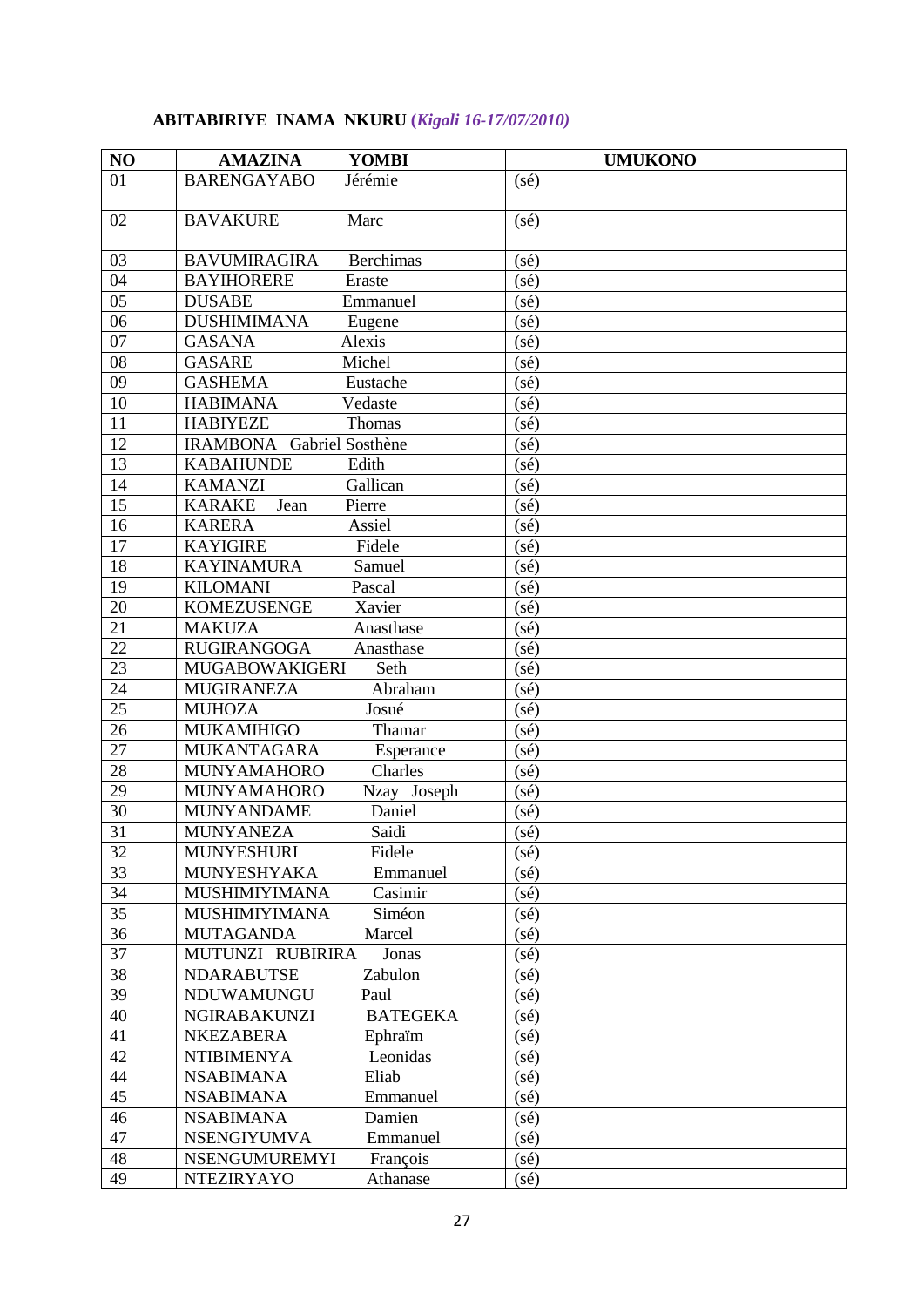| 50 | <b>NYIRAMANA</b>          | Ruth        | $(s\acute{e})$    |
|----|---------------------------|-------------|-------------------|
| 51 | <b>NYIRAMUNEZERO</b>      |             | $(s\acute{e})$    |
|    | <b>NYIRANKUNDWA</b>       |             |                   |
| 52 | <b>NYIRANGIRIMANA</b>     | Suzana      | $(s\acute{e})$    |
| 53 | <b>NZAYIBONANTE</b>       | Evariste    | $(s\acute{e})$    |
| 54 | <b>RUBANZA</b>            | Gilbert     | $(s\acute{e})$    |
| 55 | <b>RUBEBA</b>             | Claver      | $(s\acute{e})$    |
| 56 | <b>RUGAYA</b>             | Manassé     | $(s\acute{e})$    |
| 57 | <b>RUGEMA</b>             | Sylvestre   | $(s\acute{e})$    |
| 58 | <b>RUGENERWA</b><br>Ndaye | Abraham     | (sé)              |
| 59 | <b>RUKEMANGANIZI</b>      | André       | $(s\acute{e})$    |
| 60 | RUKUNDO Furaha            | Olivier     | (s <sub>é</sub> ) |
| 61 | <b>RWIHANIZA</b>          | Jonas       | $(s\acute{e})$    |
| 62 | <b>SEBAGABO</b>           | Cyprien     | $(s\acute{e})$    |
| 63 | <b>SEKERUKUNZE</b>        | Appolinaire | $(s\acute{e})$    |
| 64 | BIZIMANA SEMABARABARA     | Seth        | $(s\acute{e})$    |
| 65 | <b>SENDEGEYA</b>          | Eliazard    | $(s\acute{e})$    |
| 66 | SERUGO<br>Singaye         | Jérémie     | (sé)              |
| 67 | <b>SINAMENYE</b>          | Isaac       | (sé)              |
| 68 | <b>TULINABO</b>           | Damascene   | $(s\acute{e})$    |
| 69 | UKWITEGETSE Jean          | Paul        | $(s\acute{e})$    |
| 70 | <b>URAYENEZA</b>          | Assiel      | $(s\acute{e})$    |
| 71 | <b>UWILINGIRA</b>         | Julienne    | (s <sub>é</sub> ) |
| 72 | <b>UWIMANIMPAYE</b>       | Jacqueline  | $(s\acute{e})$    |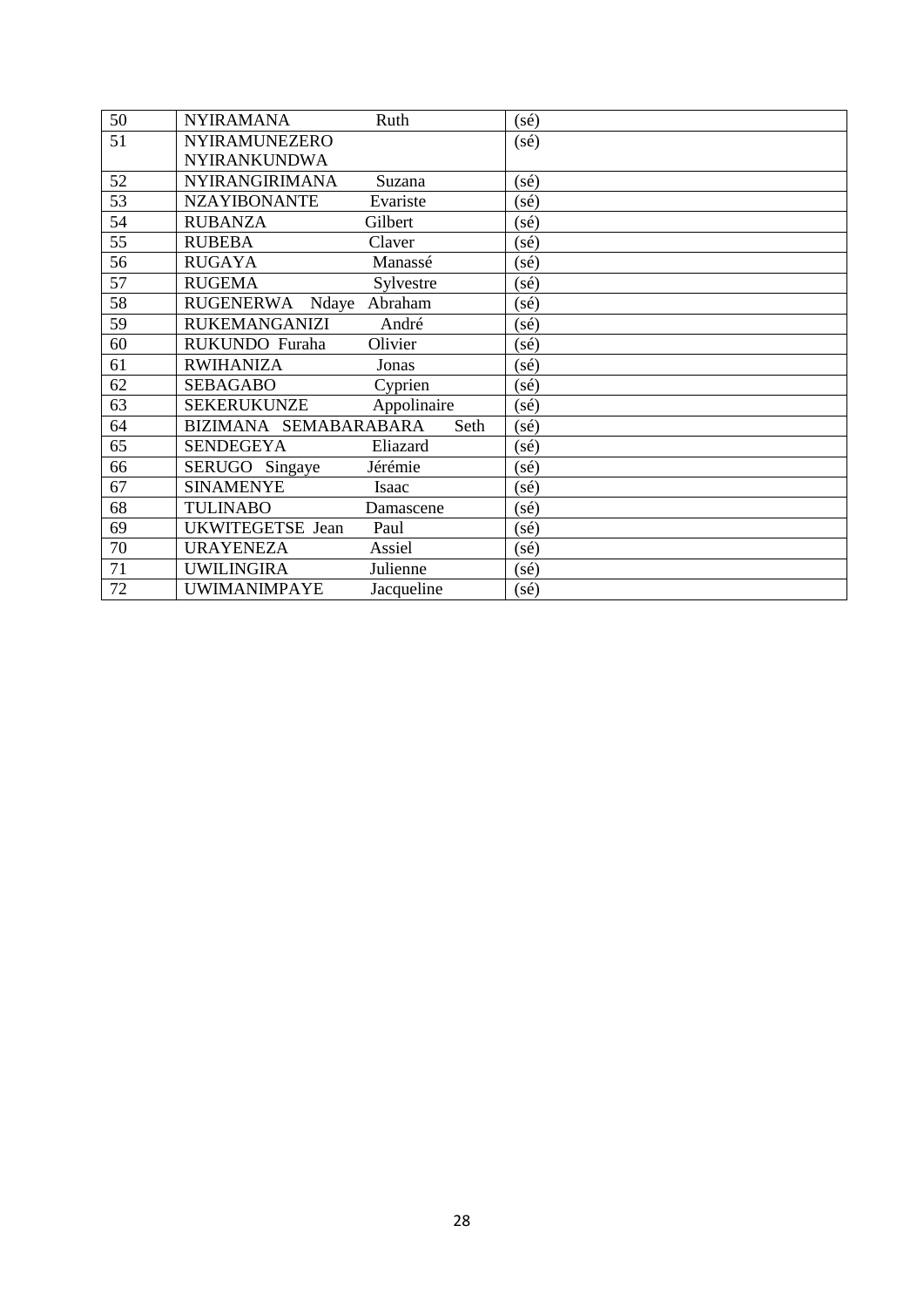**ITEKA RYA MINISITIRI Nº86/08.11 RYO MINISTERIAL ORDER Nº86/08.11 OF ARRETE MINISTERIEL Nº86/08.11 DU KUWA 03/05/2011 RIHINDURA KANDI 03/05/2011 ALTERING AND APPROVING 03/05/2011 MODIFIANT ET PORTANT RYEMEZA ABAVUGIZI B'UMURYANGO THE LEGAL REPRESENTATIVES OF «COMMUNAUTE MISSIONAIRE CHRETIENNE INTERNATIONALE (CMCI)» MISSIONAIRE CHRETIENNE**  «COMMUNAUTE LEGAUX **INTERNATIONALE (CMCI)» DES REPRESENTANTS DE L'ASSOCIATION CHRETIENNE «COMMUNAUTE MISSIONAIRE CHRETIENNE INTERNATIONALE (CMCI)»**

# **ISHAKIRO**

#### **TABLE OF CONTENTS**

**Ingingo ya mbere :** Abavugizi b"umuryango

**Article one:** Legal Representatives

**Ingingo ya 2:** Ivanwaho ry"ingingo zinyuranyije n"iri Teka

**Article 2:** Repealing provision

**Ingingo ya 2 :** Igihe iteka ritangira gukurikizwa

**Article 2:** Commencement

**Article 2:** Disposition abrogatoire

**Article premier:** Représentants Légaux

**Article 2:** Entrée en vigueur

**TABLE DES MATIERES**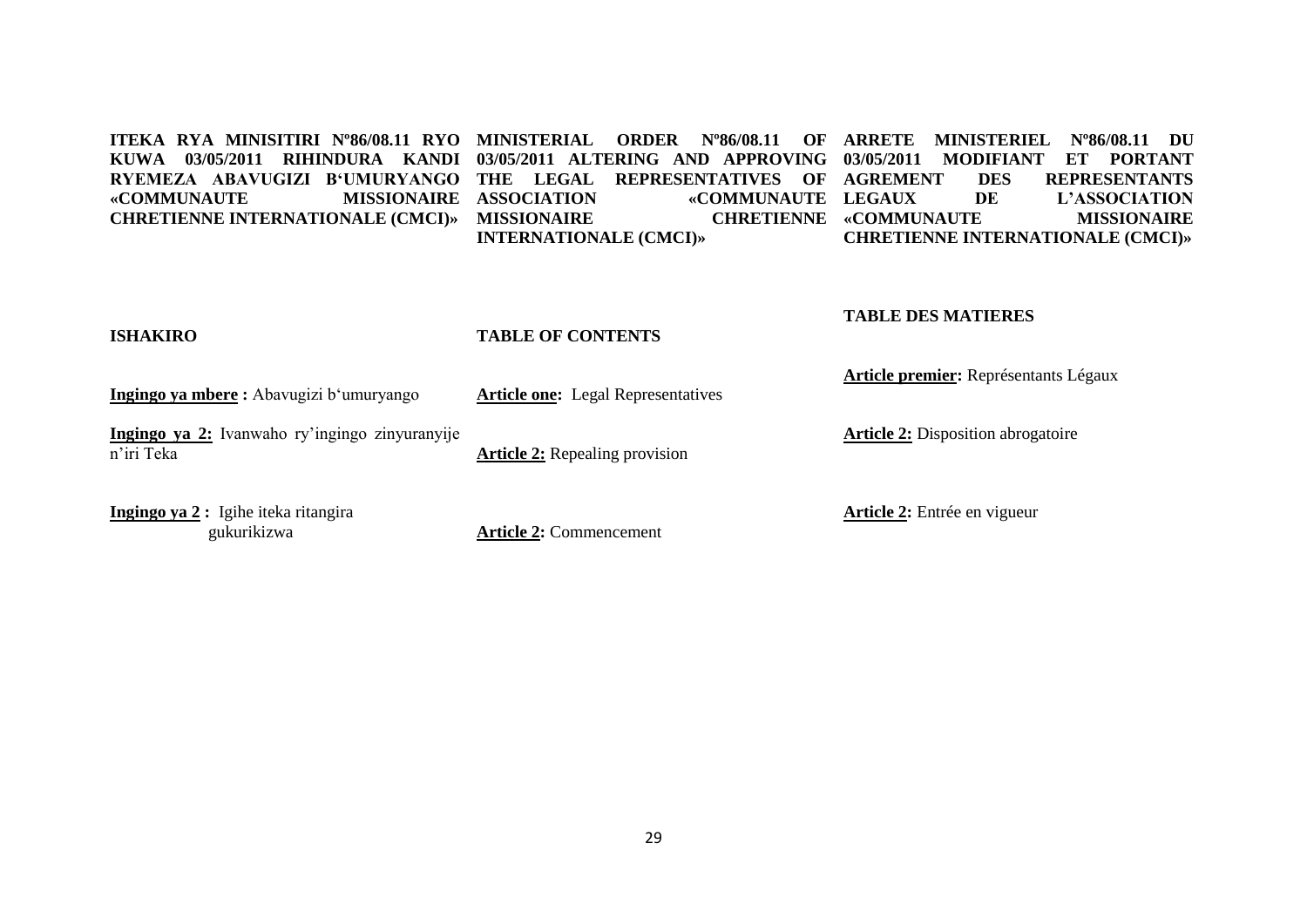#### **ITEKA RYA MINISITIRI Nº86/08.11 RYO MINISTERIAL ORDER Nº86/08.11 OF ARRETE MINISTERIEL Nº86/08.11 DU KUWA 03/05/2011 RIHINDURA KANDI 03/05/2011 ALTERING AND APPROVING 03/05/2011 MODIFIANT ET PORTANT RYEMEZA ABAVUGIZI B'UMURYANGO THE LEGAL REPRESENTATIVES OF «COMMUNAUTE MISSIONAIRE CHRETIENNE INTERNATIONALE (CMCI)» MISSIONAIRE CHRETIENNE**  «COMMUNAUTE LEGAUX **INTERNATIONALE (CMCI)» DES REPRESENTANTS DE L'ASSOCIATION CHRETIENNE «COMMUNAUTE MISSIONAIRE CHRETIENNE INTERNATIONALE (CMCI)»**

| Minisitiri w'Ubutabera/ Intumwa Nkuru ya The Minister of Justice/Attorney General,<br>Leta,                                                                            |                                                                                                                                                                                                                                                                                  | Le Ministre de la Justice/ Garde des Sceaux,                                                                                                                                                  |
|------------------------------------------------------------------------------------------------------------------------------------------------------------------------|----------------------------------------------------------------------------------------------------------------------------------------------------------------------------------------------------------------------------------------------------------------------------------|-----------------------------------------------------------------------------------------------------------------------------------------------------------------------------------------------|
| Ashingiye ku Itegeko Nshinga rya Repubulika y'u<br>Rwanda ryo kuwa 04 Kamena 2003, nk'uko<br>ryavuguruwe kugeza ubu, cyane cyane mu ngingo<br>zaryo iya 120 n'iya 121; | Pursuant to the Constitution of the Republic of<br>Rwanda of 04 June 2003, as amended to date,<br>especially in Articles 120 and 121;                                                                                                                                            | Vu la Constitution de la République du Rwanda du<br>04 juin 2003, telle que révisée à ce jour,<br>spécialement en ses articles 120 et 121;                                                    |
| Ashingiye ku Itegeko n° 20/2000 ryo kuwa<br>26/07/2000 ryerekeye imiryango idaharanira<br>inyungu, cyane cyane mu ngingo yayo ya 20;                                   | Pursuant to Law $n^{\circ}$ 20/2000 of 26/07/2000,<br>relating to Non Profit Making Organisations,<br>especially in Article 20;                                                                                                                                                  | Vu la Loi nº 20/2000 du 26/07/2000 relative aux<br>associations sans but lucratif, spécialement en son<br>article $20$ ;                                                                      |
| y'Abaminisitiri yemezwa atanyuze mu Nama<br>y'Abaminisitiri, cyane cyane mu ngingo yaryo ya<br>mbere;                                                                  | Ashingiye ku Iteka rya Perezida n° 27/01 ryo Pursuant to the Presidential Order n° 27/01 of<br>kuwa 18/07/2004 rigena amwe mu mateka 18/07/2004, determining certain Ministerial Orders<br>which are adopted without consideration by the<br>Cabinet, especially in Article One; | Vu l'Arrêté Présidentiel n° 27/01 du 18/07/2004<br>déterminant certains Arrêtés Ministériels qui ne<br>sont pas adoptés par le Conseil des Ministres,<br>spécialement en son article premier; |
| Asubiye ku Iteka rya Minisitiri n°058/17 ryo kuwa<br>13/11/2002<br>ubuzimagatozi<br>riha<br>umuryango<br>«COMMUNAUTE<br><b>MISSIONAIRE</b>                             | Revisited the Ministerial Order $n^{\circ}058/17$ of Revu l'arrêté Ministériel $n^{\circ}058/17$ du $13/11/2002$<br>association «COMMUNAUTE MISSIONAIRE représentants                                                                                                            | 13/11/2002 grating the legal status to the accordant la personnalité civile et agrément des<br>l'association<br>légal<br>de                                                                   |

kandi ryemera abavugizi bawo;

association **«COMMUNAUTE MISSIONAIRE**  and approving its legal represantatives;

**CHRETIENNE INTERNATIONALE (CMCI» CHRETIENNE INTERNATIONALE (CMCI)» «COMMUNAUTE MISSIONAIRE** représentants légal de l'association **CHRETIENNE INTERNATIONALE (CMCI)»**;

| Abisabwe    | n'Umuvugizi |                        |             |                         | w'Umuryango On request lodged by the Legal Representative of Sur requête du Représentant Légal de l'association |                    |
|-------------|-------------|------------------------|-------------|-------------------------|-----------------------------------------------------------------------------------------------------------------|--------------------|
| «COMMUNAUTE |             | <b>MISSIONAIRE</b> the | Association | «COMMUNAUTE «COMMUNAUTE |                                                                                                                 | <b>MISSIONAIRE</b> |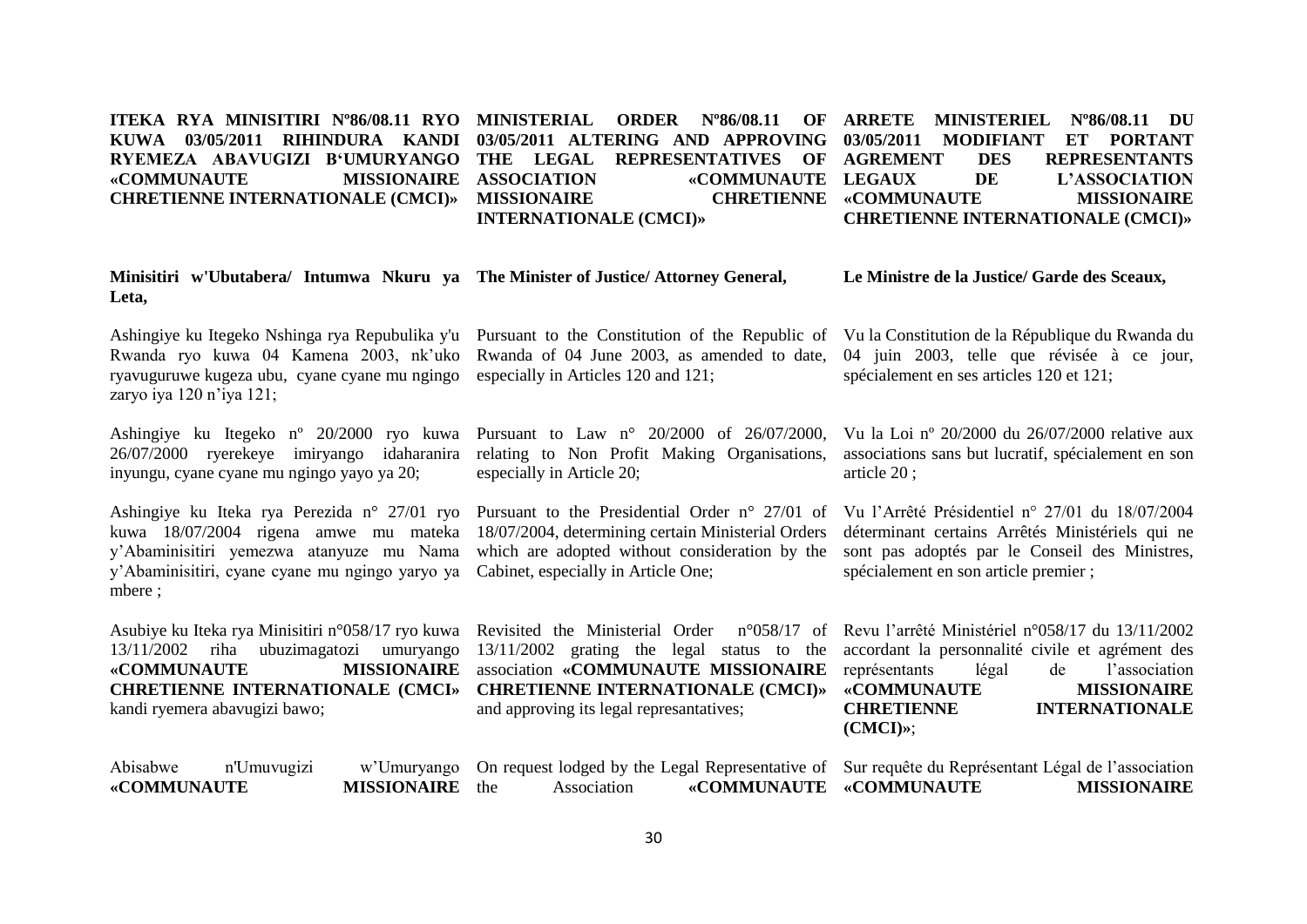**CHRETIENNE INTERNATIONALE (CMCI)»**  mu rwandiko rwe rwakiriwe ku wa 01/12/2010;

**INTERNATIONALE (CMCI)»** on 01/12/2010;

**MISSIONAIRE CHRETIENNE CHRETIENNE INTERNATIONALE (CMCI)»** reçue le 01/12/2010;

#### **ATEGETSE :**

#### **Ingingo ya mbere: Abavugizi b'umuryango**

Uwemerewe kuba Umuvugizi w"Umuryango **«COMMUNAUTE MISSIONAIRE CHRETIENNE INTERNATIONALE (CMCI)»**  ni **Bwana Jean DEUGOU**, umunyakameruni uba mu Murenge wa Remera, Akarere ka Gasabo, Umujyi wa Kigali.

Uwemerewe kuba Umuvugizi Wungirije wa mbere w"uwo muryango ni **Bwana MUSAFIRI Jean Pierre,** umunyarwanda, uba mu Murenge wa Tumba, Akarere ka Huye, mu Ntara y"Amajyepfo.

Uwemerewe kuba Umuvugizi Wungirije wa kabiri w"uwo muryango ni **Bwana RUSEKAMPUNZI Eugène,** umunyarwanda, uba mu Murenge wa Niboyi, Akarere ka Kicukiro, mu mujyi wa Kigali.

**Ingingo ya 2: ivanwaho ry'ingingo zinyuranyije Article 2: Repealing provision n'iri teka**

zinyuranyije naryo zivanyweho.

#### **HEREBY ORDERS :**

**Article one: Legal Representatives** 

**Mr. Jean DEUGOU** of Camerounean nationality, Est agréé en qualité de Représentant Légal de residing in Remera Sector, Gasabo District, in the Representative of the **«COMMUNAUTE MISSIONAIRE (CMCI)»**.

nationality, residing in Tumba Sector, Huye Representative of the same association.

same association.

hereby repealed.

#### **ARRETE** :

#### **Article premier : Représentants Légaux**

Kigali City, is hereby authorised to be the Legal **MISSIONAIRE CHRETIENNE CHRETIENNE INTERNATIONALE**  dans le Secteur de Remera, District de Gasabo, l"association **«COMMUNAUTE INTERNATIONALE (CMCI)» Monsieur Jean MISSIONAIRE** DEUGOU de nationalité Camerounaise, résidant dans la Ville de Kigali.

**Mr. MUSAFIRI Jean Pierre** of Rwandan Est agréé en qualité de premier Représentant Légal District, in Southern Province, is hereby **MUSAFIRI Jean Pierre** de nationalité rwandaise, authorised to be the first Deputy Legal résidant dans le Secteur de Tumba, District de Suppléant de la même association, **Monsieur**  Huye, dans la Province du Sud.

**Mr. RUSEKAMPUNZI Eugène** of Rwandan Est agréé en qualité de deuxième Représentant nationality, residing in Niboyi Sector, Kicukiro Légal Suppléant de la même association, District, in Kigali City, is hereby authorised to be **Monsieur RUSEKAMPUNZI Eugène** de the second Deputy Legal Representative of the nationalité rwandaise, résidant dans le Secteur de Niboyi, District de Kicukiro, dans la Ville de Kigali.

# **Article 2: Disposition abrogatoire**

Ingingo zose z'amateka abanziriza iri kandi All prior provision contrary to this Order are Toutes les dispositions antérieures contraires au présent Arrêtés sont abrogées.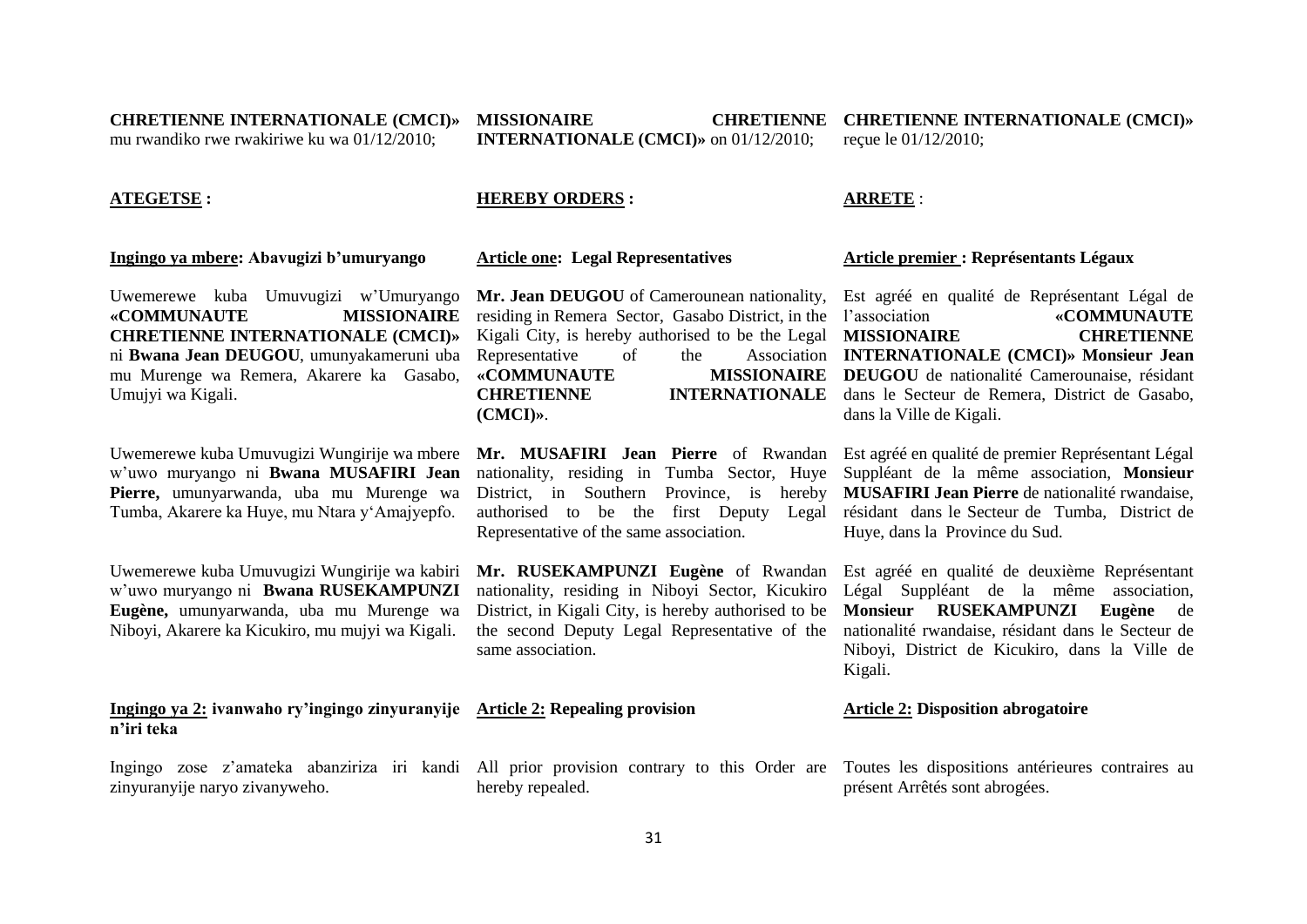| Ingingo ya 3: Igihe iteka ritangira<br>gukurikizwa                                                                        | <b>Article 3: Commencement</b>                                                                                           | Article 3: Entrée en vigueur                                                                                       |
|---------------------------------------------------------------------------------------------------------------------------|--------------------------------------------------------------------------------------------------------------------------|--------------------------------------------------------------------------------------------------------------------|
| gukurikizwa<br>Iri<br>teka<br>ritangira<br>munsi<br>ku<br>ritangarijweho mu Igazeti ya Leta ya Repubulika<br>y' u Rwanda. | This Order shall come into force on the date of its<br>publication in the Official Gazette of the Republic<br>of Rwanda. | Le présent arrêté entre en vigueur le jour de sa<br>publication au Journal Officiel de la République<br>du Rwanda. |
| Kigali, kuwa 03/05/2011                                                                                                   | Kigali, on 03/05/2011                                                                                                    | Kigali, le 03/05/2011                                                                                              |
| (sé)                                                                                                                      | (sé)                                                                                                                     | $(s\acute{e})$                                                                                                     |

**KARUGARAMA Tharcisse Minisitiri w'Ubutabera/Intumwa Nkuru ya Leta**

**KARUGARAMA Tharcisse Minister of Justice/ Attorney General**

**KARUGARAMA Tharcisse Ministre de la Justice /Garde des Sceaux**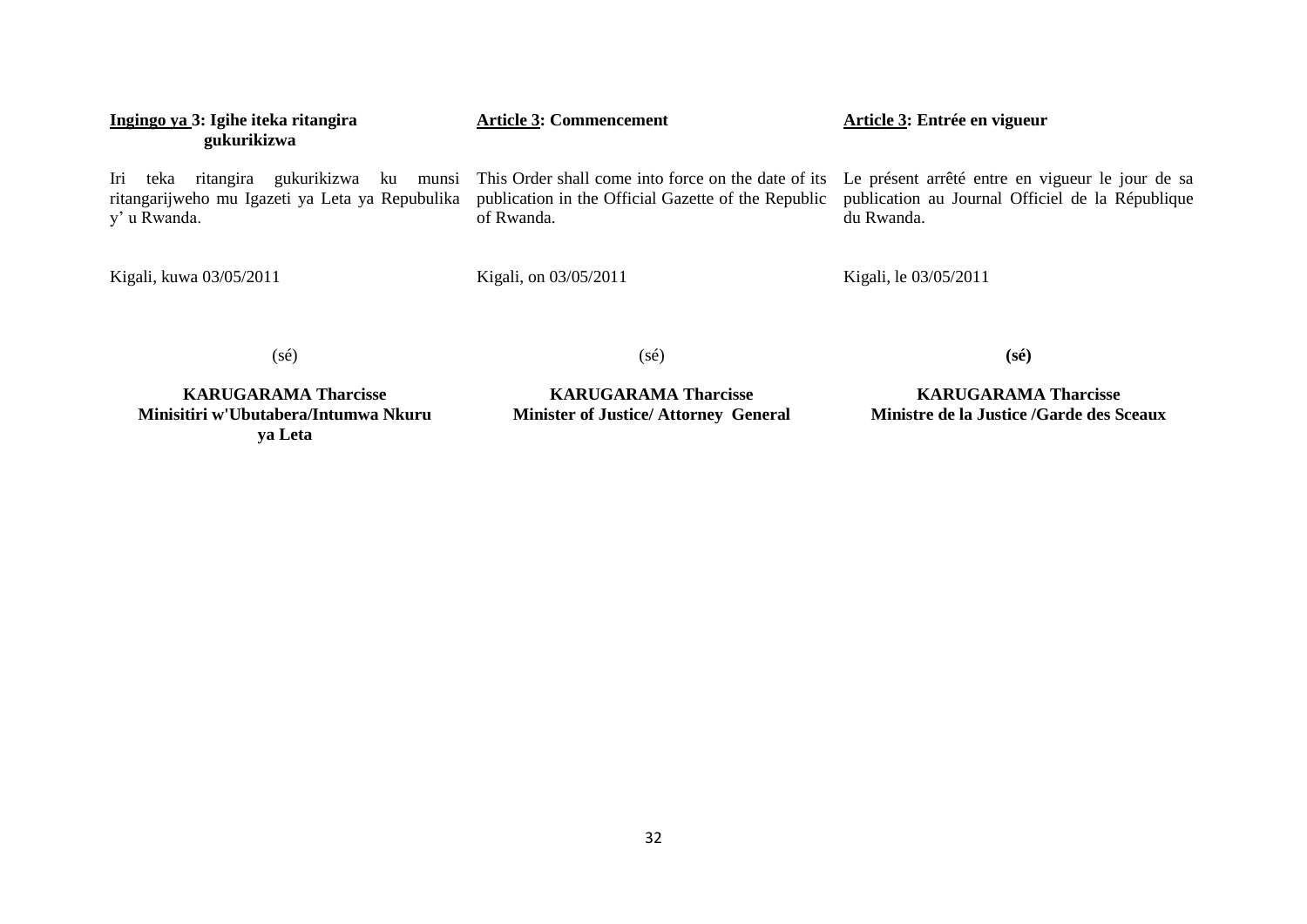# **Inyandiko mvugo y'inama rusange y'Umuryango udaharanira inyungu CMCI yabaye tariki ya 21 /11/2010**

Inama rusange y"umuryango CMCI (Communauté Missionnaire Chrétienne Internationale au Rwanda) wemejwe n"Iteka rya Minisitiri **nomero 058/17 ryo ku wa 13/11/2002 riha ubuzima gatozi umuryango kandi ryemera abavugizi bawo**; yatumiwe n"umuvugizi w"umuryango Pasteur Jean Deugou yateranye ku cyicaro cy"Umuryango kiri mu Karere ka Gasabo, Umurenge wa Remera mu Mujyi wa kigali tariki ya 21 /11/2010. Ku murongo w"ibyigwa hari ingingo zikurikira:

- **1. Ubuzima bw'itorero**;
- **2. Ibibazo bivugwa mu itorero rya CMCI/ Ishami rya Rugalika**;
- 3. **Utuntu n'utundi**.

Inama yitabiriwe n"abanyamuryango batandatu kuri barindwi ( 6 kuri 7).

| Amazina |                     | Umwanya                                           |
|---------|---------------------|---------------------------------------------------|
|         | Pasteur             | Jean   Uhagarariye umuryango (Représentant Légal) |
|         | Deugou              |                                                   |
|         | 2. Rusekampunzi     | Uhagarariye umuryango wungirije wa kabiri         |
|         | Eugène              | $(2eme$ Représentant Légal suppléant)             |
| 3.      | Benineza Innocent   | membre                                            |
|         | 4. Rurisa Joseph    | Membre                                            |
| 5.      | Musabyimana Salve   | Membre                                            |
|         | 6. Iyakaremye Donat | Membre                                            |

Umunyamuryango Nsengimana Evase akaba n"Umuvugizi Wungirije wa mbere

(1ère Représentant Légal Suppléant) ntiyaje mu nama kandi yaratumiwe, akaba yaranditse avuga ko atazayitabira.

Hamaze gusuzumwa ko hari umubare wa ngombwa kugirango inama rusange iterane nkuko uteganywa n"ingingo ya 14 y"Amategeko shingiro y"Umuryango aho ivuga ko kugirango inama rusange iterane, umubare wa ngombwa ugomba **kurenga ½** cy"abanyamuryango nyakuri, inama ikaba yitabiriwe n"abanyamuryango batandatu kuri barindwi (6 kuri 7), abari mu nama basanze umubare usabwa n"amategeko wuzuye maze inama itangira imirimo yayo.

# **1. Ubuzima bw'Itorero**

- **Uko Itorero CMCI rihagaze mu turere rihagarariwemo**: Nyuma yo guha ijambo abahagarariye Itorero CMCI mu turere dutandukanye tw"Igihugu aritwo Huye, Gisagara, Nyamagabe, Nyaruguru, Rusizi, Rubavu, Musanze, Nyagatare, Gatsibo na Kigali bakavuga uko Itorero rihagaze muri utwo turere, abari mu nama basanze ibintu bimeze neza muri rusange muri utwo turere twari duhagarariwe mu nama.
- **Umushinga wo kubaka icyicaro cy'Itorero CMCI mu Karere ka Gasabo i Kibagabaga aho ugeze** : Kuri iyi ngingo abari mu nama babwiwe ko umushinga wo kubaka icyicaro cy"umuryango i Kibagabaga muri Gasabo ugeze ahashimishije, bakaba bamenyeshejwe ko ibyangombwa byo kubaka nka fishe cadastrale, ibishushanyo mbonera, n"uburenganzira na REMA ko byabonetse, igisigaye akaba ari icyangombwa cyo kubaka gitangwa na RDB.
- **Ibirebana n'umutungo**: Abari mu nama bagejejweho uko ishusho y"umutungo imeze muri iki gihe. Basanze umutungo w"itorero umeze neza cyane cyane ko nta myenda itorero rifite ubu. Ariko kandi abari munama basanze amafaranga yo kubaka icyicaro gikuru cy"Itorero ataraboneka yose, abanyamuryango n"abakristo bakaba bagomba gushishikarizwa kwitabira icyo gikorwa. Abari mu nama basabye kandi ko ushinzwe umutungo w"itorero agomba kwihutira gushakira ibyangombwa ibibanza 2 by"Itorero, kimwe kiri i Gikondo, n"ikindi kiri i Kimisange.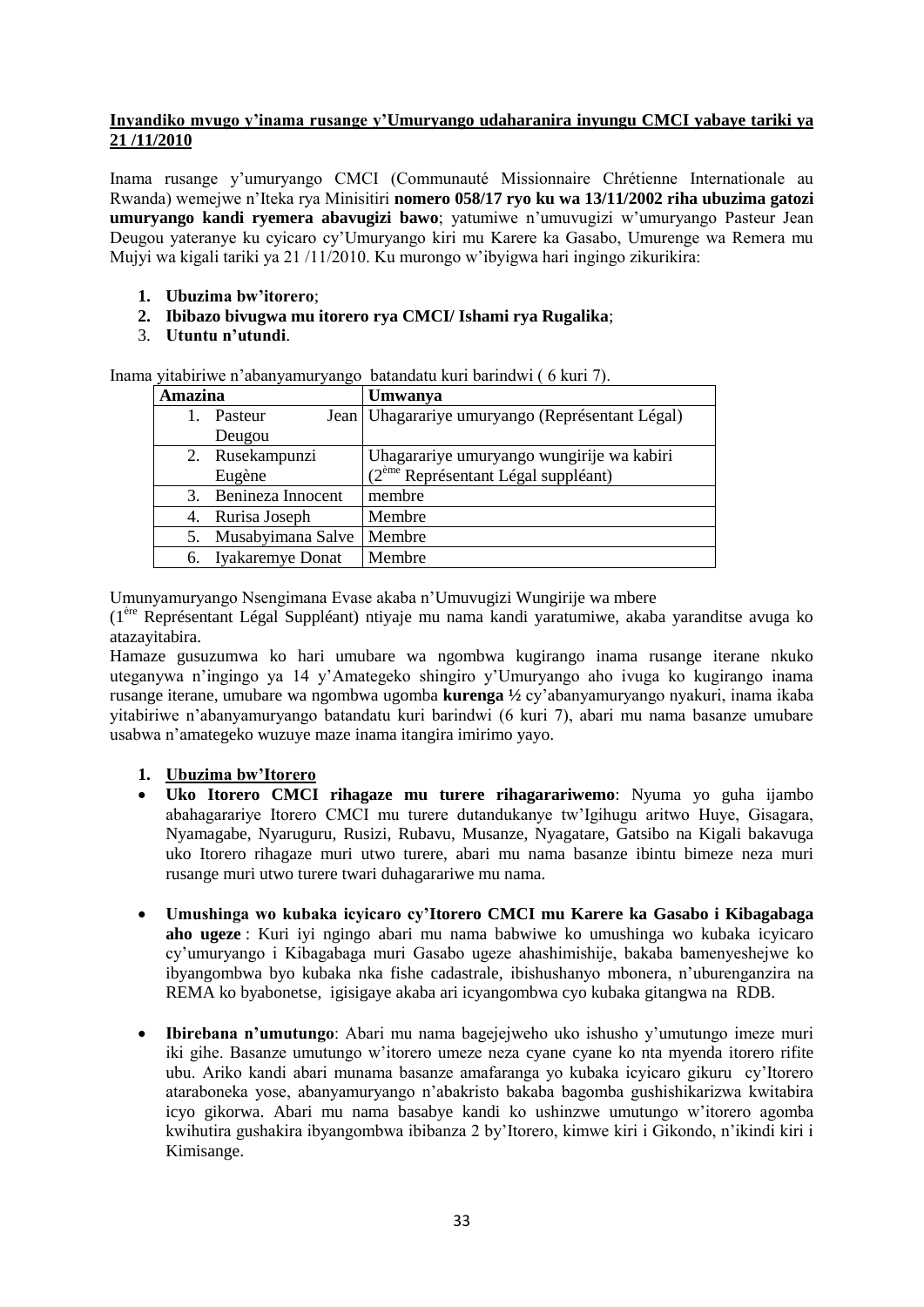**Kwemeza abanyamuryango**: Nk"uko ingingo ya 5 y"amategeko shingiro umuryango ugenderaho iteganya ibyiciro by"abanyamuryango, kimwe muri ibyo byiciro kikaba ari ikigizwe n"abanyamuryango baje nyuma bakemezwa n"Inteko rusange. Abari mu nama basanze ko hari abandi bakristo bamaze igihe mu itorero bakaba bifuza kwinjira mu muryango wa CMCI, abasabye kuba abanyamuryango bibukijwe ko kugirango umuntu abe umunyamuryango amatageko ya CMCI mu ngingo yayo ya 9 avuga ko: *"Kuba umunyamuryango babisaba uhagarariye umuryango mu nyandiko, hemererwa uwemeye guha ubuzima bwe Yesu, bityo akemera kwitandukanya rwose n'icyaha akanabatizwa. Kuba umunyamuryango bigomba kwemezwa nibura na bibiri bya gatatu by'abanyamuryango nyakuri"*. Inama rusange rero imaze kubona ko abanyamuryango bujuje ibyangombwa bisabwa mu ngingo ya 9, yabemereye kuba abanyamuryango ba CMCI ku bwiganze bw"amajwi y"abari mu nama, abayitabiriye bose uko ari 6 batandatu batora bemera ko abasabye kuba abanyamuryango babyemerewe.

# **2. Ibibazo bivugwa mu itorero rya CMCI Umurenge wa Rugalika akarere ka Kamonyi**

Pasteur Jean Deugou Représentant Légal wa CMCI mu Rwanda yibukije ibibazo biri mw"itorero rya CMCI ishami riri mu Murenge wa Rugalika, ibyo bibazo, bishingiye ku muyobozi waryo mwenedata Nsengimana Evase. Hibukijwe ibivugwa ko atanga inyigisho zirimo kubuza abantu gushyingiranwa ndetse no kubashishikariza kuva mu kazi. Abari mu nama basanze izo nyigisho zitandukanye n"umurongo Itorero CMCI rigenderaho.

Itorero ryafashe ingamba nyinshi zo kwegera mwenedata Nsengimana Evase kugirango ibyo bibazo bikemurwe mu mahoro ariko arabyanga, noneho ubuyobozi bw"itorero tariki ya 9/11/2010 bwafashe icyemezo cyo kumuhagarika by"agateganyo ku mwanya w"ubuyobozi bw"itorero rya Rugalika, mu gihe ibibazo kigishakirwa umuti; aho kubahiriza icyo cyemezo Nsengimana Evase afata umwanzuro wo guhanagura ibyapa biranga CMCI ku rusengero rwa Rugalika yayoboraga. Ikindi nuko tariki ya 12/11/2010 Nsengimana Evase yafashe icyemezo cyo kwandikira Umuyobozi w"Itorero CMCI akaba n"Umuvugizi waryo ibaruwa yanoherereje abayobozi bose b"ibanze yuzuye ibinyoma n"izindi mvugo byandagaza Itorero n"Umuyobozi waryo mukuru. Muri iyo baruwa ye akaba yaravuze kandi ko adashaka ko Umuyobozi Mukuru w"Itorero azongera kumuhamagara, ndetse ngo akaba adashaka n"abandi bantu yamutumaho.

Abari mu nama, bamaze kubona ko izo nyigisho Nsengimana Evase atanga zitandukanye n"izo CMCI igenderaho bafashe icyemezo cyo guhagarika Nsengimana Evase ku buyobozi bw"Itorero ishami rya Rugalika. Bamaze gusuzuma kandi ibikubiye mu ibaruwa Nsengimana Evase yanditse tariki ya 12/11/2010, basanze ari ibinyoma no gusebanya. Amagambo, imyifatire n"ibikorwa bya Nsengimana Evase basanze bibangamiye ubusugire bw"Itorero. Abari mu nama, bashingiye ku ngingo ya 12 agace ka 6 y"Amategeko shingiro agenga CMCI iha ububasha Inteko rusange yo guhagarika umunyamuryango, abari mu nama y"Inteko Rusange bafashe icyemezo cyo kwirukana burundu Nsengimana Evase mu muryango wa CMCI. Icyo cyemezo cyatorewe n"abantu 5/6 bari bahari n"uwifashe 1.

Bitewe n"uko mwenedata Nsengimana Evase yari umuvugizi w"umuryango wungirije wa mbere atakiri mu muryango , byabaye ngombwa ko haba andi matora kugirango haboneke umusimbura kuri uwo mwanya.

Abari mu nama rero batoreye mwenedata Musafiri Jean Pierre ku mwanya w"uwungirije wa mbere uhagarariye umuryango CMCI mu Rwanda (Premier Représentant Légal Suppléant). Ku majwi 6 kuri 6.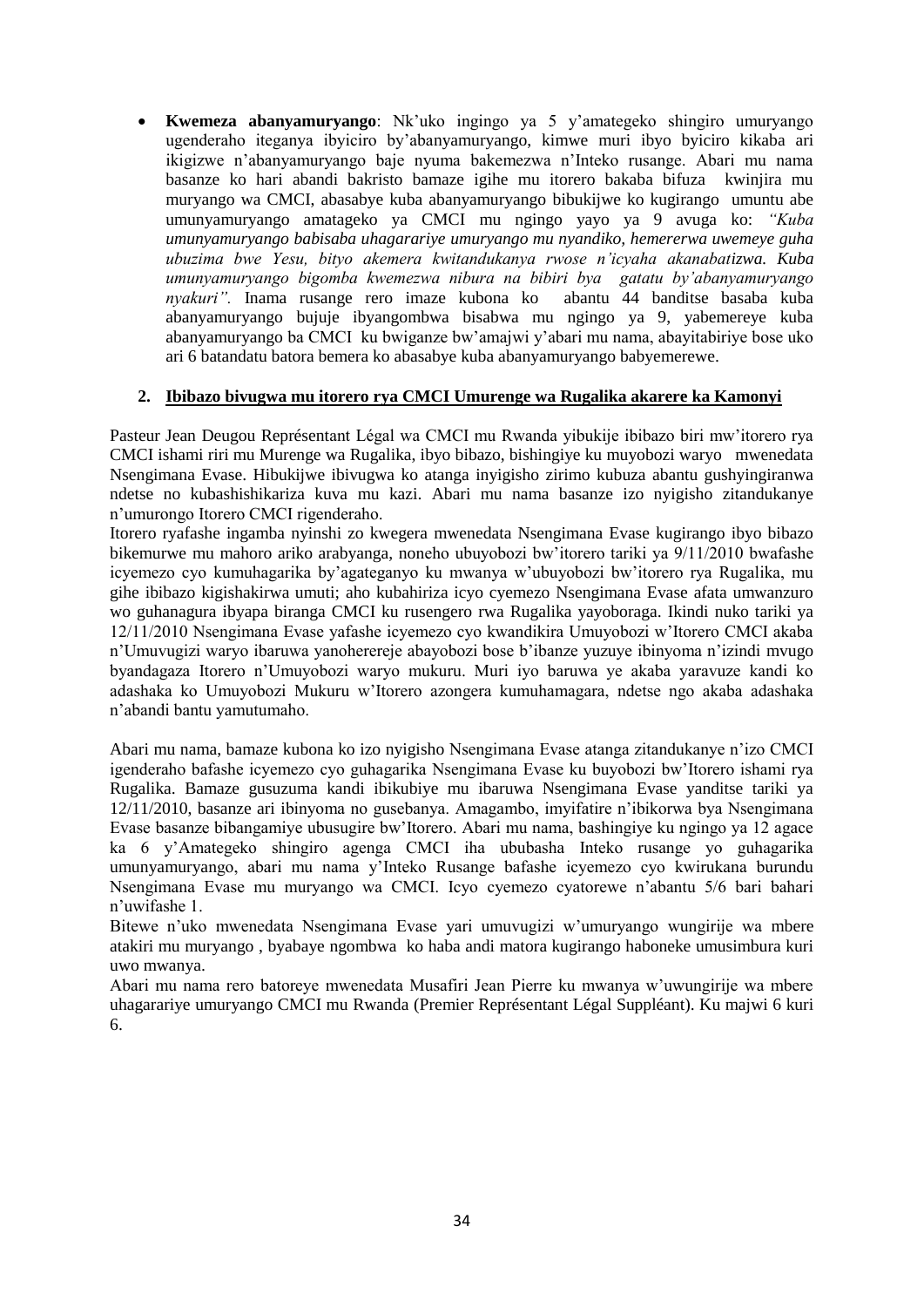# **3. Utuntu n'utundi**

Hemejwe ko hashyirwaho amategeko ngengamikorere y"umuryango, ndetse n"inzego zidahari zigashyirwaho. Izisanzwe zihari zigakora neza kandi zigatanga raporo.

Fait à Kigali, le 21/11/2010

(sé)

**Pasteur Jean Deugou Représentant Légal**

# **Icyemezo**

Njyewe Pasteur Jean Deugou nemeye kuba uhagarariye umuryango wa CMCI mu Rwanda, nk"uko inama rusange y"itorero yabaye tariki ya 21/11/2010 yabyemeje.

Bikorewe i Kigali tariki ya 24/01/2011

(sé) **Pasteur Jean Deugou** Uhagarariye CMCI mu Rwanda

# **Icyemezo**

Njyewe MUSAFIRI Jean Pierre nemeye kuba uwungirije wa mbere w"uhagarariye Cummunaute Missionnaire Chretienne Internationale (CMCI) mu Rwanda, nk"uko byemejwe n"inama rusange y"itorero yabaye tariki ya 21/11/2010.

Bikorewe i Kigali, kuwa 24/01/2011

 $(s\acute{e})$ 

**MUSAFIRI Jean Pierre** Uwungirije wa mbere w"Uhagarariye CMCI mu Rwanda

# **Icyemezo**

Njyewe Rusekampunzi Eugène nemeye kuba uwungirije wa Kabiri w"uhagarariye umuryango wa CMCI mu Rwanda nk"uko inama rusange y"itorero yabaye tariki ya 21/11/2010 yabyemeje.

Bikorewe i Kigali tariki ya 24/01/2011

(sé) **RUSEKAMPUNZI Eugène** Uwungirije wa kabiri w"uhagarariye CMCI au Rwanda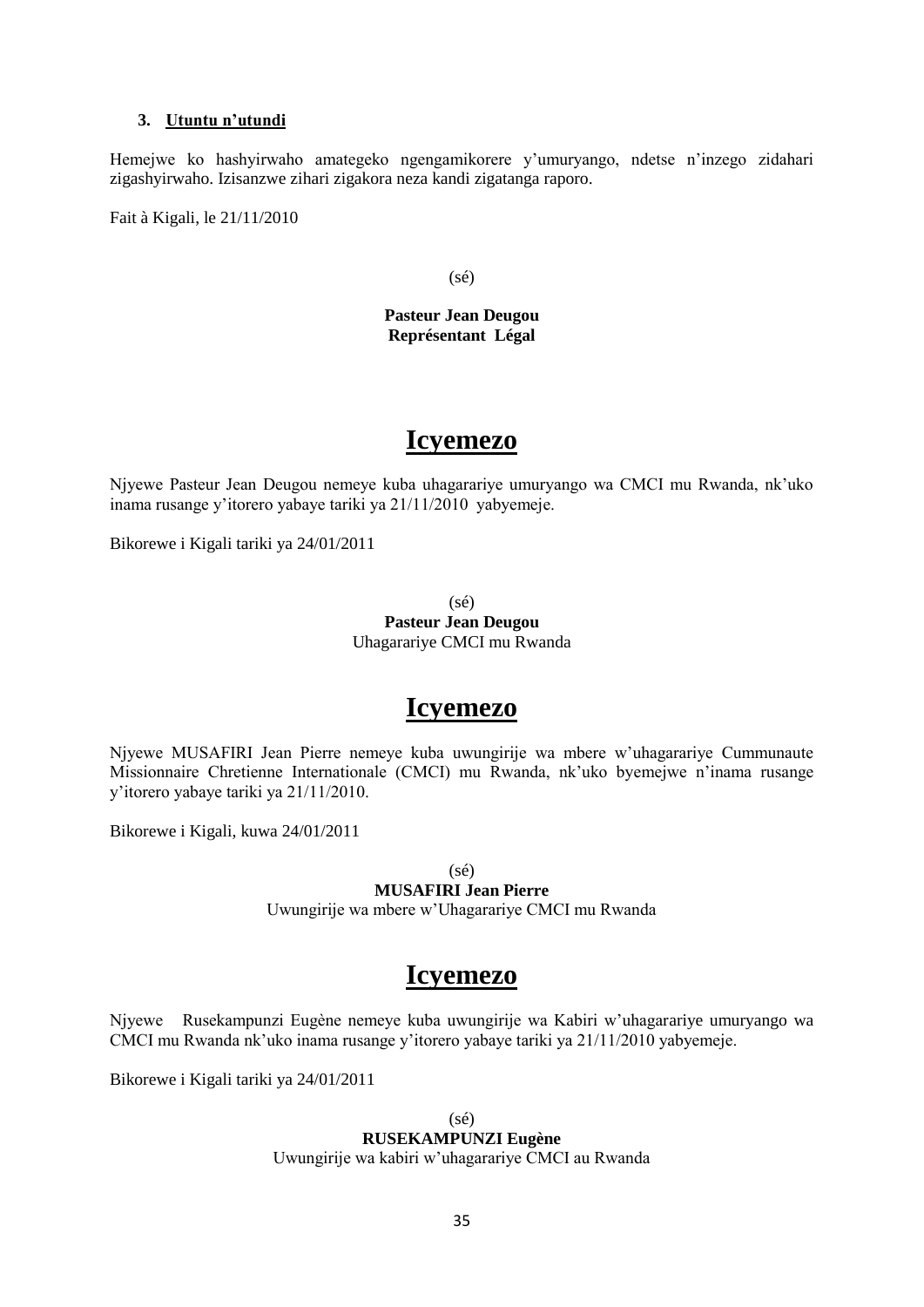#### **ITEKA RYA MINISITIRI Nº 72/08.11 RYO MINISTERIAL ORDER Nº 72/08.11 OF ARRETE MINISTERIEL Nº 72/08.11 DU KUWA 18/04/2011 RIHA UBUZIMAGATOZI 18/04/2011 GRANTING LEGAL STATUS TO**  UMURYANGO «ASSOCIATION L'EDUCATION CHRETIENNE AUX VALEURS CHRETIENNE AUX VALEURS DE LA PAIX L'«ASSOCIATION POUR L'EDUCATION **DE LA PAIX (APAX)» KANDI RYEMERA (APAX)» AND APPROVING ITS LEGAL CHRETIENNE AUX VALEURS DE LA PAIX ABAVUGIZI BAWO. THE «ASSOCIATION POUR L'EDUCATION PERSONNALITE CIVILE A REPRESENTATIVES. 18/04/2011 ACCORDANT LA (APAX)» ET PORTANT AGREMENT DE SES REPRESENTANTS LEGAUX.**

#### **ISHAKIRO**

#### **TABLE OF CONTENTS**

#### **TABLE DE MATIERS**

| Ingingo ya mbere: Izina n'icyicaro          |                                                 |                                        |
|---------------------------------------------|-------------------------------------------------|----------------------------------------|
| by'umuryango                                | <b>Article One:</b> Name and Head Office of     | Article premier: Dénomination et siège |
|                                             | the Association                                 | de l'association                       |
| Ingingo ya 2 : Intego z'umuryango           |                                                 |                                        |
|                                             | <b>Article 2:</b> Objectives of the Association | Article 2 : Objectifs de l'association |
| <b>Ingingo ya 3</b> : Abavugizi b'umuryango |                                                 |                                        |
|                                             | <b>Article3</b> : Legal Representatives         | Article 3 : Représentants légaux       |
|                                             |                                                 |                                        |
| Ingingo ya 4: Igihe iteka ritangira         |                                                 |                                        |
| gukurikizwa                                 | <b>Article 4: Commencement</b>                  | <b>Article 4</b> : Entrée en vigueur   |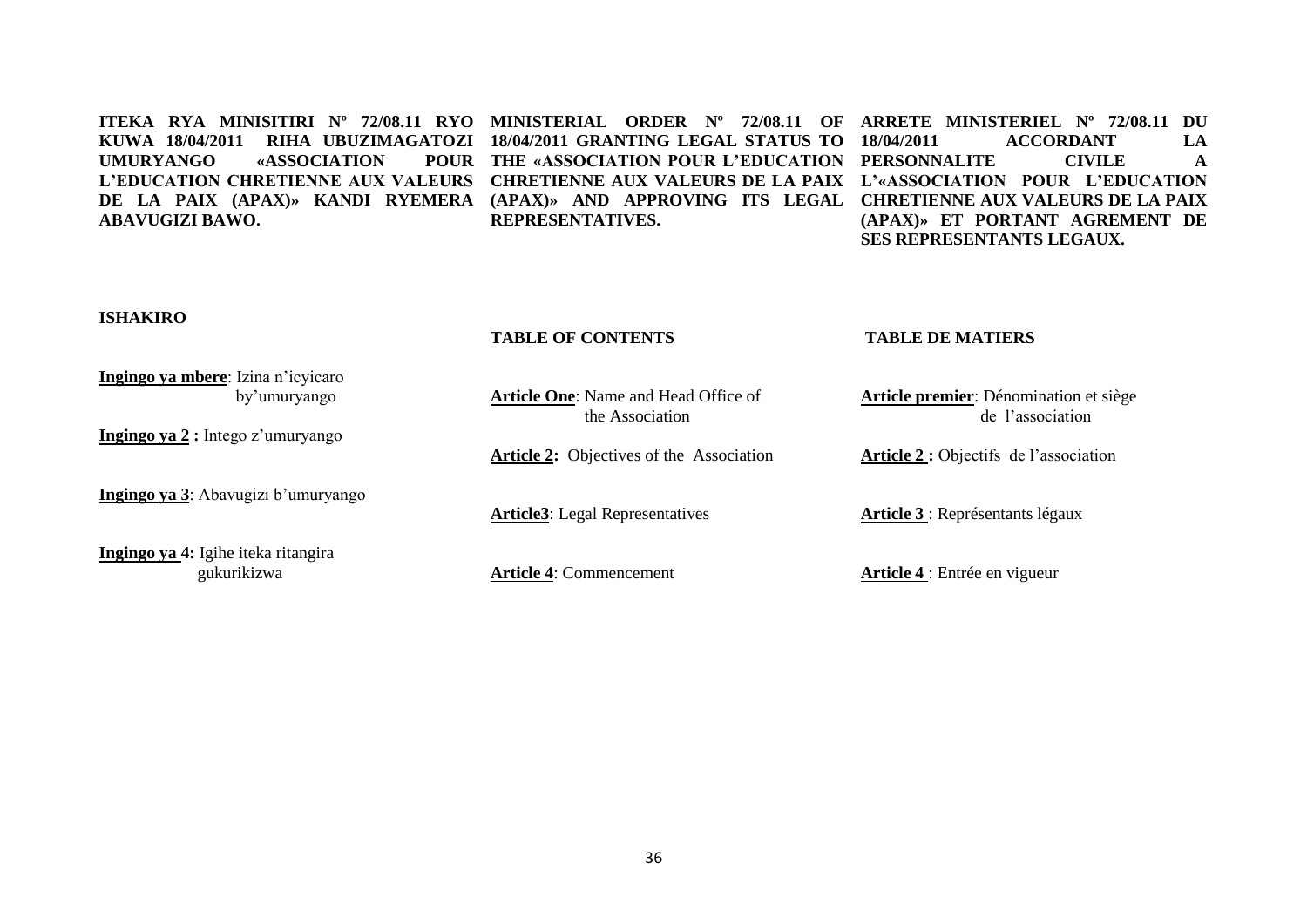**ITEKA RYA MINISITIRI Nº 72/08.11 RYO KU MINISTERIAL ORDER Nº 72/08.11 OF ARRETE MINISTERIEL Nº 72/08.11 DU WA 18/04/2011 RIHA UBUZIMAGATOZI 18/04/2011 GRANTING LEGAL STATUS TO UMURYANGO «ASSOCIATION POUR L'EDUCATION CHRETIENNE AUX VALEURS DE LA PAIX (APAX)» KANDI RYEMEZA (APAX)» AND APPROVING ITS LEGAL CHRETIENNE AUX VALEURS DE LA PAIX ABAVUGIZI BAWO**

**Minisitiri w'Ubutabera/ Intumwa Nkuru ya Leta,**

Ashingiye ku Itegeko Nshinga rya Repubulika y'u Rwanda ryo ku wa 04 Kamena 2003, nk"uko ryavuguruwe kugeza ubu, cyane cyane mu ngingo zaryo iya 120 n'iya 121;

Ashingiye ku Itegeko n<sup>o</sup> 20/2000 ryo ku wa Pursuant to Law n<sup>o</sup> 20/2000 of 26/07/2000, relating 26/07/2000 ryerekeye imiryango idaharanira inyungu, cyane cyane mu ngingo zaryo iya 8, iya 9, iya 10 Articles 8, 9, 10 and 20; n'iya 20 ;

Ashingiye ku Iteka rya Perezida n° 27/01 ryo ku wa 18/07/2004 rigena amwe mu mateka y"Abaminisitiri yemezwa atanyuze mu Nama y"Abaminisitiri, cyane cyane mu ngingo yaryo ya mbere ;

Abisabwe n'Umuvugizi w"umuryango **«ASSOCIATION POUR L'EDUCATION CHRETIENNE AUX VALEURS DE LA PAIX CHRETIENNE AUX VALEURS DE LA PAIX CHRETIENNE AUX VALEURS DE LA PAIX (APAX)»** mu rwandiko rwe rwakiriwe ku wa **(APAX)»** on 20/07/2010; 20/07/2010;

**THE «ASSOCIATION POUR L'EDUCATION PERSONNALITE CIVILE A CHRETIENNE AUX VALEURS DE LA PAIX L'«ASSOCIATION POUR L'EDUCATION REPRESENTATIVES.**

#### **The Minister of Justice/ Attorney General,**

Pursuant to the Constitution of the Republic of Rwanda of 04 June 2003, as amended to date, especially in Articles 120 and 121;

to Non Profit Making Organisations, especially in

18/07/2004, determining certain Ministerial Orders

Cabinet, especially in Article One;

Vu la Loi nº 20/2000 du 26/07/2000 relative aux associations sans but lucratif, spécialement en ses articles 8, 9, 10 et 20 ;

**(APAX)»ET PORTANT AGREMENT DE SES** 

**Le Ministre de la Justice/ Garde des Sceaux,**

spécialement en ses articles 120 et 121;

Vu la Constitution de la République du Rwanda du 04 juin 2003, telle que révisée à ce jour,

**REPRESENTANTS LEGAUX.** 

**18/04/2011 ACCORDANT LA** 

Pursuant to the Presidential Order n° 27/01 of Vu l"Arrêté Présidentiel n° 27/01 du 18/07/2004 which are adopted without consideration by the déterminant certains arrêtés ministériels qui ne sont pas adoptés par le Conseil des Ministres, spécialement en son article premier ;

On request lodged by the Legal Representative of Sur requête de la Représentante Légale de the **«ASSOCIATION POUR L'EDUCATION**  L"**«ASSOCIATION POUR L'EDUCATION (APAX)»** reçue le 20/07/2010**;**

#### **HEREBY ORDERS** :

**ARRETE :**

#### **ATEGETSE :**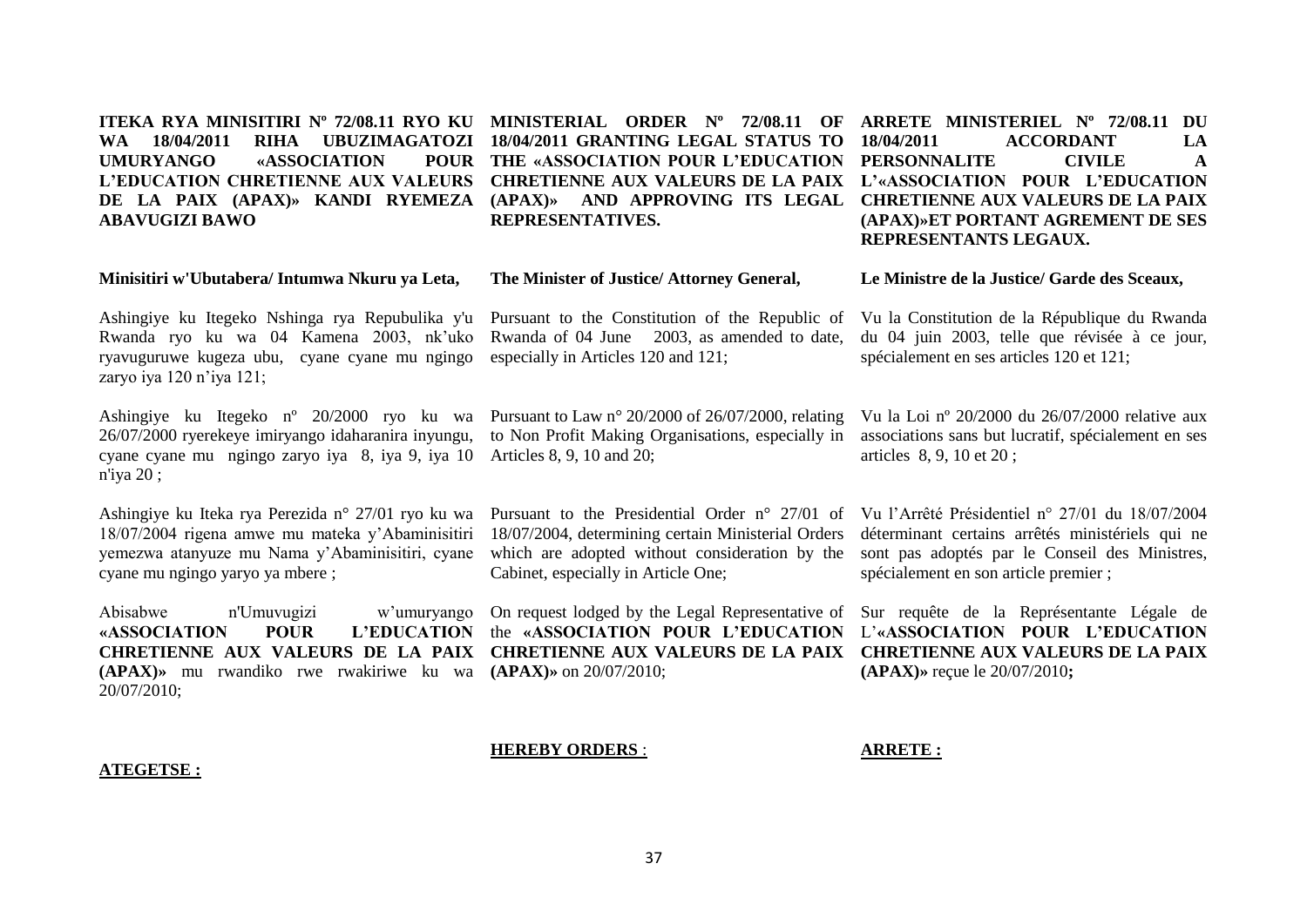**Ingingo ya mbere**:**Izina n'Icyicaro by'Umuryango**

Ubuzimagatozi buhawe, umuryango **«ASSOCIATION POUR L'EDUCATION CHRETIENNE AUX VALEURS DE LA PAIX (APAX)»** ufite icyicaro mu Akarere ka Gakenke**,** mu Ntara y"Amajyaruguru.

### **Ingingo ya 2 : Intego z'umuryango**

Ishyirahamwe ryashingiwe guteza imbere ubuzima nyobokamana, mbonezamimerere na mbonezamibereho hamwe n"ikoranabuhanga bigamije ubutabera n"amahoro muri Afurika muri rusange, no mu Rwanda by"umwihariko. Ishyirahamwe ryihaye intego zikurikira:

- Guharanira iterambere risesuye rya muntu rishingiye ku burere-ndangagaciro bwa gikristu n"umuco gakondo bishimangira ubutabera n"amahoro.

- Gufasha mu gukumira amakimbirane, hashyigikirwa amakoraniro y"ubuhuza no gushishikariza abantu kwiyunga hakoreshejwe ibiganiro mu miryango.

#### **Ingingo ya 3**: **Abavugizi b'umuryango**

Uwemerewe kuba Umuvugizi w'umuryango **«ASSOCIATION POUR L'EDUCATION CHRETIENNE AUX VALEURS DE LA PAIX (APAX)»** ni **Madamu MUKANKUBANA Domina,**  umunyarwandakazi, utuye mu Murenge wa Janja,

**Article One**: **Name and Head Office of the Association**

Legal status is hereby **«ASSOCIATION POUR L'EDUCATION**  L"**«ASSOCIATION POUR L'EDUCATION CHRETIENNE AUX VALEURS DE LA PAIX CHRETIENNE AUX VALEURS DE LA PAIX (APAX)»** situate at Gakenke District, in Northern **(APAX)»**dont le siège est dans le District de Province.

#### **Article 2: Objectives of the Association**

The association is created to promote the spiritual, social and technological welfare aiming justice and peace generally in Africa and particularly in Rwanda. It has therefore as objectives:

- To promote a human complete development based on the Christian and traditional education values encouraging justice and peace.

- To contribute to the prevention of the conflicts, by sustaining workshops of practice to mediation and by stimulating dialogues between communities.

#### **Article 3**: **Legal Representatives**

**Ms MUKANKUBANA Domina** of Rwandan Est agréée en qualité de Représentante Légale de nationality, residing in Janja Sector, Gakenke District, in Northern Province is hereby authorised **CHRETIENNE AUX VALEURS DE LA PAIX**  to be the Legal Representative of the **(APAX)» Madame MUKANKUBANA Domina** 

**Article premier**: **Dénomination et Siège de l'association** 

La personnalité civile est accordée à Gakenke**,** dans la Province du Nord**.**

#### **Article 2 : Objectifs de l'association**

 L"Association est créée pour la promotion spirituelle, sociale et technologique en vue de la justice et de la paix en Afrique en général et au Rwanda en particulier. Elle a donc comme objectifs:

- De promouvoir un développement intégral humain fondé sur l"éducation aux valeurs chrétiennes et traditionnelles favorisant la justice et la paix.

- D"aider à la prévention des conflits, en soutenant des ateliers d"entraînement à la médiation et en stimulant les dialogues entre les communautés.

#### **Article 3** : **Représentants légaux**

**«ASSOCIATION POUR L'EDUCATION**  de nationalité rwandaise, résidant dans le Secteur l"**«ASSOCIATION POUR L'EDUCATION**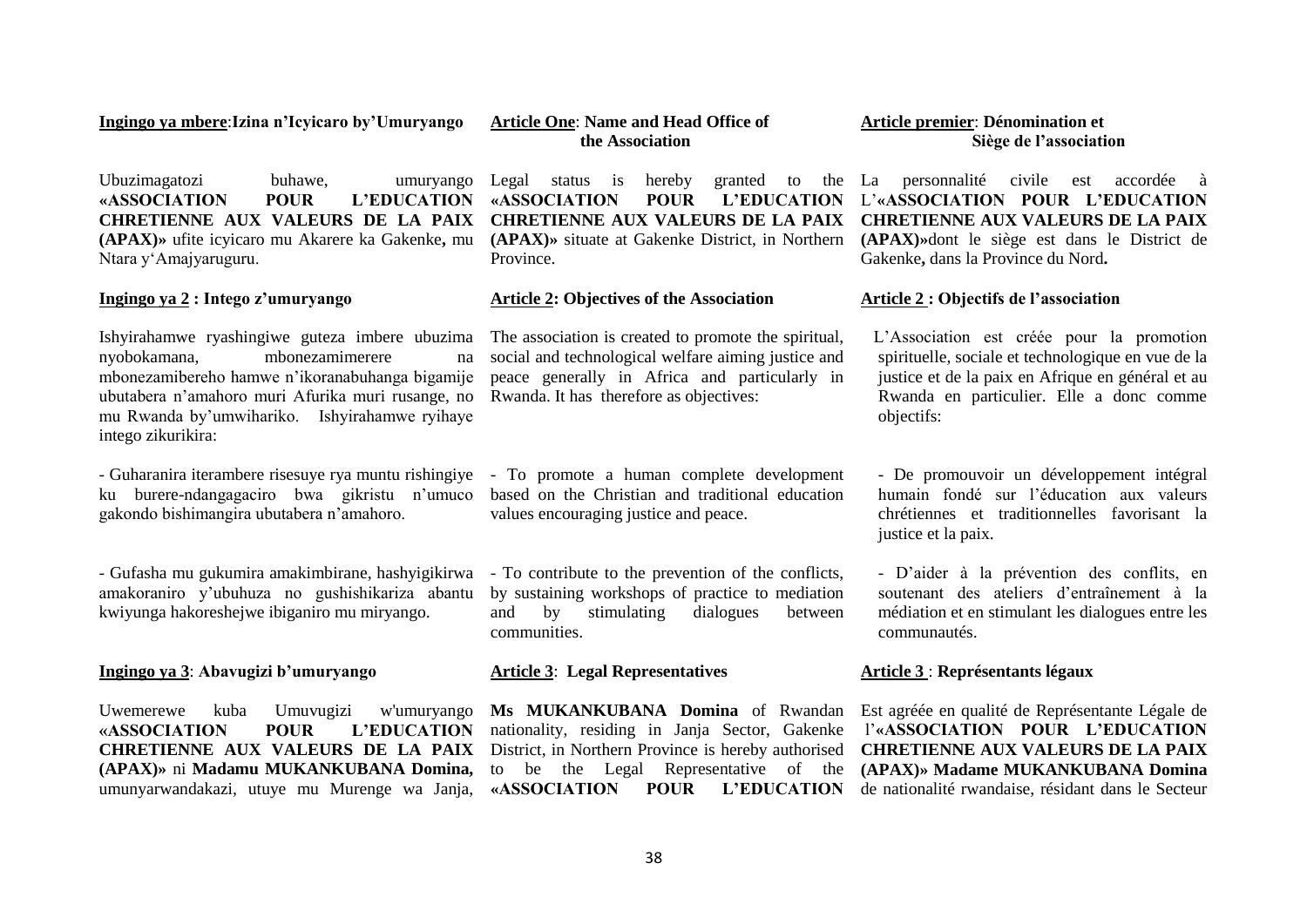Akarere ka Gakenke**,** mu Ntara y"Amajyaruguru.

#### **CHRETIENNE AUX VALEURS DE LA PAIX**  de Janja, District de Gakenke**,** Province du Nord**. (APAX)»**

Uwemerewe kuba Umuvugizi wungirije w"uwo muryango ni **Bwana NIWENSHUTI Salomon,**  Umunyarwanda utuye mu Murenge wa Nyamabuye**,**  Akarere ka Muhanga**,** mu Ntara y"Amajyepfo. Uwemerewe kuba Umuvugizi wa kabiri Wungirije w"uwo muryango ni **Madamu MUJAWASE Domitille,** Umunyarwandakazi uba mu Murenge wa Kimironko, Akarere ka Gasabo, Umujyi wa Kigali. **Ingingo ya 4: Igihe iteka ritangira gukurikizwa**  Iri teka ritangira gukurikizwa ku munsi ritangarijweho mu Igazeti ya Leta ya Repubulika y" u Rwanda. Kigali, kuwa 18/04/2011 (sé) **KARUGARAMA Tharcisse Mr NIWENSHUTI Salomon,** of Rwandan Est agréé en qualité de Représentant Légal nationality, residing in Nyamabuye Sector, Suppléant de la même association, **Monsieur**  Muhanga District, in Southern Province, is hereby **NIWENSHUTI Salomon**, de nationalité authorised to be the Deputy Legal Representative rwandaise, résidant dans le Secteur de of the same Association. Mr. MUJAWASE Domitille, of Rwandan Est agréée en qualité du 2<sup>eme</sup> Représentante Légale nationality, residing in Kimironko sector, Gasabo District, in Kigali City, is hereby authorised to be **MUJAWASE Domitille,** de nationalité the second Deputy Legal Representative of the rwandaise, résidant dans le Secteur de Kimironko, same Association. **Article 4**: **Commencement** This Order shall come into force on the date of its Le présent arrêté entre en vigueur le jour de sa publication in the Official Gazette of the Republic of Rwanda. Kigali, on 18/04/2011 (sé) **KARUGARAMA Tharcisse** Nyamabuye**,** District de Muhanga**,** dans la Province du Sud**.** Suppléante de la même association, **Madame** District de Gasabo, Ville de Kigali. **Article 4** : **Entrée en vigueur** publication au Journal Officiel de la République du Rwanda. Kigali, le 18/04/2011  $(sé)$ **KARUGARAMA Tharcisse Ministre de la Justice /Garde des Sceaux**

**Minisitiri w'Ubutabera/Intumwa Nkuru ya Leta**

**Minister of Justice/Attorney General**

39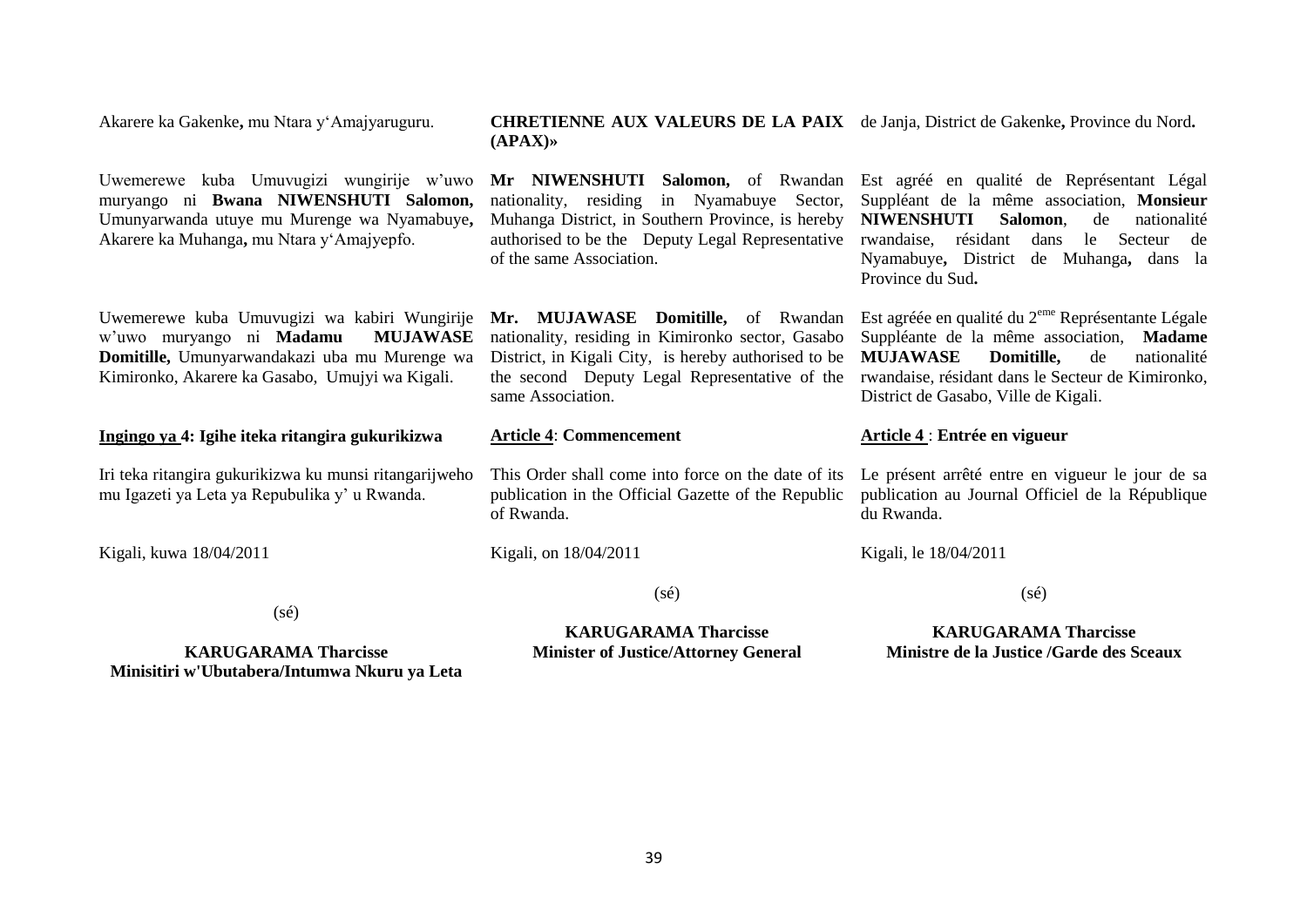#### **AMATEGEKO SHINGIRO Y'ISHYIRAHAMWE APAX**

*Umutwe wa mbere:* **IZINA N'ICYICARO**

# *Ingingo ya mbere*

Hashinzwe Umuryango udaharanira inyungu bwite (Asbl) uretse inyungu rusange, zidashingiye kuri Politiki; uhuza abantu bagamije iterambere rirambye, ubutabera n"amahoro. Uwo muryango wiswe **Ishyirahamwe ry'Abagabuzi b'Amahoro ya Kristu Umwami, APAX mu magambo ahinnye y'igifaransa** Rigengwa n"aya mategeko shingiro kandi hakurikijwe itegeko n°20/2000 ryo kuwa 26 Nyakanga 2000.

#### *Ingingo ya 2*

Ishyirahamwe rifite icyicaro cyaryo mu Murenge wa Janja, Akarere ka GAKENKE, Intara y"AMAJYARUGURU, BP 45 Ruhengeri. Gishobora kwimurirwa ahandi byemejwe n"abagize Inteko Rusange yaryo, ku bwiganze bw"amajwi bwa 3/4 by" abanyamuryango bemerewe gutora. Abanyamuryango b"Ishyirahamwe bazwi ku izina ry""*Abagabuzi b'amahoro ya Kristu Umwami* " kubera ko ibikorwa byabo bijyanye no kwigisha umuco w"amahoro ku isi hose ku bw"ubutumwa bafite bwo guhuza abantu.

#### *Umutwe wa II. INTEGO N'IGIHE*

#### *Ingingo ya 3*

Ishyirahamwe ryashingiwe guteza imbere ubuzima

# *Article 2*.

The headquarters of the association is located in Janja Sector, District of GAKENKE, NORTHERN Province, P.O. Box 45 RUHENGERI. It can be transferred elsewhere at the decision of the General assembly enacting to the absolute majority of ¾ of the General assembly members who have right to vote. The members of the association are called "*Missionaries of Christ the King* / **Abagabuzi b'Amahoro ya Kristu Umwami**" because their activities contribute to educate for peace in the world through the charisma of mediation.

#### *Chapter II.* **GOAL AND LENGTH.**

#### *Article 3.*

The association is created to promote the spiritual, L'Association est créée pour la promotion

40

# *Chapitre premier :* **DENOMINATION ET SIEGE**

#### *Article premier*

Sous la dénomination «» Asbl, Association pour l"Éducation Chrétienne aux valeurs de la Paix/Association des Missionnaires de la Paix, est créée une Association sans but lucratif (Asbl) d"intérêt public, apolitique et inter communautaire; ouverte aux personnes aspirant au développement intégral, à la justice et à la paix. Elle est régie par les présents statuts et elle est soumise aux dispositions de la loi n°20/2000 du 26 juillet 2000.

#### *Article 2.*

Le siège de l"Association est à Janja, District de GAKENKE, Province du NORD, BP 45 RUHENGERI. Il pourra être transféré ailleurs par la décision de l"Assemblée Générale statuant à la majorité absolue, c"est-à-dire les ¾ des membres constituant l"Assemblée Générale et ayant droit au vote. Les membres de l"Association répondent au nom de **«de la Paix du Christ-Roi / Abagabuzi b'Amahoro ya Kristu Umwami»** parce que leurs activités concourent à éduquer à la paix dans le monde par le charisme de médiation.

#### *Chapitre II. BUT ET DUREE*

*Article 3.*

# *Chapter one:* **DENOMINATION AND SEAT**

THE CONSTITUTION OF

#### *Article one*

**ASSOCIATION**

Under the name "APAX" Asbl, *The Association for Christian Peace Values in Education Missionaries of Christ the King*, is created a non profit organization, with public, apolitical and intra-community purpose, open to people longing for complete development, justice and peace. It is governed by the present statutes in conformity with the law n° 20/2000 of July 2000 relating to the non profit organizations.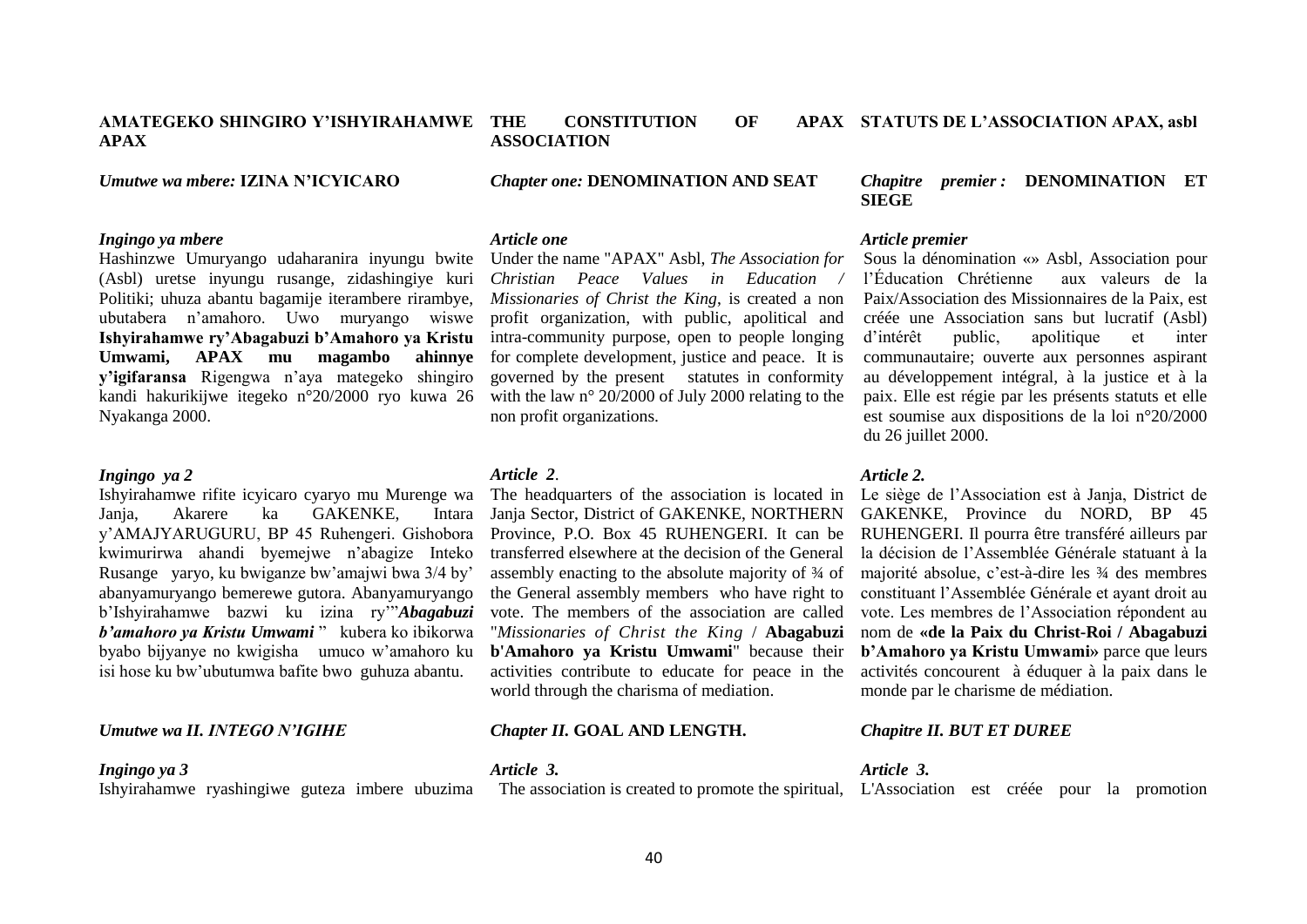nyobokamana. mbonezamimerere mbonezamibereho hamwe n"ikoranabuhanga bigamije ubutabera n"amahoro muri Afurika muri rusange, no mu Rwanda by"umwihariko. Ishyirahamwe ryihaye intego zikurikira:

rishingiye ku burere-ndangagaciro bwa gikristu n"umuco gakondo bishimangira ubutabera values encouraging justice and peace. n"amahoro.

- Gufasha mu gukumira amakimbirane, hashyigikirwa amakoraniro y"ubuhuza no gushishikariza abantu kwiyunga hakoreshejwe ibiganiro mu miryango.

- Gufasha abantu kongera kwibuganizamo imibanire myiza yahungabanyijwe n"ihohotera, ibyo bigakorwa mu gushyira imbere ibikorwa biteza imbere imiryago.

#### *Ingingo ya 4.*

Igihe Ishyirahamwe APAX rizamara ntigiteganyijwe.

#### **Ingingo ya 5**

Ishyirahamwe ntirishobora guseswa keretse byemejwe n" Inteko Rusange ku bwiganze bw"amajwi bungana nibura na ¾ by" abayigize kandi bemerewe gutora no gutorwa.

#### *Umutwe wa III.*

#### *INZEGO Z'IBIKORWA N'AHO BIKORERWA.*

#### **Ingingo ya 6.**

Ibikorwa by"Ishyirahamwe biri mu nzego zikurikira:

# *-* Uburezi n"uburere nyobokamana;

- Uburezi buziguye n"ubutaziguye;

social and technological welfare aiming justice and peace generally in Africa and particularly in Rwanda. It has therefore as objectives:

- Guharanira iterambere risesuye rya muntu - To promote a human complete development based on the Christian and traditional education

> - To contribute to the prevention of the conflicts, by sustaining workshops of practice to mediation and by stimulating dialogues between communities.

> - To contribute to the reconstruction of the social links ruined by violence by setting up community development actions.

#### *Article 4*.

The association has an unlimited life span.

#### *Article 5.*

*T*he association can be dissolved only by decision of the General assembly enacting to the absolute majority, that means the  $\frac{3}{4}$  of its members having the right to vote.

## *Chapter III:*

#### **DOMAINS AND REGION OF ACTIVITIES**

*Article 6.*

The association activities will be based on the L"Association aura les activités dans les domaines following domains: - spiritual education, - formal and casual education,

spirituelle, sociale et technologique en vue de la justice et de la paix en Afrique en général et au Rwanda en particulier. Elle a donc comme objectifs:

- De promouvoir un développement intégral humain fondé sur l"éducation aux valeurs chrétiennes et traditionnelles favorisant la justice et la paix.

- D"aider à la prévention des conflits, en soutenant des ateliers d"entraînement à la médiation et en stimulant les dialogues entre les communautés.

- D"aider à la reconstruction des liens sociaux ruinés par la violence en impulsant des actions de développement communautaire.

#### *Article 4.*

La durée de l'Association est illimitée.

#### *Article 5.*

L"Association ne peut être dissoute que par décision de l"Assemblée Générale statuant à la majorité absolue, c"est-à-dire les ¾ de ses membres ayant droit au vote.

# *Chapitre III*

#### **DOMAINES ET REGION D'ACTIVITES**

#### *Article 6.*

suivants:

- l"éducation spirituelle,
- l"éducation formelle et informelle,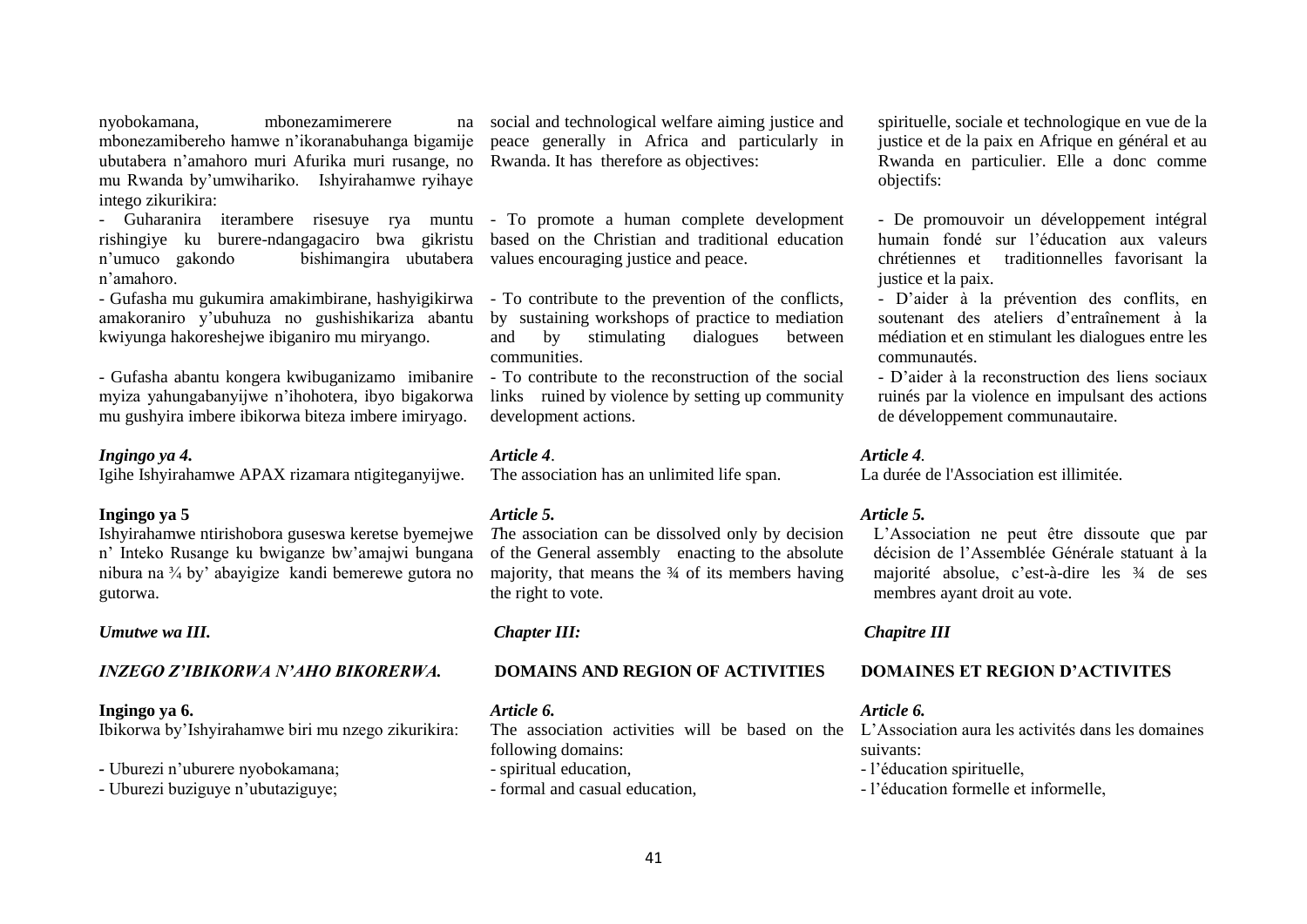- Uburezi bwihariye n"ubudaheza;

- Ibikorwa by"ubufatanye mbonezamubano bigamije iterambere, ubumwe n'ubwiyunge.

## *Ingingo ya 7*

Ishyirahamwe rizakorera imirimo yaryo by"umwihariko mu Rwanda n"ahandi hose muri Afurika byaba ngombwa. Buri gikorwa muri ibyo kizagendera ku itegeko ngengamikorere ridaciye internal rule that respects these statutes. ukubiri n"amategeko rusange agenga Ishyirahamwe APAX.

*Umutwe wa IV.*

# **IBIREBANA N'UMUTUNGO**

#### *Ingingo ya 8.*

Umutungo w"ishyirahamwe ugizwe n"imari shingiro ya Miliyoni mirongo irindwi n"ibihumbi magana atanu y"amafaranga y"u Rwanda (70) agizwe na:

- imisanzu: 5 000000 Frw

- Imigabane itangwa ku bushake n"abanyamuryango: 6 500 0000frw

- Abaterankunga b"ishyirahamwe: 20 000 000 frw

- Impano n"indagano (imirage): 11 000 000 frw
- Ibikorwa bwite by"ishyirahamwe: 28frw

## *Ingingo ya 9.*

Kubikuza amafaranga byemerwa hagaragajwe imikono y'abantu babiri: uw'umubitsi cyangwa of two signatures of which the one of the treasurer

- special and inclusive education and
- the socio-cultural and intra-community actions aiming development, unit y and reconciliation.

## *Article 7*

The activities of APAX association are especially extended in Rwanda and wherever necessary in Africa. Each activity will be governed by the

# *Chapter IV.*

### **ASSETS OF THE ASSOCIATION**

#### *Article 8.*

The resources of the APAX are composed of a social funds of seventy millions five hundred thousand of Rwandan francs 70 500 000FRW) including:

- The contributions= 5 000 000 FRW,
- Voluntary subscription of members= 6 500 000 RWF
- Issued from people sustaining the association= (20 000 000 FRW).
- grants and bequests= 11 000 000 FRW
- The activities of the association= 28 000 000 FRW.

# *Article 9.*

Bank operations are only allowed by presentation

# - l"éducation spéciale et inclusive

les actions socioculturelles et intercommunautaires visant le développement, l'unité et la réconciliation.

# *Article 7*

 Les activités de l'Association s'exercent particulièrement au Rwanda et partout en Afrique là où l'intervention sera nécessaire. Chacune de ces activités sera régie par un règlement interne qui respecte les statuts de l'APAX.

*Chapitre IV.*

# **RESSOURCES DE L'ASSOCIATION**

# *Article 8.*

- Les ressources de l'Association sont constituées par un fond social de soixante dix millions cinq cent mille francs rwandais 70 500 000 FRW) formé par:
- Les cotisations 5 000 000 FRW,
- Les contributions volontaires des membres (6 500 000 FRW)
- Contributions des personnes qui soutiennent l'Association (20 000 000 FRW).
- Les dons et legs (11 000 000 FRW)
- Les activités propres de l"Association (28 000 000 FRW).

# *Article 9.*

 Les retraits ne sont autorisés que par présentation de deux signatures dont celle du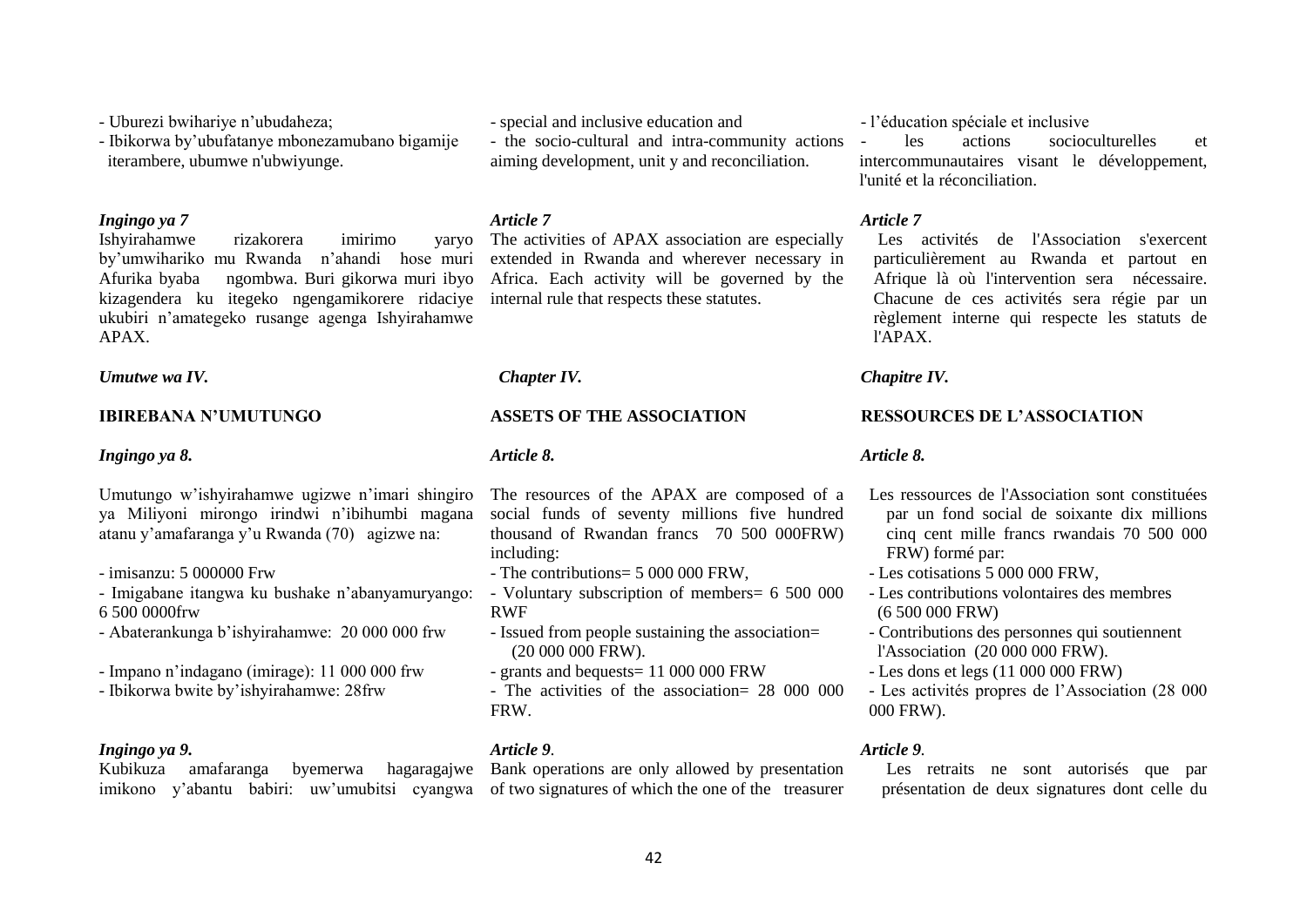umwanditsi n"uwa Perezida w"Ishyirahamwe.

#### *Ingingo ya 10*

Impano n"indagano (imirage) bigaragazwa n"inyandiko iriho umukono w"uwatanze, iyo nyandiko ishyingurwa mu bunyamabanga bw"ishyirahamwe.

#### **Umutwe wa gatanu**

#### **ABANYAMURYANGO B'ISHYIRAHAMWE**

#### *Ingingo ya 11.*

Abanyamuryango ba APAX ni:

kuri aya mategeko);

- Abanyamuryango bemerewe kwinjira ishyirahamwe(bagira uruhare mu bikorwa byaryo) Abanyamuryango b'icyubahiro ishyirahamwe)

#### *Ingingo ya 12.*

Abanyamuryango b"ikubitiro b"ishyirahamwe n"abaryinjiyemo nyuma nibo banyamuryango byuzuye. Biyemeza gushyigikira ibikorwa byaryo no gukurikiza amategeko abigenga byose.

Uburyo bwo kwemererwa kuba umunyamuryango w"ishyirahamwe bugenwa n"amategeko ngengamikorere.

#### *Ingingo ya 13.*

icyemezo mu izina ry"ishyirahamwe. Ubwo regarding to the association engagements which are personnelle à l"égard des engagements de

or of the secretary and/or the one of the president of the association.

#### *Article 10*

Grants and bequests will be justified by an act of donation signed by the donor. This writing must be filed in the association secretariat

# *Chapter V:*

#### **MEMBERS OF THE ASSOCIATION**

#### *Article 11*

Are members of the APAX:

- Abanyamuryango b'ikubitiro (abashyize umukono The founding members (signatories of the present statutes)
	- to the activities of the association;
	- association.

#### *Article12*

Both founding and adhesive members are efficient Les membres fondateurs et les membres adhérents members of the association. They commit to sustain the association and to participate fairly in all its activities.

association are determined by the internal order de l"Association sont déterminées par le règlement regulation.

#### *Article 13*.

Nta munyamuryango ku giti cye wemerewe gufata Members don't incur any personal responsibility Les membres n'encourent aucune responsabilité

trésorier ou du secrétaire et/ou celle du président de l'Association.

#### *Article 10*

Les dons et legs seront justifiés par un écrit d'acte de donation signé par le donneur. Cet écrit doit être classé en secrétariat de l"Association.

#### **Chapitre V.**

#### **MEMBRES DE L'ASSOCIATION**

#### *Article 11*.

Sont membres de l"APAX:

- Les membres fondateurs {les signataires des présents statuts}
- The adhesive members, who actively participate Les membres adhérents (qui participent aux activités de l'Association)
- The members of honor, who sustain APAX Les membres d'honneur (qui soutiennent l"Association).

### *Article 12*.

sont les membres effectifs de l"Association. Ils s"engagent à soutenir l"Association et à participer loyalement à toutes ses activités.

The conditions of admission as member of the Les conditions d"admission en qualité de membre d"ordre intérieur.

#### *Article 13*.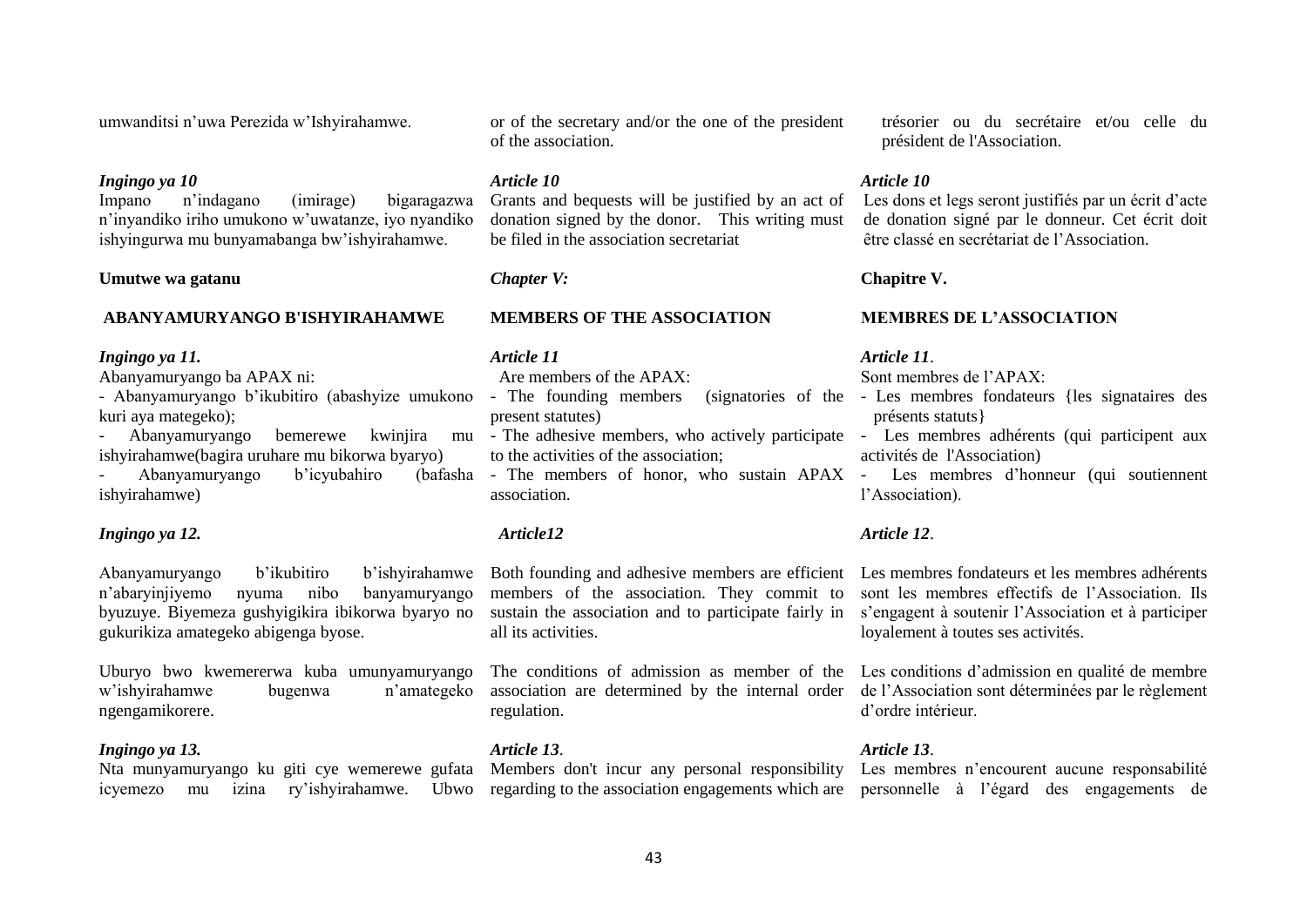burenganzira bufitwe gusa n"ubuyobozi bw"ishyirahamwe, bakabigira batanyuranyije n"intego n"inshingano zaryo.

#### *Ingingo ya14.*

Ubunyamuryango ni gatozi. Umunyamuryango uvuyemo ku bwe cyangwa ku yindi mpamvu ntacyo abaza ku mutungo w"ishyirahamwe, ibi bireba kandi umuzungura we kabone n"iyo Ishyirahamwe ryaba risheshwe.

#### *Ingingo ya 15.*

Ubunyamuryango butakazwa:

a) Gusezera ku bushake byemejwe n"inteko rusange (ushaka kuvamo yandikira Perezida w"ishyirahamwe ibaruwa, nawe akabimenyesha inteko rusange).

b) Kwirukanwa byemezwa na 2/3 by"inteko rusange bisabwe na komite nyobozi.

Impamvu zo kwegura zigwaho na komite nyobozi, naho izo kwirukanwa ziteganywa n"amategeko ngengamikorere

c) Kutishyura umusanzu mu gihe cy"imyaka itatu zikurikiranye;

d) Gusiba ntampamvu munama y"inteko rusange inshuro eshatu zikurikiranye.

association, but they have to respect objectives and the mind of the association.

## *Article 14*.

Membership is individual. Therefore, neither La qualité de membre est personnelle. Les members, heirs nor other beneficiaries can require membres sortants, leurs héritiers ou autres ayant any part of possession in case of voluntary droits ne peuvent réclamer aucune part des biens resignation, exclusion or dissolution of the de l"Association, même en cas de la dissolution de organization, even in case of the dissolution of the l"Association. association.

# *Article 15*.

Membership can be ceased due to the following La qualité de membre se perd: reasons:

(a) By voluntary resignation accepted by the General assembly (a member who wants to retire has to write a letter addressed to the president. The later informs the fact to the General Assembly)

(b) By execution pronounced by the 2/3 of the General Assembly on proposal of the Director Committee. Reasons of resignation are studied by the Director Committee whereas exclusion conditions are determined by the internal order regulation.

(c) By the non remittance of the contribution during three consecutive years.

meetings of the General assembly.

Izindi mpamvu z'iyirukanwa ry'umunyamuryango Other conditions of excluding a member that are Les autres conditions d'exclusion d'un membre

guaranteed by the local responsible of the l"Association, lesquels sont garantis par les responsables locaux de l"Association, mais ils sont tenus à respecter les objectifs et l"esprit de l"Association.

## *Article 14*

# *Article 15*.

(a) Par démission volontaire acceptée par l'Assemblée Générale (un membre qui veut se retirer écrit une lettre adressée au président qui en informe l"Assemblée

Générale).

(b) Par exécution prononcée par les 2/3 de l'Assemblée Générale sur proposition du comité de direction.

Les motifs de démission sont étudiés par le comité de direction et les conditions d"exclusion sont déterminées par le règlement d"ordre intérieur.

(c) Par le non versement de la cotisation pendant trois années successives.

(d) By non motivated absence to three successive (d) Par absence non motivée à trois réunions successives de l"Assemblée Générale.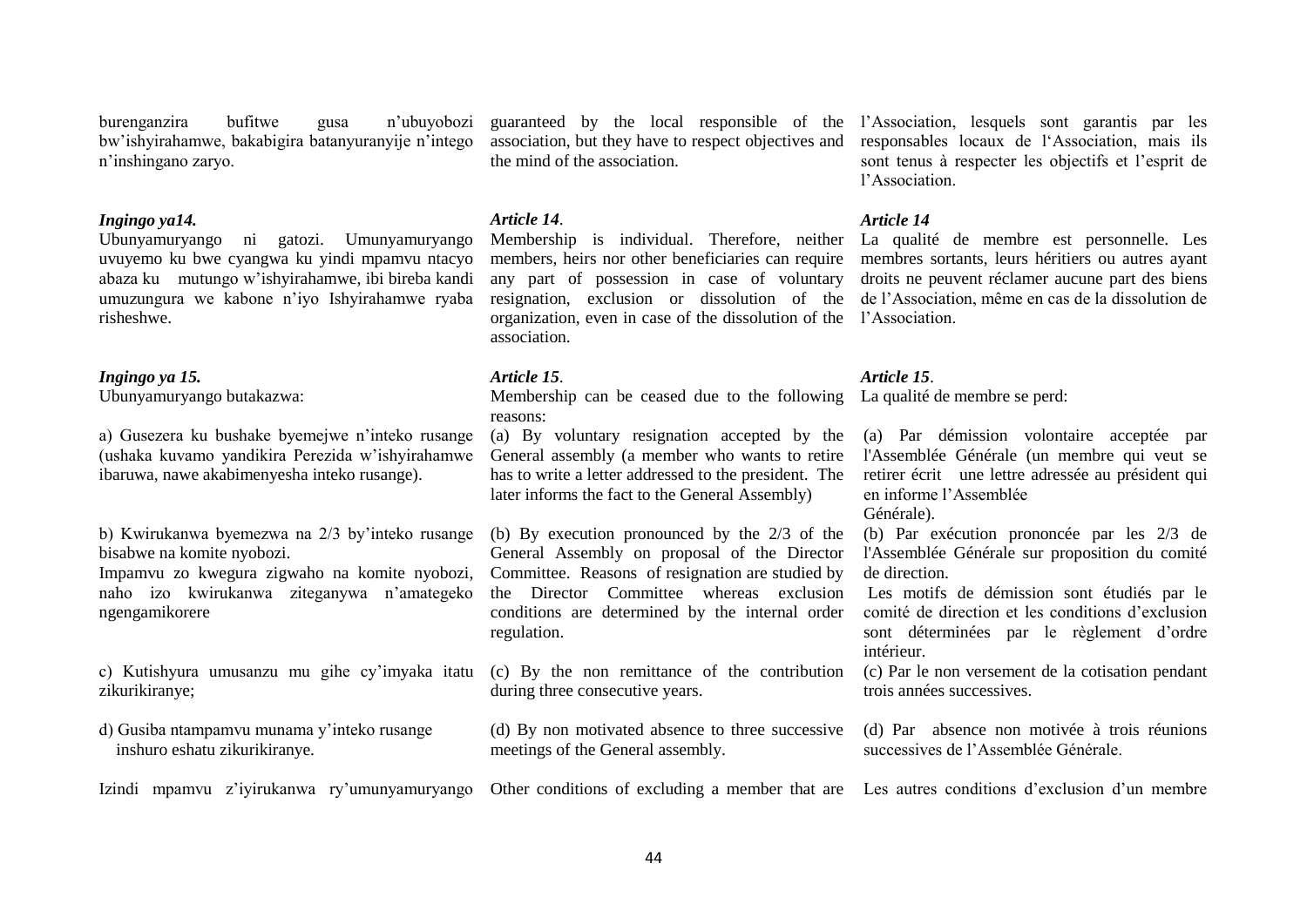zitari muri iyi ngingo ziteganyijwe n"itegeko not hereby mentioned are foreseen by the internal ngengamikorere ry"ishyirahamwe.

# *Ingingo ya 16*

Abanyamuryango buzuye bagira uburenganzira, amahirwe n"inshingano bateganyirizwa mu itegeko ngengamikorere.

### *Ingingo ya 17*

Ishyirahamwe rishobora kugira ubufatanye n"andi mashyirahamwe yo mu karere cyangwa ku rwego mpuzamahanga kugira ngo ribashe kuzuza neza inshingano zaryo. Ubufatanye bwemezwa na komite nyobozi. Amasezerano ashyirwaho umukono na Perezida, agashyingurwa ku cyicaro cy"ishyirahamwe.

### **Umutwe wa gatandatu**

**INZEGO Z'UBUYOBOZI**

#### *Ingingo ya 18.*

Ishyirahamwe rigizwe n"inzego z"ubuyobozi zikurikira: Inteko Rusange Komite Nyobozi Komite Nshingwabikorwa Abagenzuzi b"umutungo

#### *Ingingo ya 19*

Utunama twihariye.

Inteko Rusange ni Urwego rw"ikirenga rw"Ishyirahamwe. Igizwe n"abanyamuryango b"ikubitiro hamwe n"abanyamuryango biyongereyeho. Abo banyamuryango bemerewe gutora.

order regulation of APAX association.

#### *Article 16*

Efficient members can benefit from some rights, privileges and duties which are defined by the internal order regulation.

#### *Article 17*

The association can hire a partnership with other local Associations or international in the goal to reach its objectives. The partnership is decided by the committee of direction. The contract is signed by the president and is kept to the seat of the association.

#### **Chapter VI**

#### **THE STRUCTURE OF THE ASSOCIATION**

*Article 18.* The association structure is:

The General assembly; The Director Committee; The Executive Committee; Auditors; Various commissions

#### *Article 19*

The General assembly is the supreme organ of the L'Assemblée Générale est l'organe suprême de association. It is composed of the all effective members. These members have the right to the fondateurs et les membres adhérents. Ces vote.

non par le présent article sont prévues par le règlement d"ordre intérieur de l"Association.

#### *Article 16*

Les membres effectifs jouissent de certains droits, privilèges et devoirs qui sont définis par le règlement d"ordre intérieur.

#### *Article 17*

L"Association peut engager un partenariat avec d"autres Associations locales ou internationales dans le but d"atteindre ses objectifs. Le partenariat est décidé par le comité de direction. Le contrat est signé par le président et conservé au siège de l"Association.

#### **Chapitre VI.**

#### **ORGANES DE L'ASSOCIATION**

*Article 18.* Les organes de l'Association sont:

L"Assemblée générale; Le comité de direction, Le comité exécutif Commissariat aux comptes Les différentes commissions

#### *Article 19*

l"Association. Elle est composée par les membres membres ont droit au vote.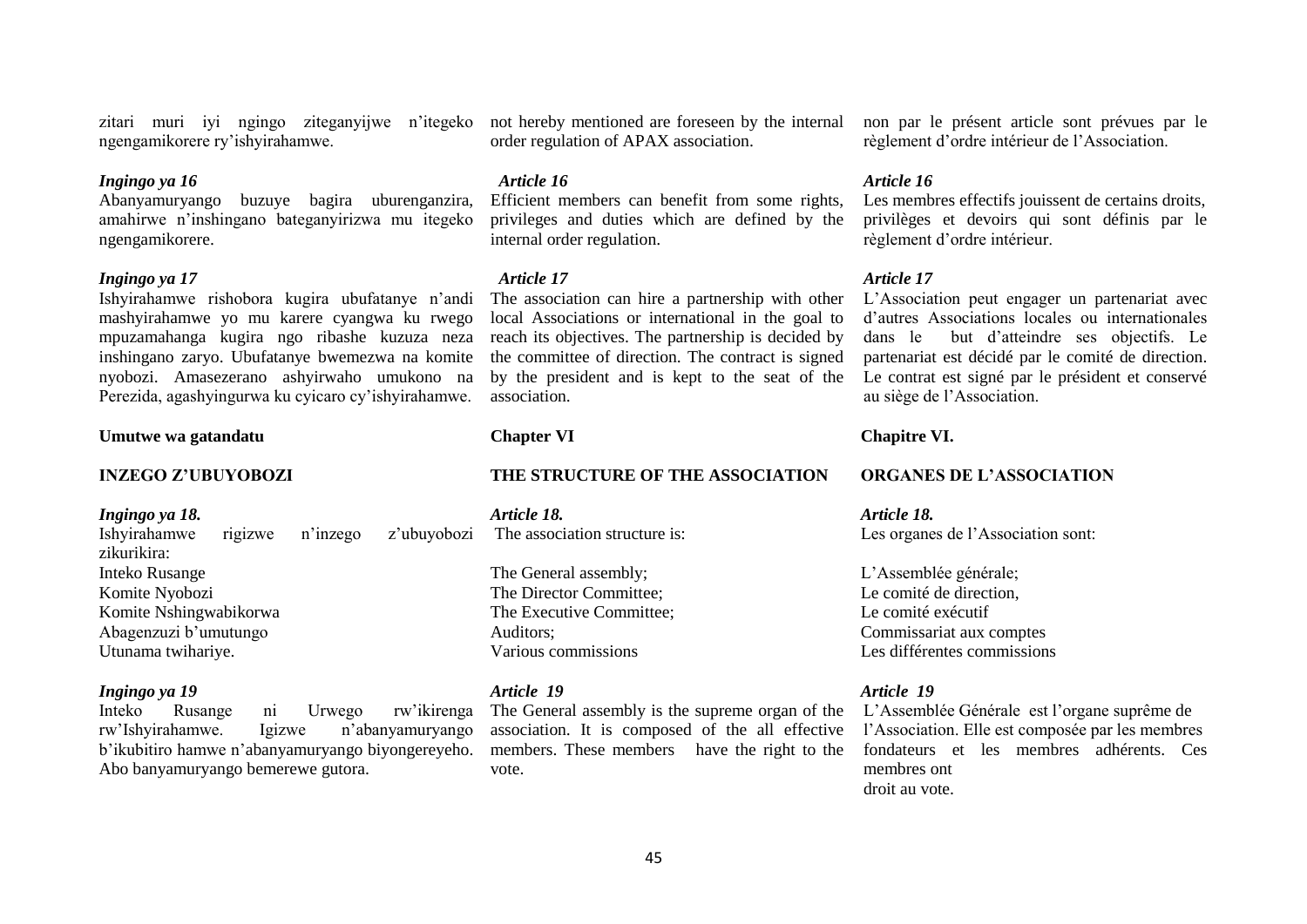Abanyamuryango b"icyubahiro bashobora kuza mu nteko Rusange nk"abajyanama.

# *Ingingo ya 20*

Komite Nyobozi igizwe n"abanyamuryango batorwa n"Inteko Rusange mu gihe cy"imyaka itatu ishobora kuvugururwa kabiri. Iyo nteko y"ubuyobozi ni umuvugizi w"abagenerwabikorwa bose. Komite Nyobozi igizwe n"aba bakurikira:

- Perezida
- Ba Visi Perezida babiri (2)
- Umucungamutungo
- Abacungamutungo bungirije babiri (2)
- Umunyamabanga Mukuru
- Abanyamabanga bungirije babiri (2)
- Abajyanama batata (3)

#### *Ingingo ya 21*

Komite Nshingwabikorwa igizwe n"abanyamuryango batatu bo muri Komite Nyobozi aribo Perezida, Umunyamabanga n"Umubitsi. Iyo Komite ikora mu izina ry" Inteko Rusange yo yishyiriraho Komite Nyobozi.

# *Ingingo ya 22*

#### *Abagenzuramutungo*

Komite ngenzura mutungo: Igizwe n"abantu batatu batorwa mu banyamuryango b"ishyirahamwe n"inteko rusange igendeye ku cyifuzo cya komite nyobozi.

General assembly with consultative title.

# *Article 20:*

The Director Committee of is composed of the members elected by the General assembly. Its mandate lasts for a period of three years and ca be renewed two times. This board of directors reflects the served communities.

This committee is composed of:

- The president;
- Two (2) vice presidents assisting the president;
- The treasurer;
- Two (2) deputy Treasurers,
- The Secretary
- Two (2) associate secretaries
- Three (3) advisors.

# *Article 21*

The Executive committee is composed of three persons from the Director committee. The executive committee is therefore elected by the General assembly that instituted the Director committee.

*Article 22*

#### **Auditors**

Three auditors are elected among the members of the association by the General assembly on proposal of the Director Committee.

The members of honor can participate to the Les membres d"honneur peuvent participer à l"Assemblée Générale à titre consultatif.

# *Article 20:*

Le Comité de Direction est composé par les membres élus par l"Assemblée Générale pour un mandat de trois ans renouvelables deux fois. Ce conseil d"administration reflète les communautés servies.

Ce comité est composé par:

- Le président;
- Deux (2) vice présidents;
- Le trésorier
- Deux (2) trésoriers adjoints,
- Le Secrétaire
- Deux (2) secrétaires adjoints
- Trois (3) conseillers.

#### *Article 21*

Le comité exécutif est formé de trois personnes du

conseil de direction dont le président, le secrétaire et le trésorier. Elle est donc mandatée par l"Assemblée Générale qui a institué le comité de direction.

#### *Article 22*

#### **Les commissaires aux comptes:**

Au nombre de trois, ils sont élus parmi les membres de l"Association par l"Assemblée Générale sur proposition du comité de direction.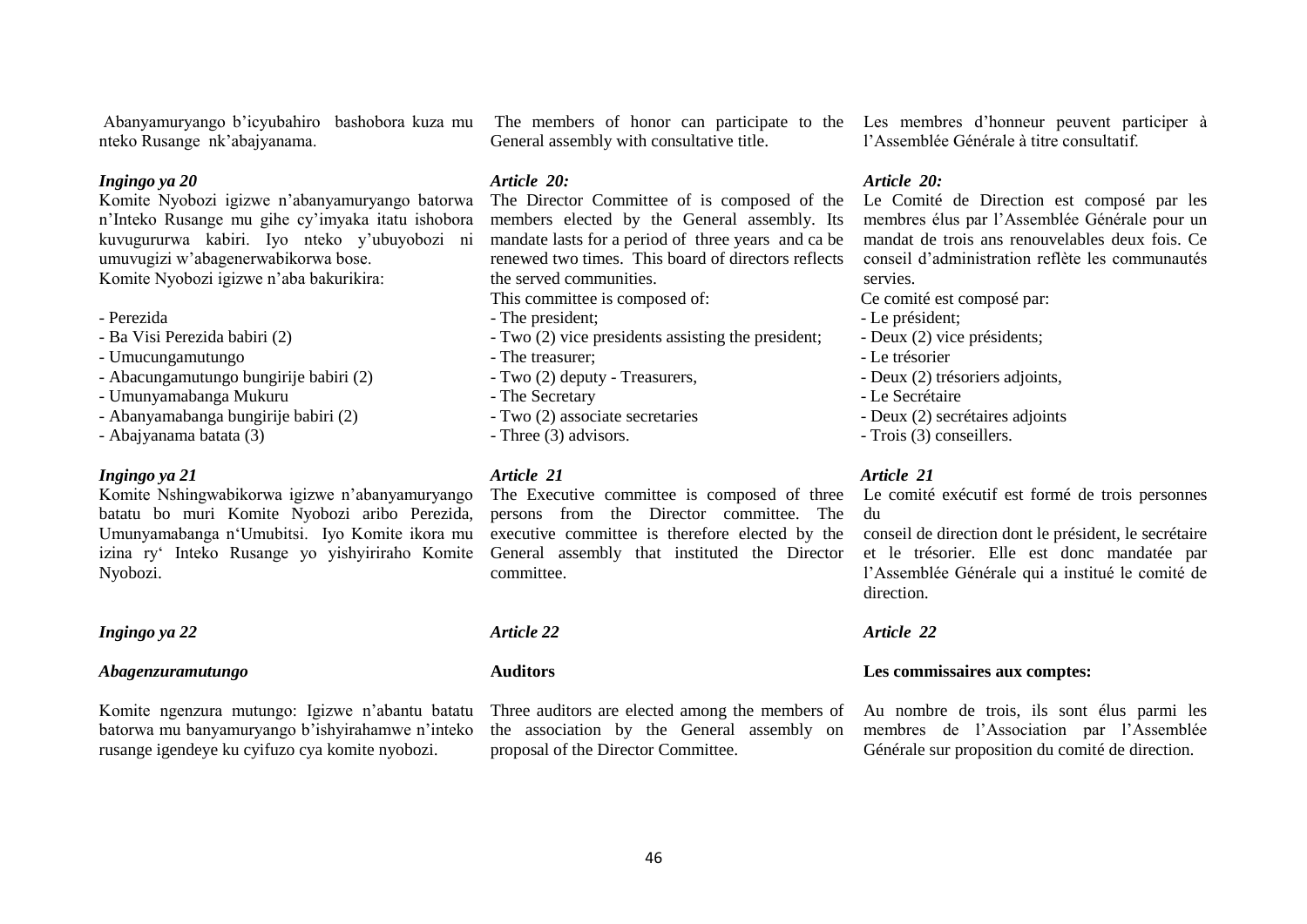*Igice cya mbere Inshingano z'Inteko Rusange Ingingo ya 23* Inshingano z"inteko rusange ni izi: a) Kwemeza amategeko shingiro n"amategeko ngengamikorere y'ishyirahamwe n'amashami ryashyizeho; b) Guhindura amategeko shingiro y"ishyirahamwe; c) Gutora komite nyobozi, itsinda ngenzuramutungo n`utunama twihariye ndetse ikanagena igihe bazamara; d) Kwemerera, guhagarika by"agateganyo cyangwa kwirukana abanyamuryango; e) Kwemeza gahunda y"ibikorwa; f) Kugena umusanzu w"abanyamuryango; g) Kwemera inkunga, impano n"indagano; h) Gufata umwanzuro w"iseswa ry"ishyirahamwe. **ORGANS**  *Section one* **Assignments of the General Assembly** *Article 23* The General Assembly is assigned: a) To adopt the statutes of the association and its internal regulation order as well as its departments that it set up; b) To modify the statutes of the association; c) To elect the modifications of the Director Committee, those of the auditors, specialized commissions as well as to put an end to their mandate; d) To admit, suspend or exclude the members; e) To approve the new financial and action plan ; f) To fix the rate of contribution of the members; g) To accept the subsidies, grants and bequests; h) To decide the dissolution of the association. **L'ASSOCIATION.** *Section premier* **Les attributions de l'Assemblée Générale :** *Article 23* Les attributions de l"Assemblée Générale sont: départements qu'elle a créés; b) Apporter les modifications aux statuts de l'Association; fin à leur mandat; d) Admettre, suspendre ou exclure les membres; financier; f) Fixer le taux de cotisation des membres; g) Accepter des subventions, dons et legs h) Décider la dissolution de l"Association.

# I*ngingo ya 24*

**Umutwe wa karindwi**

**INSHINGANO Z'INZEGO Z'ISHYIRAHAMWE.**

Inteko rusange iterana mu nama isanzwe kabiri mu mwaka n"igihe bibaye ngombwa, bisabwe na komite nyobozi cyangwa na 2/3 by"abagize inteko rusange.

**ASSIGNMENTS OF THE ASSOCIATION** 

# *Article 24*

The ordinary General Assembly meets two times a year and as far necessary in extra-ordinary sessions on demand of the Director committee or the third of the General Assembly

# **ATTRIBUTIONS DES ORGANES DE**

a) Adopter les statuts de l"Association et son règlement d'ordre intérieur ainsi que des

c) Élire les modifications du comité de direction, celles du collège des commissaires aux comptes et les commissions spécialisées ainsi que mettre

e) Approuver le nouveau plan d"action et

# *Article 24*

*Chapitre VII.*

L"Assemblée Générale se réunit en session ordinaire deux fois par an et autant de fois en sessions extra ordinaires sur demande du comité ou du tiers de l"Assemblée Générale.

# *Chapter VII.*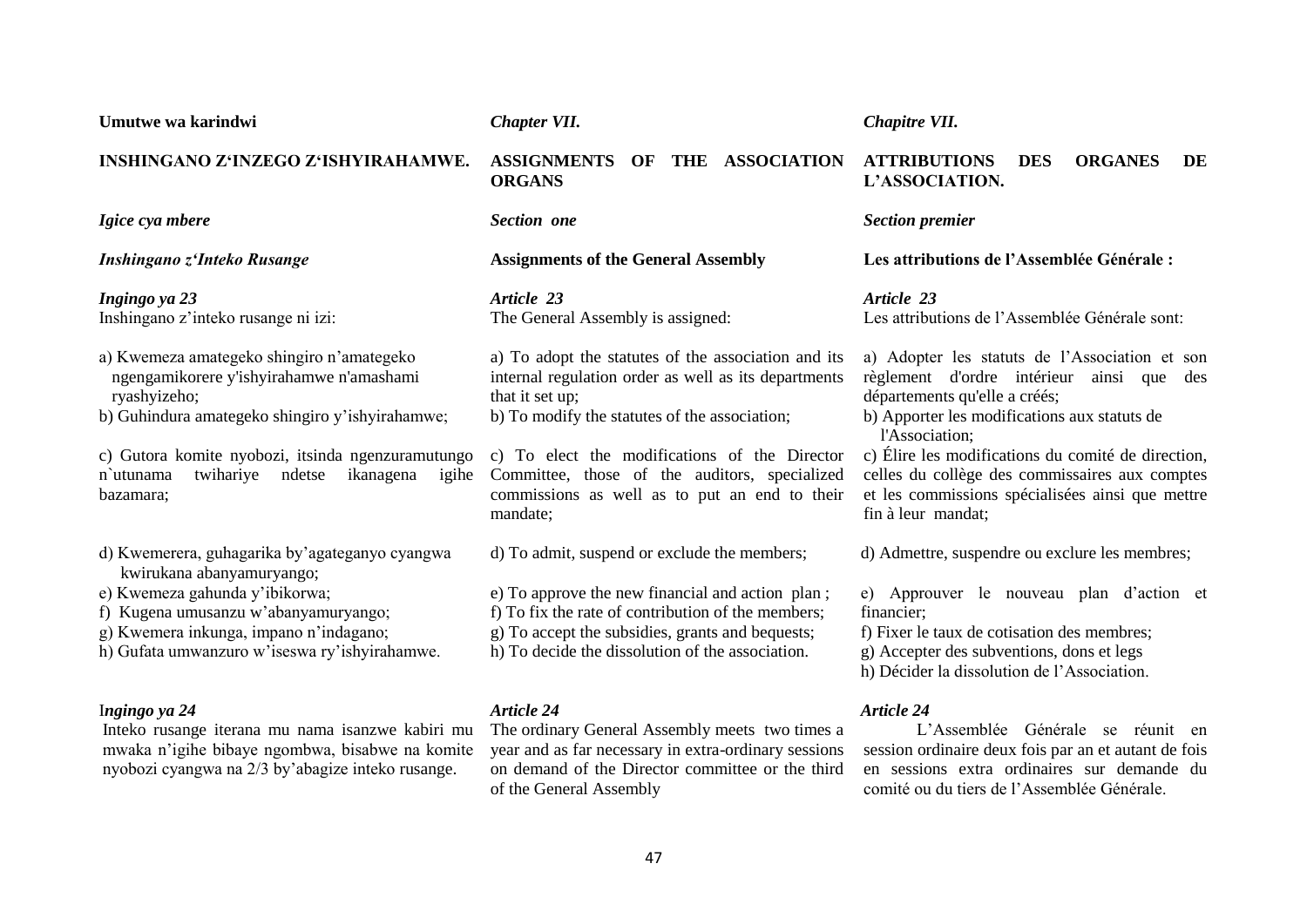#### *Ingingo ya 25*

Ubutumire bw"inteko rusange bugomba kuba buherekejwe n"umurongo w"ibyigwa mbere y"iminsi cumi n"itanu uretse igihe bitunguranye.

Uwo murongo w"ibyigwa ushobora guhinduka byemejwe n"umubare munini w"abaje.

# *Ingingo ya 26*

Inama rusange ifata ibyemezo ari uko hari nibura ¾ by"abanyamuryango bemerewe gutora. Iyo uwo mubare utagezweho hatumizwa indi nteko rusange gahunda y"ibyigwa idahindutse. Iyo nteko ishobora noneho gukora imirimo yayo uko umubare waba ungana kose. Ibyemezo bifatwa ku bwiganze bw"amajwi y"abaje mu nama uretse ibiteganywa mu ngingo ya 2, 5, n"iya 41.

#### *Igice cya kabiri*

#### *Inshingano za Komite Nyobozi*

#### *Ingingo ya 27*

Komite nyobozi niyo igenga imikorere y'ishyirahamwe ikaba ari nayo ifite ububasha bwaguye mu miyoborere y"ibikorwa by"ishyirahamwe. Itegura amahuriro n"ibikorwa bigamije gushimangira ubumwe bw"abanyamuryango.

#### *Ingingo ya 28*

Komite nyobozi ifata ibyemezo iyo byibuze barindwi The committee of direction seats validly when Le comité de direction siège valablement quand

#### *Article 25*

The convocations containing the temporary agenda are addressed to the members, except emergency case at least fifteen days before the meeting of the General assembly. That agenda is can be modified on decision of the majority of the present members.

#### *Article 26*

The required quorum for the General assembly deliberations is ¾ of effective members,

If the quorum is not reached at the convocation, at votants. once a new general assembly within the same agenda is called. This second meeting decides in spite of the simple majority of present effective members. These decisions do not concern cases foreseen by the articles 2, 5 and 41.

#### *Section 2*

#### *Assignments of the Director Committee*

#### *Article 27*

The Director Committee is the management organ of the association. It owns of the most extended power relating to business administration of the association. It organizes meetings and activities aiming to good relationship between members.

#### *Article 25*

Les convocations contenant l'ordre du jour provisoire sont adressées aux membres, sauf urgence quinze jours aux moins avant la réunion de l"Assemblée Générale. Cet ordre du jour est susceptible d"être modifié sur décision de la majorité des membres présents.

#### *Article 26*

Le quorum requis pour les délibérations de l"Assemblée Générale est de ¾ de ses membres

Si, à la convocation, le quorum n"est pas atteint, il procède à une nouvelle convocation avec le même ordre du jour. Si le quorum n"est pas de nouveau atteint, les délibérations ont lieu et les décisions sont prises à la majorité simple des membres votants présents à réunion à l"exception des cas prévus aux articles 2, 5 et 41.

#### *Section 2*

#### *Attributions du Comité de direction*

#### *Article 27*

Le Comité de direction est l'organe de gestion de l"Association et est investi des pouvoirs les plus étendus en matière de l"administration des affaires de Association. Il organise des rencontres et des activités visant la consolidation des liens entre les membres.

#### *Article 28*

#### *Article 28*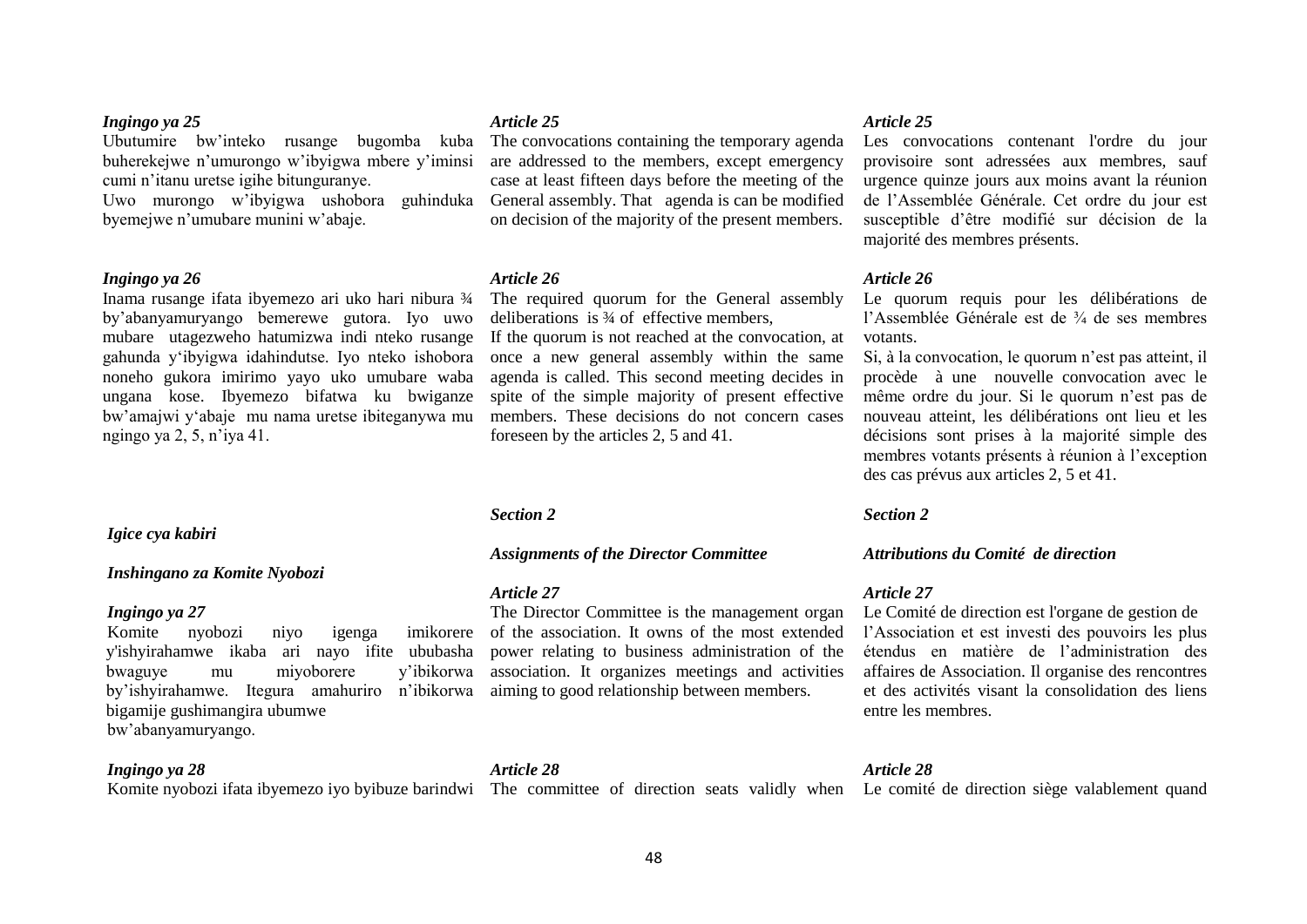muri cumi na babiri bayigize babonetse.

#### *Ingingo ya 29*

*Ibyemezo* bya komite nyobozi bifatwa ku bwiganze bw"amajwi y"abahari. Iyo amajwi angana, ijwi rya Perezida niryo rihabwa agaciro.

#### *Ingingo ya 30*

Perezida wa komite nyobozi niwe utumiza kandi akayobora inama zose, inyandikomvugo igahabwa buri munyamuryango w"ishyirahamwe.

Visi-Perezida yungiriza Perezida , akanamusimbura iyo adahari cyangwa afite impamvu.

# *Ingingo ya 31*

Inyandiko zose zijyana n"ibikorwa by"ishyirahamwe zishyirwaho umukono na Perezida waryo amaze kugisha inama komite nyobozi.

# *Ingingo ya 32*

Komite nyobozi ihura byibuze rimwe mu gihembwe n"igihe bibaye ngombwa itumijwe na Perezida cyangwa bisabwe n"abanyamuryango batanu mu bagize komite nyobozi. Ubutumire bugaragaza umurongo w"ibyigwa.

# *Ingingo ya 33*

Abagize komite nyobozi babazwa gusa, yaba

umuntu kugiti cye cyangwa se bafatanyije ibyo bakoze mu gihe bayoboraga ishyirahamwe. Bityo rero ntibashobora kwitwaza umwanya bafite mu buyobozi seven members out of twelve are present.

#### *Article 29*

Decisions of the director Committee are taken Les décisions du comité de direction se prennent under the simple majority of its members; in case of parity the president vote is casting.

#### *Article 30*

The president of the Director Committee convenes and leads all meetings of which the verbal suits are reported to every member of the association.

The vice president helps the president and replaces him in case of absence or obstacle.

#### *Article 31*

All official documents hiring the viability of the association are signed by the president of the association after consultation of the Director Committee.

### *Article 32.*

The Director Committee meets at least once a term but also often under the necessity the association interests. It is called under commitment of the previous session or on demand of five of its members with an agenda.

# *Article 33.*

Subject to the legal arrangements, the members of the committee are only responsible of the execution of their mandate. Therefore they don't consult, neither personal nor bound relation, to the

sept membres sur douze sont présents.

#### *Article 29*

à la majorité simple de ses membres; s"il y a partage de voix, celle du président est prépondérante.

#### *Article 30*

Le président du comité de direction convoque et dirige toutes les réunions dont les procès verbaux sont envoyés à chaque membre de l"Association.

Le vice président assiste le président et le remplace en cas d"absence ou d"empêchement.

#### *Article 31.*

Tous les documents officiels engageant la viabilité de l"Association sont signés par le président de l"Association après consultation du comité de direction.

### *Article 32.*

Le comité de direction se réunit au minimum une fois par trimestre et aussi souvent que l"exige l"intérêt de l"Association sur la convocation du pré ou à la demande de cinq membres du comité avec un ordre du jour.

#### *Article 33*

Sous réserve des dispositions légales, les membres du comité ne sont responsables que de l"exécution de leur mandat. Ils ne consultent, par conséquent, en relation avec leur gestion aucune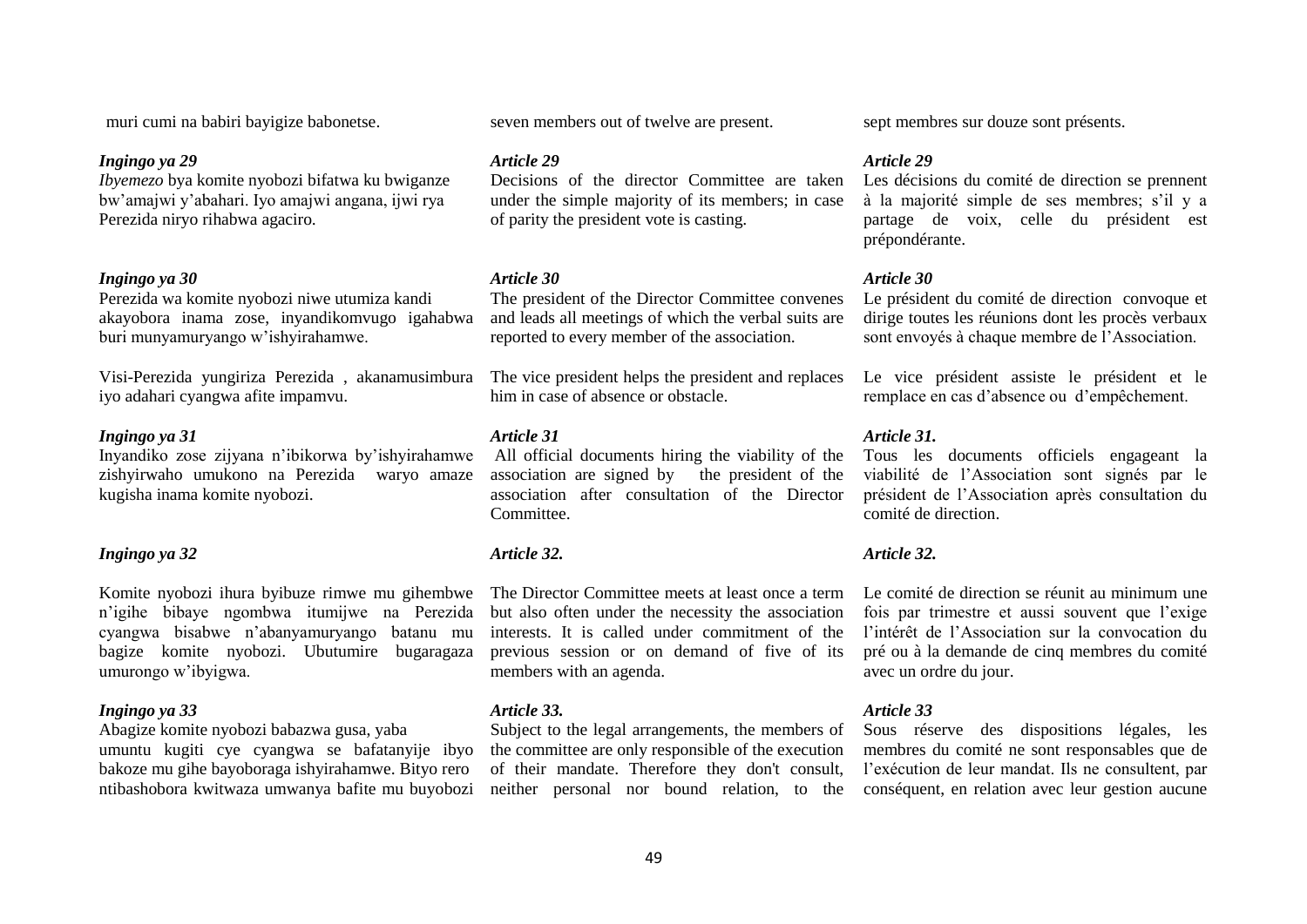ku nyungu zabo zihariye.

# *Ingingo ya 34*

Imyanzuro y"inteko rusange igaragazwa n"inyandiko-Mvugo yakozwe na Perezida n"umunyamabanga ikabikwa kucyicaro cy"ishyirahamwe kugira ngo zijye zifashishwa igihe bibaye ngombwa.

#### *Ingingo ya 35*

Komite Nyobozi yitoramo abantu batatu bahagariye ishyirahamwe imbere y"amategeko, ni ukuvuga Umuvugizi w"Ishyirahamwe, Umuvugizi w"Ishyirahamwe wa mbere wungirije n"Umuvugizi w"Ishyirahamwe wa Kabiri wungirije.

# *Igice cya gatatu*

*Inshingano za Komite Nshingwabikorwa*

#### *Ingingo ya 36*

Abagize Komite Nshingwabikorwa bashinzwe kugenzura no gushyira mu bikorwa imyanzuro n"amabwiriza y"Inteko Rusange n"iya Komite Nyobozi.

#### *Ingingo ya 37*

Perezida wa Komite Nshingwabikorwa niwe uhagararira ishyirahamwe imbere y"amategeko.

Abamdi babiri bamwungirije kuri uwo murimo batorwa hakurikijwe ingingo ya 35.

management.

#### *Article 34*

The decisions of the General assembly are cosigned in a verbal suit by both the president and the Secretary, then kept to the seat of the association so as to be consulted in case of need.

#### *Article 35*

The Director Committee elects within it the legal representatives of the association. These are: the Legal Representative who is the president of the association, assisted by the First and the Second Assistant Legal Representatives.

#### *Section 3*

#### *The Executive Direction assignments*

#### *Article 36*

The Executive Direction is assigned to look after execution of the decisions and recommendations of l"exécution des décisions et recommandations de the General Assembly and/or these of the Director l"Assemblée Générale et/ou du comité de committee.

#### *Article 37*

The president of the Executive Committee is the Legal Representative of the association.

Two Assistant Legal Representatives are elected Les deux représentants légaux suppléants sont according to the article 35

engagements taken in relation with their relation personnelle ou solidaire relative aux engagements pris.

#### *Article 34*

Les décisions de l'Assemblée Générale sont cosignées dans un procès verbal par le président et le secrétaire général, gardées au siège de l"Association pour être consultées en cas de besoin.

#### *Article 35*

Le comité de direction élit en son sein trois personnes pour représenter légalement l'association. Il s'agit du Représentant Légal qui est président de l"association, des 1er et 2ème Représentants Suppléants.

#### *Section 3*

#### *Les attributions du Comité Exécutif*

#### *Article 36*

Le Comité Exécutif est chargé de veiller à direction.

#### *Article 37*

Le président du comité exécutif est le Premier Représentant légal de l"Association.

élus selon l"article 35.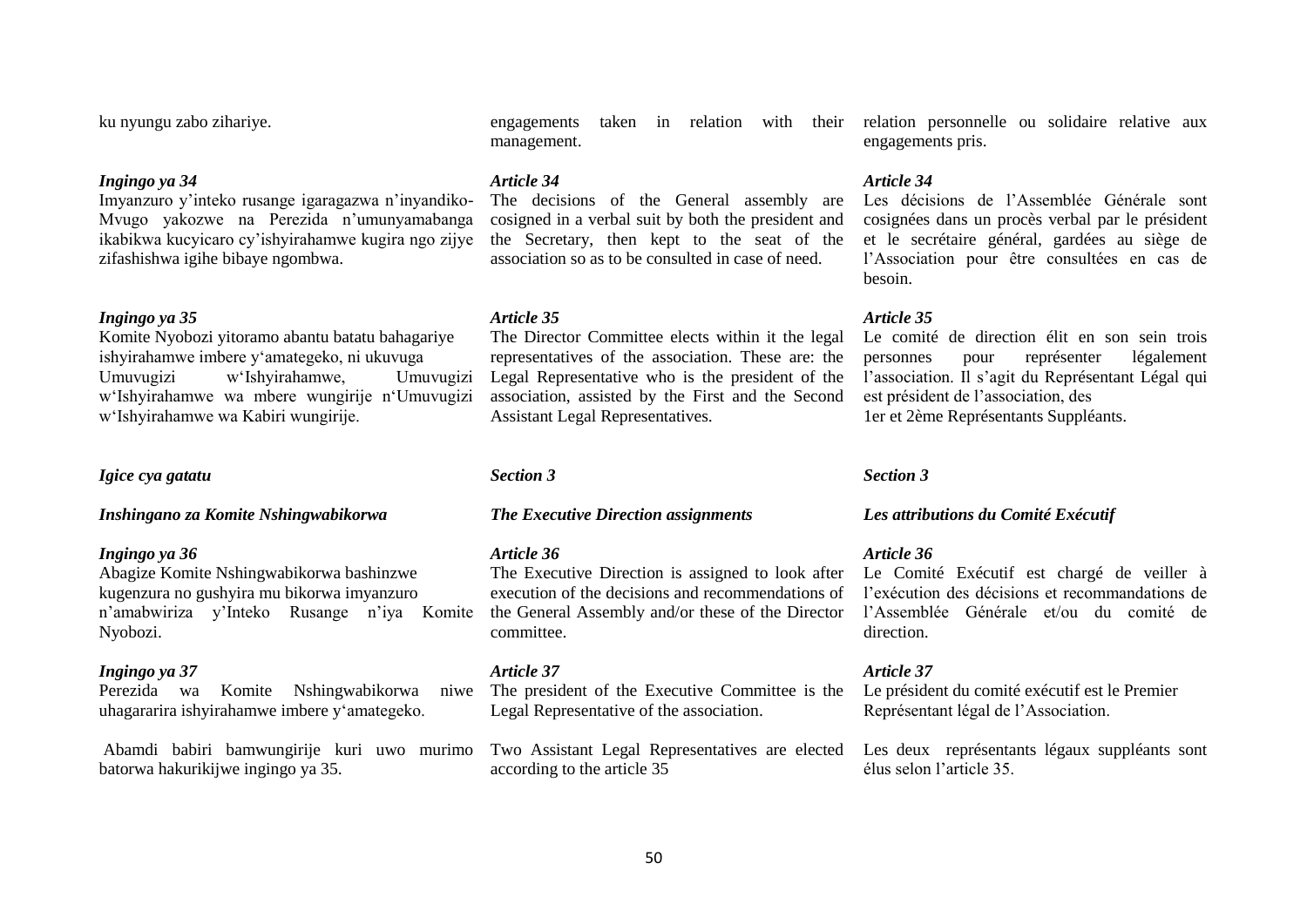#### *Igice cya kane*

#### *Inshingano z'abagenzuramutungo*

#### *Ingingo ya 38*

Itsinda ry"abagenzuramutungo batatu ritorerwa igihe cy"umwaka umwe, rifite inshingano zikurikira:

a) Kugenzura isanduku n'inyandiko z'ibaruramari ry"ishyirahamwe byibuze inshuro imwe mu gihembwe.

b) Kugenzura indengo y"icungamutungo ry"ishyirahamwe itegurwa na komite Nyobozi igashyikirizwa inteko rusange.

#### *Ingingo ya 39*

Raporo z"igenzura zigaragaza uko umutungo uhagaze zigomba kugera ku muyobozi w"ishyirahamwe bitarenze icyumweru nyuma y"igenzura.

#### **Umutwe wa VIII.**

#### **INGINGO ZISOZA**

#### **Ingingo ya 40.**

Uburyo bw"ishyirwa mu bikorwa ry"aya mategeko busobanuye mu itegeko ngengamikorere.

#### *Ingingo ya 41*

Iseswa ry"Ishyirahamwe rishobora kwemezwa gusa n"Inteko Rusange yateranye kubw"iyo mpamvu yonyine. Byemezwa n"ubwiganze busesuye bwa 3/4 by"abanamuryango b"ukuri.

#### *Section 4*

#### *Assignments of the Auditors*

#### *Article 38*

The college of three commissioners to the accounts is elected for a mandate of one year. It has for assignments:

- a) to control the cash and all accounting documents of the association at least once comptables de a term;
- association raised by the committee to be presented to the General assembly.

#### *Article 39*

All audit reports showing to financial estate must be addressed to the president of the association not financière doivent parvenir au président de longer than one week after the control.

### **Chapter VIII.**

## **FINAL DISPOSITION.**

#### *Article 40*

The modes of execution of the present statutes are defined in an internal regulation order.

#### *Article 41*

The Association dissolution is decided by the General Assembly specifically called for that purpose. It is delivered by 3/4 majority of effective members.

#### *Section 4*

#### **Attributions des commissaires aux comptes**

#### *Article 38*

Le collège de trois commissaires aux comptes est élu pour un mandat d"une année. Il a pour attributions:

a) Vérifier la caisse et tous les documents

l"Association au moins une fois par trimestre,

b) to verify the accounting balances of the b) Vérifier les bilans de gestion de l"Association dressés par le comité et à présenter à l'Assemblée Générale.

#### *Article 39*

Les rapports de contrôle traçant la situation l"Association au plus tard une semaine après le contrôle.

### **Chapitre VIII.**

#### **DISPOSITION FINALE.**

#### *Article 40*

Les modalités d'exécution des présents statuts sont définies dans un règlement d'ordre intérieur.

#### *Article 41*

La dissolution de l"Association APAX ne peut être décidée que par une assemblée Générale spécialement convoque à cette effet. Elle est prononcée à la majorité de 3/4 des voix de ses membres effectifs.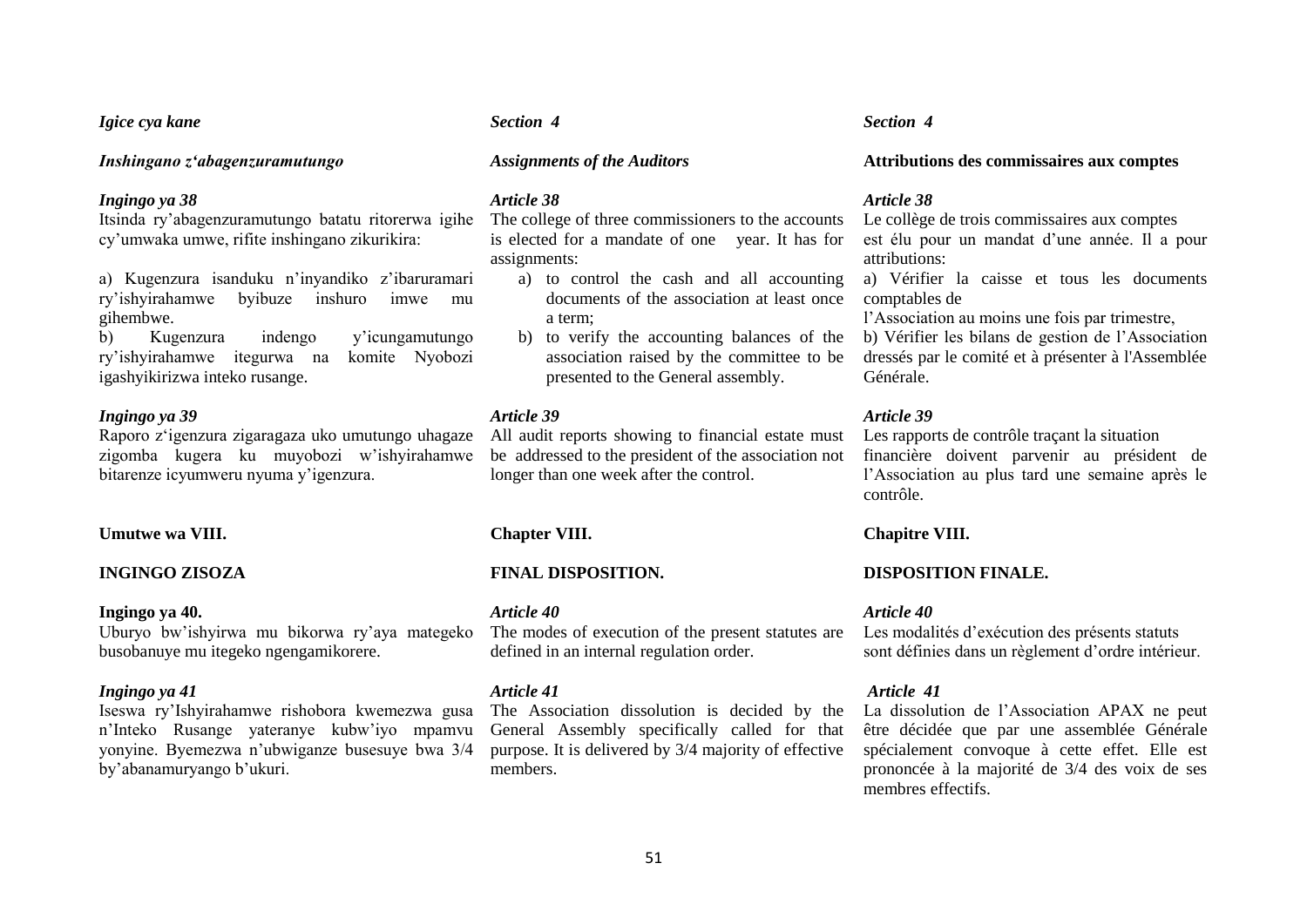# *Ingingo ya 42*

Igihe bibaye ngombwa ko ishyirahamwe riseswa imitungo yaryo, habanje kwishyurwa imyenda yose ishyirahamwe rifite, izahabwa Diyosezi rikoreramo, ikazayigenera ishyirahamwe rifite ubutumwa bujya gusa n"ubw"abagabuzi b"amahoro ya Kristu Umwami.

### *Ingingo ya 43*

Aya mategeko shingiro yanditse mu kinyarwanda, igifaransa n"icyongereza. Imvugo ziri muri izo ndimi zose zikubiyemo ibitekerezo bimwe. Mu gihe hari ibisobanuro bitumvikanweho cyangwa se ukuvuguruzanya, ururimi rw"igifaransa nirwo ruzakurikizwa kuko inyandiko ya y"umwimerere yakozwe muri urwo rurimi.

# *Ingingo ya 44*

Aya mategeko yemejwe n"abanyamuryango b"ukuri. Urutonde rwabo ruri ku mugereka w"aya mategeko.

Bikorewe i Janja, kuwa 12/03/2009

#### *Article 42*

If the association is to be dissolved, its assets shall be offered to the Catholic Diocese in which the activity unwinds so that it destines them to the association with objectives or charisma similar to the one of the missionaries of the Peace after liquidation of all the association debts.

#### *Article 43*

These statutes are written in Kinyarwanda, French and English. The three versions possess the same value. In case of discussion the French language has preference because it is the language of the first edition.

#### *Article 44*

The present statutes are approved and adopted by Les présents statuts sont approuvés et adoptés par the effective members whose list is hereby les membres effectifs dont la liste est en annexe. attached.

Done at Janja, March 12th, 2009

# *Article 42*

En cas de dissolution de l'Association, les biens de l"Association seront affectés au Diocèse dans lequel les activités se déroulent pour qu"il les destine à l"Association qui a le charisme similaire à celui des missionnaires de la Paix après la liquidation de toutes les dettes de l"Association.

#### *Article 43*

Les présents statuts sont établis en kinyarwanda, français et anglais. Ces trois versions possèdent toutes une valeur Identique. En cas de discussion, la valeur du français prévaudra parce que c'est la langue de l"édition originale.

#### *Article 44*

Fait à Janja, le 12/03/2009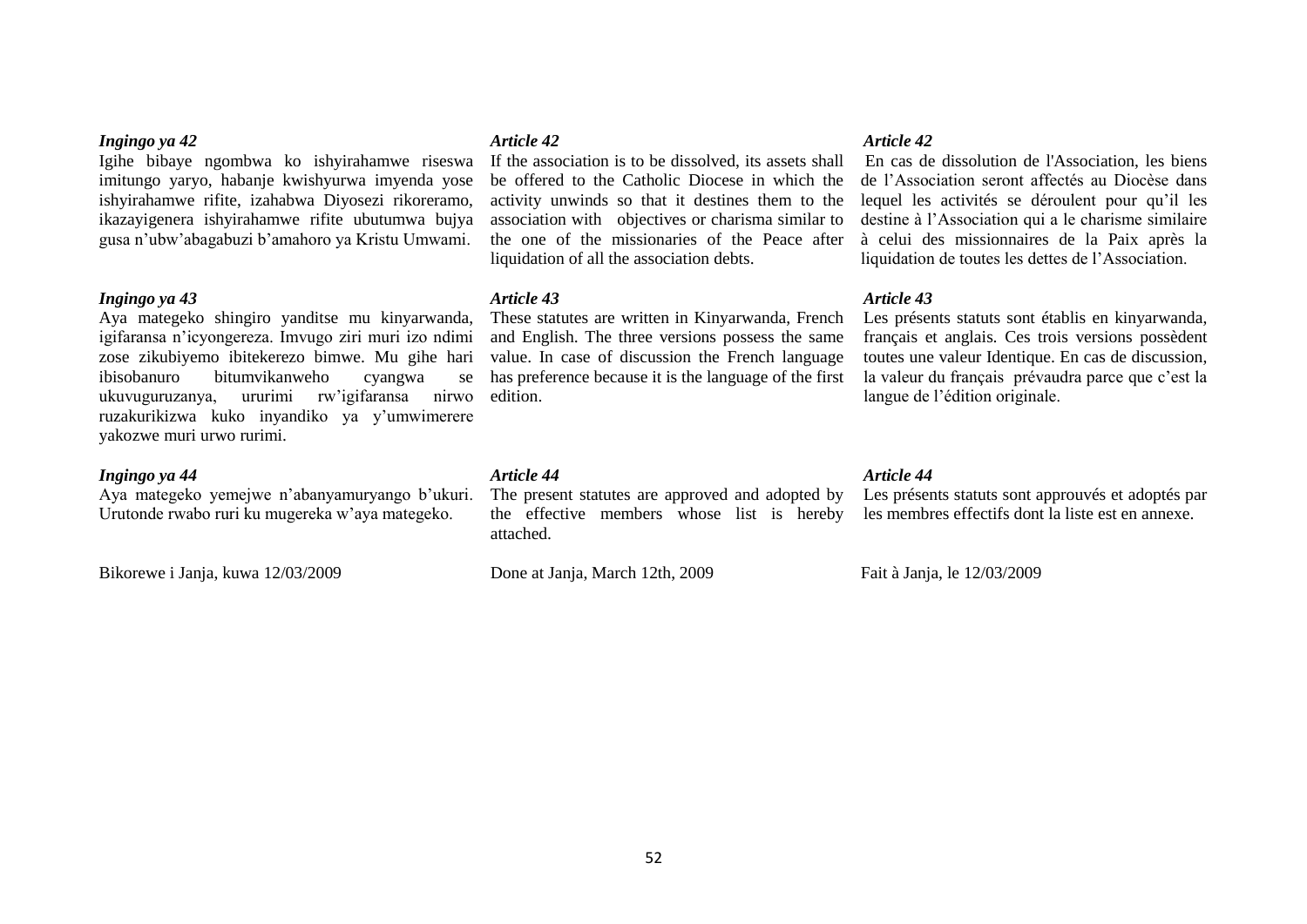| <b>UROTONDE RW'ABASINYE</b>    | <b>LISTE DES SIGNATAIRES</b>                   | <b>LIST OF SIGNATORIES</b>          |
|--------------------------------|------------------------------------------------|-------------------------------------|
| <b>AMAZINA / NOMS/ SURNAME</b> | <b>AMAZINA Y'IDINI/</b><br><b>PRENOM/ NAME</b> | <b>UMUKONO/</b><br><b>SIGNATURE</b> |
| 1. MUKANKUBANA                 | Domina                                         | $(s\acute{e})$                      |
| 2. NIWENSHUTI                  | Salomon                                        | $(s\acute{e})$                      |
| 3. NSHIMYABO                   | Immaculée                                      | (sé)                                |
| 4. UWIZEYIMANA                 | Valentine                                      | (sé)                                |
| 5. TUYISENGE                   | Claudine                                       | (sé)                                |
| 6. MUKANDEZE                   | Valérie                                        | (sé)                                |
| 7. NTIRENGANYA                 | Thérèse                                        | $(s\acute{e})$                      |
| 8. HABARUGIRA                  | Modeste                                        | (sé)                                |
| 9. NZIYONSENGA                 | Bonaventure                                    | (sé)                                |
| 10. NIYIREMA                   | Cyprien                                        | (sé)                                |
| 11. UWUBUMWE                   | Fronille                                       | $(s\acute{e})$                      |
| 12. NTURANYENABO               | Janvier                                        | $(s\acute{e})$                      |
| 13. HABINEZA                   | Vincent                                        | $(s\acute{e})$                      |
| 14. NIZEYIMANA                 | Thérèse                                        | $(s\acute{e})$                      |
| 15. NIYIBIZI                   | Eugène                                         | $(s\acute{e})$                      |
| 16. NZARYICYOMPAWE             | Innocent                                       | $(s\acute{e})$                      |
| 17. MUJAWAYEZU                 | Catherine                                      | (sé)                                |
| 18. KAMBANDA                   | Innocent                                       | (sé)                                |
| 19. UWIMANA                    | Eugène                                         | (sé)                                |
| 20. NABAKUJIJE                 | Odette                                         | $(s\acute{e})$                      |
| 21. MUJAWASE                   | Domitille                                      | $(s\acute{e})$                      |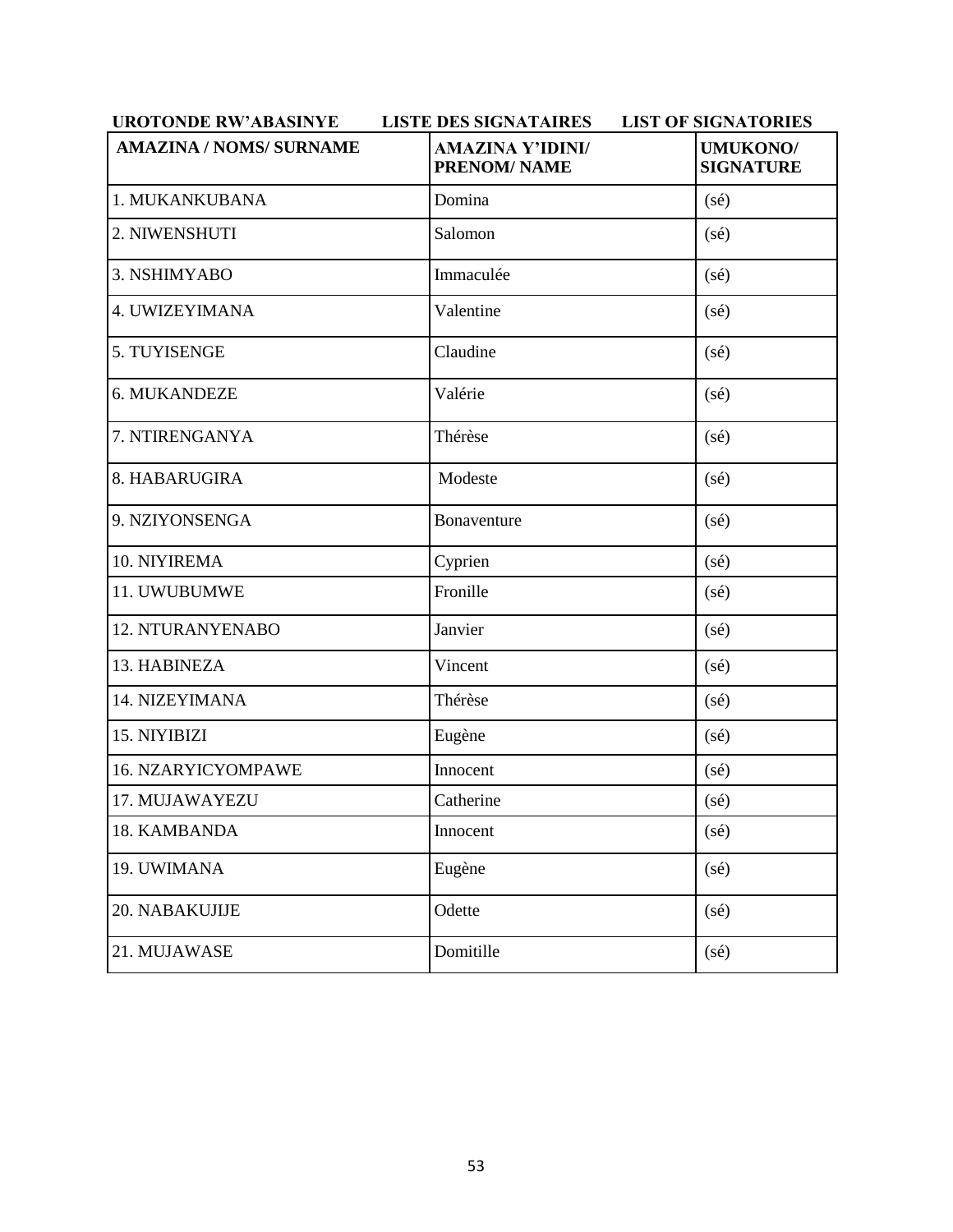| ITEKA RYA MINISITIRI Nº 41/08.11 RYO<br>KUWA 31/03/2011 RIHA UBUZIMAGATOZI<br>UMURYANGO «TUBIBE AMAHORO (T.A)»<br>KANDI RYEMERA ABAVUGIZI BAWO | <b>MINISTERIAL</b><br>ORDER<br>41/08.11<br>$N^{\circ}$<br>OF<br>31/03/2011 GRANTING LEGAL STATUS TO<br>THE ASSOCIATION «TUBIBE AMAHORO<br>APPROVING<br>$(T.A)$ AND<br>ITS LEGAL<br><b>REPRESENTATIVES</b> | <b>ARRETE MINISTERIEL Nº</b><br>41/08.11<br>DU<br>31/03/2011<br><b>ACCORDANT</b><br>LA<br><b>CIVILE</b><br><b>PERSONNALITE</b><br>A<br>L'ASSOCIATION<br><b>«TUBIBE</b><br><b>AMAHORO</b><br>(T.A)» ET PORTANT AGREMENT DE SES<br>REPRESENTANTS LEGAUX |
|------------------------------------------------------------------------------------------------------------------------------------------------|-----------------------------------------------------------------------------------------------------------------------------------------------------------------------------------------------------------|-------------------------------------------------------------------------------------------------------------------------------------------------------------------------------------------------------------------------------------------------------|
| <b>ISHAKIRO</b>                                                                                                                                | <b>TABLE OF CONTENTS</b>                                                                                                                                                                                  | <b>TABLE DES MATIERES</b>                                                                                                                                                                                                                             |
| Ingingo ya mbere: Izina n'icyicaro<br>by'umuryango                                                                                             | <b>Article One: Name and Head Office</b><br>of the Association                                                                                                                                            | Article premier: Dénomination et<br>siège de l'association                                                                                                                                                                                            |
| Ingingo ya 2 : Intego z'umuryango                                                                                                              | <b>Article 2: Objectives of the Association</b>                                                                                                                                                           | <b>Article 2:</b> Objectifs de l'association                                                                                                                                                                                                          |
| Ingingo ya 3 : Abavugizi b'umuryango                                                                                                           | <b>Article 3:</b> Legal Representatives                                                                                                                                                                   | <b>Article 3:</b> Représentants Légaux                                                                                                                                                                                                                |
| Ingingo ya 4: Igihe iteka ritangira                                                                                                            | <b>Article 4: Commencement</b>                                                                                                                                                                            | Article 4 : Entrée en vigueur                                                                                                                                                                                                                         |

gukurikizwa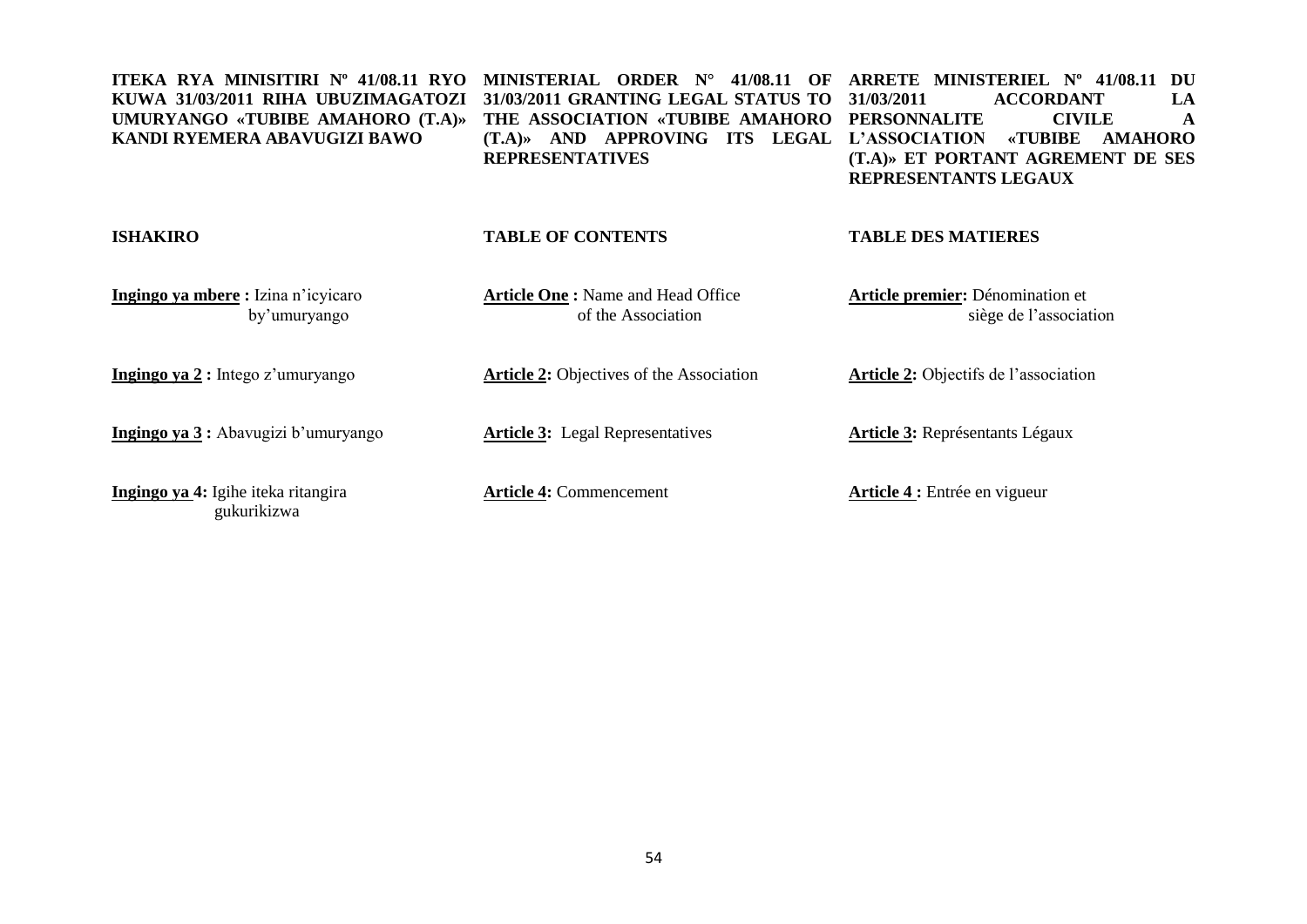#### **ITEKA RYA MINISITIRI Nº 41/08.11 RYO MINISTERIAL ORDER N° 41/08.11 OF ARRETE MINISTERIEL Nº 41/08.11 DU KUWA 31/03/2011 RIHA UBUZIMAGATOZI UMURYANGO «TUBIBE AMAHORO (T.A)» KANDI RYEMERA ABAVUGIZI BAWO 31/03/2011 GRANTING LEGAL STATUS TO THE ASSOCIATION «TUBIBE AMAHORO PERSONNALITE CIVILE A (T.A)» AND APPROVING ITS LEGAL L'ASSOCIATION «TUBIBE AMAHORO REPRESENTATIVES 31/03/2011 ACCORDANT LA (T.A)» ET PORTANT AGREMENT DE SES REPRESENTANTS LEGAUX**

|       |  |  | Minisitiri w'Ubutabera/ Intumwa Nkuru ya The Minister of Justice/Attorney General, | Le Ministre de la Justice/ Garde des Sceaux, |
|-------|--|--|------------------------------------------------------------------------------------|----------------------------------------------|
| Leta, |  |  |                                                                                    |                                              |

Ashingiye ku Itegeko Nshinga rya Repubulika y'u Pursuant to the Constitution of the Republic of Vu la Constitution de la République du Rwanda Rwanda ryo ku wa 04 Kamena 2003, nk'uko Rwanda of 04 June 2003, as amended to date, du 04 juin 2003, telle que révisée à ce jour, ryavuguruwe kugeza ubu, cyane cyane mu ngingo especially in Articles 120 and 121; zaryo iya 120 n"iya 121 ;

26/07/2000 ryerekeye imiryango idaharanira relating to Non Profit Making Organisations, inyungu, cyane cyane mu ngingo zaryo iya 8, iya especially in Articles 8, 9, 10 and 20; 9, iya 10 n'iya 20;

Ashingiye ku Iteka rya Perezida n° 27/01 ryo kuwa Pursuant to the Presidential Order n° 27/01 of 18/07/2004 rigena amwe mu y"Abaminisitiri yemezwa atanyuze mu Nama Orders which are adopted without consideration y"Abaminisitiri, cyane cyane mu ngingo yaryo ya by the Cabinet, especially in Article One; mbere;

Abisabwe n'Umuvugizi w"Umuryango **«TUBIBE**  On request lodged by the Legal Representative of Sur requête de la Représentante Légale de kuwa 08/03/2011;

Ashingiye ku Itegeko nº 20/2000 ryo kuwa Pursuant to Law n° 20/2000 of 26/07/2000,

18/07/2004, determining certain Ministerial

sont pas adoptés par le Conseil des Ministres, spécialement en son article premier;

spécialement en ses articles 120 et 121;

articles 8, 9, 10 et 20 ;

**AMAHORO (T.A)»** mu rwandiko rwe rwakiriwe the Association **«TUBIBE AMAHORO (T.A)»**  on 08/03/2011;

l"association **«TUBIBE AMAHORO (T.A)»** reçue le 08/03/2011;

Vu la Loi nº 20/2000 du 26/07/2000 relative aux associations sans but lucratif, spécialement en ses

Vu l"Arrêté Présidentiel n° 27/01 du 18/07/2004 déterminant certains Arrêtés Ministériels qui ne

#### **ATEGETSE :**

**HEREBY ORDERS :**

**ARRETE** :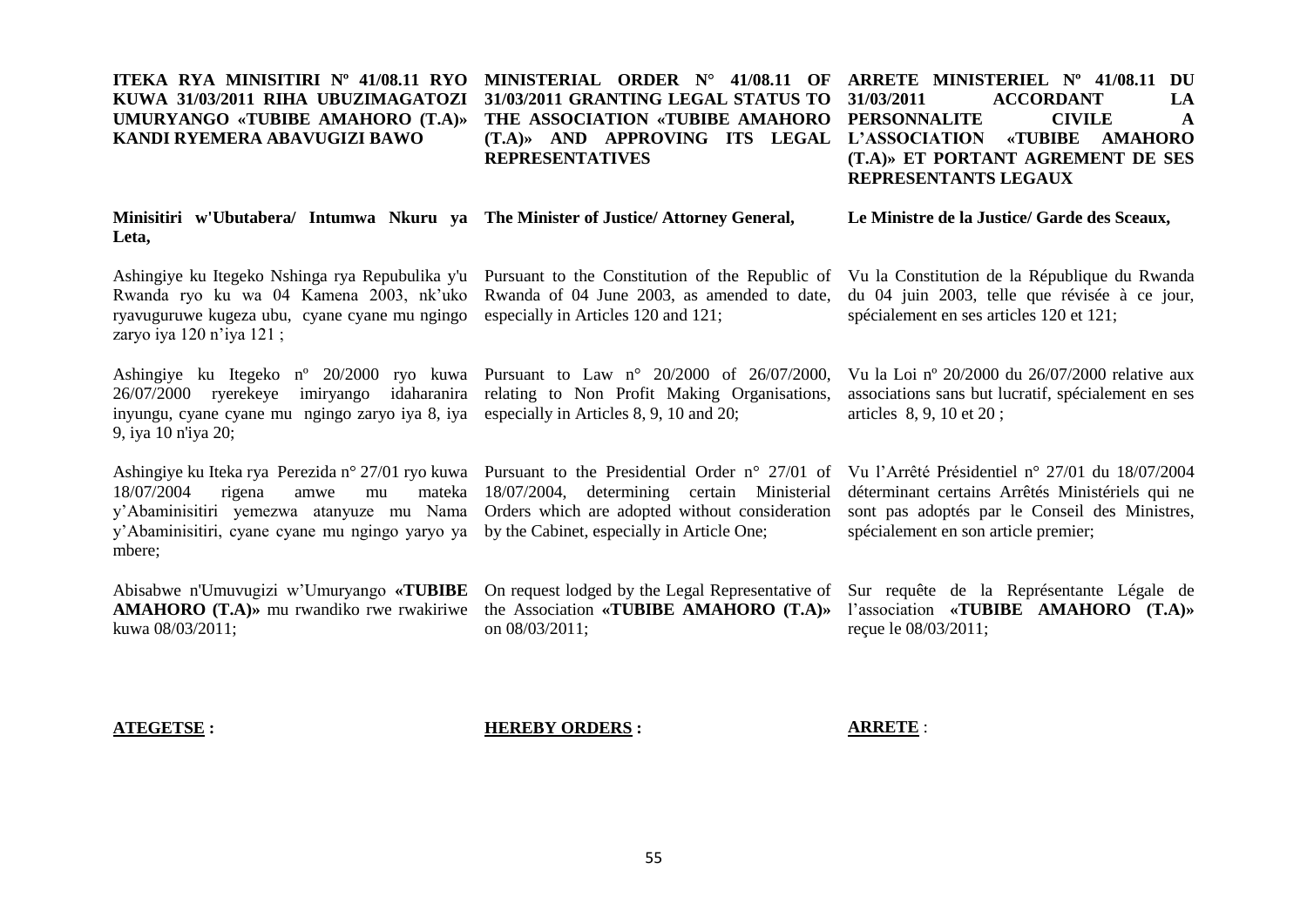|                                                                                          | Ingingo ya mbere: Izina n'icyicaro                                                                                                                                                          | <b>Article One: Name and Head Office</b>                                                                                                                                                         | Article premier: Dénomination et siège                                                                                                                                               |
|------------------------------------------------------------------------------------------|---------------------------------------------------------------------------------------------------------------------------------------------------------------------------------------------|--------------------------------------------------------------------------------------------------------------------------------------------------------------------------------------------------|--------------------------------------------------------------------------------------------------------------------------------------------------------------------------------------|
|                                                                                          | by'Umuryango                                                                                                                                                                                | of the Association                                                                                                                                                                               | de l'association                                                                                                                                                                     |
| Ubuzimagatozi buhawe umuryango «TUBIBE Legal status is hereby granted to the Association |                                                                                                                                                                                             | «TUBIBE AMAHORO $(T.A)$ » situate                                                                                                                                                                | La personnalité civile est accordée à l'association                                                                                                                                  |
| AMAHORO (T.A)» ufite icyicaro mu Karere ka                                               |                                                                                                                                                                                             | at                                                                                                                                                                                               | «TUBIBE AMAHORO (T.A)» dont le siège est                                                                                                                                             |
| Karongi, Intara y'Iburengerazuba.                                                        |                                                                                                                                                                                             | Karongi District, in Western Province.                                                                                                                                                           | dans le District de Karongi, Province de l'Ouest.                                                                                                                                    |
| Ingingo ya 2 : Intego z'umuryango                                                        |                                                                                                                                                                                             | <b>Article 2: Objectives of the</b><br><b>Association</b>                                                                                                                                        | <b>Article 2: Objectifs de l'association</b>                                                                                                                                         |
|                                                                                          | Umuryango « TUBIBE AMAHORO (T.A)» ufite                                                                                                                                                     | The Association «TUBIBE AMAHORO (T.A)»                                                                                                                                                           | L'association «TUBIBE AMAHORO (T.A)»                                                                                                                                                 |
|                                                                                          | intego zikurikira:                                                                                                                                                                          | is established with the following objectives:                                                                                                                                                    | poursuit les objectifs suivants :                                                                                                                                                    |
|                                                                                          | 1. Guteza imbere uburenganzira bwa muntu<br>binyujijwe mu kubwigisha abantu no<br>kubakorera<br>ubuvugizi<br>igihe<br>bwahungabanyijwe;                                                     | 1. Promotion of human rights through<br>education and advocacy;                                                                                                                                  | 1. Promotion des droits<br>humains<br>par<br>l'éducation et le plaidoyer;                                                                                                            |
|                                                                                          | 2. Gufasha mu guteza imbere imibereho                                                                                                                                                       | 2. Contribute to the socio-economic welfare                                                                                                                                                      | 2. Contribuer au bien-être socio-économique                                                                                                                                          |
|                                                                                          | myiza binyujijwe mu kwigisha abaturage                                                                                                                                                      | by supporting the vulnerable groups with                                                                                                                                                         | en soutenant les groupes vulnérables                                                                                                                                                 |
|                                                                                          | imishinga ibyara inyungu n'uburyo bwo                                                                                                                                                       | income generating project and saving                                                                                                                                                             | avec projet générateurs de revenu et des                                                                                                                                             |
|                                                                                          | kuzigama;                                                                                                                                                                                   | mechanisms;                                                                                                                                                                                      | mécanismes d'épargne;                                                                                                                                                                |
|                                                                                          | 3. Guharanira ko habaho amahoro arambye<br>muri sosiyete;                                                                                                                                   | 3. Contribute to the sustainable<br>peace<br>building within the society;                                                                                                                        | 3. Contribuer à la consolidation de la paix<br>durable au sein de la société;                                                                                                        |
|                                                                                          | 4. Guharanira iterambere ry'uburinganire                                                                                                                                                    | 4. Contribute to the gender promotion within                                                                                                                                                     | 4. Contribuer à la promotion du genre au                                                                                                                                             |
|                                                                                          | n'ubwuzuzanye muri sosiyete.                                                                                                                                                                | society.                                                                                                                                                                                         | sein de la société.                                                                                                                                                                  |
|                                                                                          | Ingingo ya 3: Abavugizi b'umuryango                                                                                                                                                         | <b>Article 3: Legal Representatives</b>                                                                                                                                                          | <b>Article 3 : Représentants Légaux</b>                                                                                                                                              |
|                                                                                          | Uwemerewe kuba Umuvugizi w'Umuryango<br>«TUBIBE AMAHORO (T.A)»<br>ni <b>Madamu</b><br><b>MUKABISHAKA</b><br><b>Marie</b><br><b>Claire</b><br>umunyarwandakazi<br>Murenge<br>uba<br>wa<br>mu | Ms. MUKABISHAKA Marie<br><b>Claire</b> of<br>Rwandan nationality, residing in Bwishyura<br>Sector, Karongi District, in Western Province, is<br>hereby authorised to be the Legal Representative | Est agréée en qualité de Représentante Légale de<br>l'association «TUBIBE AMAHORO (T.A)»<br>Madame MUKABISHAKA Marie Claire de<br>nationalité rwandaise, résidant dans le Secteur de |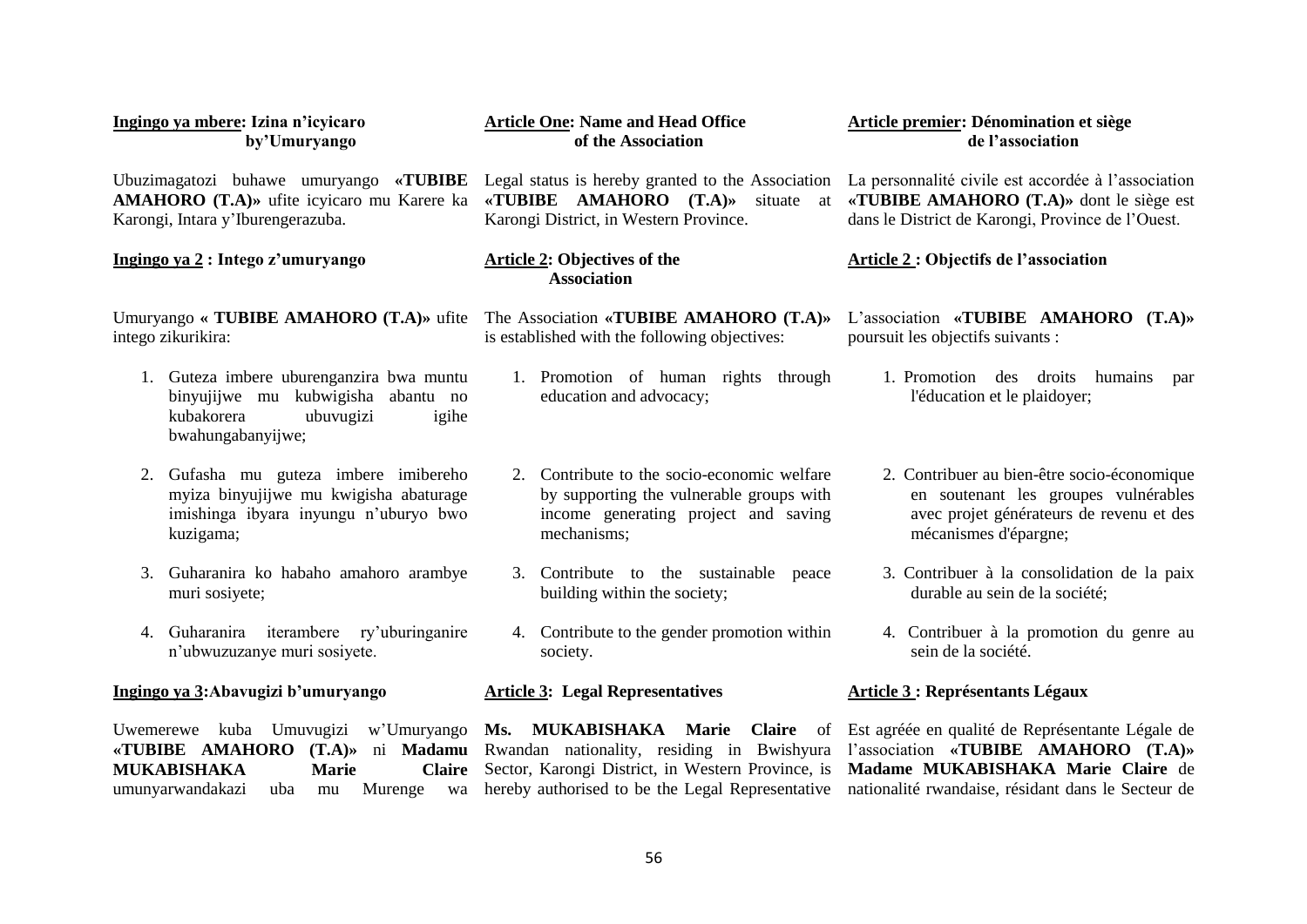| $(S\acute{e})$                                                                                                                                                                   | $(S\acute{e})$                                                                                                                                                                                                         | $(S\acute{e})$                                                                                                                                                                                                                    |
|----------------------------------------------------------------------------------------------------------------------------------------------------------------------------------|------------------------------------------------------------------------------------------------------------------------------------------------------------------------------------------------------------------------|-----------------------------------------------------------------------------------------------------------------------------------------------------------------------------------------------------------------------------------|
| Kigali, kuwa 31/03/2011                                                                                                                                                          | Kigali, on 31/03/2011                                                                                                                                                                                                  | Kigali, le 31/03/2011                                                                                                                                                                                                             |
| gukurikizwa<br>Iri<br>ritangira<br>ku<br>teka<br>munsi<br>ritangarijweho mu Igazeti ya Leta ya Repubulika y'<br>u Rwanda.                                                        | This Order shall come into force on the date of its<br>publication in the Official Gazette of the Republic<br>of Rwanda.                                                                                               | Le présent arrêté entre en vigueur le jour de sa<br>publication au Journal Officiel de la République<br>du Rwanda.                                                                                                                |
| Ingingo ya 4: Igihe iteka ritangira<br>gukurikizwa                                                                                                                               | <b>Article 4: Commencement</b>                                                                                                                                                                                         | Article 4 : Entrée en vigueur                                                                                                                                                                                                     |
| Uwemerewe kuba Umuvugizi Wungirije w'uwo<br>muryango ni Bwana NTAKIRUTIMANA Joseph<br>umunyarwanda, uba mu Murenge wa Bwishyura,<br>Akarere ka Karongi, Intara y'Iburengerazuba. | Mr. NTAKIRUTIMANA Joseph, of Rwandan<br>nationality, residing in Bwishyura sector, Karongi<br>District, in Western Province, is hereby authorised<br>to be the Deputy Legal Representative of the same<br>association. | Est agréé en qualité de Représentant Légal<br>Suppléant de la même association, Monsieur<br>NTAKIRUTIMANA Joseph de nationalité<br>rwandaise, résidant dans le secteur de Bwishyura,<br>District de Karongi, Province de l'Ouest. |
| Bwishyura, Akarere ka<br>y'Iburengerazuba.                                                                                                                                       | Karongi, mu Ntara of the Association «TUBIBE AMAHORO<br>$(T.A)$ ».                                                                                                                                                     | Bwishyura, District de Karongi, dans la Province<br>de l'Ouest.                                                                                                                                                                   |

**KARUGARAMA Tharcisse Minisitiri w'Ubutabera/Intumwa Nkuru ya Leta**

**KARUGARAMA Tharcisse Minister of Justice/ Attorney General**

**KARUGARAMA Tharcisse Ministre de la Justice /Garde des Sceaux**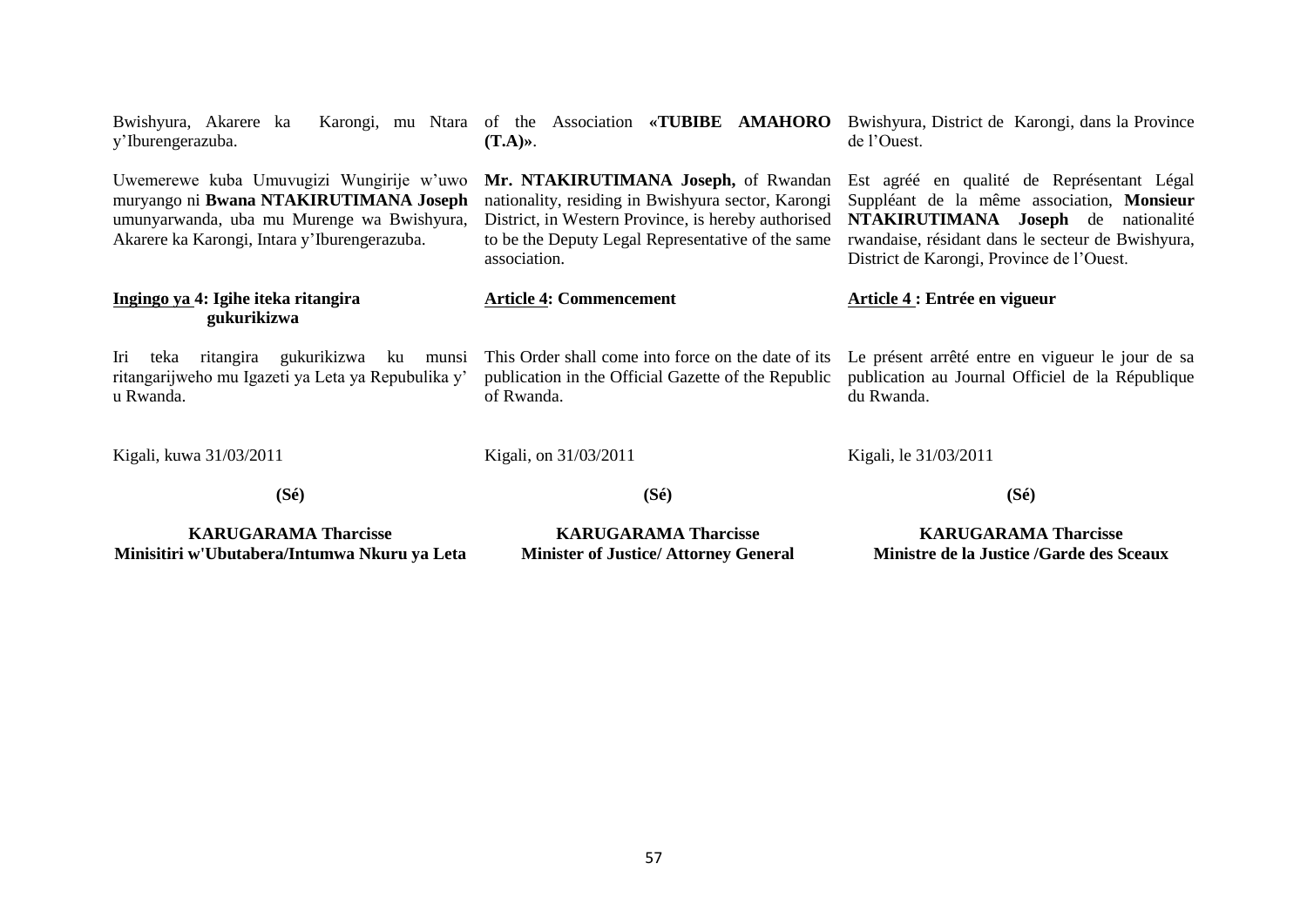UMURYANGO UDAHARANIRA INYUNGU

**TUBIBE AMAHORO''T.A''**

**INTEGO.**

#### **Ingingo ya 1:**

Hakurikijwe ibiteganywa n" itegeko n° 20/2000 ryo Conformément à la loi n° 20/2000 du 26/07/2000 kuwa 26/07/2000 rigenga imiryango idaharanira relative aux associations sans but lucratif, il est **«TUBIBE AMAHORO (T.A) »** ugengwa n"aya **AMAHORO (T.A)»** régie par le présent statut. mategeko.

# **Ingingo ya 2:**

Icyicaro cy"Umuryango kiri mu Karere ka Karongi, Intara y"iburengerazuba. Gishobora kwimurirwa mu kandi Karere ka Repubulika y"u Rwanda byemejwe n"Inteko Rusange.

#### **Ingingo ya 3:**

y"Iburenegerazuba, ariko ushobora kwagurira l"étendue de la province de l"Ouest du Rwanda, ibikorwa byawo mu gihugu cyose byemejwe n"inteko rusange. Igihe uzamara ntikigenwe.

#### **Ingingo ya 4:**

Icyerekezo cy"Umuryango ni:

Kuba muri sosiyete ishyira mu uburenganzira bwa muntu n"amategeko dans la quelle les lois et les droits de humains sont laws and human rights are respected by all.

ASSOCIATION SANS BUT LUCRATIF

#### **TUBIBE AMAHORO'T.A''**

**UMUTWE WA I: IZINA, ICYICARO, CHAPITRE I: DENOMINATION, SIEGE, OBJET**

#### **Article 1:**

#### **Article 2 :**

Le siège de l"Organisation est établi dans le District de Karongi. Cependant, il peut être transféré en tout autre District de la République du Rwanda sur décision de l"Assemblée Générale.

#### **Article 3 :**

territoire nationale sur décision de l"Assemblée Générale. Elle est créée pour une durée indefinite period. indéterminée.

# **Article 4 :**

La vision de l'Organisation est :

#### NON PROFIT MAKING ORGANISATION

#### **TUBIBE AMAHORO''T.A''**

**CHAPTER I: NAME, HEAD OFFICE, OBJECTIVES.**

#### **Article 1:**

inyungu, hashyizweho Umuryango witwa créé une organisation dénommée **«TUBIBE**  it is hereby created an Organization named In accordance with the law n° 20/2000 of  $26<sup>th</sup>$ July 2000 relating to non-profit making organizations, **«TUBIBE AMAHORO (T.A) »** regulated by the present statute.

#### **Article 2:**

The Head Office of the Organization is established in Karongi, Western province. It can be however transferred to any other District by the decision of the General Assembly.

# **Article 3 :**

Umuryango ukorera imirimo yawo mu Ntara L"Organisation exerce ses activités sur toute The Organization carries out its activities in the mais peut les étendre sur toute l"entendue du activities in the whole country upon the decision western province of Rwanda, but it may extend its of the General Assembly. It is created for an

### **Article 4 :**

Vivre dans une société caractérisée par l"équité, To live in a society where there is equity in which The Vision of the Organization is: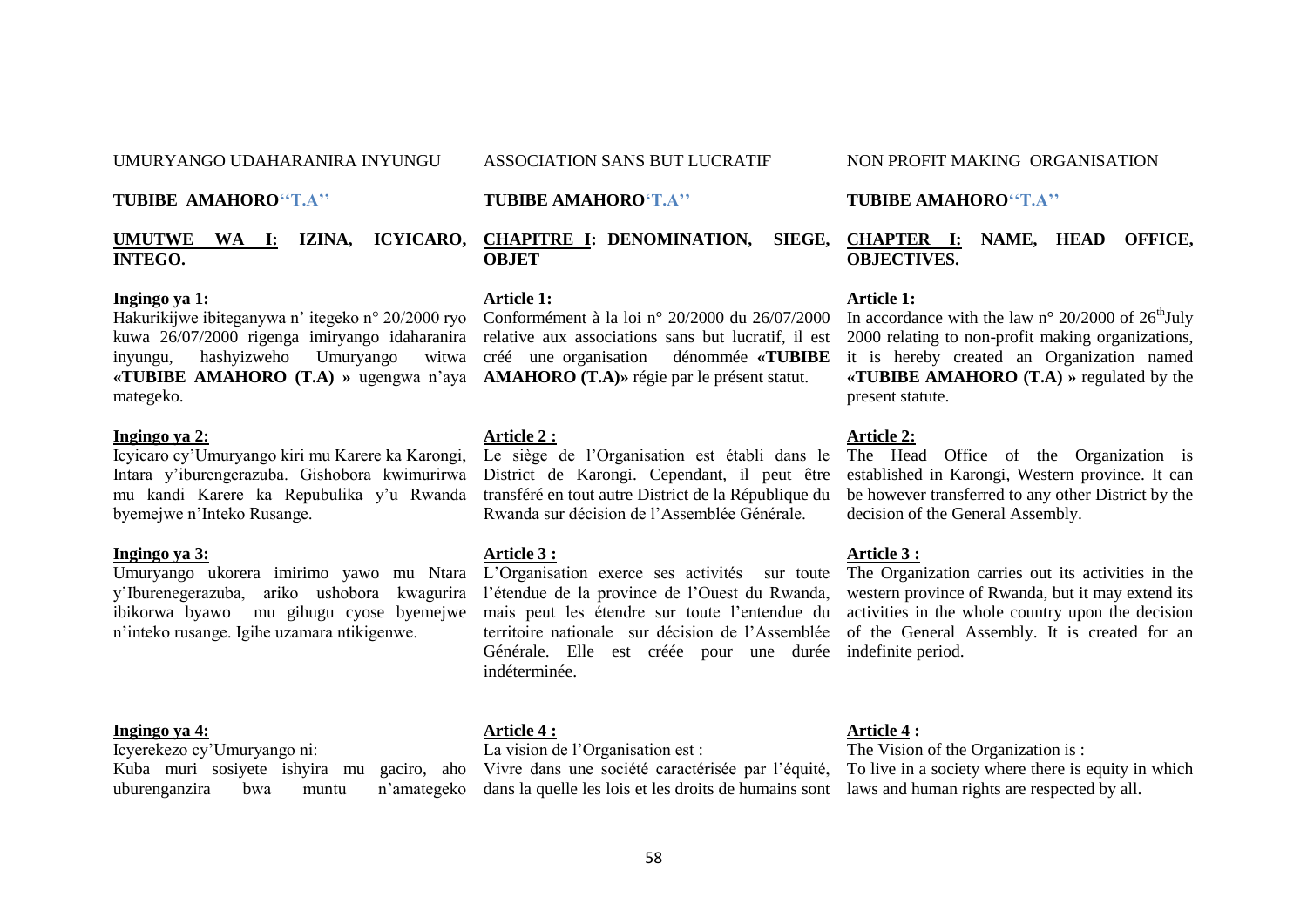byubahirizwa na buri wese.

#### **Ingingo ya 5**

Icyo umuryango ugamije:

Guteza imbere uburenganzira bwa muntu, imibereho myiza n"ubukungu mu baturarwanda hashimangirwa amahame ya gender, iterambere mu nzego z"ibanze no kwigisha uburenganzira bwa muntu.

#### **Ingingo ya 6**

Intego z"umuryango ni izi :

- 1. Guteza imbere uburenganzira bwa muntu binyunyujijwe mu kubwigisha abantu no kubakorera ubuvugizi igihe bwahungabanyijwe;
- 2. Gufasha mu guteza imbere imibereho myiza binyujijwe mu kwigisha abaturage imishinga ibyara inyungu n"uburyo bwo guzigama;
- 3. Guharanira ko habaho amahoro arambye muri sosiyete;
- 4. Guharanira iterambere ry"uburinganire n"ubwuzuzanye muri sosiyete.

#### **UMUTWE WA II: ABAGIZE UMURYANGO**

#### **Ingingo ya 7:**

Umuryango ugizwe n"abanyamuryango bawushinze, abanyamuryango bawinjiyemo n"abanyamuryango b"icyubahiro.

respectés par tous.

# **Article 5**

# L'organisation a pour mission :

Promouvoir le respect des droits humains et le développement socio-économique de la population rwandaise mettant l'accent sur la promotion du genre et le développement au niveau de base ainsi l'éducation aux droits.

#### **Article 6**

L"Organisation a pour objet:

1. Promotion des droits humains par l'éducation et le plaidoyer;

# 2. Contribuer au bien-être socio-économique en soutenant les groupes vulnérables avec projet générateurs de revenu et des mécanismes d'épargne;

- 3. Contribuer à la consolidation de la paix durable au sein de la société;
- 4. Contribuer à la promotion du genre au sein de la société.

#### **CHAPITRE II : DES MEMBRES**

## **Article 7 :**

membres d"honneurs.

# **Article 5**

The mission of the Organization is to: Promote respect of human rights and integral Socio-economic progress of Rwandan population Emphasizing on gender promotion and development as well as human rights education.

# **Article 6**

The objectives of the Organization :

- 1. Promotion of human rights through education and advocacy;
- 2. Contribute to the socio-economic welfare by supporting the vulnerable groups with income generating project and saving mechanisms;
- 3. Contribute to the sustainable peace building within the society;
- 4. Contribute to the gender promotion within society.

#### **CHAPITER II: THE MEMBERS**

#### **Article 7 :**

L"organisation se compose des membres The Organization is composed of founder fondateurs, des membres adhérents et des Members, Ordinary Members and honorary members.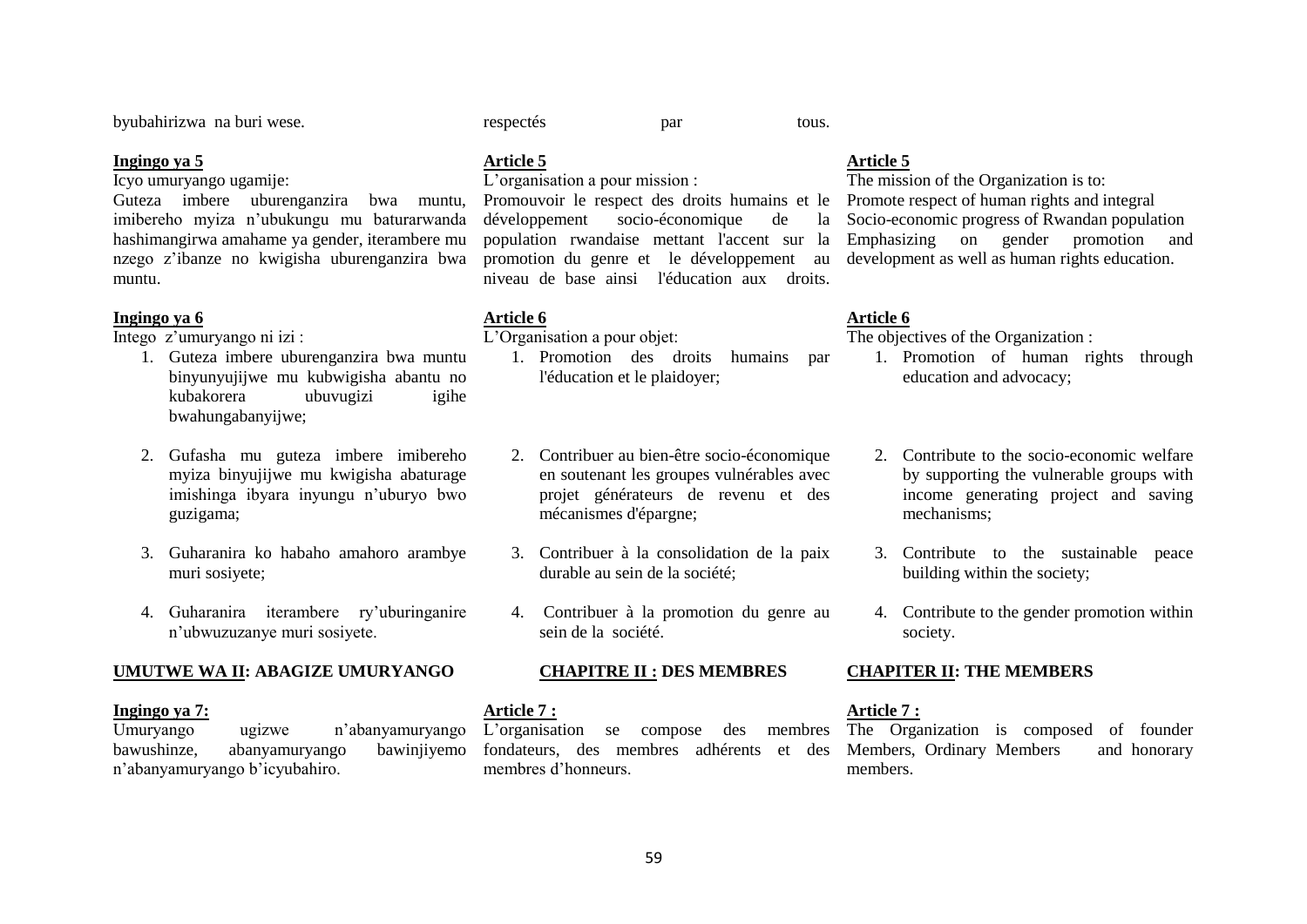Abanyamuryango bawushinze ni umukono kuri aya mategeko shingiro. Abanyamuryango bawinjiyemo ni abantu babisaba bamaze kwiyemeza gukurikiza aya mategeko shingiro kandi bakemezwa n"Inteko Rusange. Abanyamuryango bawushinze n"abawinjiyemo ni abanyamuryango nyakuri. Bafite uburenganzira bumwe n" inshingano zimwe ku birebana n" umuryango. Abanyamuryango b'icyubahiro ni abanyamuryango nyakuri bashyigikiye umuryango mu bitekerezo cyangwa mu bikorwa. Abanyamuryango b'icyubahiro bagishwa inama Les membres d'honneur siègent au sein de Honorary members attend the General Assembly mu Nteko Rusange ariko ntibashobora gutora. **Ingongo ya 8:** Abanyamuryango nyakuri biyemeza kugira uruhare mu bikorwa by"umuryango batizigamye. Baza mu nama z"Inteko Rusange kandi bafite uburenganzira bwo gutora. Bagomba gutanga umusanzu wa buri mwaka ugenwa n"Inteko Rusange. **Ingingo ya 9:** Amabwiriza yihariye agenga Umuryango niyo agena uko umuntu yemererwa kuba umunyamuryango. Sont membres fondateurs, les signataires des The founder Members are those that have signed présents Statuts. Sont membres adhérents des personnes physiques qui, sur demande et après avoir souscrit aux présents statuts, sont agréées par l"Assemblée Générale. Les membres fondateurs et les membres adhérents sont les membres effectifs de l"organisation. Ils ont les mêmes droits et devoirs vis-à-vis de equal rights and duties. l'organisation. Les membres d"honneur sont toutes les personnes Honorary members are all physical and moral physiques ou morales auxquelles l"Assemblée Générale aura décerné ce titre en reconnaissance des services spéciaux et appréciables rendus à l'organisation. l"Assemblée Générale sans droit de vote. **Article 8 :** Les membres effectifs s'engagent inconditionnellement à participer aux activités de l"Association. Ils assistent aux réunions de l"Assemblée Générale avec voix délibérative. Ils ont le devoir de verser une cotisation annuelle dont le montant est fixé par l"Assemblée General Assembly. Générale. **Article 9 :** Le Règlement d'Ordre Intérieur de l'organisation détermine les conditions d'adhésion à conditions of adhesion to the organization. l'organisation. the present statutes. Ordinary members are those who would have accepted these present statutes and accepted after a written application by the General Assembly. The founder and ordinary members are referred to as effective members of the Organization with persons whom the General Assembly will give that title in recognition of their special and appreciable services rendered to the organization. but without right to vote. **Article 8 :** The effective members commit to unconditionally participate in the activities of the Organization. They attend the general Assembly meetings with the right to vote. They are compelled to give annual contribution which is determined by the **Article 9:** The internal rules and regulations determine the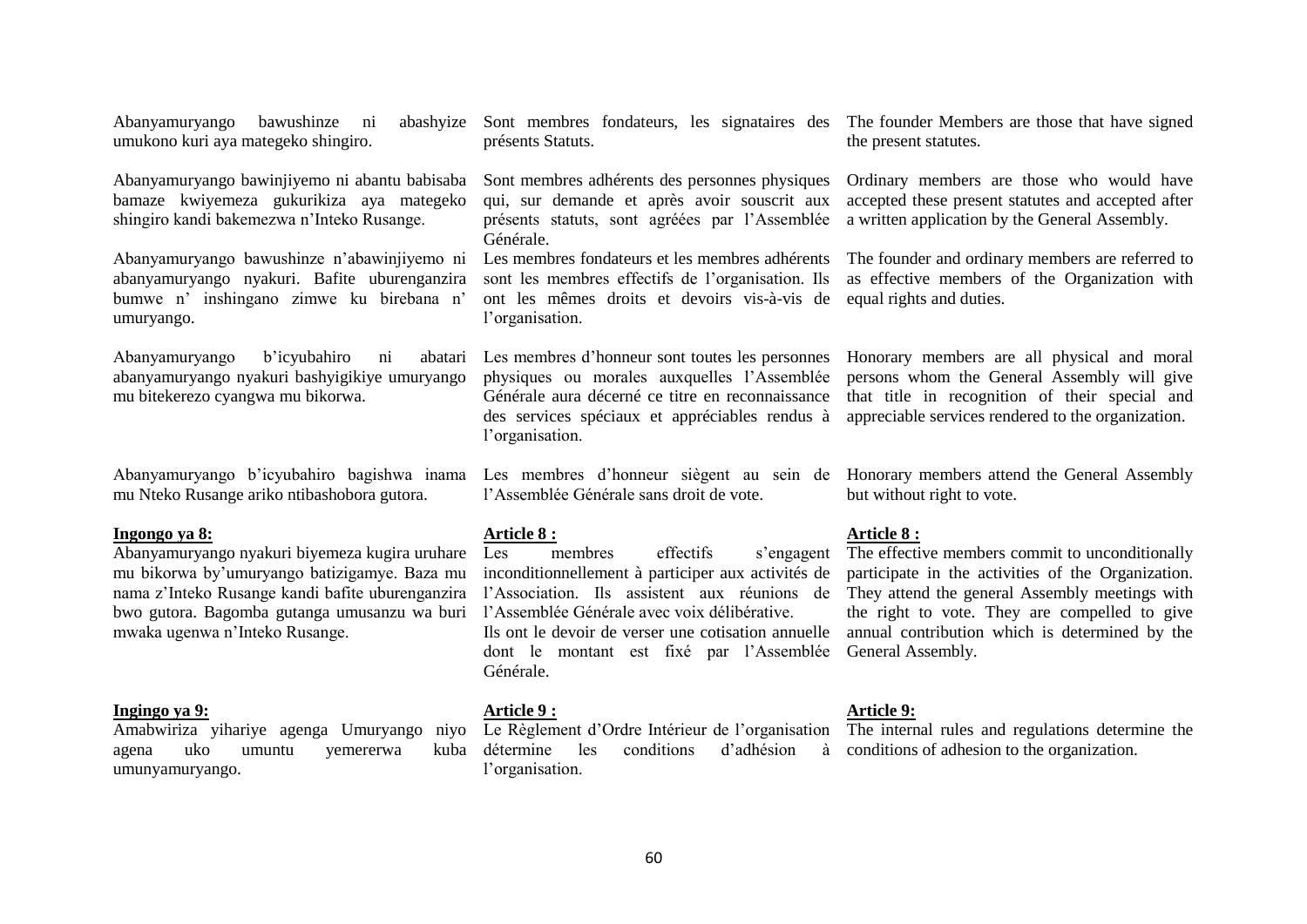#### **Ingingo ya 10:**

Umuntu areka kuba umunyamuryango iyo apfuye, iyo asezeye ku bushake, iyo yirukanywe cyangwa iyo umuryango usheshwe.

Uburyo umunyamuryango asezera n"impamvu zituma yirukanwa biteganywa mu Mabwiriza yihariye agenga Umuryango.

#### **UMUTWE WA III: UMUTUNGO**

#### **Ingingo ya 11:**

Umuryango ushobora gutira cyangwa gutunga ibintu byimukanwa n'ibitimukanwa kugirango ugere ku ntego yawo.

#### **Ingingo ya 12:**

Umutungo w"Umuryango ugizwe n"imisanzu, ibikorwa by"Umuryango, impano, indago n"imfashanyo.

#### **Ingingo ya 13:**

Umutungo w"Umuryango ni uwawo bwite. Ugenera umutungo wawo ibikorwa byose bituma ugera ku ntego yawo.

#### **Ingingo ya 14:**

Igihe Umuryango usheshwe, Inteko Rusange ishyiraho umuntu umwe cyangwa bashinzwe kurangiza iryo seswa.

Iyo hamaze gukorwa ibarura ry"agaciro k"ibintu byimukanwa n"ibitimukanwa by"Umuryango no kwishyura imyenda, umutungo usigaye uhabwa

#### **Article 10 :**

La qualité de membre se perd par le décès, la démission volontaire, l"exclusion ou la dissolution de l"Association. Les modalités de démission et les critères d"exclusion sont déterminés dans le Règlement d"ordre intérieur de l"organisation.

#### **CHAPITRE III : DU PATRIMOINE**

#### **Article 11:**

L"Organisation peut posséder, soit en jouissance, soit en propriété, les biens meubles et immeubles nécessaires à la réalisation de son objet.

#### **Article 12 :**

Le patrimoine de l"Organisation est constitué des cotisations des membres, les produits des travaux de l"Organisation, dons, legs et subventions diverses.

#### **Article 13 :**

Les biens de l"organisation sont sa propriété exclusive. Elle affecte ses ressources à tout ce qui réalisation des objectifs de l"Organisation.

#### **Article 14:**

En cas de dissolution de l"Organisation, l"Assemblée Générale désigne un ou plusieurs curateurs chargés de procéder à la liquidation.

> Après la réalisation de la valeur des biens meubles et immeubles de l"Organisation et a purement du

#### **Article 10 :**

Membership ceases by death, by voluntary resignation, exclusion or the dissolution of organization. The modalities of resignation and the criteria"s of exclusion are determined internal rules and regulations.

#### **CHAPTER III: THE PATRIMONY**

#### **Article 11 :**

The Organization can borrow or possess movable and immovable assets necessary to achieve its objective.

#### **Article 12 :**

The patrimony of the Organization comprise: contributions of the members, products of the works of the organization, donations, legacies and subventions.

#### **Article 13 :**

concourt directement ou indirectement à la can lead to direct or indirect realization of its goal. The assets of the Organization are its exclusive property. It allocates its resources to anything that

#### **Article 14 :**

In case of dissolution of the Organization, the General Assembly appoints one or many curators to undertake the liquidation.

passif, l"actif du patrimoine sera cédé à une autre paying the debts, the active assets will be given to After the realization of the value of the movable and immovable assets of the Organization and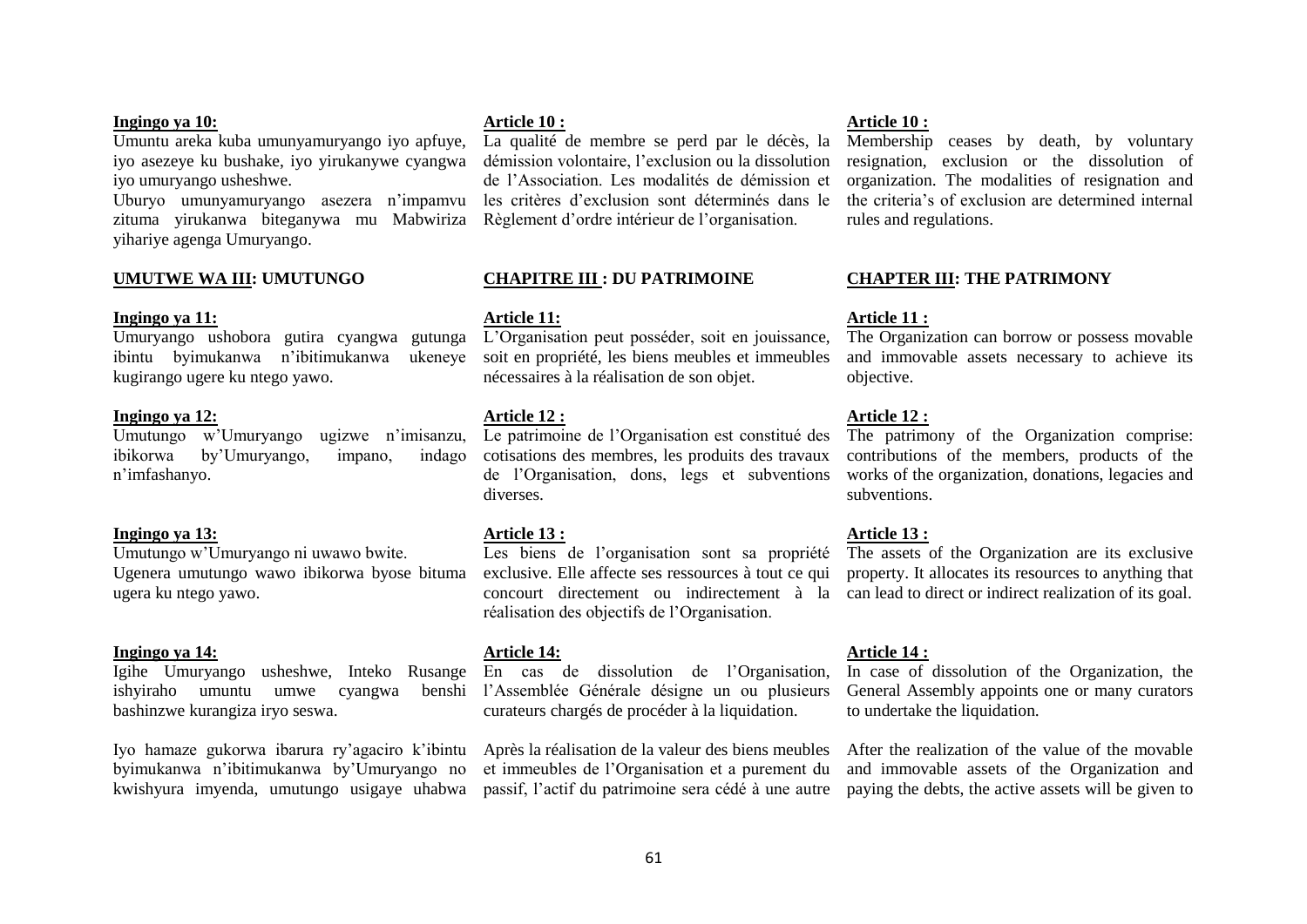undi muryango bihuje intego.

# **UMUTWE WA IV: INZEGO**

#### **Ingingo ya 15:**

Inzego z"Umuryango ni izi:

- Inteko Rusange:
- Komite nyobozi.
- Ubugenzuzi bw'umuryango.

#### **Ingingo ya 16:**

Inteko Rusange nirwo rwego rw"ikirenga rw"Umuryango. Igizwe n"abanyamuryango bose

# **Igice cya mbere: Inteko Rusange**

# **Ingingo ya 17:**

Inteko Rusange ifite ububasha bukurikira*:*

- Kwemeza no kuvugurura amategeko n"amabwiriza ngengamikorere by"Umuryango;
- Gushyiraho no kuvanaho abagize komite nyobozi;
- Kugena gahunda y"ibikorwa by"Umuryango;
- Kwakira, guhagarika no kwirukana kun Umunyamuryango;
- Kwemeza imicungire ya buri mwaka y'imari y"Umuryango;
- Kwemera cyangwa impano n'indagano;
- Gusesa umuryango.

#### **Ingingo ya 18:**

Inteko Rusange ihamagarwa kandi ikayoborwa n"umuvugizi wayo, yaba adahari cyangwa atabonetse bigakorwa n"umuvugizi wungirije.

organisation poursuivant les objectifs similaires.

# **CHAPITRE IV : DES ORGANES**

# **Article 15 :**

Les organes de l'Association sont :

- **L'Assemblée Générale :**
- Le Comité exécutif :
- Conseil de surveillance :

# **Article 16:**

L"Assemblée Générale est l"organe suprême de l"Association. Elle est composée de tous les membres de l"Organisation. **Section première : De l'Assemblée Générale**

# **Articel 17 :**

L"Assemblée Générale a les pouvoirs suivants :

- Adopter et modifier les Statuts et Règlement d"ordre intérieur de l"Organisation ;
- exécutif ;
- Déterminer les activités de l'Organisation;
- Admettre, suspendre et exclure un membre ; Approuver des comptes annuels ;
- Accepter ou révoquer des dons et legs ;
- Dissoudre l"Organisation.

# another Organization with similar objectives.

# **CHAPTER IV: THE ORGANS**

# **Article 15 :**

The organs of the Organization are:

- The general Assembly:
- **Executive board:**
- **Auditorship**

# **Article 16 :**

The General Assembly is the supreme organ of the Organization. It is composed of all members of the Organization.

# **Section one: General Assembly**

# **Articel 17 :**

The General Assembly has the following powers:

- Adopt and modify the statutes and internal rules and regulations of the Organization;
- Nommer et révoquer les membres comité Nominate and layoff the members of the executive board;
	- Determine the activities of the Organization;
	- Admit, suspend and exclude a member;
	- Approve the annual accounts:
	- Accept or deny donations and legacies:
	- Dissolute the Organización.

# **Article 18 :**

L"Assemblée Générale est convoquée et présidée par le Représentant Légal, ou en cas d"absence ou d"empêchement par le Représentant Légal suppléant.

# **Article 18 :**

The General Assembly is summoned and presided over by the Legal representative or in case of his absence by deputy Legal representative of the Organization.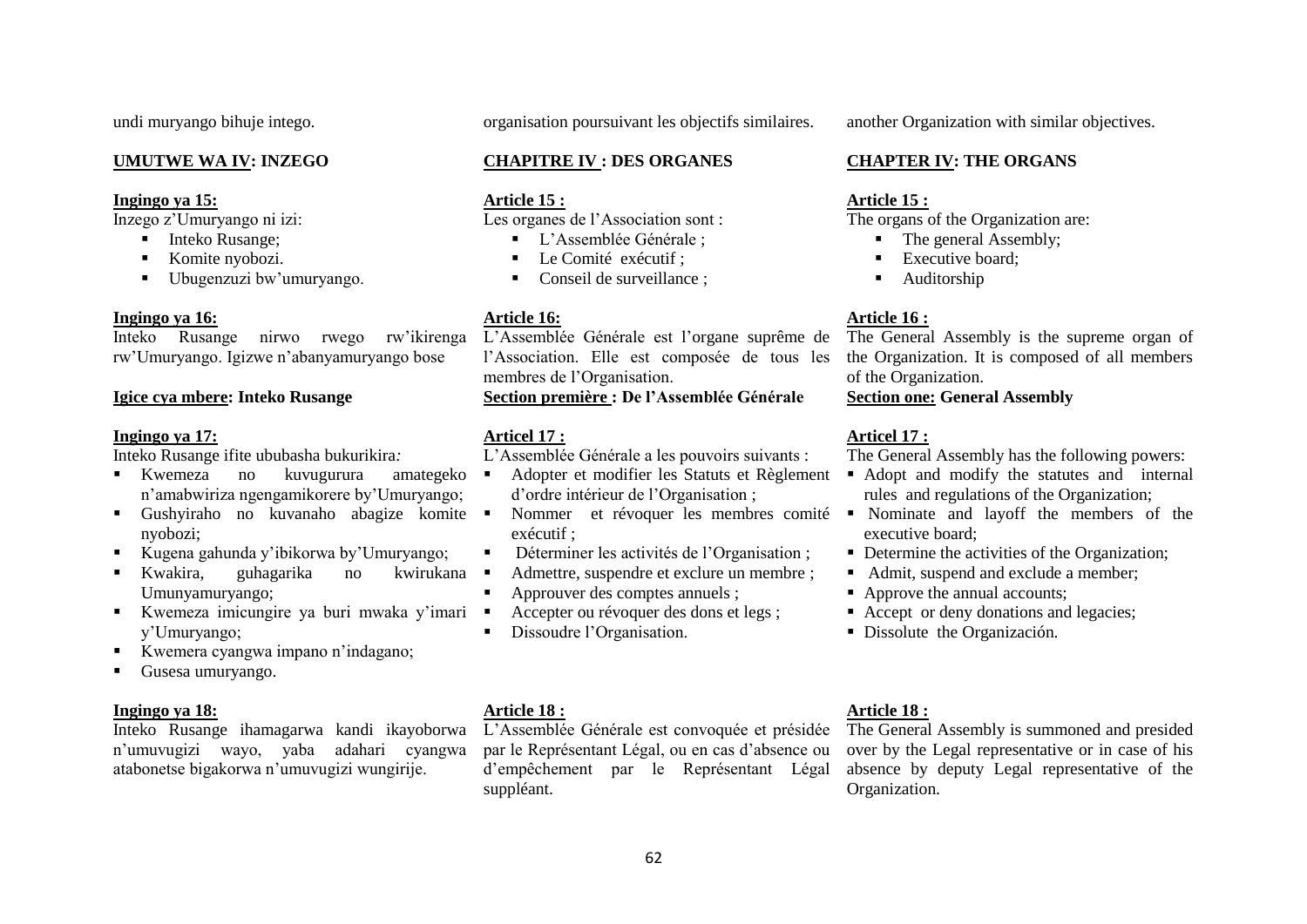Igihe umuvugizi n"umwungirije batabonetse cyangwa banze, Inteko Rusange ihamagazwa mu nyandiko na 1/3 cy"abanyamuryango nyakuri. Icyo gihe abagize inteko bitoramo Perezida w"inama.

#### **Ingingo ya 19:**

Inteko Rusange iterana rimwe mu mwaka mu nama zisanzwe. Inyandiko z"ubutumire zikubiyemo ibizigwa zohererezwa abanyamuryango nibura iminsi 30 mbere y"inama.

#### **Ingingo ya 20:**

y"umwaka hagomba kubamo byanze bikunze raporo y"umwaka y"ibikorwa by"Inama y"Ubuyobozi, ibyagezweho mu mwaka ushize, umushinga w"ingengo y"imari y"umwaka utaha.

#### **Ingingo ya 21:**

Inteko Rusange iterana kandi igafata ibyemezo bifite agaciro iyo 2/3 by"abanyamuryango nyakuri bahari. Iyo uwo mubare utuzuye, indi nama itumizwa mu minsi 15. Iyo icyo gihe kigeze, Inteko Rusange iterana kandi igafata ibyemezo bifite agaciro uko umubare w"abahari waba ungana kose.

Uretse ku biteganwa ukundi n"itegeko ryerekeye imiryango idaharanira inyungu n"aya mategeko shingiro, ibyemezo by"Inteko Rusange bifatwa

membres effectifs. Pour la circonstance, l"Assemblée élit en son sein un Président pour la chairperson of the session. session.

#### **Article 19:**

L"Assemblée Générale se réunit une fois par an en session ordinaire. Les invitations contenant l"ordre du jour sont envoyées aux membres trente jours au moins avant la réunion.

#### **Article 20:**

Ku murongo w"ibyigwa n"inama ya mbere A l"ordre du jour de la première réunion de l"année doivent figurer obligatoirement les rapports annuels d"activités et financier de l"année précédente, les prévisions budgétaires de l"année suivante. Ils doivent être Conseil d"Administration. présentés par le directors.

#### **Article 21:**

L"Assemblée Générale siège et délibère valablement lorsque les 2/3 de membres effectifs sont présents. Si ce quorum n'est pas atteint, une nouvelle convocation est lancée dans un délai de 15 jours. A cette échéance, l"Assemblée Générale siège et délibère valablement quelque soit le nombre de participants.

Sauf pour les cas expressément prévus par la loi relative aux associations sans but lucratif et par les présents statuts, les décisions de l"Assemblée

En cas d"absence, d"empêchement ou de In case of absence or refusal of the legal défaillance simultanés du Représentant Légal et representative and the deputy representative, The du Représentant Légal suppléant, l"Assemblée General Assembly is summoned in writing by one Générale est convoquée par écrit par un tiers des thirds of the effective members. In that case, the General Assembly elects among them the

#### **Article 19:**

The General Assembly meets once a year in ordinary sessions. The invitations containing the agenda are sent at least thirty days before the meeting.

#### **Article 20:**

On the agenda of the first meeting of the year, must be a presentation of the annual activities and financial reports of the previous year, budget proposal for the next year, done by the board of

#### **Article 21 :**

The General Assembly meets and makes valuable deliberations when 2/3 of the effective members are present. If the quorum is not attained, another meeting is summoned within 15 days. During that meeting the General Assembly makes valuable deliberations no matter the number of participants.

hakurikijwe ubwiganze busesuye bw'amajwi. Iyo Générale sont prises à la majorité absolue des general Assembly are made by absolute majority Except for the cases provided for by the law related to the nonprofit making associations and by the present statutes, the decisions of the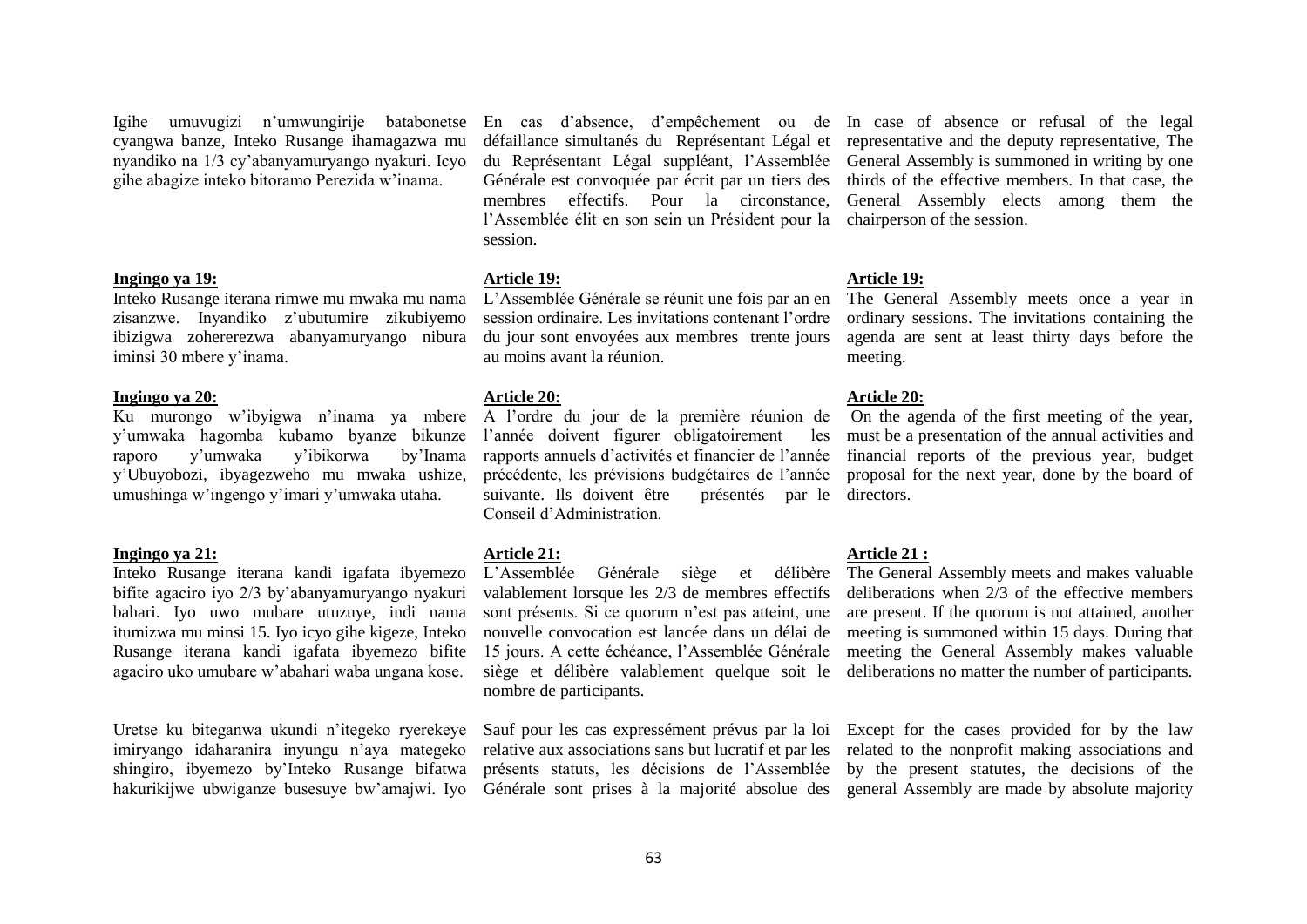amajwi angana, irya Perezida rigira uburemere voix. En cas de parité des voix, celle du Président of votes. In case of the equality of votes, the bw"abiri.

#### **Ingingo ya 22:**

Inama Rusange idasanzwe ihamagazwa kandi ikayoborwa mu buryo bumwe nk"ubw"Inteko Rusange isanzwe. Igihe cyo kuyitumira ni iminsi 15, ariko gishobora kumanurwa ku minsi 7 iyo hari impamvu yihutirwa cyane. Impaka zigibwa gusa ku kibazo cyateganijwe ku murongo w"ibyigwa.

#### **Ingingo ya 23:**

Inyandiko-mvugo z"Inteko Rusange zishyirwaho umukono na Perezida w"inama hamwe n"Umunyamabanga w"Umuryango.

#### **Igice cya kabiri: komite nyobozi**

#### **Ingingo ya 24:**

Komite nyobozi igizwe n"abantu bane:

- **Perezida ariwe Muvugizi w'Umuryango;**
- Visi-Perezida akaba n"Umuvugizi wungirije w" umuryango;
- Umunyamabanga mukuru:
- Umubitsi:

#### **Ingingo ya 25**

Hashyizweho za komisariya eshatu:

- a) Komisariya ishinzwe Amategeko;
- b) Komisariya ishinzwe imibereho myiza;
- c) Komisiyo ishinzwe ubukungu
- d) Komisiyo y"ubumwe n"ubwiyunge

Komisiyo zavuzwe haruguru zifite inshingano zo

compte double.

#### **Article 22:**

L"Assemblée Générale extraordinaire est convoquée et présidée dans les mêmes conditions que l"Assemblée Générale ordinaire. Les délais de sa convocation sont de 15 jours, mais en cas d"extrême urgence, ce délai peut être ramené à 7 jours. Les débats ne portent que sur l"objet de sa convocation.

#### **Article 23 :**

Les procès-verbaux des réunions de l"Assemblée Générale sont signés par le Président de la réunion et le Secrétaire de l"Organisation.

#### **Section deuxième : Du Comité exécutif**

#### **Article 24 :**

personnes :

- Président : Représentant Légal ;
- Vice-président: Représentant Légal Suppléant:
- **Secrétaire général**
- Trésorier ;

#### **Article 25 :**

Il est mis en place trois commissariats :

- a) Commissariat aux affaires Juridiques ;
- b) Commissariat aux affaires sociales ;
- c) Commissariat aux affaires économiques.
- d) Commissariat aux affaires d"unité et réconciliation

president"s vote counts double.

#### **Article 22:**

The extraordinary General Assembly is summoned and presided in the same conditions as the Ordinary General Assembly. The time for summoning is 15 days. But in case of extreme emergency, that time can be reduced to 7 days. The debates cannot be on other than the objective of its summoning.

#### **Article 23 :**

The minutes of the meetings of the General Assembly are signed by the president and secretary of the Organization.

#### **Section two: executive board**

#### **Article 24 :**

Le comite exécutif est composé de quatre The executive board is composed of four persons :

- President: Legal Representative;
- Vice-President: Deputy Legal Representative;
- General secretary;
- Treasurer;

#### **Article 25:**

There will be 3 commissions:

- a) Legal Commission;
- b) Social affairs commission;
- c) Economic commission.
- d) Unity and reconciliation commission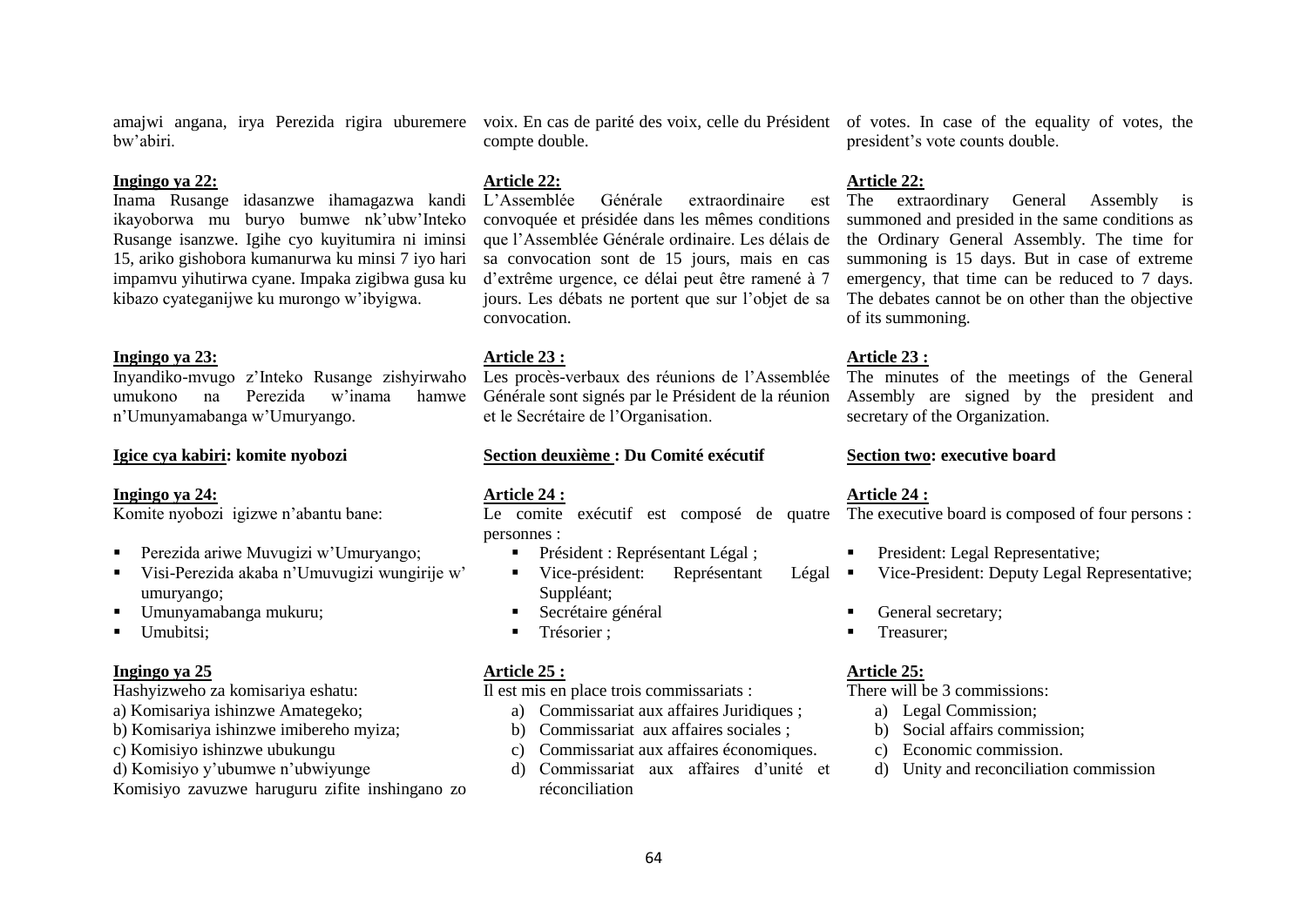gufasha inama y"ubutegetsi gutegura no gushyira mu bikorwa gahunda n"ibikorwa by"umuryango.

#### **Ingingo ya 26**

Uburyo abagize komisiyo bajyaho, manda yabo n"ibyo bagomba kuba bujuje bigenwa n"amabwiriza ngengamikorere y"umuryango yemejwe n"inteko rusange..

#### **Ingingo ya 27:**

n"igihe cyose bibaye ngombwa, ihamagawe na Perezida wayo, yaba adahari cyangwa atabonetse igahamagarwa na Visi-Perezida.

ubwiganze busanzwe bw"abayigize. Iyo ayo majwi angana, irya Perezida rigira uburemere bw"abiri.

#### **Ingingo ya 28:**

Komite nyobozi ishinzwe:

- Gushyira mu bikorwa ibyemezo n'ibyifuzo by"Inteko Rusange;
- Kwita ku micungire ya buri munsi y"Umuryango;
- Gukora raporo ya buri mwaka y"ibyakozwe;
- Gutegura imishinga y'ingengo y'imari igomba  $\blacksquare$ gushyikirizwa Inteko Rusange;
- Gushyikiriza Inteko Rusange ingingo z'amategeko shingiro n'iz'amabwiriza ngengamikorere zigomba guhindurwa;
- Gutegura inama z"Inteko Rusange;
- Kugirana imishyikirano n"abaterankunga;

Le rôle des commissions est d"aider le conseil The role of commissions is to help the d"administration à planifier et mettre en exécution les activités de l'organisation.

#### **Article 26**

Les critères d"éligibilité et le mandat des membres des commissions sont déterminés par le règlement d"ordre intérieur de l"organisation approuve par l"assemblée générale.

#### **Article 27 :**

Komite nyobozi iterana rimwe mu gihembwe Le Comité exécutif se réunit une fois par trimestre et à chaque fois que de besoin, sur convocation de son Président, ou en cas d"absence ou d"empêchement par le Vice-Président.

Iterana kandi igafata ibyemezo hakurikijwe Il siège et délibère à la majorité absolue des membres. En cas de parité de voix, celle du Président compte double.

#### **Article 28 :**

Le Comité exécutif a pour attributions :

- Exécuter les décisions et recommandations de l"Assemblée Générale ;
- S'occuper de la gestion quotidienne de  $\blacksquare$ l'organisation ;
- Rédiger les rapports annuels d"activités ;
- Elaborer les prévisions budgétaires à  $\blacksquare$ soumettre à l"Assemblée Générale ;
- Proposer à l'Assemblée Générale les modifications aux statuts et au Règlement d"ordre intérieur de l"Association ;
- Préparer la session de l"Assemblée Générale ;
- Négocier des financements avec les

executive boards to make plan and implementation of activities of the organization.

# **Article 26**

The criteria of eligibility and the mandate are definite in the internal rules and regulations of the organization approved the general assembly.

# **Article 27 :**

The executive board meets once in three months and every time needed, summoned by the president, or in case of his absence by the Vice-President.

It assembles and makes decision by absolute majority of its members. In case of parity of votes, the president"s vote counts double.

#### **Article 28 :**

The executive board is in charge of:

- Executing the decisions and recommendations of the General Assembly;
- Follow up the daily management of the Organization;
- Prepare annual activity report;
- Elaborate the budgetary bills to be submitted to the General Assembly;
- Propose to the General Assembly the modifications to the statute and the Internal rules and regulations of the Organization.
- **Prepare the session of the General Assembly;**
- Negotiate financial support with the partners;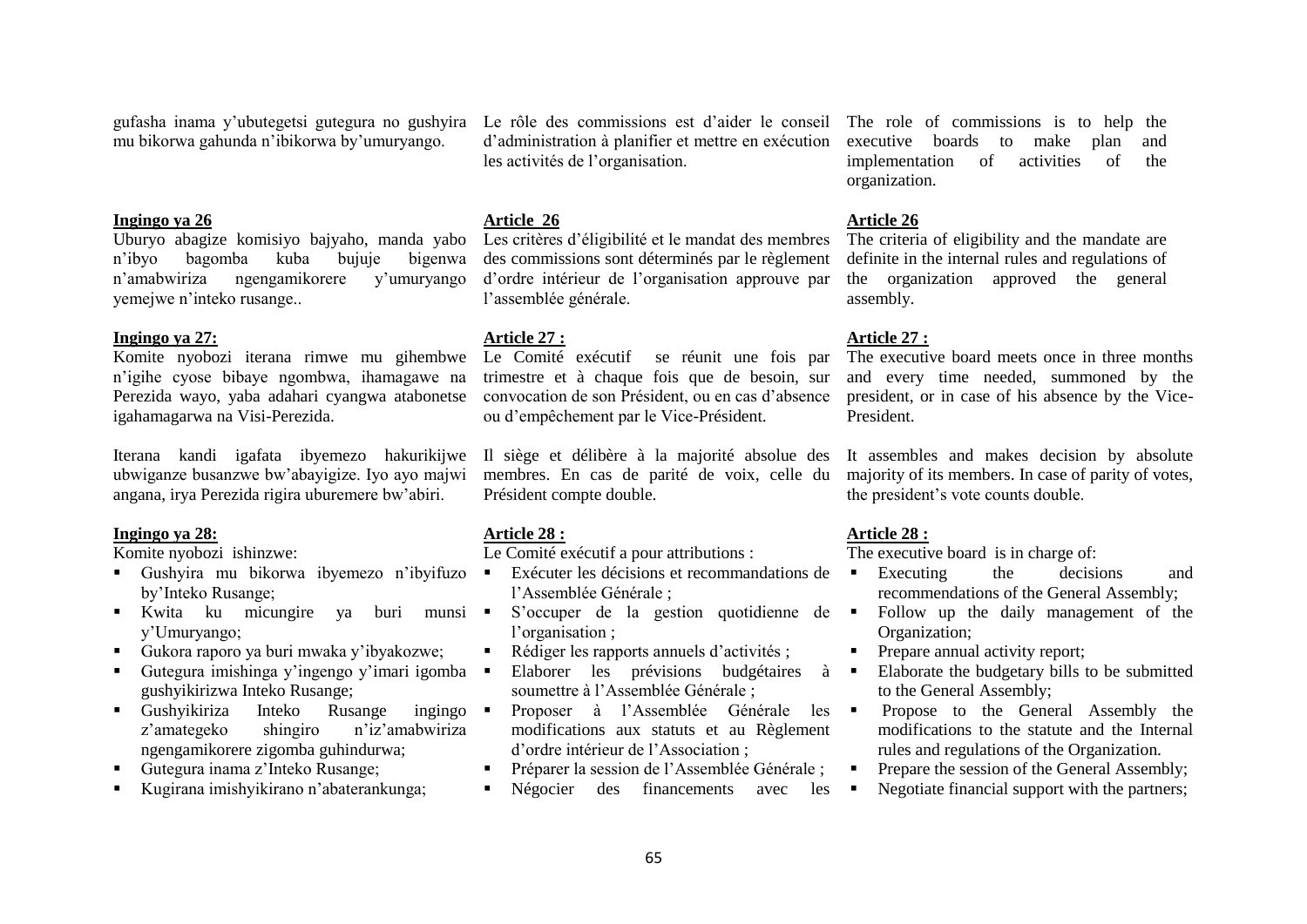partenaires ;

**Article 29 :**

deux commissaires ayant pour mission de contrôler en tout temps la gestion administrative et financière et autre patrimoine de l"organisation et en faire des avis. Ces commissaires ont accès, aux livres et aux écritures comptables de l"Organisation sans les déplacer. Ils rendent compte à l"Assemblée Générale.

L"Assemblée Générale vote à chaque mandat

Recruter, nommer et révoquer le personnel de

différents services de l"Association.

**Section troisième : Conseil de surveillance** 

# **DES STATUTSET DE DISSOLUTION DE L'ORGANISATION**

# **Article 31:**

Les présents statuts peuvent faire l'objet de modifications à la majorité absolue de membres effectifs réunis en Assemblée Générale, sur proposition du Comité exécutif ou à la demande executive board by 1/3 of the effective members. d"un tiers de membres effectifs.

# **Article 32 :**

Sur décision de la majorité de 2/3 3des membres effectifs, l"Assemblée Générale peut prononcer la dissolution de l"Association, sa fusion avec ou son affiliation à toute autre association poursuivant un but analogue.

**Article 32 :**

**Article 31:**

On the decision of 2/3 of effective members, the General Assembly can vote for dissolution of the Organization, fusion with another or affiliation to any other Organization with the same goals.

# **Section three: Auditorship**

# **Article 29**

The General Assembly vote at each mandate two auditors, with a mission to control all the time the management of finances and administration and other assets of the organization and give advises. Without displacing, They have access to books and records of accounts of the Organization. They give report to the General Assembly.

**CHAPTER IV: MODIFICATION AND DISSOLUTION OF THE ORGANISATION**

The present statutes can be modified by absolute majority of the effective members meeting in a General Assembly, on proposition of the

Recruit, nominate and dismiss the personnel of different services of the Organization.

# **Ingingo ya 29:**

Inteko Rusange ishyiraho buri manda abagenzuzi babiri bafite inshingano yo kugenzura buri gihe imikorere y"umuryango n"imicungire y"imari n"imikoreshereze y"ibikoresho by"umuryango. Bafite kandi uburenganzira bwo kureba mu bitabo n"inyandiko z"ibaruramari z"Umuryango ariko batabijyanye hanze y"ububiko. Batanga raporo zabo mu Nteko Rusange.

Gushaka, gushyiraho no gusezerera abakozi bo

nzego zinyuranye z'umuryango.

**Igice cya gatatu: Ubugenzuzi bw'umuryango**

# **UMUTWE WA IV: GUHINDURA CHAPITRE IV : DE LA MODIFICATIONS AMATEGEKO NO GUSESA UMURYANGO**

#### **Ingingo ya 31:**

Aya mategeko ashobora guhindurwa byemejwe ku bwiganze busesuye bw"abanyamuryango nyir"izina bateraniye mu Nteko Rusange, bisabwe n"Inama y"Ubuyobozi cyangwa 1/3 cy"abanyamuryango nyir"izina.

### **Ingingo ya 32:**

Byemejwe n"abagize ubwiganze bwa 2/3 by"abanyamuryango nyir"izina, Inteko Rusange ishobora gusesa Umuryango, kuwufatanya n"undi cyangwa kuwomeka ku wundi Muryango bihuje intego.

# 66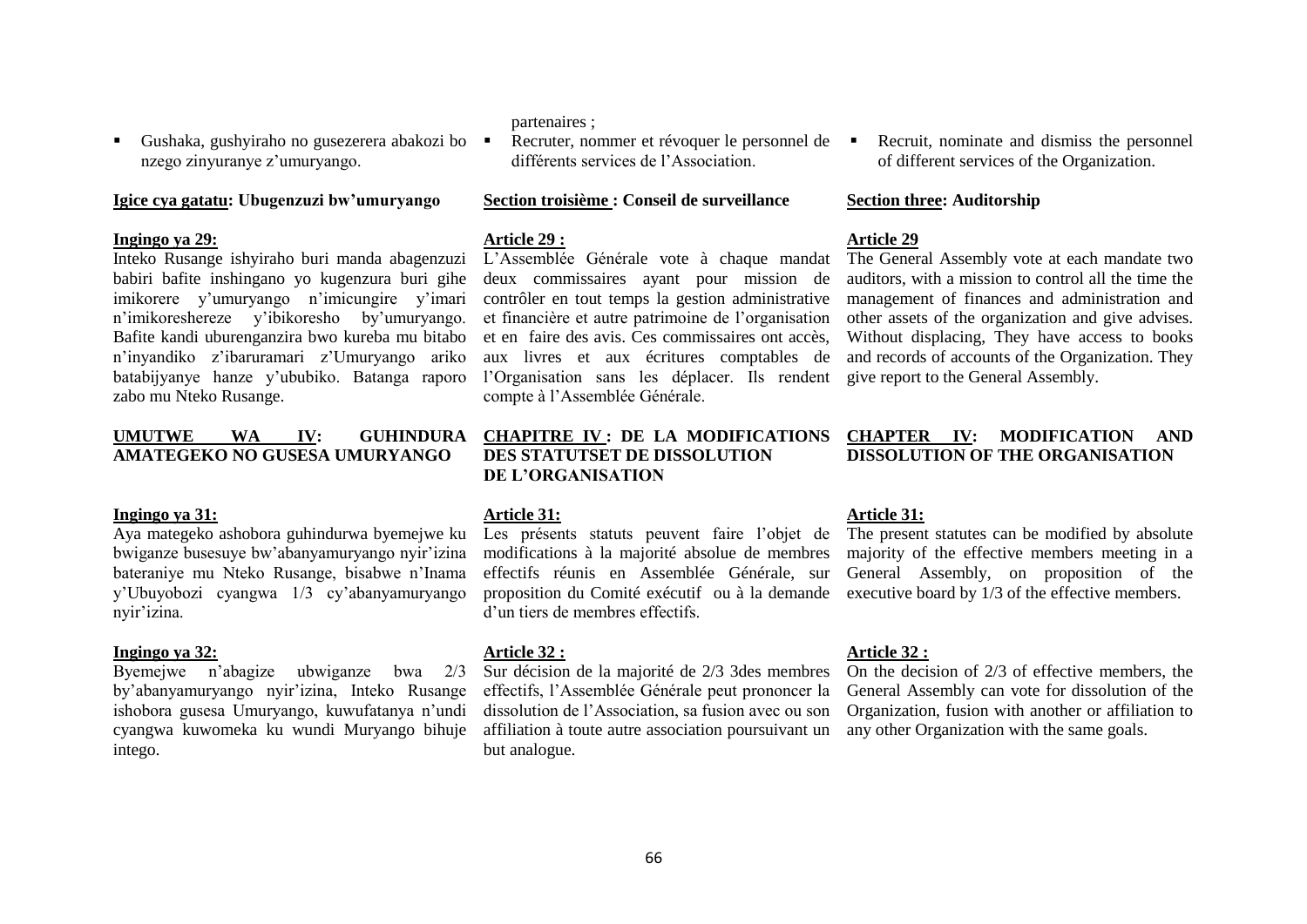#### **UMUTWE WA V: INGINGO ZISOZA**

#### **Ingingo ya 33:**

Ku bidateganijwe muri iri Tegeko Shingiro, ry'Umuryango haziyambazwa itegeko rigena l'Organisation se référera à la loi régissant les imiryango idaharanira inyungu n"amabwiriza ngengamikorere yemejwe n"Inteko Rusange.

#### **Ingingo ya 34:**

Iri Tegeko Shingiro ryemejwe n"abashinze Umuryango bateraniye mu Nteko Rusange.

Bikorewe i Karongi, kuwa **21/09/2010**

**(Sé) MUKABISHAKA Marie Claire** Umuvugizi w"umuryango

**(Sé) NTAKIRUTIMANA Joseph** Umuvugizi wungirije w"Umuryango

#### **CHAPITRE V : DISPOSITIONS FINALES**

#### **Article 33 :**

Pour ce qui n"est pas prévu dans le présent statut, d"ordre intérieur adopté par l"Assemblée Générale.

# **Article 34** :

Le présent statut est adopté par les membres fondateurs de l"organisation réunis en Assemblée Générale constitutive.

Fait à Karongi **le 21/09/2010**

**(Sé) MUKABISHAKA Marie Claire** Représentante Légale

**(Sé) NTAKIRUTIMANA Joseph** Représentant Légal suppléant

#### **Article 33 :**

associations sans but lucratif et au règlement regulating the nonprofit making associations and For what is not provided for in these current statutes, the Organization will refer to the law Internal Rules and regulations of the Organization adopted by the General Assembly.

**CHAPTER V: FINAL DISPOSITIONS**

#### **Article 34:**

The current statute is adopted by the founder members of the Organization in the General Assembly meeting.

Done at Karongi**, 21/09/2010**

**(Sé) MUKABISHAKA Marie Claire** Legal Representative

**(Sé) NTAKIRUTIMANA Joseph** Deputy Legal Representative